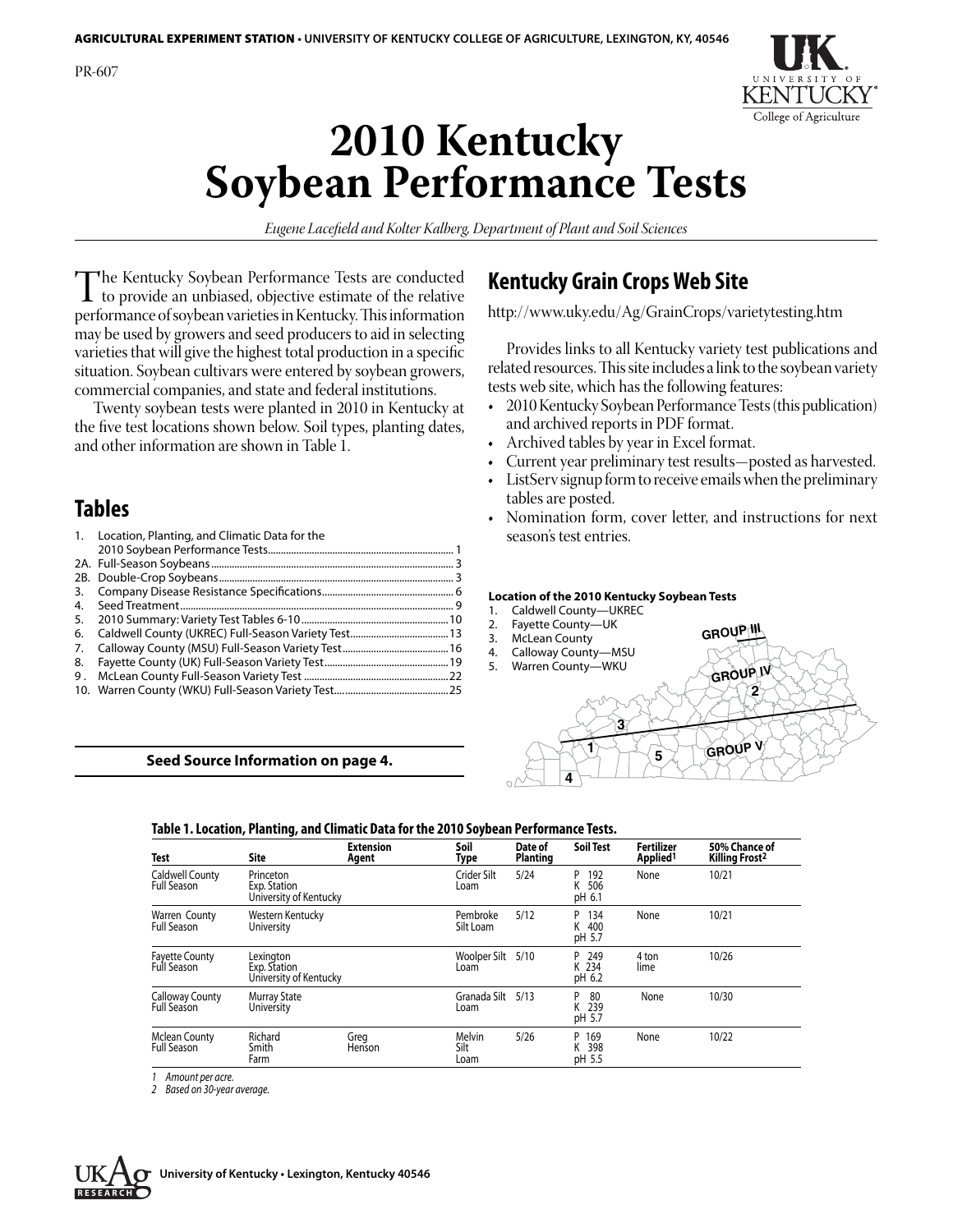## **Methods**

All tests were planted in a randomized complete block design by maturity group. The tests (Tables 6-10) had two replications (plots) of each variety.The individual plotswere 20 feetlong and six rows wide with 16 inches between rows (seeding rate: five to six viable seeds per foot of row). All plots were treated with herbicides and maintained as weed-free as possible. All plots were chemically end-trimmed to 16 feet approximately one month after planting. Companies could choose to treat their seed with fungicides and insecticides. Table 4 presents treatment data and code numbers for each treatment. The treatment code number for each variety is provided in column one of Tables 5-10.

Harvesting was done with a small plot combine according to maturity; thus, several harvests were made at each location. Sixteen feet of the four center rows were harvested from the plots. No allowances were made for soybeans that may have been lost because of combining or shattering.

**Yield**—Yield is reported in bushels (60 pounds) per acre adjusted to 13% moisture. An electronic moisture monitor located on the combine was used for moisture readings for each plot.

**Lodging**—Lodging is rated on a scale of 1 to 5, where 1 = almost all plants erect;  $2 =$  all plants over slightly or a few down;  $3$  = all plants over moderately or 25% down;  $4$  = all plants over considerably or 50% to 80% down; 5 = all plants over badly.

**Maturity Date**—A variety is considered mature when 99% of the pods have turned their normal mature color. One to two weeks of good drying weather may be needed beyond the date given before the beans will be ready to combine. Maturity dates were recorded at the Fayette County location.

**Plant height**—Plant height was measured in inches from the soil surface to the tip of the main stem. Plant height was recorded at the Fayette County location.

**Protein, Oil**—Variety protein and oil concentration were determined at the McLean County location and expressed on the basis of 13% moisture.

## **Summary Table 5 is the recommended table for variety performance.**

## **Interpretation**

An important step in profitable soybean production is selecting good quality seed of the best varieties for your management system. The Kentucky soybean performance tests are conducted to provide information useful in making this selection.

Performance of soybean varieties is affected by many factors, including year, location, soil type, and time of planting. A particular soybean variety is adapted for full-season growth in a band approximately 100 miles wide from north to south (see map, page 1). Thus, the best variety in northern Kentucky may not be the best in southern areas. For this reason, the Kentucky soybean performance tests are conducted at several locations in the major soybean-producing areas of the state. The yields as reported in this publication should be used for relative comparisons; actual yields on a grower's farm may be different.

Performance of soybean varieties will vary from year to year and location to location depending on adaptability, weather conditions, and management. The data presented in the Table 5 summary have been averaged across years and locations, and Table 5 is recommended as the table to use for evaluating variety performance. Performance of a variety across a period of years and at several locations in the state is the best indicator of the variety's production potential. (See the University of Kentucky publication *Agronomy Notes*, Volume 21, No. 3, "Using Performance Test Results in Soybean Variety Selection in Kentucky.")

Small differences in yield are usually of little importance. The yield of two varieties at a single location can differ because of chance factors (difference in soil characteristics, fertility, or availability of moisture), although the inherent yielding ability is the same. To decide if an observed yield difference is real, use the least significant difference (LSD) values cited at the bottom of each maturity group. The significance level used in the tables is 0.10. If the difference in yield between two varieties is greater than the LSD value, you can be reasonably certain that the varieties actually do differ in yielding ability. Shaded yields in the tables represent top-yielding varieties that are not significantly different from the top-yielding variety (bold data) of the maturity group and year in which the bold data are located.

 Yield is only one factor to consider in selecting a variety for your production system. Maturity, lodging resistance, disease resistance, and availability of time and equipment are other factors that need to be considered. The economic management and control of weeds are additional factors to consider.

 Varieties with oil and protein levels that are eligible for premium prices are available in some markets. Oil and protein levels are influenced by variety and weather (primarily temperature) during seed filling. (See UK's *Corn & Soybean News*, Volume 6, Issue 1, "Soybean Oil and Protein.") Our recommendation is that you create a list of varieties that meet your needs for agronomic characteristics: yield, maturity group, soybean cyst nematode resistance, etc. Then, using the protein and oil data from Table 5, remove from consideration those varieties with below-average oil percentages. Select from the remaining varieties those that have the highest average protein concentration. This approach should give a variety that has the best chance of producing acceptable yield and meeting the oil and protein standards.

The data provided have been divided into maturity groups. Due to weather patterns at a location, maturity alone can affect yield; this impact will be reflected by large differences in the maturity group averages. Selecting varieties from several maturity groups can reduce the impact of these maturity group fluctuations. (See UK's *Agronomy Notes*, Volume 25, No. 3, "Growing Soybean Varieties from Multiple Maturity Groups Can Reduce Yearly Yield Volatility.")

The date of a 50% chance of a fall killing frost is important in determining which variety you select to plant. The dates presented in Table 1 are average dates over a long term. Actual dates will vary from year to year. For the date of a one-year-outof-10 chance of a fall-killing frost, subtract 13 to 18 days from the datesin Table 1. For maximum yield, a variety must mature before the first killing frost in the fall. The relative maturity for each variety is found in Table 3.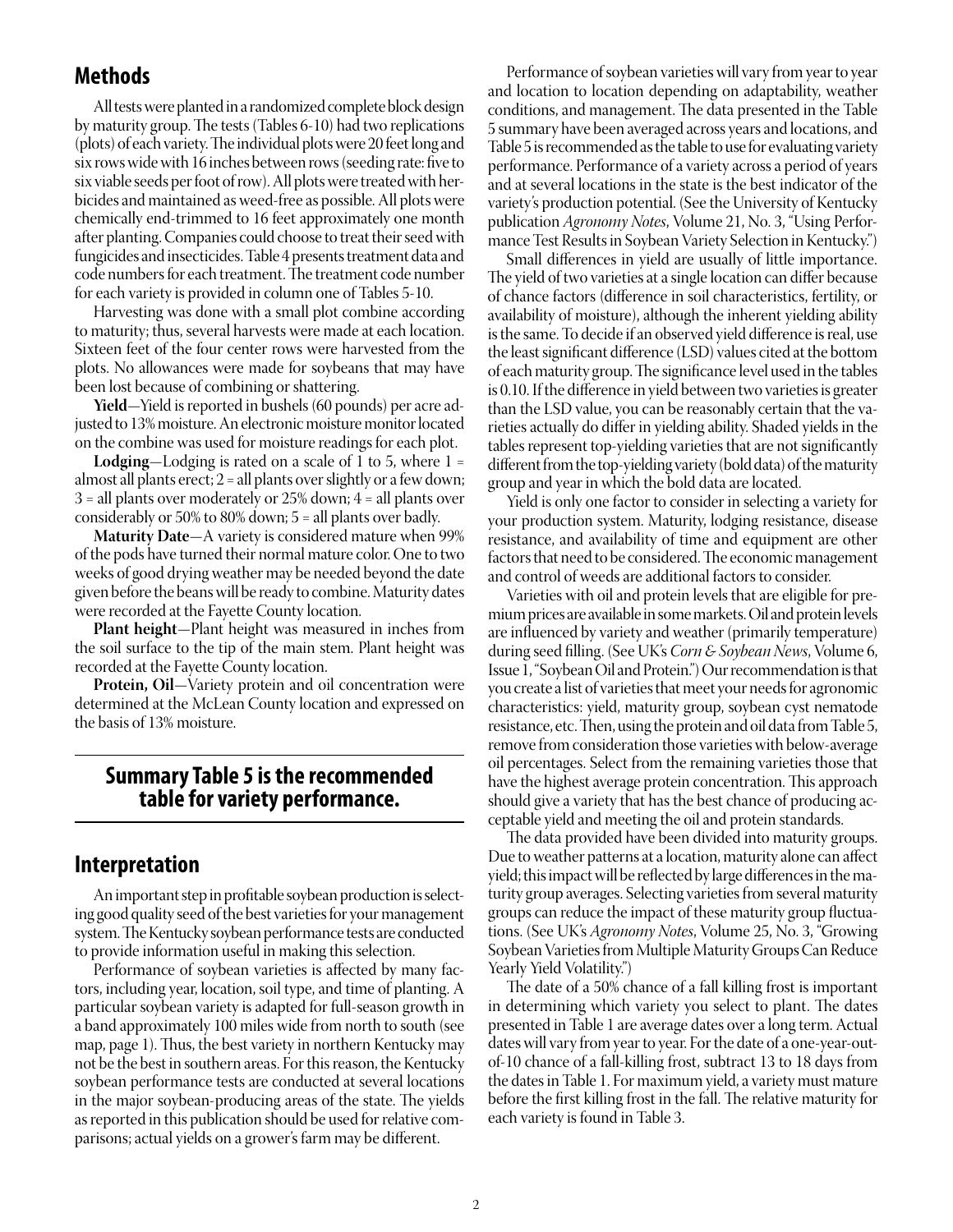If you have soybean cyst nematode (SCN) problems, a resistant variety (indicated by a "\*"prefix) should be used in your production system with a recommended crop rotation program. (SeeKentuckyCooperative Extension Service publication PPA-42: *Soybean Cyst Nematode*, available at both your county extension office and UK's grain crops web site.) The importance of resistant varieties has increased as the number of acres affected by SCN has increased. SCN occurs in 32 western Kentucky counties, representing 90% of the state's soybean acreage. Low levels of SCN show few visible symptoms but can cause yield losses of up to 25%.

 The level of SCN infestation as well as the SCN race can be determined through the SCN laboratory at the UK Research and EducationCenter at Princeton.Test your fields, and contact your county extension office formore information on collecting and submitting samples.

Soybean mosaic virus (SMV) may cause yield loss if soybean plants are infected prior to flowering. Due to the timing of insect populations that transmit the disease, double-cropped soybeans are more likely to be affected in Kentucky. Planting SMV-resistant varieties will help eliminate this possible yield loss. However, only a few varieties have been evaluated for SMV resistance. Check Table 3, "Company Disease-Resistance Specifications," for SMV resistance ratings.

Table 5, consisting of a summary of the five full-season tests, is recommended for selecting varieties for maximum yield in double-crop systems and in full-season systems. Better yielding full-season varieties are also the better-yielding double-crop varieties (Pfeiffer, Todd 1987. *Applied Agricultural Research*, Vol. 2, No. 3, pp. 141-145). The full-season environment that maximizes gain is a better indicator of performance than lateplanted soybeans that have reduced yields. The data from five full-season tests, analyzed across years and locations, predict performance of a variety more accurately than a single, fullseason, or double crop test.

## **Growing Conditions and Special Circumstances**

#### *Above-Normal Temperature and Below-Normal Rainfall*

 May was the first month since October 2009 with above normal rainfall for the state as a whole, due to record rains in the first two days of the month. Many locations received nearly—or even above—their normal rainfall for the entire month in these two days, leaving fields saturated for a couple weeks. With the exception of those two record wet days, the growing season was below normal for rainfall. After May, average monthly rain fall for western Kentucky ranged from a high of 2.69 inches in June to a low of 1.60 inches in September. The western Kentucky long-term hydrological moisture status at the end of the growing season was classified as "Severe Drought." High temperatures across the Commonwealth were also quite a bit above normal, with many days at or above 90 degrees (http://wwwagwx. ca.uky.edu/annual.shtml). Soybean production was forecast at 49.7 million bushels, well below the record high production set in 2009. Yield was forecast at 36 bushels per acre, 12 bushels below2009 record high yield (http://www.nass.usda.gov/Statistics\_by\_State/Kentucky/Publications/Agri-News/oct129.pdf ).

## **Soybean Production Information**

The Kentucky Cooperative Extension Service has a publication series, *Soybean Production in Kentucky*, which contains a more detailed discussion of soybean production practices:

- • AGR-128: *Status, Uses, and Planning (Part I)*
- AGR-129: Seed Selection, Variety Selection, and *Fertilization (Part II)*
- • AGR-130: *Planting Practices and Double Cropping*(Part III)
- • AGR-131: *Weed, Disease, and Insect Control* (Part IV)
- • AGR-132: *Harvesting, Drying, Storage, and Marketing* (Part V)

These publications as well as PPA-42, *Soybean Cyst Nematode*, and the *Corn & Soybean News* are available online at the grain crops web site at http://www.uky.edu/Ag/GrainCrops/ varietytesting.htm. (See page 1 for more information.) Tables 2A and 2B are updated planting guides for your convenience. For additional research on seeding rates, see *Corn & Soybean News*, Volume 6, Issue 2, "Soybean Population and Yield" and the "Soybean Seed Rates" articles in Volume 7, Issue 4, Volume 8, Issue 3, and Volume 9, Issue 3. The most recent research suggests that a final stand of 100,000 plants per acre is more than adequate for maximum yields in full-season soybeans. Seeding rate should be based on standard germination rate as well as expected stand losses. Stand losses are typically more severe in damp, cool conditions with heavy residue or with soil crusting. Stand losses are typically less with warm conditions and adequate soil moisture.

#### **Table 2A. Full-Season Soybeans.**

|              |                            |                   |                       | <b>Row Spacing (inches)</b> |                |     |  |
|--------------|----------------------------|-------------------|-----------------------|-----------------------------|----------------|-----|--|
| Target Stand | <b>Standard</b><br>Assumed |                   | Final Seeding<br>Rate | 7.5                         | 15             | 30  |  |
| plants/acre  | Germination                | <b>Stand Loss</b> | seeds/acre            |                             | Seeds per foot |     |  |
| 100,000      | 95%                        | 5%                | 110,803               | 1.6                         | 3.2            | 6.4 |  |
| 100,000      | 95%                        | 10%               | 116,959               | 1.7                         | 3.4            | 6.7 |  |
| 100,000      | 95%                        | 20%               | 131,579               | 1.9                         | 3.8            | 7.6 |  |
| 100,000      | 95%                        | 30%               | 150,376               | 2.2                         | 4.3            | 8.6 |  |
| 100,000      | 90%                        | 5%                | 116,959               | 1.7                         | 3.4            | 6.7 |  |
| 100,000      | 90%                        | 10%               | 123,457               | 1.8                         | 3.5            | 7.1 |  |
| 100,000      | 90%                        | 20%               | 138,889               | 2.0                         | 4.0            | 8.0 |  |
| 100,000      | 90%                        | 30%               | 158,730               | 2.3                         | 4.6            | 9.1 |  |
| 100,000      | 85%                        | 5%                | 123,839               | 1.8                         | 3.6            | 7.1 |  |
| 100,000      | 85%                        | 10%               | 130,719               | 1.9                         | 3.8            | 7.5 |  |
| 100,000      | 85%                        | 20%               | 147,059               | 2.1                         | 4.2            | 8.4 |  |
| 100,000      | 85%                        | 30%               | 168,067               | 2.4                         | 4.8            | 9.6 |  |

|  | Table 2B. Double-Crop Soybeans. |  |
|--|---------------------------------|--|
|--|---------------------------------|--|

|              |                     |                   |                              | <b>Row Spacing (inches)</b> |                |      |  |
|--------------|---------------------|-------------------|------------------------------|-----------------------------|----------------|------|--|
| Target Stand | Standard<br>Assumed |                   | <b>Final Seeding</b><br>Rate | 7.5                         | 15             | 30   |  |
| plants/acre  | <b>Germination</b>  | <b>Stand Loss</b> | seeds/acre                   |                             | Seeds per foot |      |  |
| 140,000      | 95%                 | 5%                | 155,125                      | 2.2                         | 4.5            | 8.9  |  |
| 140,000      | 95%                 | 10%               | 163,743                      | 2.3                         | 4.7            | 9.4  |  |
| 140,000      | 95%                 | 20%               | 184,211                      | 2.6                         | 5.3            | 10.6 |  |
| 140,000      | 95%                 | 30%               | 210,526                      | 3.0                         | 6.0            | 12.1 |  |
| 140,000      | 90%                 | 5%                | 163,743                      | 2.3                         | 4.7            | 9.4  |  |
| 140,000      | 90%                 | 10%               | 172,840                      | $2.5\,$                     | 5.0            | 9.9  |  |
| 140,000      | 90%                 | 20%               | 194,444                      | 2.8                         | 5.6            | 11.2 |  |
| 140,000      | 90%                 | 30%               | 222,222                      | 3.2                         | 6.4            | 12.8 |  |
| 140,000      | 85%                 | 5%                | 173,375                      | $2.5\,$                     | 5.0            | 10.0 |  |
| 140,000      | 85%                 | 10%               | 183,007                      | 2.6                         | 5.3            | 10.5 |  |
| 140,000      | 85%                 | 20%               | 205,882                      | 3.0                         | 5.9            | 11.8 |  |
| 140,000      | 85%                 | 30%               | 235,294                      | 3.4                         | 6.8            | 13.5 |  |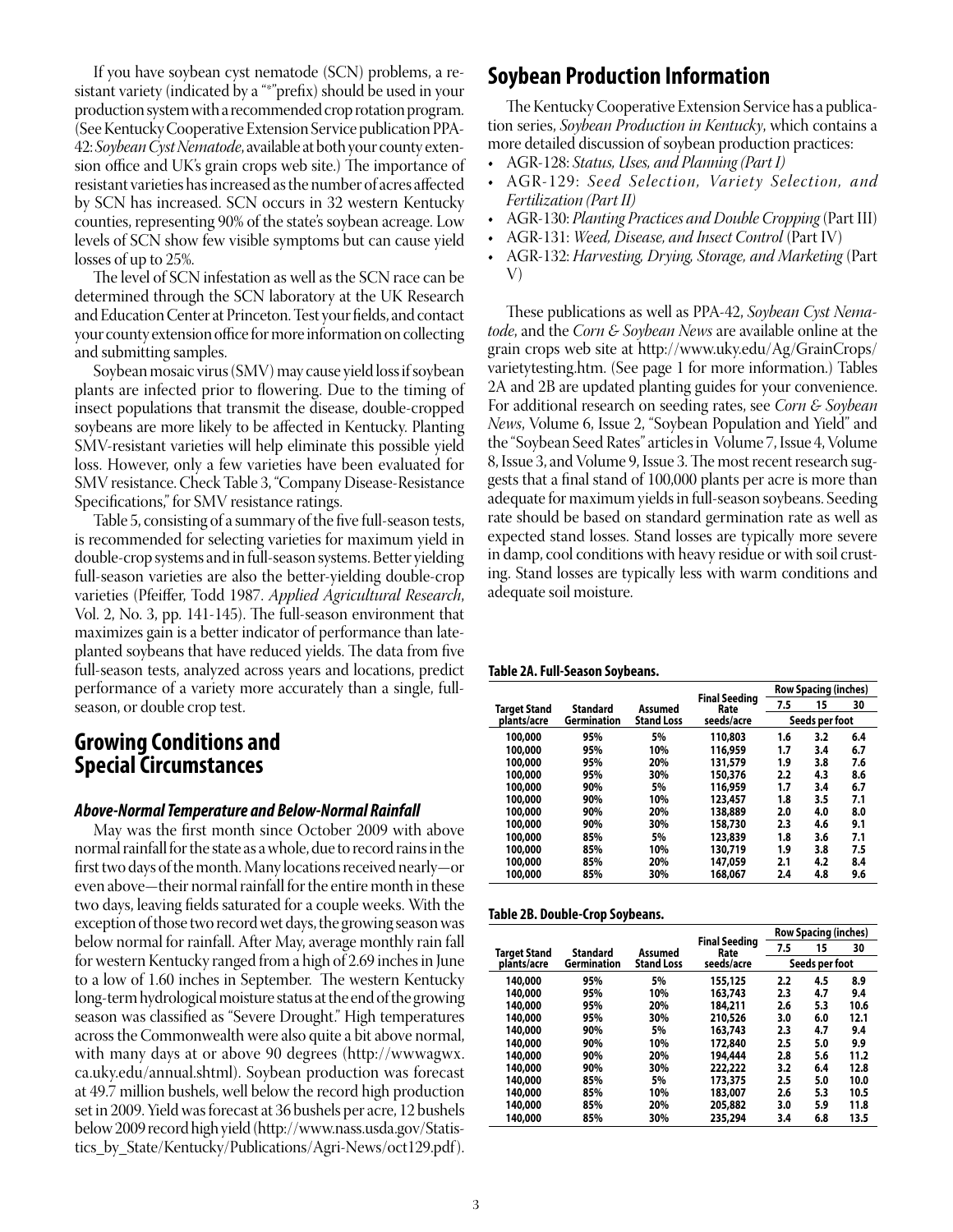## **Kentucky Seed Law**

 The Kentucky Seed Law requires all seed exposed, offered for sale, or sold in Kentucky to be labeled as to a) kind and variety for each agricultural seed component present in excess of 5% of thewhole and b) the percentage by weight of each component. All soybean seed blends should be labeled as to the percentage of each variety that makes up the mixture. All soybean seed must be labeled by variety name; the term "variety unknown" may no longer be used in place of a variety designation for soybeans.

## **Acknowledgments**

In addition to the county agent and farm cooperators mentioned in Table 1, lab technician Richard Green, and Ahjit Chacko Mathew in the Department of Plant and Soil Sciences have contributed to the production of this publication. Thanks go to Western Kentucky University and Murray State University for supporting the soybean variety test project by providing test sites.

## **Sources of Seeds**

The seed planted in the 2010 Soybean Performance Tests was acquired from the following sources:

#### **Beck's Superior Hybrids, Inc.**

| 6767 East 276th St.                                      |  |
|----------------------------------------------------------|--|
| Atlanta, IN 46031                                        |  |
| dougc@beckshybrids.com                                   |  |
| XL brand is distributed by Beck's Superior Hybrids, Inc. |  |
| BECK 388NRTM*                                            |  |
| <b>RFCK 393NR</b>                                        |  |
| BECK 400NR TM*                                           |  |
| BECK 432NR TM*                                           |  |
| <b>BECK 445NR</b>                                        |  |
| BECK 466NRTM*                                            |  |
| BECK 491NRTM*                                            |  |
|                                                          |  |

#### **Bio Gene Seeds**

Drew Lawwill ...........................................937-444-6362 5477 Tri-county Hwy. Sardinia, OH 45171-9709 drew@biogeneseeds.com BIOGENE BG 7400 BIOGENE BG 7420 BIOGENE BG 7450 BIOGENE BG 7470

#### **Cache River Valley Seed, LLC**

| P.O. Box10         |  |
|--------------------|--|
| Cash, AR 72421     |  |
| joshr@crvseed.com  |  |
| MORSOY 520         |  |
| <b>MORSOY 4800</b> |  |
| MORSOY 480         |  |
| MORSOY 490         |  |

#### **Caverndale Farms, Inc.**

Barry Welty................................................859-236-2150 1921 Bluegrass Road Danville, KY 40422 bwelty@kywimax.com CAVERNDALE CF 388n CAVERNDALE CF 395 RR/STSn CAVERNDALE CF 411 LLn CAVERNDALE CF 471 RR2Yn CAVERNDALE CF 491 RRn

#### **Channel Bio**

David Haines............................................574-870-9207 P.O. Box 681493 Franklin, TN 37068 CHANNEL 4000R2 CHANNEL 4100R2 CHANNEL 4101R2 CHANNEL 4500R2 CHANNEL 4700R2

#### **Croplan Genetics**

Ashley Plymale ........................................270-924-9061 201 Deer Run Road Cadiz, KY 42211 aeplymale@landolakes.com CROPLAN GENETICS RC4417 CROPLAN GENETICS RC4757 CROPLAN GENETICS RR2C4660 CROPLAN GENETICS R2T4799S CROPLAN GENETICS RT4886S

#### **Cullum Seeds, LLC**

Scottie Blanchard ...................................870-579-2286 P.O. Box 178 Fisher, AR 72429 scottieblanchard@cullumseeds.com Armor 42-M1 Armor 44-R12 Armor 44-K6 Armor 47-R33 Armor 47-F8 Armor 48-J3 Armor 48-R40 Armor 53-Z5 Armor ARX 1471 Armor ARX 1472 Armor ARX 1477 Armor ARX 1481 Armor ARX 1531 Armor ARX 1535 Armor ARX 1551 Delta King DKX 1473 Delta King DKX 1491 Delta King DKX 1533 Delta King DKX 1537 Delta King DKX 1539

#### **Dairyland Seed Company, Inc.**

Dr. Ron Secrist..........................................800-236-0163 P.O. Box 958 West Bend, WI 53095 rsecrist@dairylandseed.com DAIRYLAND DSR-4300/RR DAIRYLAND DSR-4500/RRSTS DAIRYLAND DSR-4810/RR DAIRYLAND DSR-8482/RR DAIRYLAND DSR-8509/RR

#### **Delta Grow Seed**

Lee Hughes...............................................800-530-7933 220 NW 2nd St. England, AR 72046 leehughes19@hotmail.com DELTAGROW 4470 RR/STS DELTAGROW 4770 RR DELTAGROW 4861 LL DELTAGROW 4880 RR DELTAGROW 4970 RR DELTAGROW 4975 RR DELTAGROW 5160 RR/STS

DELTAGROW 5275 RR2 DELTAGROW 5280 RR DELTAGROW 5300 RR/STS DELTAGROW 5461 LL DELTAGROW 5555 RR

#### **Dyna-Gro Seed**

Chris Hummel..........................................270-635-3290 641 U.S. Hwy 41 S. Henderson, KY 42420 Chris.hummel@cspagu.com DYNA-GRO 33RY39 DYNA-GRO 36C44 DYNA-GRO 37P37 DYNA-GRO V42N9RS DYNA-GRO 38RY45 DYNA-GRO 47N8RR DYNA-GRO 37RY47 DYNA-GRO 35RY47

#### **Ebberts Field Seed, Inc.**

John Suber................................................888-802-5715 6840 North St., Route 48 Covington, OH 45318 ebbertsfieldseeds@woh.rr.com EBBERTS 1365RR EBBERTS 1390RR EBBERTS 2371RR2 EBBERTS 2391RR2 EBBERTS 3361

#### **Hornbeck Seed Company**

Monty Malone .........................................870-351-0390 P.O. Box 472, 210 Drier Road DeWitt, AR 72042-0472 mmalone@soytec.us HORNBECK HBK R4729 HORNBECK HBK R4924 HORNBECK HBK RY4620 HORNBECK HBK RY4920 HORNBECK HBK R4829 HORNBECK HBK RY5220

#### **L&M Glick**

15120 E Baseline Road Columbus, IN 47203 Trevor2glick@yahoo.com L&M GLICK 40R L&M GLICK 843R L&M GLICK 4210RR2

#### **Miles Seed**

Scott D Janes, CCA .................................888-786-4537 P.O. Box 22879 Owensboro, KY 42304-2879 scojan@milesnmore.com SOUTHERN CROSS CALEB 4.4 N, RR, STS SOUTHERN CROSS DAMASCUS 5.0 N, RR, STS SOUTHERN CROSS ELAM 4.6 GENRR2Y, STS SOUTHERN CROSS ELI 4.7 N, RR, STS SOUTHERN CROSS GABRIEL 4.2 N, LL SOUTHERN CROSS GALILEE 4.7 N, RR SOUTHERN CROSS JARED 4.6 N SOUTHERN CROSS JEDIDIAH 4.1 N, GENRR2Y SOUTHERN CROSS JERICHO 4.2 N, RR SOUTHERN CROSS MALACHI 3.8 N, GENRR2Y SOUTHERN CROSS MARCUS 4.7 N, GENRR2Y SOUTHERN CROSS SHILOH 4.9 N, LL

#### **Monsanto Company**

800 N. Lindbergh Blvd. .........................800-335-2676 St. Louis, MO 63167 www.monsanto.com www.asgrowanddekalb.com www.deltaandpine.com ASGROW AG3803 ASGROW AG3830 ASGROW AG3831 ASGROW AG3931 ASGROW AG4031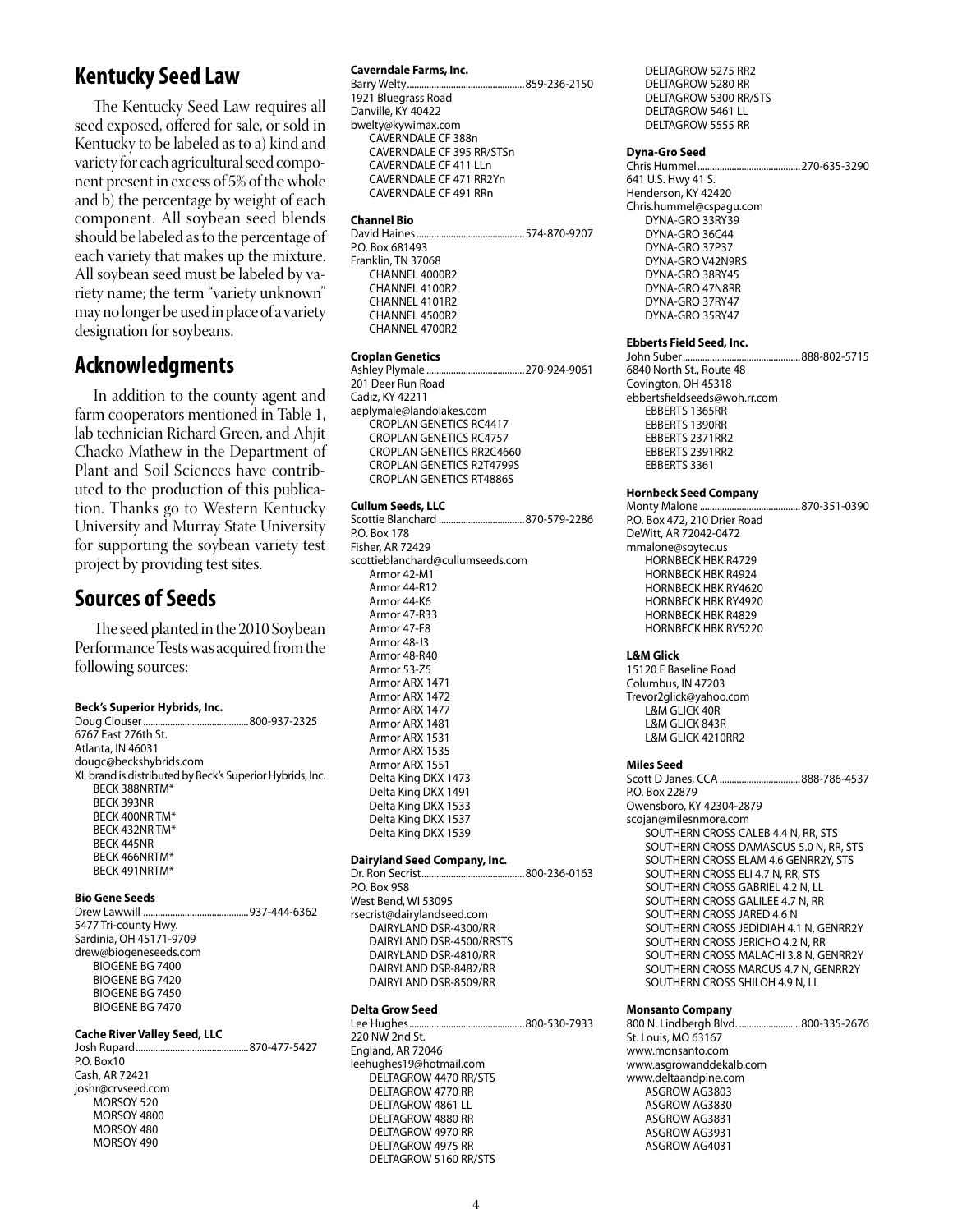ASGROW AG4130 ASGROW AG4303 ASGROW AG4531 ASGROW AG4606 ASGROW AG4630 ASGROW AG4730 ASGROW AG4907

#### **Pioneer Hi-Bred Int'l., Inc.**

Michael R. Hughes..................................800-331-2475 700 Blvd. S., Suite 302 Huntsville, AL 35802 michael.hughes@pioneer.com PIONEER VARIETY 93Y82 PIONEER VARIETY 93Y92 PIONEER VARIETY 94Y01 PIONEER VARIETY 94Y20 PIONEER VARIETY 94Y30 PIONEER VARIETY 94Y60 PIONEER VARIETY 94Y70 PIONEER VARIETY 94Y92 PIONEER VARIETY 95Y01 PIONEER VARIETY 95Y40 PIONEER VARIETY 94Y21 PIONEER VARIETY 93B82

#### **Progeny Ag Products**

Brian Murray.............................................870-238-2079 1529 Hwy. 193 Wynne, AR 72396 bmurray@progenyag.com PROGENY 3909 RR PROGENY 3910 RY PROGENY 4206 RR PROGENY 4209 RY PROGENY 4510 RY PROGENY 4606 RR PROGENY 4610 RY PROGENY 4710 RY PROGENY 4750 RR PROGENY 4807 RR PROGENY 4810 RY PROGENY 4860 LL PROGENY 4906 RR PROGENY 4908 RR PROGENY 4910 PROGENY 4920 RY PROGENY 4928 LL PROGENY 4949 RR PROGENY 4960 LL PROGENY 5330 RR

#### **Schillinger Seed, Inc.**

Corey Nikkel .............................................515-225-6164 4401 Westown Parkway, Suite225 West Des Moines, IA 50266 'cnikkel@schillgen.com SCHILLINGER EMERGE XC4910 SCHILLINGER EMERGE XC5110 SCHILLINGER EMERGE XP4520

#### **Seed Consultants, Inc.**

Bill Mullen..................................................800-708-2676 P.O. Box 370, 648 Miami Trace Road S.W. Washington Courthouse, OH 43160 bmullen@seedconsultants.com SEED CONSULTANTS SCS 9319RR SEED CONSULTANTS SCS 9328RR SEED CONSULTANTS SCS 9330RR SEED CONSULTANTS SCS 9351RR SEED CONSULTANTS SCS 9360RR SEED CONSULTANTS SCS 9370RR SEED CONSULTANTS SCS 9381RR SEED CONSULTANTS SCS 9390RR SEED CONSULTANTS SCS 9398RR SEED CONSULTANTS SCS 9401RR SEED CONSULTANTS SCS 9421RR SEED CONSULTANTS SCS 9441RR SEED CONSULTANTS SCS 9450RR SEED CONSULTANTS SCS 9480RR

#### **Southern States Cooperative**

Howard Tabor ..........................................804-281-1203 P.O. Box 26234 Richmond, VA 23260 howard.tabor@sscoop.com SOUTHERN STATES RT 3871N SOUTHERN STATES RT 3971N SOUTHERN STATES RT 4370N SOUTHERN STATES RT 4470N SOUTHERN STATES RT 4760N SOUTHERN STATES RT 4808N SOUTHERN STATES RT 4888N SOUTHERN STATES RT 4996N SOUTHERN STATES RT 5160N SOUTHERN STATES LL 396N SOUTHERN STATES LL 430N SOUTHERN STATES LL 450N SOUTHERN STATES LL 499N SOUTHERN STATES LL 511N SOUTHERN STATES SS 3820N R2 SOUTHERN STATES SS 3910N R2 SOUTHERN STATES SS 4510N R2 SOUTHERN STATES SS 4700 R2

#### **Stewart Seeds**

Paul Brautigam........................................800-365-7333 2230 E. Co. Rd. 300N Greensburg, IN 47240 pbrautigam@stewartseeds.com STEWART 3600R2 STEWART 3677R2 STEWART 3800R2 STEWART 4077R2 STEWART 4309R2 STEWART 4400R2 STEWART 4509R2 STEWART 4700R2

#### **Steyer Seeds**

Joe Steyer..................................................800-231-4274 6154 North County Road 33 Tiffin, OH 44883 joesteyer@yahoo.com STEYER 4501R2 STEYER 4202R2 STEYER 4430RR STEYER 4801L STEYER 5201L STEYER 5210RR

#### **Stine Seed Company**

Brian Hartman .........................................314-707-6826 11920 Hargrove Drive Des Peres, MO 63131 brianhartman@charter.net www.stineseed.com STINE 4392-4 STINE 4782-4 STINE 39RA20 STINE 43RB82

## **Stratton Seed company**

Jim Craig................................................1-800-264-4433 P.O. Box 1088 Stuttgart, AR 72160 jcraig@strattonseed.com SCHILLINGER SEED 458.RCS SCHILLINGER SEED 457.RCP SCHILLINGER SEED 478.RCS SCHILLINGER SEED 495.RC SCHILLINGER SEED 4990.RC SCHILLINGER SEED 557.RC

#### **Syngenta Seeds**

Kevin Scholl ..............................................309-253-4307 11055 Wayzata Blvd Minnetonka, MN 55305 Kevin.scholl@syngenta. NK S38-H8 BRAND NK S39-A3 BRAND NK S42-T4 BRAND

NK S44-D5 BRAND NK S47-R3 BRAND NK S48-C9 BRAND NK S49-A5 BRAND NK X2RS4200 NK X2R4702

## **Terral Seed, Inc.**

...318-231-8811 PO Box 826 Lake Providence, LA 71254 lmullen@terralseed.com REV 35R10 REV 38R10 REV 40R10 REV 44R22 REV 45R10 REV 48R10 REV 49R10

#### **Unisouth Genetics, Inc.**

REV 49R11

Stacy Burwick...........................................800-505-3133 2640-C Nolensville Road Nashville, TN 37211 sburwick@usgseed.com UNISOUTH GENETICS USG 5002T UNISOUTH GENETICS USG 5601T UNISOUTH GENETICS USG 73F59 UNISOUTH GENETICS USG 74T59 UNISOUTH GENETICS USG 74B58 UNISOUTH GENETICS USG 74G78 UNISOUTH GENETICS USG 74T98 UNISOUTH GENETICS USG 75T18 UNISOUTH GENETICS USG ALLEN (RR)

**U.S. Seeds** ...........................870-351-0390 1690 Jasmine Conway, AR 72034 mmalone@soytec.us HALO 4:65 HALO 4:94 HALO 5:25 HALO 5:65

#### **Virginia Tech**

Katy M. Rainey .........................................504-231-6496 509 Latham Hall Blacksburg, VA 24061 kmrainey@vt.edu GLENN

#### **University of Arkansas**

Dr. Pengyin Chen/Innan Cervantes..479-575-5732 115 Plant Science Building Fayetteville, AR 72701 icervantes@uark.edu UNIVERSITY OF ARKANSAS UA4910 UNIVERSITY OF ARKANSAS UA4805 UNIVERSITY OF ARKANSAS OSARK UNIVERSITY OF ARKANSAS OSAGE UNIVERSITY OF ARKANSAS R04-357

#### **University of Missouri**

Grover Shannon......................................573-379-5431 147 Street, Highway T Portageville, MO 63873 shannong@missouri.edu UNIVERSITY OF MISSOURI S07-5049 UNIVERSITY OF MISSOURI S07-5117 UNIVERSITY OF MISSOURI S05-11268 UNIVERSITY OF MISSOURI S05-11482 UNIVERSITY OF MISSOURI S06-3095RR UNIVERSITY OF MISSOURI S06-4649RR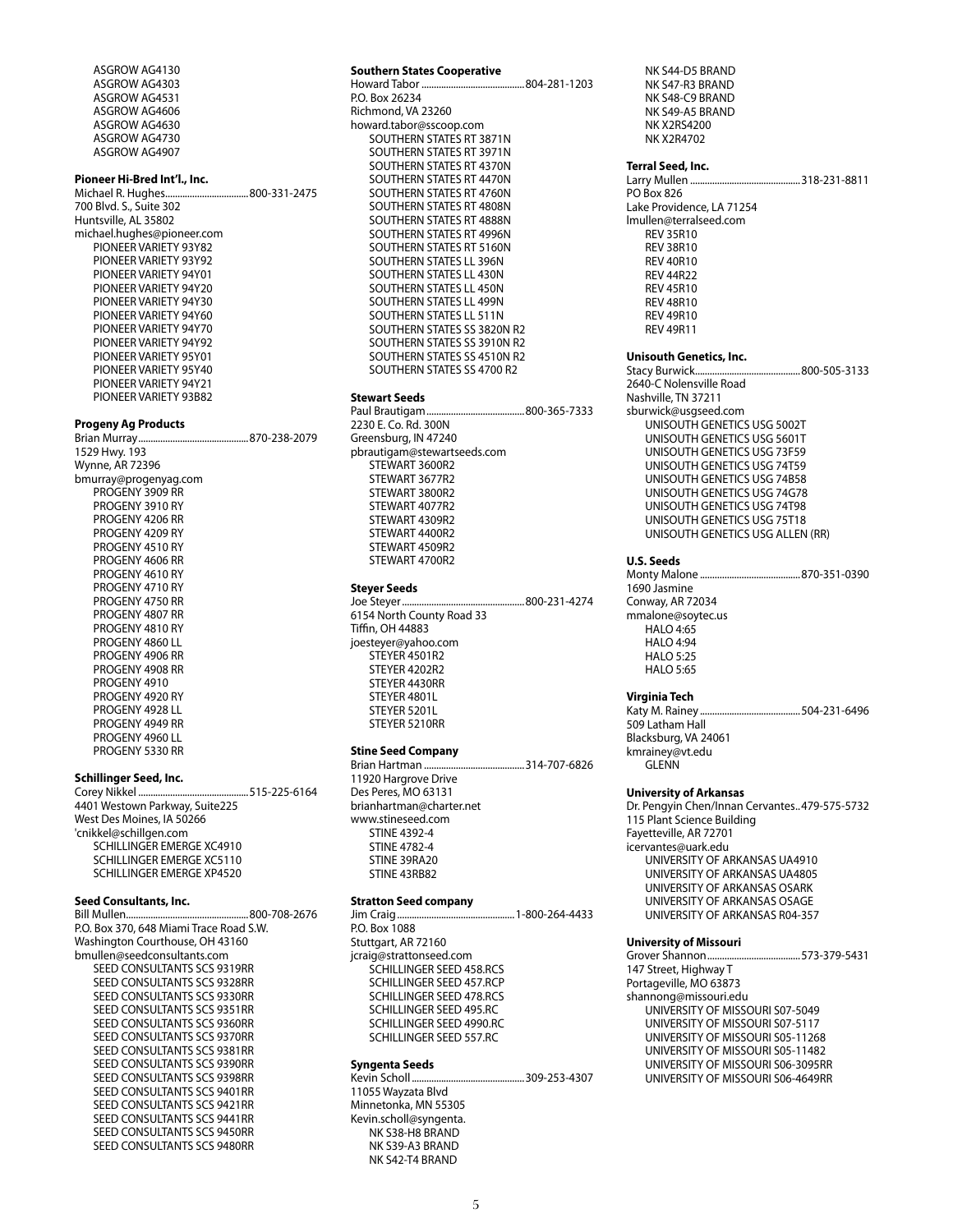|  |  | Table 3. Company Disease Resistance Specifications for Entries in the 2010 Kentucky Soybean Performance Tests <sup>A</sup> . |
|--|--|------------------------------------------------------------------------------------------------------------------------------|
|  |  |                                                                                                                              |

|                                             |                                                               | <b>Maturity</b> | Relative Soybean Cyst<br>Nematode | Phytophthora sojaeC, D<br>Resistance | Field                     | Sudden<br>Death<br>Tolerance SyndromeD | Soybean<br><b>Mosaic</b><br><b>Virus</b> <sup>D</sup> | Stem                      |                                                     |
|---------------------------------------------|---------------------------------------------------------------|-----------------|-----------------------------------|--------------------------------------|---------------------------|----------------------------------------|-------------------------------------------------------|---------------------------|-----------------------------------------------------|
| <b>TypeB</b>                                | <b>Variety / Brand</b>                                        | <b>Group</b>    | Resistance                        | <b>Gene Rps</b>                      |                           |                                        |                                                       |                           | Canker <sup>D</sup> Other Reported Resistance       |
| $\ensuremath{\mathsf{RR}}\xspace$<br>RR/STS | ARMOR 42-M1<br>ARMOR 44-K6                                    | 4.2<br>4.4      | 3, 14<br>3,14                     |                                      | <b>MT</b><br>MT           | <b>MR</b><br><b>MR</b>                 |                                                       | R<br>R                    |                                                     |
| R <sub>2</sub> Y<br>RR/STS                  | ARMOR 44-R12<br>ARMOR 47-F8                                   | 4.4<br>4.7      | 3,14<br>3,14                      | 1a                                   | МT                        | <b>MR</b><br>ΜR                        |                                                       | R<br>R                    |                                                     |
| R2Y/STS                                     | <b>ARMOR 47-R33</b>                                           | 4.7             |                                   |                                      | MT                        | <b>MR</b>                              |                                                       | <b>MR</b>                 |                                                     |
| RR<br>R2Y                                   | ARMOR 48-J3<br>ARMOR 48-R40                                   | 4.8<br>4.8      | 3                                 | 1 <sup>c</sup>                       | МT                        | ΜR<br><b>MR</b>                        |                                                       | R<br><b>MR</b>            |                                                     |
| RR/STS<br>EXP-R2Y                           | ARMOR 53-Z5                                                   | 5.3             | 3, 14                             |                                      | МT                        | МR                                     |                                                       | R                         |                                                     |
| EXP-R2Y                                     | ARMOR ARK 1471<br>ARMOR ARX 1472                              | 4.7<br>4.7      | 3, 14<br>3, 14                    | 1c<br>1c                             |                           | <b>MR</b><br>МR                        |                                                       | ${\sf R}$<br>R            |                                                     |
|                                             | EXP-R2Y/STS ARMOR ARX 1477<br>EXP-R2Y/STS ARMOR ARX 1481      | 4.7             |                                   | 1 <sup>c</sup>                       |                           | <b>MR</b><br><b>MR</b>                 |                                                       | <b>MR</b><br><b>MR</b>    |                                                     |
| EXP-R2Y                                     | ARMOR ARX 1531                                                | 4.8<br>5.3      | 3, 14                             | 1c                                   | MT                        | <b>MR</b>                              |                                                       | R                         |                                                     |
| EXP-R2Y<br>EXP-R2Y                          | ARMOR ARX 1535<br>ARMOR ARX 1551                              | 5.3<br>5.5      | 3,14<br>3, 14                     | 1c                                   | <b>MT</b>                 | МR<br><b>MR</b>                        |                                                       | R<br>R                    |                                                     |
| <b>RR</b>                                   | ASGROW AG3803                                                 | 3.8             | 3                                 | 1c                                   | МT                        | MR                                     |                                                       | R                         |                                                     |
| R <sub>2</sub> Y<br>R <sub>2</sub> Y        | ASGROW AG3830<br>ASGROW AG3831                                | 3.8<br>3.8      | 3<br>3                            | 1 <sub>c</sub><br>1c                 | MT<br>ΜS                  | <b>MR</b><br>ΜR                        |                                                       | <b>MR</b><br><b>MR</b>    |                                                     |
| R <sub>2</sub> Y<br>R2Y/STS                 | ASGROW AG3931                                                 | 3.9<br>$4.0$    | 3                                 |                                      | <b>MS</b><br><b>MS</b>    | <b>MR</b><br>MR                        |                                                       | <b>MR</b>                 |                                                     |
| R <sub>2</sub> Y                            | ASGROW AG4031<br>ASGROW AG4130                                | 4.1             | 3<br>3                            |                                      | MT                        | <b>MS</b>                              |                                                       | S<br>S                    |                                                     |
| RR<br>R2Y/STS                               | ASGROW AG4303<br>ASGROW AG4531                                | 4.3<br>4.5      | 3                                 | 1 <sub>c</sub>                       | МT<br><b>MS</b>           | ΜR<br><b>MR</b>                        |                                                       | R<br>S                    |                                                     |
| RR/STS                                      | ASGROW AG4606                                                 | 4.6             | 3                                 | 1c                                   | MT                        | ΜR                                     |                                                       | <b>MR</b>                 |                                                     |
| R <sub>2Y</sub><br>R2Y/STS                  | ASGROW AG4630<br>ASGROW AG4730                                | 4.6<br>4.7      |                                   | 1c                                   | <b>MS</b><br>MT           | <b>MR</b><br><b>MR</b>                 |                                                       | S<br>S                    |                                                     |
| RR                                          | ASGROW AG4907                                                 | 4.9             | 3                                 | 1 <sup>c</sup>                       | MT                        | <b>MR</b>                              |                                                       | $\mathsf{R}$              |                                                     |
| <b>RR</b><br><b>RR</b>                      | BECK 388NRTM*<br>BECK 393NR                                   | 3.8<br>3.9      | 3, 14<br>3, 14                    |                                      | MT<br>MT                  | MR<br><b>MR</b>                        | <b>MR</b><br><b>MR</b>                                | <b>MR</b><br><b>MR</b>    |                                                     |
| RR<br>RR                                    | BECK 400NR TM*<br>BECK 432NR TM*                              | 4.0<br>4.3      | 3, 14<br>3, 14                    | 1k<br>1 <sup>k</sup>                 | MT<br>MT                  | <b>MR</b><br><b>MR</b>                 | <b>MR</b><br><b>MR</b>                                | <b>MR</b><br><b>MR</b>    |                                                     |
| RR                                          | BECK 445NR                                                    | 4.4             | 3,14                              |                                      | MT                        | <b>MR</b>                              | <b>MR</b>                                             | R                         |                                                     |
| <b>RR</b><br><b>RR</b>                      | BECK 466NRTM*<br>BECK 491NR TM*                               | 4.6<br>4.9      | 3, 14<br>3,14                     |                                      | MT<br>MT                  | <b>MR</b><br>ΜR                        | <b>MR</b><br><b>MR</b>                                | <b>MR</b><br>MR           |                                                     |
| RR                                          | <b>BIOGENE BG 7400</b>                                        | 4.0             | 3, 14                             |                                      |                           |                                        |                                                       |                           |                                                     |
| R <sub>2</sub> Y<br>R <sub>2</sub> Y        | BIOGENE BG 7420<br>BIOGENE BG 7450                            | $4.2$<br>$4.5$  | 3,14<br>3,14                      |                                      |                           |                                        |                                                       |                           |                                                     |
| R <sub>2</sub> Y<br>CONV                    | BIOGENE BG 7470                                               | 4.7<br>3.8      | 3, 14<br>3, 14                    | 1a                                   |                           |                                        | <b>MR</b>                                             | <b>MR</b>                 |                                                     |
| RR/STS                                      | CAVERNDALE CF 388n<br>CAVERNDALE CF 395 RR/STSn               | 3.9             | 3, 14                             |                                      | MT<br>Т                   | <b>MR</b><br>ΜR                        | MR                                                    | <b>MR</b>                 | MR-FROGEYE LEAF SPOT                                |
| LL<br>R <sub>2</sub> Y                      | CAVERNDALE CF 411 LLn<br>CAVERNDALE CF 471 RR2Yn              | 4.1<br>4.7      | 3,14<br>3, 14                     |                                      | $\mathsf{T}$<br>MT        | <b>MR</b><br>ΜR                        | <b>MR</b>                                             | <b>MR</b><br>R            | MT-ROOTKNOT NEMATODE                                |
| <b>RR</b>                                   | CAVERNDALE CF 491 RRn                                         | 4.9             | 3,14                              |                                      | <b>MS</b>                 | <b>MR</b>                              | $\varsigma$                                           | ${\sf R}$                 | MR-FROGEYE LEAF SPOT                                |
| R <sub>2</sub> Y<br>R <sub>2</sub> Y        | CHANNEL 4000R2<br>CHANNEL 4100R2                              | 4.0<br>4.1      | 3, 14<br>3, 14                    |                                      | S<br>MT                   | <b>MR</b><br><b>MR</b>                 |                                                       | МR<br><b>MR</b>           |                                                     |
| R <sub>2</sub> Y                            | CHANNEL 4101R2                                                | 4.1             | 3, 14                             | 1a                                   | МT                        | <b>MS</b>                              |                                                       | R                         |                                                     |
| R <sub>2</sub> Y<br>R <sub>2</sub> Y        | CHANNEL 4500R2<br>CHANNEL 4700R2                              | 4.5<br>4.7      | 3,14<br>3, 14                     | 1 <sup>c</sup>                       | <b>MS</b><br>МT           | <b>MR</b><br>ΜR                        |                                                       | <b>MR</b><br><b>MR</b>    |                                                     |
| R <sub>2</sub> Y<br>R2Y/STS                 | CROPLAN GENETICS RR2C4660<br><b>CROPLAN GENETICS R2T4799S</b> | 4.6<br>4.7      | 3, 14                             |                                      | <b>MT</b>                 | <b>MR</b><br>ΜR                        |                                                       | R<br>R                    |                                                     |
| RR<br>RR/STS                                | <b>CROPLAN GENETICS RC4417</b>                                | 4.4             | 3                                 | 1 <sub>c</sub>                       | MT                        | <b>MR</b>                              |                                                       |                           |                                                     |
| <b>RR</b>                                   | CROPLAN GENETICS RC4757<br><b>CROPLAN GENETICS RT4886S</b>    | 4.7<br>4.8      | 3, 14                             |                                      | МT<br>MT                  | ΜR<br><b>MR</b>                        |                                                       | <b>MR</b>                 |                                                     |
| RR                                          | DAIRYLAND DSR-4300/RR                                         | 4.3<br>4.5      | 3<br>3                            |                                      | МT<br>МT                  |                                        |                                                       |                           |                                                     |
| RR/STS<br>RR                                | DAIRYLAND DSR-4500/RRSTS<br>DAIRYLAND DSR-4810/RR             | 4.8             | 3                                 | 1c                                   | МT                        |                                        |                                                       |                           |                                                     |
| <b>RR</b><br>RR                             | DAIRYLAND DSR-8482/RR<br>DAIRYLAND DSR-8509/RR                | 4.8<br>5.0      | 3                                 | 1k<br>1k                             | MT<br>МT                  |                                        |                                                       |                           |                                                     |
| RR/STS                                      | DELTAGROW 4470 RR/STS                                         | 4.4             | 3,14                              |                                      | MT                        | <b>MR</b>                              | <b>MR</b>                                             | <b>MR</b>                 |                                                     |
| <b>RR</b><br><b>RR</b>                      | DELTAGROW 4770 RR<br>DELTAGROW 4880 RR                        | 4.7<br>4.8      | 3,6<br>3,14                       |                                      | МT<br><b>MT</b>           | <b>MR</b><br><b>MR</b>                 | <b>MR</b><br><b>MR</b>                                | <b>MR</b><br>$\mathsf{R}$ |                                                     |
| LL<br><b>RR</b>                             | DELTAGROW 4861 LL<br>DELTAGROW 4970 RR                        | 4.8<br>4.9      | 3, 14                             | 1 <sup>k</sup>                       | <b>MT</b>                 | <b>MR</b>                              | <b>MR</b>                                             | <b>MR</b>                 |                                                     |
| <b>RR</b>                                   | DELTAGROW 4975 RR                                             | 4.9             |                                   |                                      | МT                        | MR                                     | <b>MR</b>                                             | <b>MR</b>                 |                                                     |
| RR/STS<br>R <sub>2</sub> Y                  | DELTAGROW 5160 RR/STS<br>DELTAGROW 5275 RR2                   | 5.1<br>5.2      | 3, 14<br>3, 14                    | 1 <sub>c</sub>                       | <b>MT</b><br>MT           | R<br><b>MR</b>                         | <b>MR</b>                                             | <b>MR</b><br>R            | <b>R-ROOT KNOT NEMATODE</b>                         |
| <b>RR</b>                                   | DELTAGROW 5280 RR                                             | 5.2             | 3, 14                             |                                      | МT                        | <b>MR</b>                              | <b>MR</b>                                             | <b>MR</b>                 | <b>R-ROOT KNOT NEMATODE</b>                         |
| RR/STS<br>LL                                | DELTAGROW 5300 RR/STS<br>DELTAGROW 5461 LL                    | 5.3<br>5.4      | 3, 9, 14<br>3                     | 1c                                   | МT<br><b>MT</b>           | МR<br><b>MR</b>                        | <b>MR</b><br><b>MR</b>                                | МR<br>R                   | R-ROOT KNOT NEMATODE                                |
| RR                                          | DELTAGROW 5555 RR<br><b>DELTAKING DKX 1473</b>                | 5.5<br>4.7      | 1, 3, 5, 9                        |                                      | МT                        | МR                                     | <b>MR</b>                                             | МR                        | R-ROOT KNOT NEMATODE                                |
| EXP-R2Y<br>EXP-R2Y                          | DELTAKING DKX 1491                                            | 4.9             | 3,4                               |                                      | MT<br>МT                  | <b>MR</b><br>МR                        |                                                       | R<br>R                    |                                                     |
| EXP-R2Y<br>EXP-R2Y                          | <b>DELTAKING DKX 1533</b><br>DELTAKING DKX 1537               | 5.3<br>5.3      | 3, 14                             | 1 <sup>c</sup>                       | MT                        | <b>MR</b><br><b>MR</b>                 |                                                       | <b>MR</b><br><b>MR</b>    |                                                     |
| EXP-R2Y                                     | <b>DELTAKING DKX 1539</b>                                     | 5.3             |                                   | 1c                                   |                           | <b>MS</b>                              |                                                       | $\mathsf{R}$              |                                                     |
| R <sub>2</sub> Y<br>R <sub>2</sub> Y        | DYNA-GRO 33RY39<br>DYNA-GRO 35RY47                            | 3.9<br>4.7      | 3.14<br>3.14                      |                                      | $\mathsf{T}$<br><b>MT</b> | <b>MR</b><br><b>MR</b>                 |                                                       | S                         | <b>MS-FROGEYE LEAF SPOT</b>                         |
| RR/STS                                      | DYNA-GRO 36C44                                                | 4.4             | 3, 14                             |                                      | T                         | <b>MR</b>                              |                                                       | R                         | <b>R-FROGEYE LEAF SPOT</b>                          |
| <b>RR</b><br>R <sub>2</sub> Y               | DYNA-GRO 37P37<br>DYNA-GRO 37RY47                             | 3.7<br>4.7      | 3, 14                             | 1 <sup>c</sup><br>1c                 | <b>MT</b><br>MT           | <b>MR</b><br>R                         |                                                       |                           | <b>MR-FROGEYE LEAF SPOT</b><br>S-FROGEYE LEAF SPOT  |
| R <sub>2</sub> Y<br>RR                      | DYNA-GRO 38RY45<br>DYNA-GRO 47N8RR                            | 4.5<br>4.7      | 3, 14<br>3                        | 1C                                   | <b>MS</b><br>МT           | R                                      |                                                       |                           | <b>MR-FROGEYE LEAF SPOT</b><br>MR-FROGEYE LEAF SPOT |
| RR/STS                                      | DYNA-GRO V42N9RS                                              | 4.2             | 3, 14                             |                                      | MT                        | <b>MR</b>                              |                                                       |                           | R-FROGEYE LEAF SPOT                                 |
| RR<br><b>RR</b>                             | EBBERTS 1365RR<br>EBBERTS 1390RR                              | 3.6<br>3.9      | 3, 14<br>3,14                     | 1c                                   | $\mathsf{T}$<br>MT        | МR<br>MR                               | МR<br><b>MR</b>                                       | R<br><b>MR</b>            |                                                     |
| R <sub>2</sub> Y                            | EBBERTS 2371RR2                                               | 3.7             | 3, 14                             | 1c                                   | МT                        | МR                                     | <b>MR</b>                                             | МR                        |                                                     |
| R <sub>2</sub> Y<br><b>CONV</b>             | EBBERTS 2391RR2<br>EBBERTS 3361                               | 3.9<br>3.6      | 3,14                              | 1c<br>1k, 3a                         | МT<br>МT                  | MR<br>МR                               | <b>MR</b><br>МR                                       | <b>MR</b><br>МR           |                                                     |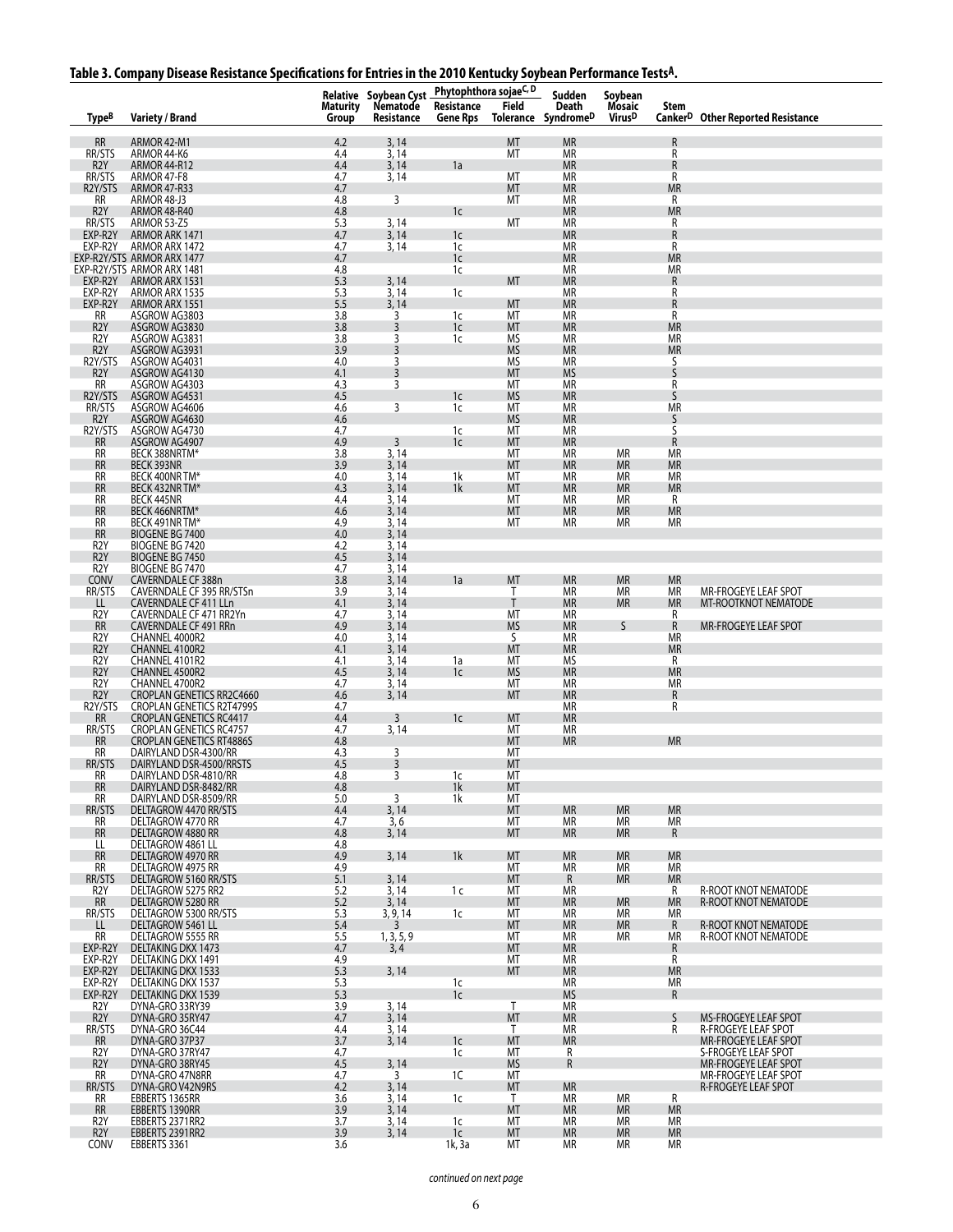#### **Table 3. Company Disease Resistance Specifications for Entries in the 2010 Kentucky Soybean Performance TestsA.**

|                                      |                                                                    | <b>Maturity</b> | Relative Soybean Cyst<br>Nematode | Phytophthora sojaeC, D<br>Resistance | Field              | Sudden<br>Death           | Soybean<br>Mosaic         | Stem                   |                                                                              |
|--------------------------------------|--------------------------------------------------------------------|-----------------|-----------------------------------|--------------------------------------|--------------------|---------------------------|---------------------------|------------------------|------------------------------------------------------------------------------|
| Type <sup>B</sup>                    | <b>Variety / Brand</b>                                             | Group           | Resistance                        | <b>Gene Rps</b>                      |                    | Tolerance SyndromeD       | <b>Virus</b> <sup>D</sup> |                        | Canker <sup>D</sup> Other Reported Resistance                                |
| CONV-P<br>CONV-P                     | ESSEX (long term check-released 1974)<br><b>GLENN</b>              | 5.0<br>5.3      |                                   |                                      | S.                 | R                         | S                         | R                      | Last year EXP V98-2711                                                       |
| LL<br>LL                             | <b>HALO 4:65</b><br>HALO 4:94                                      | 4.6<br>4.9      | 3<br>3                            | 1 <sub>c</sub><br>1k                 |                    | <b>MR</b>                 |                           |                        |                                                                              |
| LL<br>LL                             | <b>HALO 5:25</b><br><b>HALO 5:65</b>                               | 5.2<br>5.6      | 3<br>3                            |                                      | T                  |                           |                           |                        |                                                                              |
| <b>RR</b><br><b>RR</b>               | <b>HORNBECK HBK R4729</b><br><b>HORNBECK HBK R4829</b>             | 4.7<br>4.8      | 3<br>3                            | Ik                                   | MT                 | <b>MR</b>                 |                           | R<br>R                 | MR-ROOT KNOT NEMATODE                                                        |
| <b>RR</b><br>R <sub>2</sub> Y        | <b>HORNBECK HBK R4924</b><br><b>HORNBECK HBK RY4620</b>            | 4.9<br>4.6      | 3, 14                             | 1c                                   | MT<br>МT           | <b>MR</b><br>MR           | R                         | R                      |                                                                              |
| R <sub>2</sub> Y<br>R <sub>2</sub> Y | <b>HORNBECK HBK RY4920</b>                                         | 4.9             |                                   |                                      | MT<br>$\mathsf{T}$ | <b>MR</b><br>MR           |                           | $\mathsf{R}$           |                                                                              |
| <b>RR</b>                            | <b>HORNBECK HBK RY5220</b><br>L&M GLICK 40R                        | 5.2<br>4.0      | 3                                 |                                      | MT                 | <b>MR</b>                 |                           |                        |                                                                              |
| R <sub>2</sub> Y<br>RR               | L&M GLICK 4210RR2<br>L&M GLICK 843R                                | 4.2<br>4.3      | $\overline{3}$<br>$\overline{3}$  | 1k                                   | MT                 | R<br><b>MR</b>            |                           |                        |                                                                              |
| EXP-R2Y<br>EXP-R2Y                   | MORSOY R2 490<br>MORSOY R2 520                                     | 4.9<br>5.2      | 3, 14                             |                                      | МT                 | <b>MR</b><br><b>MR</b>    | R<br>S                    |                        |                                                                              |
| EXP-R2Y<br>EXP-R2Y                   | MORSOY R2S 480<br>MORSOY R2S 4800                                  | 4.8<br>4.8      |                                   |                                      | MT<br>MT           | <b>MR</b><br><b>MR</b>    | <b>NR</b><br>S            |                        |                                                                              |
| RR<br><b>RR</b>                      | NK S38-H8 BRAND<br>NK S39-A3 BRAND                                 | 3.8<br>3.9      | 3<br>3, 14                        | 1c                                   | МT<br><b>MS</b>    | ΜS<br>${\sf R}$           |                           |                        | Last year EXP-RR XR3997                                                      |
| R <sub>2</sub> Y                     | NK S42-T4 BRAND                                                    | 4.2             | 3, 14                             |                                      |                    | R                         |                           | R                      |                                                                              |
| <b>RR</b><br>RR                      | NK S44-D5 BRAND<br>NK S47-R3 BRAND                                 | 4.4<br>4.7      | 3, 14                             | 1 <sub>c</sub>                       | MT                 | <b>MR</b>                 |                           | $\mathsf{R}$           | Last year EXP-RR: XR4893                                                     |
| RR<br>RR                             | NK S48-C9 BRAND<br><b>NK S49-A5</b>                                | 4.8<br>4.9      | 3<br>3, 14                        | 1a<br>1c                             | MT<br>МT           | <b>MR</b><br>R            |                           | <b>MR</b><br>R         | Last year Exp-RR: XR4995                                                     |
| EXP-R2Y<br>EXP-R2Y                   | <b>NK X2R4702</b><br><b>NK X2RS4200</b>                            | 4.7<br>4.2      |                                   | 1a                                   |                    | R<br>R                    |                           | $\mathsf{R}$           |                                                                              |
| CONV-P<br>CONV                       | PENNYRILE (long term check-released 1987)<br>PIONEER VARIETY 93B82 | 4.7<br>3.8      |                                   | 1k                                   | МT                 | MS                        |                           |                        |                                                                              |
| <b>RR</b><br>RR                      | PIONEER VARIETY 93Y82<br>PIONEER VARIETY 93Y92                     | 3.8<br>3.9      | 3<br>3                            |                                      | MT<br><b>MS</b>    | <b>MR</b><br><b>MR</b>    |                           |                        |                                                                              |
| <b>RR</b>                            | PIONEER VARIETY 94Y01                                              | 4.0             | 3                                 | 1k                                   | MT                 | <b>MR</b>                 |                           |                        |                                                                              |
| <b>RR</b><br>CONV                    | PIONEER VARIETY 94Y20<br>PIONEER VARIETY 94Y21                     | 4.2<br>4.2      | 3<br>3                            | 1k<br>1c                             | МT<br>MT           | <b>MR</b><br><b>MR</b>    |                           |                        |                                                                              |
| <b>RR</b><br><b>RR</b>               | PIONEER VARIETY 94Y30<br>PIONEER VARIETY 94Y60                     | 4.3<br>4.6      | 3                                 | 1k<br>1k                             | МT<br>MT           | <b>MR</b><br>$\mathsf{R}$ |                           | <b>MR</b>              |                                                                              |
| RR<br><b>RR</b>                      | PIONEER VARIETY 94Y70<br>PIONEER VARIETY 94Y92                     | 4.7<br>4.9      | 3<br>3                            |                                      | МT<br>MT           | <b>MR</b><br><b>MR</b>    |                           | МR                     |                                                                              |
| RR<br>RR                             | PIONEER VARIETY 95Y01<br>PIONEER VARIETY 95Y40                     | 5.0<br>5.4      | 3<br>3                            | 1k                                   | МT<br>MT           | <b>MR</b><br><b>MR</b>    |                           | <b>MR</b><br><b>MR</b> |                                                                              |
| RR<br><b>RR</b>                      | PROGENY 3909 RR<br>PROGENY 3910 RY                                 | 3.9<br>3.9      | 3, 14<br>3                        |                                      | Τ                  | <b>MR</b><br><b>MR</b>    |                           | R                      | MR-FROGEYE LEAF SPOT                                                         |
| RR                                   | PROGENY 4206 RR                                                    | 4.2             | 3,14                              |                                      |                    | S                         |                           | R                      | MR-FROGEYE LEAF SPOT                                                         |
| R <sub>2</sub> Y<br>R <sub>2</sub> Y | PROGENY 4209 RY<br>PROGENY 4510 RY                                 | 4.2<br>4.5      |                                   | 1k                                   |                    | <b>MR</b>                 |                           |                        |                                                                              |
| <b>RR</b><br>R <sub>2</sub> Y        | PROGENY 4606 RR<br>PROGENY 4610 RY                                 | 4.6<br>4.6      | 3, 14                             |                                      |                    | <b>MR</b><br><b>MR</b>    |                           | R                      | R-FROGEYE LEAF SPOT                                                          |
| R <sub>2</sub> Y<br><b>RR</b>        | PROGENY 4710 RY<br>PROGENY 4750 RR                                 | 4.7<br>4.7      |                                   | 1k                                   |                    | <b>MS</b><br>ΜS           |                           | R                      | R-FROGEYE LEAF SPOT                                                          |
| <b>RR</b><br>R <sub>2</sub> Y        | PROGENY 4807 RR<br>PROGENY 4810 RY                                 | 4.8<br>4.8      | 3                                 | 1c                                   |                    | <b>MR</b><br>MS           |                           | <b>MR</b>              | <b>MR-FROGEYE LEAF SPOT</b>                                                  |
| LL<br>RR                             | PROGENY 4860 LL<br>PROGENY 4906 RR                                 | 4.8<br>4.9      |                                   | 1k<br>1a                             |                    | <b>MS</b><br><b>MR</b>    |                           | <b>MR</b><br>S         | MR-FROGEYE LEAF SPOT                                                         |
| RR                                   | PROGENY 4908 RR                                                    | 4.9             |                                   |                                      |                    | MR                        |                           | <b>MR</b>              | <b>MR-FROGEYE LEAF SPOT</b>                                                  |
| CONV<br>R <sub>2</sub> Y             | PROGENY 4910<br>PROGENY 4920 RY                                    | 4.9<br>4.9      | 3,14                              |                                      |                    | S<br><b>MS</b>            |                           | R<br><b>MR</b>         | R-FROGEYE LEAF SPOT<br><b>MR-FROGEYE LEAF SPOT</b>                           |
| LL<br><b>RR</b>                      | PROGENY 4928 LL<br>PROGENY 4949 RR                                 | 4.9<br>4.9      |                                   | 1k                                   | Т                  |                           |                           | <b>MR</b>              | <b>R-FROGEYE LEAF SPOT</b>                                                   |
| LL<br><b>RR</b>                      | PROGENY 4960 LL<br>PROGENY 5330 RR                                 | 4.9<br>5.3      |                                   | 1k                                   | <b>MT</b>          | <b>MS</b><br><b>MR</b>    |                           | МR<br>$\mathsf{R}$     | <b>R-FROGEYE LEAF SPOT</b>                                                   |
| <b>RR</b><br><b>RR</b>               | <b>REV 35R10</b><br><b>REV 38R10</b>                               | 3.5<br>3.8      | 3<br>$\overline{3}$               | 1k<br>1 <sup>k</sup>                 | MT<br><b>MT</b>    | <b>MR</b><br>$\mathsf{R}$ |                           |                        |                                                                              |
| <b>RR</b><br><b>RR</b>               | <b>REV 40R10</b><br><b>REV 44R22</b>                               | 4.0<br>4.4      | 3                                 | 1k<br>1c                             | MT<br><b>MT</b>    | R<br><b>MR</b>            |                           |                        |                                                                              |
| <b>RR</b>                            | <b>REV 45R10</b>                                                   | 4.5             | 3                                 | 1k                                   | МT                 | <b>MR</b>                 |                           | <b>MR</b>              |                                                                              |
| <b>RR</b><br><b>RR</b>               | <b>REV 48R10</b><br><b>REV 49R10</b>                               | 4.8<br>4.9      | 3<br>9                            | 1k<br>1k                             | MT<br>МT           | <b>MR</b><br><b>MR</b>    |                           | ΜR                     |                                                                              |
| <b>RR</b><br><b>CONV</b>             | <b>REV 49R11</b><br>SCHILLINGER EMERGE XC4910                      | 4.9<br>4.9      | 3<br>3                            | 1k                                   | <b>MT</b><br>МT    | <b>MR</b><br>ΜR           | R                         | R<br>R                 |                                                                              |
| <b>CONV</b><br><b>CONV</b>           | SCHILLINGER EMERGE XC5110<br>SCHILLINGER EMERGE XP4520             | 5.1<br>4.5      | 3<br>3                            |                                      | <b>MT</b><br>МT    | <b>MR</b><br>MR.          | R<br>R                    | R<br>R                 |                                                                              |
| RR<br>RR.                            | SCHILLINGER SEED 457.RCP<br>SCHILLINGER SEED 458.RCS               | 4.5<br>4.5      | 3<br>3                            | 1 <sup>c</sup>                       |                    |                           |                           | R<br>R                 |                                                                              |
| <b>RR</b><br><b>RR</b>               | SCHILLINGER SEED 478.RCS<br>SCHILLINGER SEED 495.RC                | 4.7<br>4.9      | 3<br>3                            |                                      |                    |                           |                           | R<br>R                 |                                                                              |
| <b>RR</b><br><b>RR</b>               | SCHILLINGER SEED 4990.RC<br>SCHILLINGER SEED 557.RC                | 4.9<br>5.5      | 3<br>3                            |                                      |                    |                           |                           | R<br>R                 |                                                                              |
| <b>RR</b>                            | SEED CONSULTANTS SCS 9328RR                                        | 3.2             |                                   | 1k                                   | <b>MT</b>          | <b>MR</b>                 |                           |                        | <b>R-FROGEYE LEAF SPOT</b>                                                   |
| <b>RR</b><br><b>RR</b>               | SEED CONSULTANTS SCS 9330RR<br>SEED CONSULTANTS SCS 9351RR         | 3.3<br>3.5      | 3<br>3                            | 1k<br>1k                             | MT<br><b>MT</b>    | <b>MR</b><br><b>MR</b>    |                           |                        | MR-FROGEYE LEAF SPOT<br><b>R-FROGEYE LEAF SPOT</b>                           |
| <b>RR</b><br><b>RR</b>               | SEED CONSULTANTS SCS 9360RR<br>SEED CONSULTANTS SCS 9370RR         | 3.6<br>3.7      | 3<br>3                            | 1k, 3a<br>1a                         | МT<br>MT           | МR<br><b>MR</b>           |                           |                        | R-FROGEYE LEAF SPOT, MT-CHARCOL ROT<br>MR-FROGEYE LEAF SPOT, MT-CHARCOL ROT  |
| RR<br><b>RR</b>                      | SEED CONSULTANTS SCS 9381RR<br>SEED CONSULTANTS SCS 9390RR         | 3.8<br>3.9      | 3<br>3                            | 1k<br>1k                             | МT<br>MT           | <b>MR</b><br><b>MR</b>    |                           |                        | MR-FROGEYE LEAF SPOT, MT-CHARCOL ROT<br>MR-FROGEYE LEAF SPOT, MT-CHARCOL ROT |
| <b>RR</b><br><b>RR</b>               | SEED CONSULTANTS SCS 9391RR<br>SEED CONSULTANTS SCS 9398RR         | 3.1<br>3.9      | 3<br>3                            | 1k<br>1k                             | МT<br>MT           | МR<br><b>MR</b>           |                           |                        | MR-FROGEYE LEAF SPOT<br>MR-FROGEYE LEAF SPOT, MT-CHARCOL ROT                 |
| RR                                   | SEED CONSULTANTS SCS 9401RR                                        | 4.0             | 3                                 |                                      | МT                 | МR                        |                           |                        | R-FROGEYE LEAF SPOT, MT-CHARCOL ROT                                          |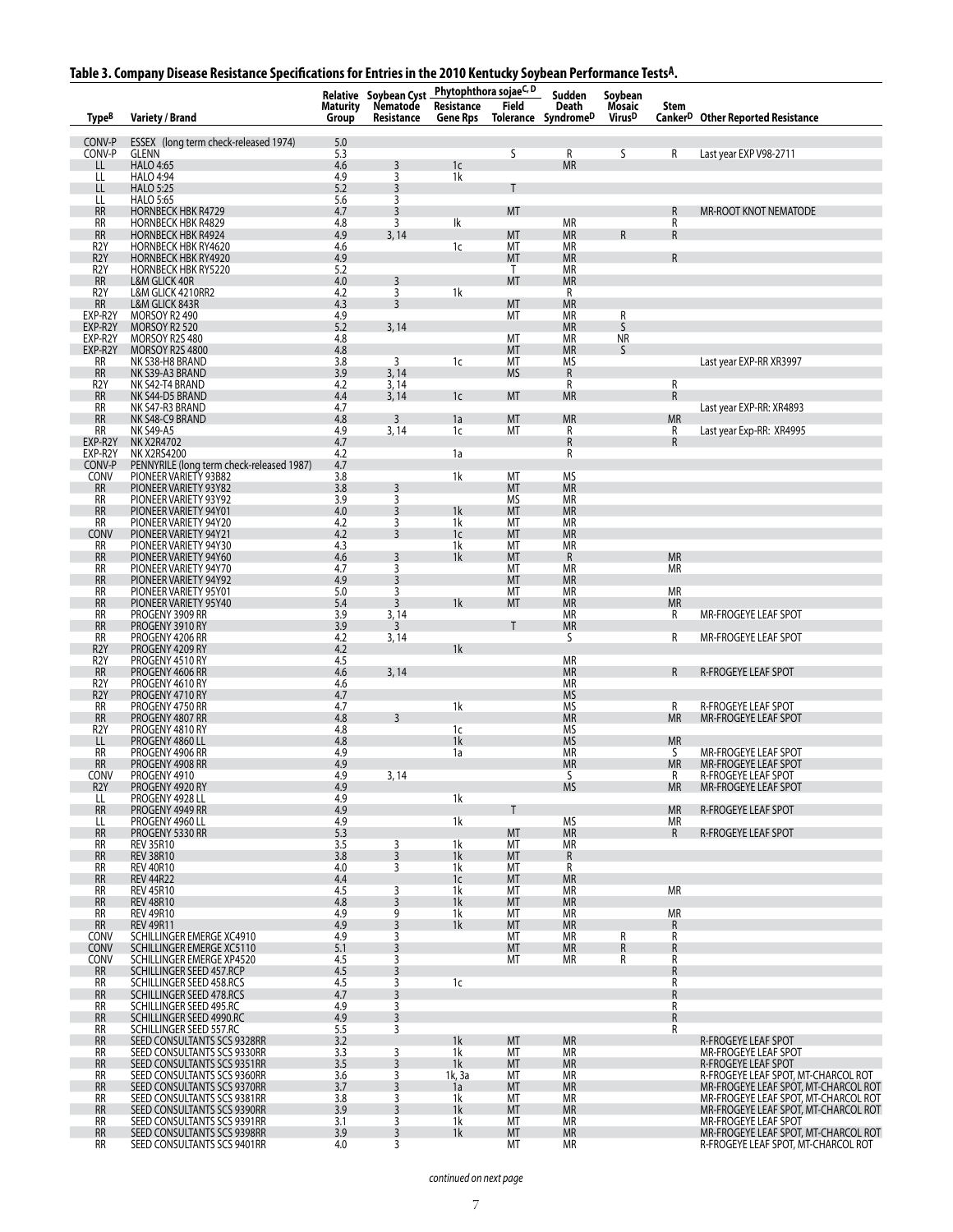|  |  | Table 3. Company Disease Resistance Specifications for Entries in the 2010 Kentucky Soybean Performance Tests <sup>A</sup> . |
|--|--|------------------------------------------------------------------------------------------------------------------------------|
|  |  |                                                                                                                              |

|                                      |                                                                                |                          | <b>Relative Soybean Cyst</b>        | Phytophthora sojaeC, D        |                    | Sudden                       | Soybean                             |                        |                                                              |
|--------------------------------------|--------------------------------------------------------------------------------|--------------------------|-------------------------------------|-------------------------------|--------------------|------------------------------|-------------------------------------|------------------------|--------------------------------------------------------------|
| Type <sup>B</sup>                    | <b>Variety / Brand</b>                                                         | Maturity<br><b>Group</b> | Nematode<br>Resistance              | Resistance<br><b>Gene Rps</b> | Field              | Death<br>Tolerance SyndromeD | Mosaic<br><b>Virus</b> <sup>D</sup> | Stem                   | Canker <sup>D</sup> Other Reported Resistance                |
| RR/STS                               | SEED CONSULTANTS SCS 9421RR                                                    | 4.2                      | 3                                   | 1k                            | <b>MT</b>          | <b>MR</b>                    |                                     |                        |                                                              |
| RR<br><b>RR</b>                      | SEED CONSULTANTS SCS 9441RR<br>SEED CONSULTANTS SCS 9450RR                     | 4.4<br>4.5               | 3,14<br>3                           | 1c<br>1k                      | МT<br>MT           | ΜR<br><b>MR</b>              |                                     | <b>MR</b>              | MR-FROGEYE LEAF SPOT<br>MR-FROGEYE LEAF SPOT, MT-CHARCOL ROT |
| RR                                   | SEED CONSULTANTS SCS 9480RR                                                    | 4.8                      | 3                                   |                               | МT                 | ΜR                           |                                     | MR                     | S-FROGEYE LEAF SPOT, MT-CHARCOL ROT                          |
| RR/STS                               | SOUTHERN CROSS CALEB 4.4 N, RR, STS                                            | 4.4                      | 3, 14                               |                               | MT                 | <b>MR</b>                    |                                     |                        |                                                              |
| RR/STS<br>R <sub>2</sub> Y           | SOUTHERN CROSS DAMASCUS 5.0 N, RR, STS<br>SOUTHERN CROSS ELAM 4.6 GENRR2Y, STS | 5.0<br>4.6               | 3, 14                               | 1c                            | МT<br>MT           | ΜR<br><b>MR</b>              |                                     | ΜR<br><b>MR</b>        |                                                              |
| RR/STS                               | SOUTHERN CROSS ELI 4.7 N, RR, STS                                              | 4.7                      | 3,14                                |                               | MS                 | МR                           |                                     |                        |                                                              |
| LL<br>RR                             | SOUTHERN CROSS GABRIEL 4.2 N, LL<br>SOUTHERN CROSS GALILEE 4.7 N, RR           | 4.2<br>4.7               | 3, 14<br>3                          | 1c                            | MT<br>МT           | <b>MR</b><br><b>MR</b>       |                                     | <b>MR</b><br>R         |                                                              |
| <b>CONV</b>                          | SOUTHERN CROSS JARED 4.6 N                                                     | 3, 14                    | 1 <sub>c</sub>                      | MT                            |                    |                              |                                     |                        |                                                              |
| R <sub>2</sub> Y<br><b>RR</b>        | SOUTHERN CROSS JEDIDIAH 4.1 N, GENRR2Y<br>SOUTHERN CROSS JERICHO 4.2 N, RR     | 4.1<br>4.2               | 3, 14<br>3, 14                      |                               | МT<br>MT           | МR<br><b>MR</b>              |                                     | $\mathsf{R}$           |                                                              |
| R <sub>2</sub> Y                     | SOUTHERN CROSS MALACHI 3.8 N, GENRR2Y                                          | 3.8                      | 3, 14                               |                               | МT                 | МR                           |                                     |                        |                                                              |
| R <sub>2</sub> Y                     | SOUTHERN CROSS MARCUS 4.7 N, GENRR2Y                                           | 4.7                      | 3, 14                               |                               | MT                 | <b>MR</b>                    |                                     | $\mathsf{R}$           |                                                              |
| LL<br>LL                             | SOUTHERN CROSS SHILOH 4.9 N, LL<br>SOUTHERN STATES LL 396N                     | 4.9<br>3.9               | 3<br>3, 14                          |                               | МT<br>MT           | R                            |                                     |                        |                                                              |
| LL                                   | SOUTHERN STATES LL 430N                                                        | 4.3                      | 3, 14                               | 1c                            | МT                 | <b>MR</b>                    |                                     |                        |                                                              |
| LL<br>LL                             | SOUTHERN STATES LL 450N<br>SOUTHERN STATES LL 499N                             | 4.5<br>4.9               | 3, 14<br>3, 14                      |                               | MT<br>МT           | <b>MR</b><br><b>MR</b>       |                                     |                        |                                                              |
| LL                                   | SOUTHERN STATES LL 511N                                                        | 5.1                      | 3,14                                | 1k                            | $\mathsf{T}$       | R                            |                                     |                        |                                                              |
| RR                                   | SOUTHERN STATES RT 3871N                                                       | 3.8                      | 3,14                                | 1c                            | МT                 | МR                           |                                     |                        |                                                              |
| <b>RR</b><br>RR                      | SOUTHERN STATES RT 3971N<br>SOUTHERN STATES RT 4370N                           | 3.9<br>4.3               | 3, 14<br>3, 14                      | 1c<br>1c                      | $\mathsf{T}$<br>MT | <b>MR</b><br>MR              |                                     |                        |                                                              |
| <b>RR</b>                            | SOUTHERN STATES RT 4470N                                                       | 4.4                      | 3, 14                               | 1c                            | MT                 | <b>MR</b>                    |                                     |                        |                                                              |
| RR<br><b>RR</b>                      | SOUTHERN STATES RT 4760N<br>SOUTHERN STATES RT 4808N                           | 4.7<br>4.8               | 3,14                                | 1c<br>1a                      | T<br>Τ             | ΜS<br>${\sf R}$              |                                     |                        |                                                              |
| RR                                   | SOUTHERN STATES RT 4888N                                                       | 4.8                      | 3,14                                | 1a                            | MT                 | <b>MR</b>                    |                                     |                        |                                                              |
| <b>RR</b>                            | SOUTHERN STATES RT 4996N                                                       | 4.9                      | 3,14                                | 1c                            | MT                 | <b>MR</b>                    |                                     |                        |                                                              |
| RR<br>R <sub>2</sub> Y               | SOUTHERN STATES RT 5160N<br>SOUTHERN STATES SS 3820N R2                        | 5.1<br>3.8               | 3<br>3,14                           | 1c                            | MT<br>MT           | ΜR<br><b>MR</b>              |                                     | R                      |                                                              |
| R <sub>2</sub> Y                     | SOUTHERN STATES SS 3910N R2                                                    | $\frac{3.9}{4.5}$        | 3, 14                               |                               | МT                 | ΜR                           |                                     |                        |                                                              |
| R <sub>2</sub> Y<br>R <sub>2</sub> Y | SOUTHERN STATES SS 4510N R2<br>SOUTHERN STATES SS 4700N R2                     | 4.7                      | 3, 14                               |                               | MT<br>$\mathsf{T}$ | R<br>MS                      |                                     |                        |                                                              |
| R <sub>2</sub> Y                     | STEWART 3600R2                                                                 | 3.6                      | 3, 14                               | 1c<br>1 <sub>c</sub>          | MT                 | <b>MR</b>                    |                                     | <b>MR</b>              |                                                              |
| R <sub>2</sub> Y                     | STEWART 3677R2                                                                 | 3.6                      | 3, 14                               | 1k                            | МT                 | <b>MS</b>                    |                                     | <b>MR</b>              |                                                              |
| R <sub>2</sub> Y<br>R <sub>2</sub> Y | STEWART 3800R2<br>STEWART 4077R2                                               | 3.8<br>$4.0$             | 3, 14<br>3, 14                      | 1 <sup>c</sup>                | MT<br>MT           | <b>MR</b><br><b>MR</b>       |                                     | <b>MR</b><br><b>MR</b> |                                                              |
| R <sub>2</sub> Y                     | STEWART 4309R2                                                                 | 4.3                      | 3, 14                               |                               | MT                 | <b>MR</b>                    |                                     | <b>MR</b>              |                                                              |
| R <sub>2</sub> Y<br>R <sub>2</sub> Y | STEWART 4400R2                                                                 | 4.4<br>4.5               | 3, 14                               | 1a                            | МT                 | ΜS<br><b>MR</b>              |                                     | <b>MR</b><br><b>MR</b> |                                                              |
| R <sub>2</sub> Y                     | STEWART 4509R2<br>STEWART 4700R2                                               | 4.7                      | 3, 14<br>3, 14                      | 1 <sub>c</sub>                | MT<br>MT           | ΜR                           |                                     | <b>MR</b>              |                                                              |
| R <sub>2</sub> Y                     | STEYER 4202R2                                                                  | 4.2                      | $\overline{3}$                      | 1k                            | MT                 | <b>MR</b>                    | <b>MR</b>                           | <b>MR</b>              |                                                              |
| RR<br>R <sub>2</sub> Y               | STEYER 4430RR<br>STEYER 4501R2                                                 | 4.4<br>4.5               | 3,14                                | 1 <sub>c</sub>                | МT<br>MT           | ΜR<br><b>MR</b>              | ΜR<br><b>MR</b>                     | МR<br><b>MR</b>        |                                                              |
| LL                                   | STEYER 4801L                                                                   | 4.8                      | 3,14                                |                               | MT                 | ΜR                           | ΜR                                  | <b>MR</b>              |                                                              |
| LL                                   | STEYER 5201L                                                                   | 4.9<br>5.2               | 3,14                                | 1k                            | <b>MT</b>          | <b>MR</b>                    | <b>MR</b>                           | <b>MR</b>              |                                                              |
| RR<br>R <sub>2</sub> Y               | STEYER 5210RR<br>STINE 39RA20                                                  | 3.9                      | 3,14<br>3, 14                       | 1a                            | МT<br>S            | МR                           | МR                                  | МR                     |                                                              |
| RR                                   | STINE 4392-4                                                                   | 4.3                      | 3,14                                |                               | S                  |                              |                                     |                        |                                                              |
| R <sub>2</sub> Y<br>RR               | STINE 43RB82<br><b>STINE 4782-4</b>                                            | 4.3<br>4.7               | 3, 14<br>3,14                       |                               | S<br>S             |                              |                                     | R                      |                                                              |
| CONV                                 | UNISOUTH GENETICS USG 5002T                                                    | 5.0                      |                                     |                               |                    |                              |                                     |                        |                                                              |
| CONV<br><b>RR</b>                    | UNISOUTH GENETICS USG 5601T                                                    | 5.6<br>3.5               |                                     | 1 <sup>c</sup>                |                    | ΜR<br><b>MR</b>              | R                                   |                        | MR-FROGEYE LEAF SPOT<br><b>R-BROWN STEM ROT</b>              |
| RR/STS                               | UNISOUTH GENETICS USG 73F59<br>UNISOUTH GENETICS USG 74B58                     | 4.5                      | 3, MR-14<br>3.14                    |                               |                    | <b>MR</b>                    |                                     | R                      |                                                              |
| RR/STS                               | UNISOUTH GENETICS USG 74G78                                                    | 4.7                      | 3,14                                |                               |                    | <b>MR</b>                    |                                     | $\mathsf{R}$           | MR-FROGEYE LEAF SPOT                                         |
| RR<br><b>RR</b>                      | UNISOUTH GENETICS USG 74T59<br>UNISOUTH GENETICS USG 74T98                     | 4.4<br>4.9               | 3, 14                               |                               |                    | R                            |                                     |                        |                                                              |
| RR                                   | UNISOUTH GENETICS USG 75T18                                                    | 5.1                      | 3, 14                               |                               |                    |                              |                                     |                        |                                                              |
| <b>RR</b>                            | UNISOUTH GENETICS USG ALLEN (RR)<br>UNIVERSITY OF ARKANSAS OSAGE               | 5.6                      |                                     |                               | S.                 | <b>MR</b>                    | R                                   |                        | MR-FROGEYE LEAF SPOT                                         |
| <b>CONV</b><br><b>CONV</b>           | UNIVERSITY OF ARKANSAS OSARK                                                   | 5.6<br>5.2               |                                     |                               | <b>MT</b>          | R<br><b>MR</b>               | R                                   | R<br>R                 |                                                              |
| CONV                                 | UNIVERSITY OF ARKANSAS R04-357                                                 | 5.6                      |                                     |                               |                    | S                            | S                                   | R                      |                                                              |
| <b>CONV</b><br><b>CONV</b>           | UNIVERSITY OF ARKANSAS UA4805<br>UNIVERSITY OF ARKANSAS UA4910                 | 4.8<br>4.9               |                                     |                               | MT                 | <b>MR</b><br>МR              | <b>MR</b><br>S                      | R<br>R                 |                                                              |
| CONV                                 | UNIVERSITY OF MISSOURI S05-11268                                               | 5.0                      |                                     |                               |                    | R                            | <b>MR</b>                           |                        |                                                              |
| CONV                                 | UNIVERSITY OF MISSOURI S05-11482<br>UNIVERSITY OF MISSOURI S06-3095RR          | 5.1<br>5.0               |                                     |                               | Τ<br>T             | R<br>$\mathsf{R}$            | <b>MR</b><br><b>MR</b>              |                        |                                                              |
| <b>RR</b><br>RR                      | UNIVERSITY OF MISSOURI S06-4649RR                                              | 5.2                      | 1, 3, 4, 5, 9, 14<br>1, 3, 5, 9, 15 |                               | Τ                  |                              | <b>MR</b>                           |                        |                                                              |
| CONV                                 | UNIVERSITY OF MISSOURI S07-5049                                                | 4.0                      |                                     |                               | T                  | <b>MR</b>                    | ${\sf R}$                           |                        |                                                              |
| CONV                                 | UNIVERSITY OF MISSOURI S07-5117                                                | 4.9                      |                                     |                               | Τ                  | МR                           | R                                   |                        |                                                              |

*A This information is provided by the companies and has not been checked by the soybean variety test project.*

*B RR Roundup Ready variety (RR1 first generation, original trait, released in 1996).*

*R2Y Introduced in 2009, Roundup Ready 2 Yield soybean variety.*

*LL Introduced in 2009, Liberty Link is an Ignite (glufosinate ammonium) herbicide tolerent soybean variety.*

*STS Introduced in 1994, STS is a sulfonylurea herbicide tolerant soybean variety.*

*EXP Variety that is soon to be released or still being evaluated*

*CONV Variety is a conventional entry, ie: not Roundup Ready or Liberty Link. P Entries with a P prefix are public varieties.*

*C All races of Phytophthora sojae so far identified in Kentucky can be controlled with varieties with Rps 1c or 1k. Race-specific resistance is highly effective, but a proper match between pathogen race and variety is essential. Field tolerance is a lower level of protection to the fungus that will provide good, (not excellent) control against all races. Seed and young seedlings of tolerant varieties must be protected with an appropriate fungicide since field tolerance develops after the early seedling growth stage.*

*D blank spaces=no data provided by seed company or data unknown.*

*S=susceptible, MS=moderately susceptible, MR=moderately resistant, R=resistant, T=tolerant, MT=moderately tolerant*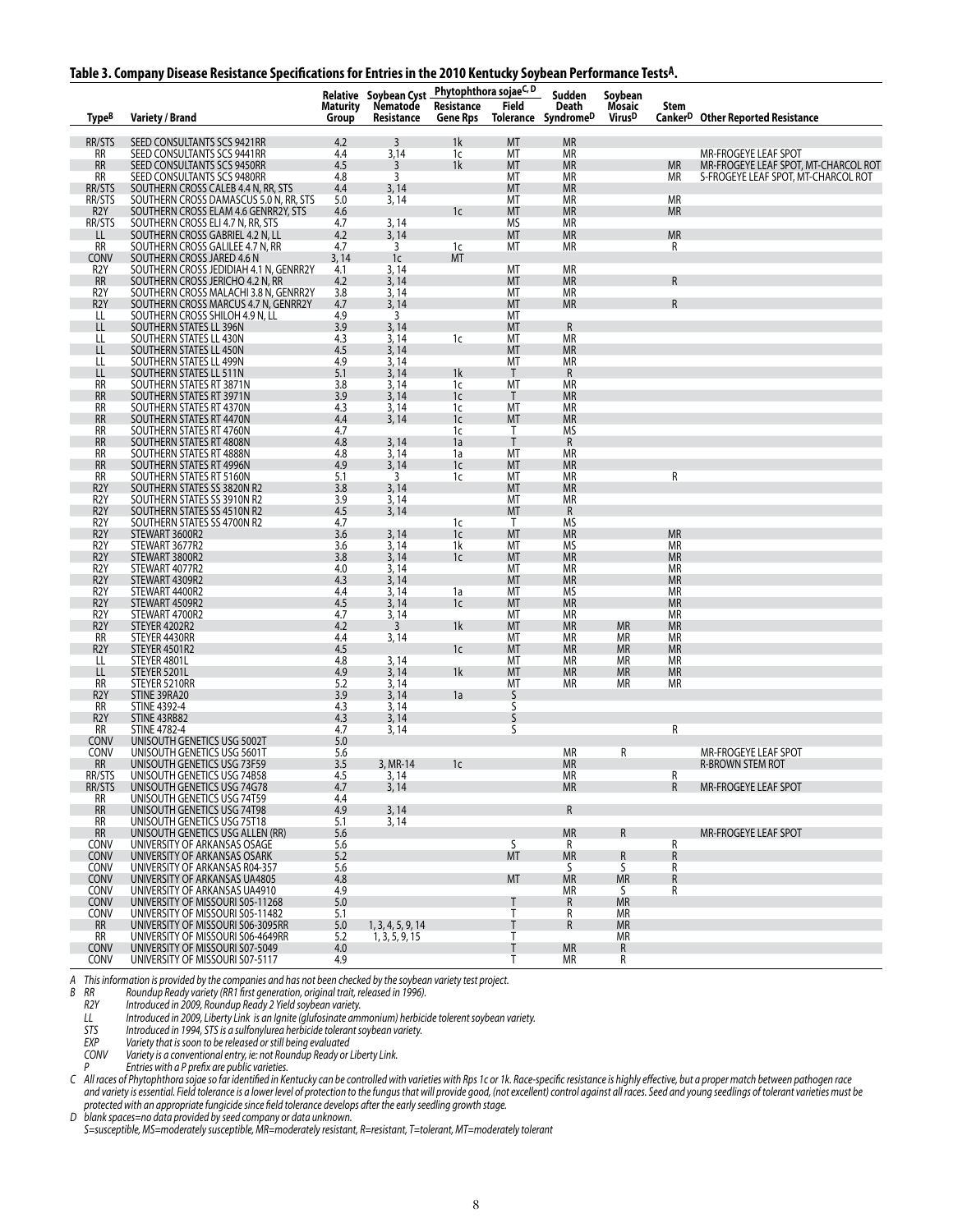## **Seed Treatment**

Research over five seasons of testing various seed applied insecticide treatments on soybean in Kentucky have not produced a single example of a statistically significant greater yield of treatments compared to the control. This is generally not related to the performance of the insecticide but rather to the fact that in Kentucky insect pressure is most commonly too low to warrant a control action (Doug Johnson, Ph. D., UK Extension Entomologist).

Most seed companies historically offer seed treatment as an optional treatment, relying heavily on dealers with treating equipment to treat seed as requested. One reason is to avoid any costly disposal issues with untreated seed, thus avoiding

having large inventories at the end of the season that cannot be dumped into the grain market at local elevators. Interestingly enough, almost all of the new traits introduced into the marketplace today require the inclusion of specified treatment products on all varieties containing the new traits. By requiring these treatment products the trait providers may increase their probability of achieving the yield increases the new traits might provide.

Currently, all LL soybeans, regardless of brand, include Trilex 6000 as a treatment as required by the trait provider, Bayer. In 2010, Monsanto will require all RR2Y soybeans to be treated and soybean producers will have the choice between using Monsanto's Acceleron, Syngenta's Cruiser Maxx Pack, or Bayer's Trilex 6000 on their RR2Y soybean seed.

| Code           | Name (Code)              | <b>Treatment</b>               | <b>Chemical class/use</b>          | LD50 oral/derm <sup>A</sup> |
|----------------|--------------------------|--------------------------------|------------------------------------|-----------------------------|
|                | Allegiance               | Metalaxyl                      | systemic fungicide                 | 2,900/2,000                 |
| $\overline{2}$ | Acceleron (1, 10, 11)    | Metalaxyl, Imidacloprid,       | systemic & non-systemic fungicide, | <b>NA</b>                   |
|                |                          | Pyraclostrobin                 | systemic insecticide               |                             |
| 3              | Apron XL                 | Mefenoxam                      | systemic fungicide                 | 862/2020                    |
| 4              | Apron Maxx (3, 12)       | Mefenoxam, Fludioxonil         | systemic & non-systemic fungicide  | 5,000/5,050                 |
| 5              | Cruiser                  | Thiamethoxam                   | systemic insecticide               | 5,000/5,050                 |
| 6              | Cruiser Maxx (3, 5, 12   | Mefenoxam, Thiamethoxam,       | systemic & non-systemic fungicide, | 5,000/5,000                 |
|                |                          | Fludioxonil                    | systemic insecticide               |                             |
| 7              | Cruiser Extreme (6, 8)   | Mefenoxam, Thiamethoxam,       | systemic & non-systemic fungicide, | 5,000/5,050                 |
|                |                          | Fludioxonil, Axoxystrobin      | systemic insecticide               |                             |
| 8              | <b>Dynasty</b>           | Azoxystrobin                   | systemic fungicide                 | 2,000/2,000                 |
| 9              | FaSTart <sup>®</sup>     | Thiamethoxam                   | systemic insecticide               | 5,000/5,050                 |
| 10             | Gaucho                   | Imidacloprid                   | systemic insecticide               | 643/2,000                   |
| 11             | Headline                 | Pyraclostrobin                 | strobilurin fungicide              | 200-500/4.000               |
| 12             | Maxim 4FS                | Fludioxonil                    | non-systemic fungicide             | 5,050/2,020                 |
| 13             | Molybdenum               | Molybdenum                     | stimulant (nitrogen fixing)        | <b>NA</b>                   |
| 14             | Soygard (1, 8)           | Metalaxyl, Azoxystrobin        | systemic fungicide                 | 5,000/2,000                 |
| 15             | Sure GroTM (4, 16)       | Mefenoxam, Fludioxonil, Thiram | systemic & non-systemic fungicide  | <b>NA</b>                   |
| 16             | Thiram                   | Thiram                         | fungicide                          | 3580/4000                   |
| 17             | <b>Trilex</b>            | Trifloxystrobin                | systemic fungicide                 | 5,000/5,000                 |
| 18             | Trilex 6000 (1, 10, 17)  | Metalaxyl, Imidacloprid,       | systemic fungicide &               | <b>NA</b>                   |
|                |                          | Trifloxystrobin                | systemic insecticide               |                             |
| 19             | Warden (3, 12)           | Mefenoxam, Fludioxonil         | systemic & non-systemic fungicide, | 5000/200                    |
| 20             | Optimize 400             | Lipo-chitooligosaccharide      | natural growth enhancer            | 5000/2000                   |
| 21             | Rancona 3.8 FS           | Ipconazole                     | systemic broad-spectrum fungicide  | 5000/slight                 |
| 22             | Escalate (3, 12, 16, 10) | Mefenoxam, Fludioxonil         | systemic & non-systemic fungicide  | 640/2000                    |
|                |                          | Thiram, Imidacloprid           | & systemic insecticide             |                             |
| 23             | Meta Star ST             | Metalaxyl                      | systemic fungicide                 | 2,900/2,000                 |

*A The LD50 is a standardized measure for expressing and comparing the toxicity of chemicals. It is expressed as mg of chemical per kg (2.2 lbs.) body weight of test animal. The LD50 is the dose that kills half (50%) of the animals tested (LD = "lethal dose"). The LD50 data is from MSDS (Material Saftey Data Sheet) websites.*

#### **Table 4. Seed Treatment.**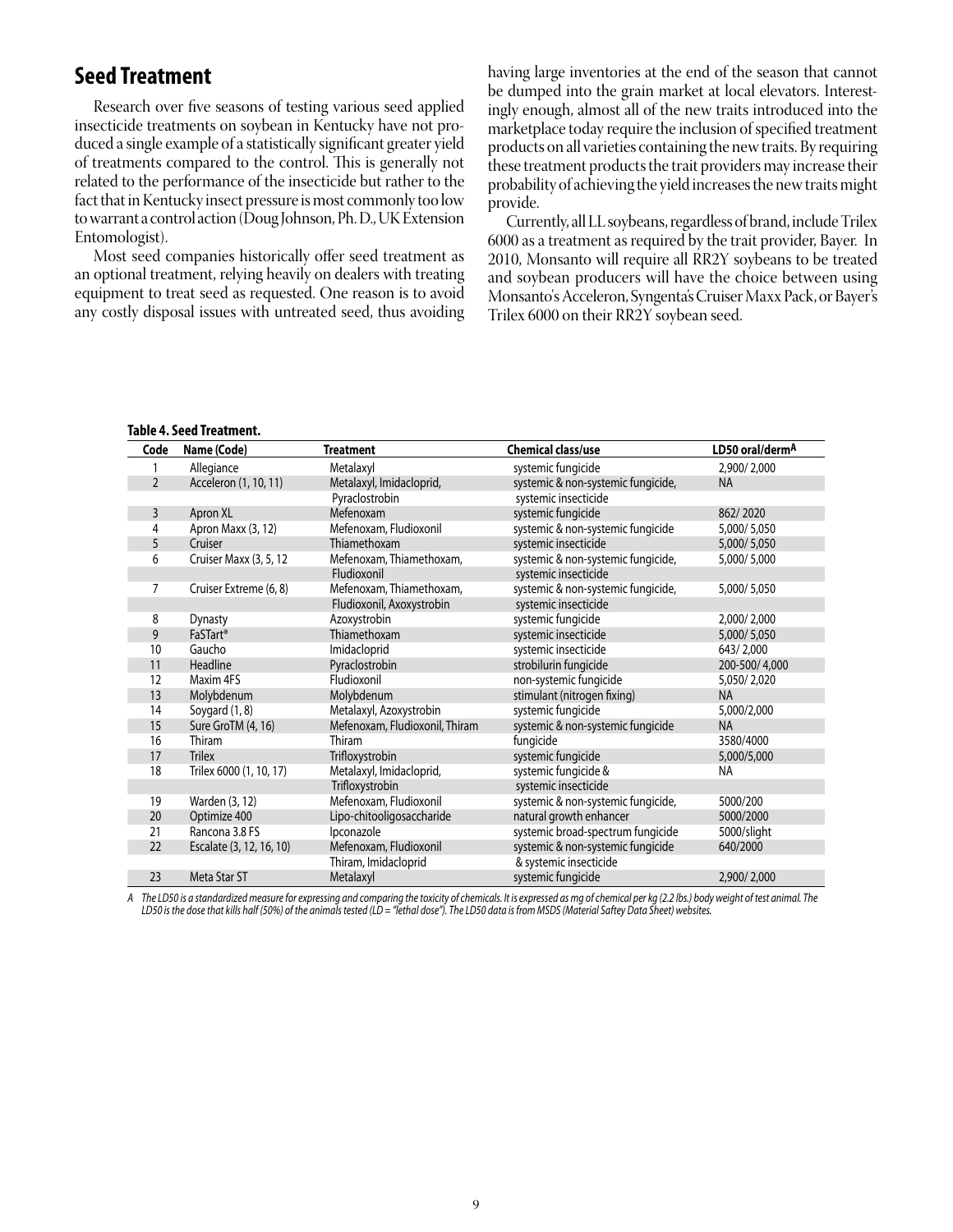| Table 5. 2010 Summary: Variety Test Tables 6-10. |  |  |
|--------------------------------------------------|--|--|
|--------------------------------------------------|--|--|

| <b>SEED TREATMENT</b>  |                                      | apic 3.2010 Juliillal j. valicty 1031 lupics 0                 |              | YIELD (BU/AC)C      |              | <b>LODGING</b>      |              | % PROTEIND   |                  |              | % OIL <sup>D</sup> |              |
|------------------------|--------------------------------------|----------------------------------------------------------------|--------------|---------------------|--------------|---------------------|--------------|--------------|------------------|--------------|--------------------|--------------|
| <b>CODEA</b>           | <b>TYPEB</b>                         | <b>BRAND-VARIETY</b>                                           | 2010         | 09-10               | 08-10        | 2010                |              |              | 2010 09-10 08-10 | 2010         |                    | 09-10 08-10  |
|                        |                                      | <b>MATURITY GROUP III (RELATIVE MG 3.0-3.9)</b>                |              |                     |              |                     |              |              |                  |              |                    |              |
| 22<br>6                | <b>RR</b><br>RR                      | * BECK 388NR<br>* ASGROW AG3803                                | 43.6<br>42.7 | 57.8                | 53.9         | 1.3<br>1.4          | 34.4<br>32.8 | 34.3         | 35.2             | 22.8<br>27.0 | 23.2               | 21.6         |
| 18<br>6                | R <sub>2</sub> Y<br><b>RR</b>        | * SOUTHERN STATES SS 3910N R2<br>* NK S39-A3 BRAND             | 42.0<br>42.0 | 58.2                | 54.6         | 1.5<br>1.4          | 34.3<br>31.8 | 33.2         | 33.6             | 22.0<br>24.6 | 22.3               | 21.0         |
| 18<br>1, 10, 17        | LL<br><b>RR</b>                      | * SOUTHERN STATES LL 396N<br>* SEED CONSULTANTS SCS 9370RR     | 41.9<br>41.6 | 56.2                |              | 1.4<br>1.4          | 36.6<br>36.0 | 35.0         |                  | 20.3<br>19.6 | 20.1               |              |
|                        | R <sub>2</sub> Y                     | * DYNA-GRO 33RY39                                              | 41.3         |                     |              | 1.6                 | 31.8         |              |                  | 26.9         |                    |              |
| 1, 10, 17              | RR<br><b>RR</b>                      | * SEED CONSULTANTS SCS 9381RR<br>BECK 393NR                    | 41.2<br>40.7 |                     |              | 1.2<br>1.4          | 35.3<br>34.0 |              |                  | 21.5<br>24.4 |                    |              |
| 1, 10, 17              | RR<br><b>RR</b>                      | * SOUTHERN STATES RT 3871N<br>* NK S38-H8 BRAND                | 40.2<br>40.2 | 53.5<br>59.5        | 51.2         | 1.5<br>1.3          | 32.6<br>35.4 | 34.2<br>34.7 | 34.7             | 26.3<br>19.4 | 23.2<br>19.9       | 21.9         |
| 6                      | <b>RR</b><br>R <sub>2</sub> Y        | * DYNA-GRO 37P37<br>* ASGROW AG3831                            | 40.0<br>40.0 | 58.4                | 53.9         | 1.2<br>1.6          | 32.2<br>36.0 | 33.7         | 34.5             | 25.5<br>19.4 | 22.4               | 20.9         |
| 3, 10, 17              | R <sub>2</sub> Y<br><b>RR</b>        | * PROGENY 3910 RY<br>* REV 35R10                               | 39.6<br>39.4 |                     |              | $\frac{1.5}{1.3}$   | 32.8<br>31.7 |              |                  | 25.6<br>25.9 |                    |              |
| 1, 10, 17              | R <sub>2</sub> Y<br><b>RR</b>        | * ASGROW AG3931<br>* SEED CONSULTANTS SCS 9330RR               | 39.4<br>39.3 |                     |              | 1.5<br>1.2          | 35.0<br>31.4 |              |                  | 19.7<br>27.1 |                    |              |
| 4,5<br>21, 23          | RR<br><b>RR</b>                      | UNISOUTH GENETICS USG 73F59<br>* EBBERTS 1390RR                | 39.2<br>39.2 | 57.1                |              | 1.3<br>1.3          | 36.7<br>36.7 | 35.6         |                  | 18.9<br>19.6 | 20.0               |              |
| 3, 10, 17              | R <sub>2</sub> Y<br>CONV             | * ASGROW AG3830<br>PIONEER 93B82                               | 39.1<br>38.9 |                     |              | $\frac{1.3}{1.3}$   | 33.9<br>36.0 |              |                  | 22.4<br>19.7 |                    |              |
| 3, 10, 17              | RR                                   | * PIONEER 93Y92                                                | 38.9         | 58.3                |              | 1.5                 | 36.4         | 35.8         |                  | 19.6         | 19.7               |              |
| 1, 10, 17<br>10, 17    | <b>RR</b><br>RR                      | * SOUTHERN STATES RT 3971N<br>* CAVERNDALE CF 395 RR/STSn      | 38.8<br>38.6 | 53.7                | 50.8         | 1.3<br>1.3          | 37.7<br>37.1 | 36.9         | 36.7             | 17.4<br>19.5 | 18.5               | 18.1         |
| 1, 10, 17<br>1, 10, 17 | <b>RR</b><br>RR                      | * SEED CONSULTANTS SCS 9398RR<br>* SEED CONSULTANTS SCS 9390RR | 38.5<br>37.7 | 56.4<br>53.4        | 53.5         | 1.4<br>1.6          | 34.8<br>37.3 | 34.7<br>36.5 | 35.4             | 20.0<br>18.5 | 20.3<br>19.2       | 19.8         |
|                        | R <sub>2</sub> Y<br>R <sub>2</sub> Y | EBBERTS 2371RR2<br>* STEWART 3800R2                            | 37.3<br>37.0 |                     |              | 1.3<br>1.4          | 36.2<br>36.9 |              |                  | 19.3<br>19.4 |                    |              |
| 3, 10, 17              | <b>RR</b><br>R <sub>2</sub> Y        | * PIONEER 93Y82<br>* SOUTHERN STATES SS 3820N R2               | 36.7<br>36.6 |                     |              | 1.8<br>1.4          | 35.6<br>33.9 |              |                  | 20.2<br>22.0 |                    |              |
| 1, 10, 17              | <b>RR</b><br>R <sub>2</sub> Y        | * SEED CONSULTANTS SCS 9319RR<br>* STEWART 3677R2              | 35.9<br>35.9 |                     |              | 1.3                 | 35.9<br>31.5 |              |                  | 20.1<br>28.1 |                    |              |
| 6<br>2                 | R <sub>2</sub> Y<br>R <sub>2</sub> Y | * STINE 39RA20<br>* STEWART 3600R2                             | 35.8<br>35.8 |                     |              | $1.2$<br>1.2<br>1.2 | 33.2<br>36.3 |              |                  | 24.2<br>19.2 |                    |              |
| 21, 23                 | <b>RR</b>                            | EBBERTS 1365RR<br>* SEED CONSULTANTS SCS 9351RR                | 35.5         | 55.8                | 51.7         | 1.4                 | 33.4<br>36.4 | 35.6         | 36.8             | 25.0         | 21.7               | 20.1         |
| 1, 10, 17              | RR<br>R <sub>2</sub> Y               | EBBERTS 2391RR2                                                | 35.4<br>34.9 |                     |              | 1.4<br>1.4          | 36.2         |              |                  | 19.7<br>19.0 |                    |              |
| 10, 17<br>6            | <b>CONV</b><br><b>RR</b>             | * CAVERDALE CF 388n<br>* PROGENY 3909 RR                       | 34.5<br>34.3 | 53.0<br>54.3        |              | 1.5<br>1.4          | 32.2<br>37.0 | 33.1<br>35.5 |                  | 25.0<br>17.9 | 22.8<br>18.8       |              |
| 3, 10, 17              | R <sub>2</sub> Y<br><b>RR</b>        | * SOUTHERN CROSS MALACHI 3.8 N, GENRR2Y<br>* REV 38R10         | 34.1<br>33.8 | 53.0                |              | 1.3<br>1.2          | 37.2<br>31.7 | 36.4         |                  | 17.8<br>27.1 | 18.5               |              |
| 1, 10, 17<br>21, 23    | RR<br><b>CONV</b>                    | SEED CONSULTANTS SCS 9360RR<br>EBBERTS 3361                    | 33.3<br>30.3 |                     |              | 1.4<br>1.3          | 36.5<br>33.5 |              |                  | 20.0<br>25.5 |                    |              |
| 1, 10, 17              | <b>RR</b>                            | SEED CONSULTANTS SCS 9328RR                                    | 28.9         |                     |              | 1.4                 | 35.6         |              |                  | 19.2         |                    |              |
|                        |                                      | <b>GROUP III AVERAGE</b><br>LSD(0.10)                          | 38.0<br>2.7  | 55.9<br>4.5         | 52.8<br>3.4  | 1.4<br>0.2          | 34.8         | 35.0         | 35.3             | 21.9         | 20.7               | 20.5         |
|                        |                                      | <b>MATURITY GROUP EARLY IV (RELATIVE MG 4.0-4.5)</b>           |              |                     |              |                     |              |              |                  |              |                    |              |
| none<br>2              | <b>RR</b><br>R <sub>2</sub> Y        | * STEYER 4430RR<br>* STEWART 4509R2                            | 42.4<br>42.0 | 59.7                | 54.5         | 1.1<br>1.2          | 35.6<br>36.9 | 35.0         | 35.0             | 18.9<br>18.5 | 20.0               | 19.6         |
| 6<br>2                 | <b>RR</b><br>R2Y/STS                 | * ARMOR 42-M1<br>* ASGROW AG4031                               | 42.0<br>41.8 | 57.6                | 54.0         | 1.1<br>1.3          | 37.3<br>38.1 | 36.1         | 36.4             | 19.7<br>17.9 | 20.3               | 19.4         |
|                        | <b>RR</b>                            | * ASGROW AG4303                                                | 41.8         | 59.5                | 55.5         | 1.2                 | 35.1         | 35.4         | 35.4             | 18.6         | 19.6               | 19.3         |
| 6                      | R <sub>2</sub> Y<br>R2Y/STS          | PROGENY 4209 RY<br>ASGROW AG4531                               | 41.7<br>41.4 |                     |              | 1.3<br>1.4          | 36.3<br>37.9 |              |                  | 18.2<br>17.2 |                    |              |
| 6<br>1, 10, 17         | RR/515<br>LL                         | * ARMOR 44-K6<br>* SOUTHERN STATES LL 430N                     | 41.1<br>41.0 | 55.2                | 57.3 53.4    | 1.2<br>1.5          | 36.2<br>35.9 | 35.4<br>35.5 | 35.8             | 18.4<br>19.4 | 19.7<br>19.8       | 19.1         |
| 10, 17<br>6            | LL<br>R <sub>2</sub> Y               | * CAVERNDALE CF 411 LLn<br>STEYER 4501R2                       | 40.8<br>40.7 |                     |              | 1.3<br>1.2          | 36.2<br>36.9 |              |                  | 18.8<br>18.9 |                    |              |
| 6<br>6                 | RR/STS<br>RR                         | * DYNA-GRO V42N9RS<br>* SOUTHERN CROSS CALEB 4.4 N, RR, STS    | 40.4<br>40.3 | $\frac{58.1}{59.9}$ | 53.8<br>54.7 | $\frac{1.2}{1.2}$   | 35.5<br>36.2 | 34.9<br>35.3 | 35.0<br>35.6     | 19.2<br>18.2 | 19.8<br>19.3       | 19.3<br>19.1 |
| 22<br>6                | RR<br><b>RR</b>                      | * BECK 445NR<br>* SOUTHERN CROSS JERICHO 4.2 N, RR             | 40.3<br>40.2 | 59.0<br>56.4        | 54.1<br>52.1 | 1.2<br>1.1          | 35.4<br>34.8 | 35.3<br>34.4 | 35.3<br>34.6     | 19.8<br>19.8 | 20.1<br>20.2       | 19.6<br>19.6 |
| 2<br>$\overline{2}$    | R <sub>2</sub> Y<br>R <sub>2</sub> Y | * ASGROW AG4130<br>* BIOGENE BG 7450                           | 40.2<br>40.2 |                     |              | 1.2<br>1.4          | 36.5<br>37.2 |              |                  | 19.1<br>19.1 |                    |              |
| 6<br>3, 5              | RR<br>RR/STS                         | * DAIRYLAND DSR-4300/RR<br>* UNISOUTH GENETICS USG 74B58       | 40.1<br>40.0 | 54.6                | 50.8         | $\frac{1.5}{1.2}$   | 35.6<br>35.8 | 35.4         | 35.3             | 19.4<br>18.6 | 20.1               | 19.8         |
| 6                      | RR                                   | * PROGENY 4206 RR                                              | 40.0         | 55.6                | 52.3         | 1.3                 | 35.7         | 35.1         | 35.5             | 19.8         | 20.2               | 19.7         |
| 6<br>1, 10, 17         | <b>RR</b><br>RR                      | * NK S44-D5 BRAND<br>* SEED CONSULTANTS SCS 9421RR             | 39.6<br>39.4 | 56.3                | 53.0         | 1.3<br>1.1          | 36.8<br>36.8 | 35.8         | 35.7             | 18.6<br>18.5 | 19.2               | 18.9         |
| 1, 10, 17              | R <sub>2</sub> Y<br><b>RR</b>        | PROGENY 4510 RY<br>SEED CONSULTANTS SCS 9441RR                 | 39.3<br>39.1 |                     |              | 1.3<br>1.3          | 37.6<br>36.7 |              |                  | 18.5<br>18.4 |                    |              |
| 6<br>18                | RR/STS<br>LL                         | DAIRYLAND DSR-4500/RRSTS<br>* SOUTHERN CROSS GABRIEL 4.2 N, LL | 39.0<br>38.9 | 56.5                | 51.8         | 1.4<br>1.4          | 34.9<br>36.8 | 34.6         | 34.9             | 18.9<br>18.4 | 19.8               | 19.6         |
| 4,5<br>2               | <b>RR</b><br>R <sub>2</sub> Y        | * SCHILLINGER SEED 457.RCP<br>CHANNEL 4500R2                   | 38.9<br>38.9 |                     |              | 1.9<br>1.3          | 36.2<br>37.1 |              |                  | 17.1<br>18.0 |                    |              |
| 3, 10, 17<br>3, 12     | RR<br>RR                             | * PIONEER 94Y20<br>* BIOGENE BG 7400                           | 38.8<br>38.6 | 55.5                | 52.1         | 1.4                 | 37.7<br>36.8 | 36.4         | 36.7             | 19.3<br>18.8 | 20.2               | 19.7         |
| 3, 10, 17              | RR                                   | * REV 45R10                                                    | 37.9         |                     |              | $\frac{1.3}{1.7}$   | 36.1         |              |                  | 18.9         |                    |              |
| 2<br>6                 | R <sub>2</sub> Y<br>R <sub>2</sub> Y | * SOUTHERN CROSS JEDIDIAH 4.1 N, GENRR2Y<br>* ARMOR 44-R12     | 37.8<br>37.8 |                     |              | 1.5<br>1.5          | 35.8<br>37.0 |              |                  | 19.6<br>17.3 |                    |              |
| none<br>$\overline{2}$ | R <sub>2</sub> Y<br>R <sub>2</sub> Y | * L&M GLICK 4210RR2<br>* DYNA-GRO 38RY45                       | 37.7<br>37.7 |                     |              | 1.4<br>1.1          | 36.3<br>37.4 |              |                  | 18.1<br>18.2 |                    |              |
| $\frac{4,5}{18}$       | RR<br>R <sub>2</sub> Y               | * SCHILLINGER SEED 458.RCS<br>* SOUTHERN STATES SS 4510N R2    | 37.7<br>37.7 |                     |              | $\frac{1.2}{1.5}$   | 36.0<br>36.8 |              |                  | 18.6<br>19.5 |                    |              |
| 6<br>none              | RR/STS<br>R <sub>2</sub> Y           | * DELTA GROW 4470 RR/STS<br>STEYER 4202R2                      | 37.6<br>37.6 | 58.3                | 53.9         | 1.1<br>1.4          | 35.9<br>37.5 | 35.4         | 35.2             | 19.0<br>17.5 | 19.7               | 19.5         |
| 22                     | RR<br>LL                             | * BECK 432NR                                                   | 37.6         |                     |              | 1.1                 | 36.2         | 34.7         |                  | 18.6         |                    |              |
| 1, 10, 17<br>1, 10, 17 | RR                                   | * SOUTHERN STATES LL 450N<br>* SOUTHERN STATES RT 4470N        | 37.4<br>37.4 | 53.6<br>57.7        | 53.5         | 1.3<br>$1.2$<br>1.2 | 34.9<br>35.1 | 34.9         | 35.3             | 19.7<br>19.3 | 20.4<br>20.0       | 19.4         |
| none                   | R <sub>2</sub> Y<br>RR/STS           | * STEWART 4400R2<br>* DYNA-GRO 36C44                           | 37.3<br>37.2 | 56.8                | 53.3         | 1.0                 | 35.8<br>36.5 | 35.5         | 35.7             | 18.3<br>19.4 | 20.0               | 19.5         |

**C O M M E N D E D T A**

**College**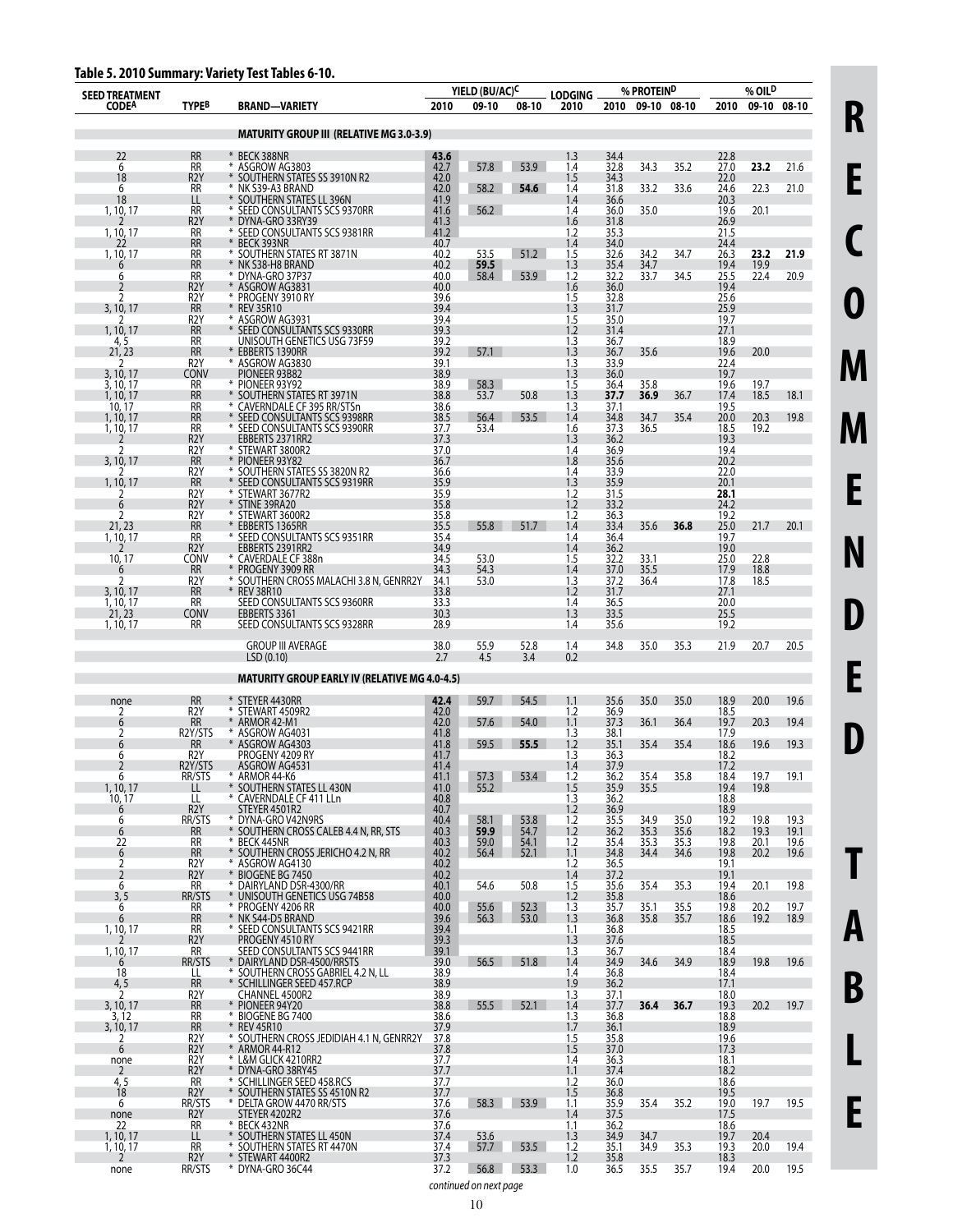### **Table 5. 2010 Summary: Variety Test Tables 6-10.**

| <b>SEED TREATMENT</b>  |                                 |                                                                     | YIELD (BU/AC) <sup>C</sup> |              | <b>LODGING</b> | % PROTEIN <sup>D</sup> |              |              | % OIL <sup>D</sup> |              |              |                   |
|------------------------|---------------------------------|---------------------------------------------------------------------|----------------------------|--------------|----------------|------------------------|--------------|--------------|--------------------|--------------|--------------|-------------------|
| <b>CODEA</b>           | <b>TYPEB</b>                    | <b>BRAND-VARIETY</b>                                                | 2010                       | 09-10        | 08-10          | 2010                   | 2010         | 09-10 08-10  |                    | 2010         | 09-10        | 08-10             |
|                        |                                 |                                                                     |                            |              |                |                        |              |              |                    |              |              |                   |
| 3, 10, 17<br>6         | <b>RR</b><br>RR                 | * PIONEER 94Y01<br>* STINE 4392-4                                   | 37.0<br>36.9               | 54.5<br>56.6 | 52.1           | 1.4<br>1.1             | 34.5<br>36.3 | 34.1<br>35.3 | 34.2               | 20.3<br>18.8 | 20.7<br>19.9 | 20.2              |
| 4, 5                   | <b>RR</b>                       | UNISOUTH GENETICS USG 74T59                                         | 36.7                       |              |                | 1.6                    | 36.6         |              |                    | 18.5         |              |                   |
| 6<br>1, 10, 17         | R <sub>2</sub> Y<br><b>RR</b>   | * NK S42-T4 BRAND<br>SOUTHERN STATES RT 4370N                       | 36.6<br>36.5               | 52.6         | 49.5           | 1.5<br>1.5             | 36.5<br>36.1 | 35.7         | 35.7               | 17.1<br>18.7 | 19.5         | 19.5              |
|                        | R <sub>2</sub> Y                | * CHANNEL 4101R2                                                    | 36.5                       |              |                | 1.2                    | 35.6         |              |                    | 19.7         |              |                   |
| 3, 12, 20<br>3, 12, 20 | <b>RR</b><br>RR                 | * L&M GLICK 40R<br>* L&M GLICK 843R                                 | 36.2<br>36.1               | 53.3         | 49.3           | 1.2<br>1.4             | 36.2<br>36.5 | 35.7         | 35.6               | 20.0<br>19.4 | 19.9         | 19.8              |
| 1, 10, 17              | <b>RR</b>                       | SEED CONSULTANTS SCS 9401RR                                         | 36.1                       |              |                | 1.2                    | 37.2         |              |                    | 19.1         |              |                   |
| 6                      | R <sub>2</sub> Y<br><b>RR</b>   | * STINE 43RB82                                                      | 36.0                       |              |                | 1.1                    | 36.3         |              |                    | 19.2         |              |                   |
| 3, 10, 17<br>19        | RR                              | REV 44R22<br>* CROPLAN GENETICS RC4417                              | 35.8<br>35.7               |              |                | 1.2<br>1.5             | 36.5<br>38.1 |              |                    | 18.2<br>18.4 |              |                   |
| 3, 10, 17              | <b>RR</b>                       | PIONEER 94Y30                                                       | 35.4                       |              |                | 1.1                    | 35.0         |              |                    | 20.6         |              |                   |
| 2<br>10, 17            | R <sub>2</sub> Y<br>CONV        | * STEWART 4309R2<br>UNIVERSITY OF MISSOURI S07-5049                 | 34.9<br>34.7               |              |                | 1.5<br>1.7             | 37.5<br>38.2 |              |                    | 16.7<br>18.5 |              |                   |
| 1, 10, 17              | RR                              | * SEED CONSULTANTS SCS 9450RR                                       | 34.4                       | 52.9         |                | 1.6                    | 35.4         | 34.8         |                    | 18.8         | 19.8         |                   |
| 2<br>22                | R <sub>2</sub> Y<br><b>RR</b>   | ¥<br>BIOGENE BG 7420<br><b>BECK 400NR</b><br>⋇                      | 34.3<br>33.1               | 51.5         |                | 1.4<br>1.5             | 37.0<br>36.2 | 35.7         |                    | 19.3<br>19.1 | 19.7         |                   |
| 3, 10, 17              | <b>RR</b>                       | * REV 40R10                                                         | 32.3                       |              |                | 1.4                    | 36.6         |              |                    | 19.5         |              |                   |
| 3, 10, 17              | <b>CONV</b><br>R <sub>2</sub> Y | PIONEER 94Y21<br>⋇<br>STEWART 4077R2                                | 31.7<br>30.9               |              |                | 1.4<br>1.3             | 35.7<br>37.0 |              |                    | 20.1<br>18.2 |              |                   |
| 2                      | R <sub>2</sub> Y                | * CHANNEL 4000R2                                                    | 28.6                       |              |                | 1.3                    | 37.6         |              |                    | 18.7         |              |                   |
| 2<br>6                 | R <sub>2</sub> Y<br>EXP-R2Y     | CHANNEL 4100R2<br>NK X2R4702                                        | 27.1<br>24.6               |              |                | 1.2<br>1.3             | 37.6<br>36.5 |              |                    | 19.4<br>19.2 |              |                   |
|                        |                                 |                                                                     |                            |              |                |                        |              |              |                    |              |              |                   |
|                        |                                 | EARLY GROUP IV AVERAGE<br>LSD(0.10)                                 | 37.5<br>3.3                | 56.2<br>4.8  | 52.8<br>3.7    | 1.3<br>0.1             | 36.4         | 35.2         | 35.4               | 18.8         | 19.9         | 19.5              |
|                        |                                 |                                                                     |                            |              |                |                        |              |              |                    |              |              |                   |
|                        |                                 | <b>MATURITY GROUP LATE IV (RELATIVE MG 4.6-4.9)</b>                 |                            |              |                |                        |              |              |                    |              |              |                   |
| 2                      | EXP-R2Y                         | MORSOY R2S 480                                                      | 45.7                       |              |                | 1.2                    | 37.3         |              |                    | 19.2         |              |                   |
| 6<br>4                 | RR<br><b>CONV</b>               | * ARMOR 48-J3<br>UNIVERSITY OF ARKANSAS UA4805                      | 43.8<br>43.0               | 57.6         | 53.8           | 1.3<br>1.1             | 37.5<br>36.0 | 37.1         | 37.2               | 19.3<br>19.0 | 19.8         | 19.4              |
| 18                     | R <sub>2</sub> Y                | * SOUTHERN STATES SS 4700 R2                                        | 42.9                       |              |                | 1.2                    | 37.0         |              |                    | 19.4         |              |                   |
| 3, 10, 17              | <b>RR</b><br>R <sub>2</sub> Y   | PIONEER 94Y70<br>¥<br>DYNA-GRO 37RY47                               | 42.9<br>42.1               | 60.7         | 56.0           | 1.3<br>1.2             | 36.7<br>37.5 | 35.7         | 35.4               | 20.0<br>17.9 | 20.6         | 20.2              |
| 6                      | <b>RR</b>                       | PROGENY 4908 RR                                                     | 41.6                       | 58.1         | 54.1           | 1.3                    | 35.9         | 35.1         | 35.1               | 19.7         | 20.0         | 19.6              |
| 4, 10, 13              | LL<br><b>RR</b>                 | * HALO 4:65                                                         | 41.2                       | 54.7<br>55.7 |                | 1.3                    | 37.6<br>36.7 | 36.7         |                    | 17.9         | 19.3<br>19.5 |                   |
| 3.12<br>4              | <b>CONV</b>                     | DELTA GROW 4970 RR<br>UNIVERSITY OF ARKANSAS UA4910                 | 41.1<br>41.0               |              | 52.4           | 1.3<br>1.3             | 35.3         | 35.9         | 36.0               | 18.9<br>19.6 |              | 19.3              |
| 6                      | RR/STS                          | * ASGROW AG4606                                                     | 41.0                       | 56.9         | 53.4           | 1.3                    | 37.4         | 35.9         | 35.5               | 18.6         | 20.2         | 20.4              |
| 2<br>18                | EXP-R2Y<br><b>RR</b>            | DELTA KING DKX 1491<br>SOUTHERN STATES RT 4888N                     | 40.9<br>40.8               |              |                | 1.4<br>1.3             | 35.8<br>35.2 |              |                    | 19.2<br>19.4 |              |                   |
| 2                      | R2Y                             | PROGENY 4710 RY                                                     | 40.8                       |              |                | 1.2                    | 37.6         |              |                    | 18.4         |              |                   |
| 6<br>4, 10, 13         | <b>RR</b><br>RR                 | PROGENY 4750 RR<br>* HORNBECK HBK R4924                             | 40.6<br>40.6               | 56.1         | 52.1           | 1.4<br>1.3             | 37.6<br>36.6 | 36.0         | 35.9               | 19.2<br>19.0 | 19.6         | 19.4              |
| 6                      | <b>RR</b>                       | DAIRYLAND DSR-8482/RR                                               | 40.6                       | 58.8         | 54.0           | 1.3                    | 36.0         | 35.4         | 35.5               | 19.6         | 19.9         | 19.5              |
| 6<br>2                 | <b>CONV</b><br>R2Y/STS          | * SOUTHERN CROSS JARED 4.6 N<br>ASGROW AG4730                       | 40.5<br>40.5               |              |                | 1.1<br>1.2             | 36.7<br>36.0 |              |                    | 19.5<br>18.9 |              |                   |
| $\frac{4,5}{6}$        | RR                              | * SCHILLINGER SEED 4990.RC                                          | 40.2                       | 57.1         |                | 1.3                    | 36.1         | 36.4         |                    | 19.7         | 19.9         |                   |
|                        | <b>RR</b><br>LL                 | DELTA GROW 4880 RR<br>STEYER 5201L                                  | 40.2<br>40.2               |              |                | 1.4<br>1.2             | 38.6<br>34.7 |              |                    | 18.3<br>19.6 |              |                   |
| none<br>2              | R2Y/STS                         | SOUTHERN CROSS ELAM 4.6 GENRR2Y, STS                                | 40.1                       |              |                | 1.2                    | 37.4         |              |                    | 18.5         |              |                   |
| 6<br>2                 | RR<br>EXP-R2Y/STS               | * SOUTHERN CROSS GALILEE 4.7 N, RR                                  | 39.9<br>39.8               | 56.2         | 50.8           | 1.3<br>1.2             | 36.8         | 36.3         | 36.0               | 18.8         | 19.8         | 19.6              |
| 6                      | RR                              | ARMOR ARX 1481<br>PROGENY 4906 RR                                   | 39.6                       | 55.8         | 51.5           | 1.2                    | 37.4<br>34.8 | 34.6         | 34.8               | 18.7<br>19.3 | 20.1         | 19.6              |
| 19                     | RR/STS                          | <b>CROPLAN GENETICS RC4757</b>                                      | 39.6                       |              |                | 1.1                    | 34.8         |              |                    | 19.7         |              |                   |
| 4, 5<br>6              | RR<br><b>RR</b>                 | * SCHILLINGER SEED 495.RC<br>¥<br>DAIRYLAND DSR-4810/RR             | 39.6<br>39.5               | 57.3<br>57.5 | 52.8           | 1.4<br>1.2             | 37.3<br>37.5 | 36.9<br>36.8 | 36.8               | 19.0<br>19.1 | 19.5<br>19.6 | 19.1              |
| $\frac{10,17}{2}$      | RR                              | * CAVERNDALE CF 491 RRn                                             | 39.5                       |              |                | 1.3                    | 35.3         |              |                    | 19.4         |              |                   |
| 3, 12                  | EXP-R2Y<br><b>RR</b>            | MORSOY R2 490<br>* DELTA GROW 4770 RR                               | 39.4<br>39.3               | 54.9         | 50.7           | 1.3<br>1.4             | 35.4<br>36.8 | 35.8         | 35.6               | 19.7<br>19.5 | 20.5         | 20.0              |
| 4, 5                   | RR/STS                          | UNISOUTH GENETICS USG 74G78<br>¥                                    | 39.1                       | 57.4         | 53.3           | 1.1                    | 35.3         | 34.7         | 34.4               | 18.9         | 20.1         | 19.9 <sub>1</sub> |
| 6<br>3, 10, 17         | CONV<br>RR                      | * SCHILLINGER EMERGE XC4910<br>* REV 49R10                          | 39.1<br>39.1               |              |                | 1.2<br>1.4             | 36.1<br>35.6 |              |                    | 20.3<br>20.2 |              |                   |
| 6                      | RR                              | * NK S48-C9 BRAND                                                   | 39.1                       | 57.1         | 53.0           | 1.2                    | 35.8         | 35.7         | 35.3               | 18.7         | 19.3         | 19.1              |
| 6<br>6                 | RR<br>RR                        | * STINE 4782-4<br>* PROGENY 4807 RR                                 | 39.0<br>39.0               | 57.1<br>56.1 | 52.5<br>51.4   | 1.1<br>1.2             | 35.8<br>36.5 | 35.3<br>35.9 | 34.7<br>35.5       | 19.5<br>17.8 | 20.5<br>19.2 | 20.3<br>19.2      |
| $\overline{2}$         | R <sub>2</sub> Y                | <b>HORNBECK HBK RY4920</b>                                          | 39.0                       |              |                | 1.3                    | 36.2         |              |                    | 19.7         |              |                   |
| 6                      | RR/STS<br>R <sub>2</sub> Y      | * ARMOR 47-F8<br>ARMOR 48-R40                                       | 39.0<br>38.8               | 56.5         | 52.1           | 1.0<br>1.2             | 34.8<br>36.4 | 34.2         | 34.1               | 19.1<br>19.8 | 20.2         | 19.9              |
| 4, 10, 13              | <b>RR</b>                       | * HORNBECK HBK R4729                                                | 38.8                       | 54.8         |                | 1.2                    | 38.0         | 37.9         |                    | 18.8         | 19.4         |                   |
| 6                      | LL<br>R <sub>2</sub> Y          | SOUTHERN CROSS SHILOH 4.9 N, LL<br>ASGROW AG4630                    | 38.7<br>38.7               | 55.5         |                | 1.2<br>1.2             | 34.6<br>37.7 | 35.0         |                    | 19.4<br>18.9 | 19.6         |                   |
| 1, 10, 17              | <b>RR</b>                       | SOUTHERN STATES RT 4808N                                            | 38.6                       | 55.3         | 51.6           | 1.2                    | 35.1         | 34.5         | 34.9               | 20.1         | 20.1         | 19.7              |
| 6<br>4,10              | RR<br>R <sub>2</sub> Y          | * DYNA-GRO 47N8RR<br><b>HORNBECK HBK RY4620</b>                     | 38.6<br>38.6               |              |                | 1.3<br>1.2             | 36.7<br>36.7 |              |                    | 18.5<br>18.9 |              |                   |
| 6                      | EXP-R2Y                         | <b>NK X2RS4200</b>                                                  | 38.6                       |              |                | 1.2                    | 37.1         |              |                    | 18.4         |              |                   |
| 10, 17<br>6            | R <sub>2</sub> Y<br><b>RR</b>   | * CAVERNDALE CF 471 RR2Yn<br>SOUTHERN CROSS ELI 4.7 N, RR, STS<br>* | 38.5<br>38.4               | 56.1         | 51.3           | 1.2<br>1.0             | 36.6<br>34.9 | 34.4         | 34.2               | 18.8<br>20.0 | 20.7         | 20.4              |
| $\overline{2}$         | R <sub>2</sub> Y                | SOUTHERN CROSS MARCUS 4.7 N, GENRR2Y                                | 38.4                       |              |                | 1.2                    | 36.5         |              |                    | 18.9         |              |                   |
| 2<br>3, 12             | EXP-R2Y/STS                     | ARMOR ARX 1477<br>DELTA GROW 4975 RR                                | 38.3<br>38.3               | 54.6         | 50.8           | 1.2<br>1.1             | 36.6<br>37.0 | 36.0         | 35.9               | 19.6<br>18.2 | 19.4         | 19.2              |
| 6                      | <b>RR</b><br>RR/STS             | <b>CROPLAN GENETICS R2T4799S</b>                                    | 38.1                       |              |                | 1.2                    | 38.3         |              |                    | 18.3         |              |                   |
| $\overline{2}$         | R <sub>2</sub> Y                | DYNA-GRO 35RY47                                                     | 38.0                       |              |                | 1.3                    | 36.3         |              |                    | 19.1         |              |                   |
| 6<br>22                | LL<br><b>RR</b>                 | PROGENY 4928 LL<br>BECK 466NR                                       | 38.0<br>37.9               |              |                | 1.3<br>1.3             | 34.4<br>36.8 |              |                    | 19.4<br>18.0 |              |                   |
| 18                     | RR                              | * SOUTHERN STATES RT 4760N                                          | 37.9                       |              |                | 1.4                    | 36.5         |              |                    | 19.2         |              |                   |
| 6<br>1, 10, 17         | LL<br>LL                        | PROGENY 4860 LL<br>* SOUTHERN STATES LL 499N                        | 37.9<br>37.7               | 56.1         |                | 1.2<br>1.3             | 35.4<br>35.2 | 35.1         |                    | 19.9<br>18.8 | 19.6         |                   |
| 6                      | <b>RR</b>                       | * PROGENY 4606 RR                                                   | 37.7                       | 55.1         | 51.5           | 1.1                    | 33.8         | 33.8         | 33.7               | 20.3         | 20.9         | 20.5              |
| 6<br>$\overline{2}$    | RR<br>R <sub>2</sub> Y          | * HORNBECK HBK R4829<br>CHANNEL 4700R2                              | 37.6<br>37.6               |              |                | 1.4<br>1.2             | 37.6<br>37.1 |              |                    | 19.5<br>18.8 |              |                   |
| 6                      | RR                              | * ASGROW AG4907                                                     | 37.5                       | 56.5         | 52.3           | 1.3                    | 35.7         | 35.2         | 35.2               | 18.5         | 19.6         | 19.3              |
| 6<br>2                 | EXP-R2Y<br>R <sub>2</sub> Y     | MORSOY R2S 4800<br>PROGENY 4810 RY                                  | 37.5<br>37.5               |              |                | 1.1<br>1.3             | 36.5<br>36.8 |              |                    | 19.2<br>18.5 |              |                   |
|                        |                                 |                                                                     |                            |              |                |                        |              |              |                    |              |              |                   |

**R E C O M M E N D E D**

**T**

**A**

**B**

**L**

**E**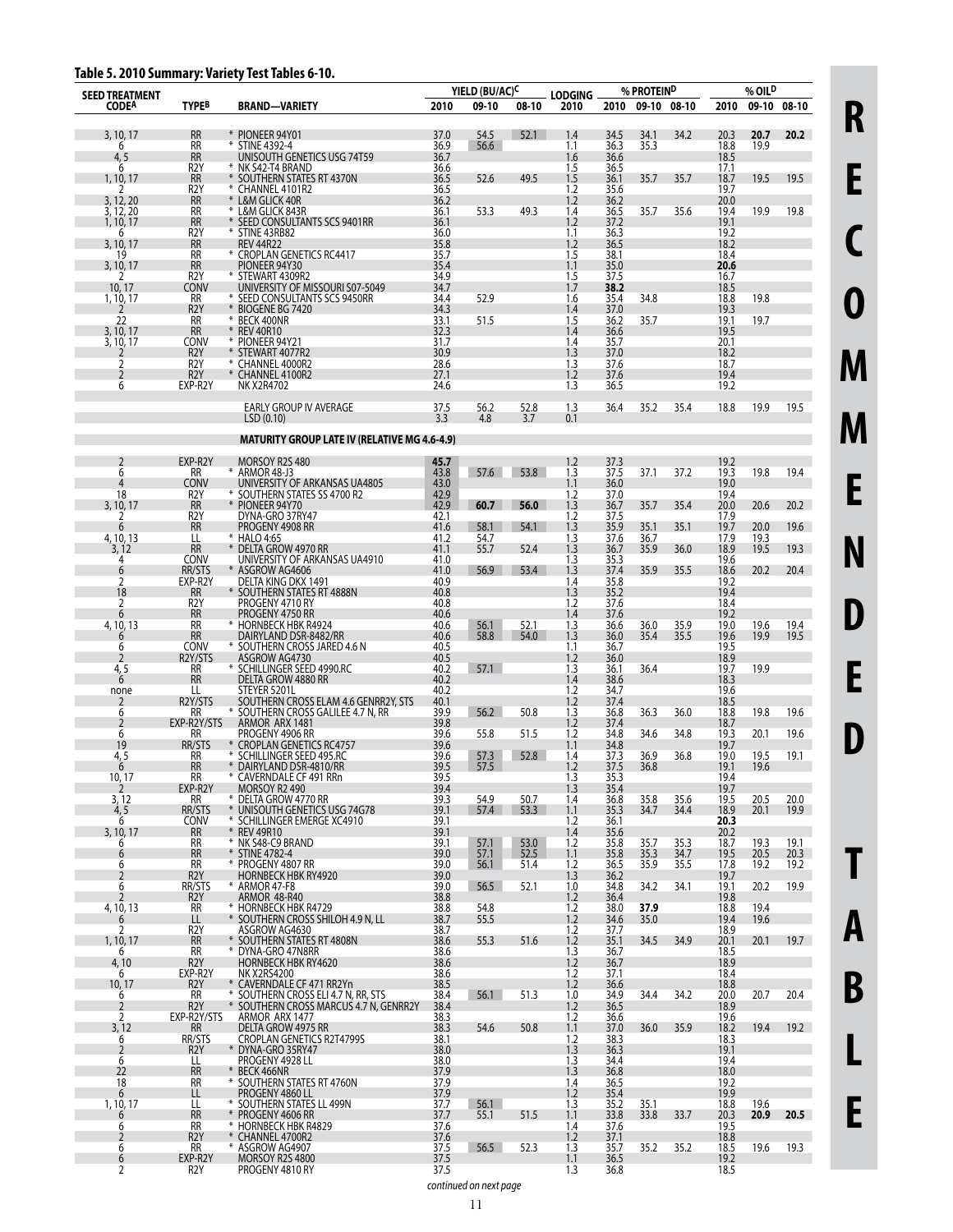#### **Table 5. 2010 Summary: Variety Test Tables 6-10.**

| <b>CODEA</b><br>TYPEB<br>2010<br>09-10<br>08-10<br>09-10 08-10<br>2010<br>09-10 08-10<br>BRAND—VARIETY<br>2010<br>2010<br>R <sub>2</sub> Y<br>37.5<br>1.2<br>36.9<br>19.1<br>$\overline{2}$<br>PROGENY 4610 RY<br>$\overline{2}$<br>R <sub>2</sub> Y<br>¥<br>STEWART 4700R2<br>37.5<br>1.2<br>35.8<br>19.3<br>1.2<br>$\overline{2}$<br>EXP-R2Y<br>36.8<br>18.4<br>$\ast$<br>DELTA KING DKX 1473<br>37.4<br>RR<br>PROGENY 4949 RR<br>37.4<br>50.3<br>1.3<br>37.0<br>36.6<br>36.2<br>19.8<br>20.4<br>20.2<br>6<br>55.1<br>4, 5<br>RR<br>SCHILLINGER SEED 478.RCS<br>37.3<br>1.3<br>34.9<br>19.1<br>1.3<br>37.3<br>RR<br>55.5<br>50.9<br>36.5<br>36.3<br>20.2<br>20.0<br>1, 10, 17<br>⋇<br>SOUTHERN STATES RT 4996N<br>37.2<br>19.2<br><b>CONV</b><br>UNIVERSITY OF MISSOURI S07-5117<br>37.2<br>1.5<br>37.5<br>10, 17<br>17.4<br>R <sub>2</sub> Y<br>CROPLAN GENETICS RR2C4660<br>37.0<br>35.6<br>1.2<br>18.8<br>6<br>1.3<br><b>RR</b><br>36.9<br>¥<br>NK S49-A5 BRAND<br>18.0<br>6<br>37.0<br>$\overline{\mathbf{c}}$<br>R <sub>2</sub> Y<br>* BIOGENE BG 7470<br>37.0<br>1.3<br>37.0<br>17.9<br><b>CONV</b><br>¥<br>SCHILLINGER EMERGE XP4520<br>36.9<br>1.3<br>6<br>42.5<br>18.1<br>54.2<br>1.2<br>34.6<br>19.9<br>4, 10, 13<br>LL<br>* HALO 4:94<br>36.7<br>34.1<br>19.3<br>R <sub>2</sub> Y<br>PROGENY 4920 RY<br>36.5<br>1.3<br>19.7<br>36.1<br>2<br>53.1<br>19.8<br>22<br>RR<br>⋇<br>BECK 491NR<br>36.4<br>1.2<br>37.5<br>37.2<br>19.3<br>1.3<br><b>RR</b><br>18.3<br>NK S47-R3 BRAND<br>36.3<br>36.4<br>6<br>3, 5<br>RR<br>* UNISOUTH GENETICS USG 74T98<br>36.2<br>47.6<br>1.5<br>34.2<br>34.8<br>19.6<br>51.4<br>34.1<br>19.6<br>20.2<br>$\overline{2}$<br>R2Y/STS<br>36.0<br><b>ARMOR 47-R33</b><br>36.1<br>1.1<br>19.5<br>36.0<br>DELTA GROW 4861 LL<br>36.0<br>1.2<br>19.1<br>6<br>LL<br><b>RR</b><br><b>REV 48R10</b><br>35.7<br>1.3<br>36.3<br>19.2<br>3, 10, 17<br>STEYER 4801L<br>35.3<br>1.2<br>34.6<br>LL<br>20.3<br>none<br>1.3<br><b>CONV</b><br>19.7<br>PROGENY 4910<br>35.3<br>34.8<br>6<br>$\overline{\phantom{a}}$<br>EXP-R2Y<br>* ARMOR ARX 1471<br>34.4<br>1.1<br>36.5<br>18.9<br>¥<br><b>REV 49R11</b><br>3, 10, 17<br><b>RR</b><br>34.2<br>1.1<br>37.8<br>18.9<br>EXP-R2Y<br>* ARMOR ARX 1472<br>34.2<br>1.1<br>36.8<br>19.3<br><b>RR</b><br>PIONEER 94Y60<br>34.1<br>54.6<br>50.4<br>1.2<br>38.4<br>38.0<br>18.2<br>19.3<br>3, 10, 17<br>37.7<br>18.7<br>PROGENY 4960 LL<br>LL<br>34.0<br>1.3<br>35.7<br>17.8<br>6<br><b>RR</b><br>1.3<br>19<br>CROPLAN GENETICS RT4886S<br>34.0<br>36.3<br>19.1<br>* SEED CONSULTANTS SCS 9480RR<br><b>RR</b><br>32.2<br>1.1<br>38.2<br>37.5<br>18.3<br>19.2<br>1, 10, 17<br>54.7<br><b>RR</b><br>¥<br>PIONEER 94Y92<br>3, 10, 17<br>32.0<br>1.2<br>37.0<br>18.9<br>1.3<br>CONV-P<br>28.9<br>44.6<br>42.5<br>37.5<br>37.3<br>20.0<br>19.7<br>PENNYRILE (long term check-released 1987)<br>38.1<br>19.1<br>none<br>LATE GROUP IV AVERAGE<br>38.3<br>1.2<br>36.4<br>35.6<br>19.1<br>19.9<br>19.7<br>55.7<br>51.6<br>35.8<br>2.9<br>3.5<br>LSD (0.10)<br>4.6<br>0.1<br><b>MATURITY GROUP V</b><br><b>CONV</b><br>UNISOUTH GENETICS USG 5601T<br>42.6<br>59.7<br>54.1<br>2.0<br>37.9<br>37.1<br>37.1<br>18.6<br>18.8<br>18.7<br>4, 5<br>4, 10, 13<br>LL<br>* HALO 5:25<br>40.6<br>38.2<br>35.7<br>17.9<br>19.0<br>57.2<br>56.6<br>1.4<br>36.8<br>1.8<br>35.3<br><b>CONV</b><br>40.3<br>19.4<br>UNISOUTH GENETICS USG 5002T<br>35.6<br>18.6<br>19.1<br>4, 5<br>52.6<br><b>CONV</b><br>* SCHILLINGER EMERGE XC5110<br>39.5<br>38.2<br>1.4<br>18.1<br>6<br><b>CONV</b><br>UNIVERSITY OF ARKANSAS OSAGE<br>39.3<br>38.3<br>1.3<br>17.5<br>4<br>37.9<br>4, 5<br>RR<br>57.0<br>1.9<br>37.2<br>37.2<br>18.6<br>18.3<br>* SCHILLINGER SEED 557.RC<br>38.3<br>51.2<br>18.1<br><b>CONV</b><br>UNIVERSITY OF ARKANSAS R04-357<br>37.8<br>2.2<br>37.0<br>17.8<br>4<br>* HALO 5:65<br>55.5<br>1.5<br>37.5<br>36.5<br>18.2<br>4, 10, 13<br>LL<br>37.4<br>17.6<br><b>CONV</b><br><b>HORNBECK HBK RY5220</b><br>2.2<br>37.4<br>38.6<br>18.0<br>RR<br>* PIONEER 95Y40<br>37.1<br>1.9<br>37.8<br>36.7<br>18.7<br>55.2<br>17.8<br>3, 10, 17<br>EXP-R2Y<br>DELTA KING DKX 1537<br>38.2<br>37.0<br>1.7<br>17.3<br>RR<br>* SOUTHERN STATES RT 5160N<br>55.0<br>49.0<br>36.0<br>18.2<br>37.0<br>1.9<br>36.3<br>35.4<br>17.6<br>18.6<br>1, 10, 17<br><b>RR</b><br>DELTA GROW 5555 RR<br>37.0<br>2.5<br>37.0<br>53.7<br>36.0<br>18.8<br>19.0<br>6<br><b>CONV</b><br>UNIVERSITY OF MISSOURI S05-11482<br>10, 17<br>36.7<br>2.1<br>36.0<br>18.6<br>UNIVERSITY OF ARKANSAS OZARK<br>1.7<br>38.1<br><b>CONV</b><br>17.8<br>36.4<br>PROGENY 5330 RR<br>36.4<br>2.2<br>36.3<br>RR<br>19.0<br>6<br>EXP-R2Y<br><b>DELTA KING DKX 1533</b><br>38.0<br>$\overline{2}$<br>36.3<br>2.1<br>18.3<br>3, 5<br>RR<br>UNISOUTH GENETICS USG ALLEN (RR)<br>36.3<br>2.0<br>38.3<br>16.8<br><b>RR</b><br>DELTA GROW 5280 RR<br>36.2<br>52.5<br>2.3<br>37.9<br>36.5<br>18.2<br>19.0<br>6<br>* STEYER 5210RR<br>35.0<br>RR<br>36.1<br>1.2<br>18.4<br>none<br>1.7<br>EXP-R2Y<br>37.6<br>MORSOY R2 520<br>36.1<br>18.0<br>6<br>RR/STS<br>* ARMOR 53-Z5<br>36.0<br>54.1<br>49.7<br>35.3<br>34.6<br>35.4<br>18.9<br>6<br>1.6<br>19.1<br>19.4<br>DELTA GROW 5275 RR2<br>6<br>R <sub>2</sub> Y<br>⋇<br>36.0<br>1.2<br>37.9<br>17.7<br>UNIVERSITY OF MISSOURI S05-11268<br>10, 17<br><b>CONV</b><br>36.2<br>18.9<br>36.0<br>1.6<br>LL<br>* SOUTHERN STATES LL 511N<br>35.9<br>57.0<br>1.1<br>37.5<br>36.6<br>19.3<br>19.8<br>1, 10, 17<br>RR/STS<br>* DELTA GROW 5300 RR/STS<br>35.8<br>35.3<br>35.9<br>19.1<br>6<br>55.1<br>49.7<br>2.1<br>36.3<br>37.0<br>18.7<br>18.6<br>37.1<br>36.5<br>CONV-P<br>49.1<br>18.7<br><b>GLENN</b><br>35.7<br>53.7<br>2.0<br>18.2<br>18.4<br>none<br>* PIONEER 95Y01<br>35.5<br>1.8<br>37.7<br>17.9<br>3, 10, 17<br>RR<br>EXP-R2Y<br>* ARMOR ARX 1531<br>1.3<br>35.5<br>37.1<br>18.0<br>2<br>3, 5<br>* UNISOUTH GENETICS USG 75T18<br>RR<br>35.4<br>35.5<br>19.5<br>2.1<br>$\overline{2}$<br>EXP-R2Y<br>* ARMOR ARX 1535<br>35.0<br>2.0<br>36.8<br>18.6<br>* DAIRYLAND DSR-8509/RR<br>RR<br>35.0<br>52.8<br>49.3<br>37.4<br>36.7<br>19.1<br>6<br>1.8<br>36.8<br>18.4<br>19.1<br><b>RR</b><br>36.4<br>10, 17<br>UNIVERSITY OF MISSOURI S06-4649RR<br>33.9<br>2.4<br>17.8<br>DELTA GROW 5461 LL<br>36.2<br>6<br>LL<br>33.7<br>1.3<br>17.6<br>RR/STS<br>DELTA GROW 5160 RR/STS<br>48.5<br>37.2<br>36.9<br>19.4<br>19.6<br>6<br>¥<br>33.7<br>53.0<br>1.9<br>37.5<br>18.6<br>10, 17<br><b>RR</b><br>UNIVERSITY OF MISSOURI S06-3095RR<br>32.9<br>2.4<br>36.3<br>17.2<br>RR/STS<br>32.7<br>48.7<br>1.8<br>38.1<br>36.7<br>18.4<br>19.7<br>SOUTHERN CROSS DAMASCUS 5.0 N, RR, STS<br>53.6<br>36.9<br>19.7<br>6<br>CONV-P<br>ESSEX (long term check-released 1974)<br>38.0<br>32.4<br>47.9<br>44.4<br>1.5<br>38.7<br>37.9<br>17.6<br>18.4<br>18.3<br>none<br>EXP-R2Y<br>DELTA KING DKX 1539<br>32.0<br>1.9<br>2<br>38.2<br>17.7<br>EXP-R2Y<br>$\overline{2}$<br>* ARMOR ARX 1551<br>18.3<br>31.6<br>1.4<br>36.6<br><b>GROUP V AVERAGE</b><br>36.2<br>54.7<br>36.6<br>18.2<br>19.0<br>18.8<br>49.7<br>1.8<br>37.2<br>36.4<br>2.5<br>4.5<br>3.3<br>LSD(0.10)<br>0.3<br><b>GRAND MEAN</b><br>37.7<br>55.7<br>35.7<br>19.8<br>51.8<br>1.4<br>36.3<br>35.6<br>19.3<br>19.6 | <b>SEED TREATMENT</b> |  | YIELD (BU/AC)C | <b>LODGING</b> | % PROTEIND |  | % OIL <sup>D</sup> |  |
|-------------------------------------------------------------------------------------------------------------------------------------------------------------------------------------------------------------------------------------------------------------------------------------------------------------------------------------------------------------------------------------------------------------------------------------------------------------------------------------------------------------------------------------------------------------------------------------------------------------------------------------------------------------------------------------------------------------------------------------------------------------------------------------------------------------------------------------------------------------------------------------------------------------------------------------------------------------------------------------------------------------------------------------------------------------------------------------------------------------------------------------------------------------------------------------------------------------------------------------------------------------------------------------------------------------------------------------------------------------------------------------------------------------------------------------------------------------------------------------------------------------------------------------------------------------------------------------------------------------------------------------------------------------------------------------------------------------------------------------------------------------------------------------------------------------------------------------------------------------------------------------------------------------------------------------------------------------------------------------------------------------------------------------------------------------------------------------------------------------------------------------------------------------------------------------------------------------------------------------------------------------------------------------------------------------------------------------------------------------------------------------------------------------------------------------------------------------------------------------------------------------------------------------------------------------------------------------------------------------------------------------------------------------------------------------------------------------------------------------------------------------------------------------------------------------------------------------------------------------------------------------------------------------------------------------------------------------------------------------------------------------------------------------------------------------------------------------------------------------------------------------------------------------------------------------------------------------------------------------------------------------------------------------------------------------------------------------------------------------------------------------------------------------------------------------------------------------------------------------------------------------------------------------------------------------------------------------------------------------------------------------------------------------------------------------------------------------------------------------------------------------------------------------------------------------------------------------------------------------------------------------------------------------------------------------------------------------------------------------------------------------------------------------------------------------------------------------------------------------------------------------------------------------------------------------------------------------------------------------------------------------------------------------------------------------------------------------------------------------------------------------------------------------------------------------------------------------------------------------------------------------------------------------------------------------------------------------------------------------------------------------------------------------------------------------------------------------------------------------------------------------------------------------------------------------------------------------------------------------------------------------------------------------------------------------------------------------------------------------------------------------------------------------------------------------------------------------------------------------------------------------------------------------------------------------------------------------------------------------------------------------------------------------------------------------------------------------------------------------------------------------------------------------------------------------------------------------------------------------------------------------------------------------------------------------------------------------------------------------------------------------------------------------------------------------------------------------------------------------------------------------------------------------------------------------------------------------------------------------------------------------------------------------------------------------------------------------------------------------------------------------------------------------------------------------------------------------------------------------------------------------------------------------------------------------------------------------------------------------------------------------------------------------------------------------------------------------------------------------------------------------------------------------------------------------------------------------------------------------------------------------------------------------------------------------------------------------------------------------------------------------------------------------------------------------------------------------------------------------------------------------------------------------------------------------------------------------------------------------------------------------------------------------------------------------------------------------------------------------------------------------------------------------------------------------------------------------------------------------------------------------------------------------------------------------------------|-----------------------|--|----------------|----------------|------------|--|--------------------|--|
|                                                                                                                                                                                                                                                                                                                                                                                                                                                                                                                                                                                                                                                                                                                                                                                                                                                                                                                                                                                                                                                                                                                                                                                                                                                                                                                                                                                                                                                                                                                                                                                                                                                                                                                                                                                                                                                                                                                                                                                                                                                                                                                                                                                                                                                                                                                                                                                                                                                                                                                                                                                                                                                                                                                                                                                                                                                                                                                                                                                                                                                                                                                                                                                                                                                                                                                                                                                                                                                                                                                                                                                                                                                                                                                                                                                                                                                                                                                                                                                                                                                                                                                                                                                                                                                                                                                                                                                                                                                                                                                                                                                                                                                                                                                                                                                                                                                                                                                                                                                                                                                                                                                                                                                                                                                                                                                                                                                                                                                                                                                                                                                                                                                                                                                                                                                                                                                                                                                                                                                                                                                                                                                                                                                                                                                                                                                                                                                                                                                                                                                                                                                                                                                                                                                                                                                                                                                                                                                                                                                                                                                                                                                                                                                                 |                       |  |                |                |            |  |                    |  |
|                                                                                                                                                                                                                                                                                                                                                                                                                                                                                                                                                                                                                                                                                                                                                                                                                                                                                                                                                                                                                                                                                                                                                                                                                                                                                                                                                                                                                                                                                                                                                                                                                                                                                                                                                                                                                                                                                                                                                                                                                                                                                                                                                                                                                                                                                                                                                                                                                                                                                                                                                                                                                                                                                                                                                                                                                                                                                                                                                                                                                                                                                                                                                                                                                                                                                                                                                                                                                                                                                                                                                                                                                                                                                                                                                                                                                                                                                                                                                                                                                                                                                                                                                                                                                                                                                                                                                                                                                                                                                                                                                                                                                                                                                                                                                                                                                                                                                                                                                                                                                                                                                                                                                                                                                                                                                                                                                                                                                                                                                                                                                                                                                                                                                                                                                                                                                                                                                                                                                                                                                                                                                                                                                                                                                                                                                                                                                                                                                                                                                                                                                                                                                                                                                                                                                                                                                                                                                                                                                                                                                                                                                                                                                                                                 |                       |  |                |                |            |  |                    |  |
|                                                                                                                                                                                                                                                                                                                                                                                                                                                                                                                                                                                                                                                                                                                                                                                                                                                                                                                                                                                                                                                                                                                                                                                                                                                                                                                                                                                                                                                                                                                                                                                                                                                                                                                                                                                                                                                                                                                                                                                                                                                                                                                                                                                                                                                                                                                                                                                                                                                                                                                                                                                                                                                                                                                                                                                                                                                                                                                                                                                                                                                                                                                                                                                                                                                                                                                                                                                                                                                                                                                                                                                                                                                                                                                                                                                                                                                                                                                                                                                                                                                                                                                                                                                                                                                                                                                                                                                                                                                                                                                                                                                                                                                                                                                                                                                                                                                                                                                                                                                                                                                                                                                                                                                                                                                                                                                                                                                                                                                                                                                                                                                                                                                                                                                                                                                                                                                                                                                                                                                                                                                                                                                                                                                                                                                                                                                                                                                                                                                                                                                                                                                                                                                                                                                                                                                                                                                                                                                                                                                                                                                                                                                                                                                                 |                       |  |                |                |            |  |                    |  |
|                                                                                                                                                                                                                                                                                                                                                                                                                                                                                                                                                                                                                                                                                                                                                                                                                                                                                                                                                                                                                                                                                                                                                                                                                                                                                                                                                                                                                                                                                                                                                                                                                                                                                                                                                                                                                                                                                                                                                                                                                                                                                                                                                                                                                                                                                                                                                                                                                                                                                                                                                                                                                                                                                                                                                                                                                                                                                                                                                                                                                                                                                                                                                                                                                                                                                                                                                                                                                                                                                                                                                                                                                                                                                                                                                                                                                                                                                                                                                                                                                                                                                                                                                                                                                                                                                                                                                                                                                                                                                                                                                                                                                                                                                                                                                                                                                                                                                                                                                                                                                                                                                                                                                                                                                                                                                                                                                                                                                                                                                                                                                                                                                                                                                                                                                                                                                                                                                                                                                                                                                                                                                                                                                                                                                                                                                                                                                                                                                                                                                                                                                                                                                                                                                                                                                                                                                                                                                                                                                                                                                                                                                                                                                                                                 |                       |  |                |                |            |  |                    |  |
|                                                                                                                                                                                                                                                                                                                                                                                                                                                                                                                                                                                                                                                                                                                                                                                                                                                                                                                                                                                                                                                                                                                                                                                                                                                                                                                                                                                                                                                                                                                                                                                                                                                                                                                                                                                                                                                                                                                                                                                                                                                                                                                                                                                                                                                                                                                                                                                                                                                                                                                                                                                                                                                                                                                                                                                                                                                                                                                                                                                                                                                                                                                                                                                                                                                                                                                                                                                                                                                                                                                                                                                                                                                                                                                                                                                                                                                                                                                                                                                                                                                                                                                                                                                                                                                                                                                                                                                                                                                                                                                                                                                                                                                                                                                                                                                                                                                                                                                                                                                                                                                                                                                                                                                                                                                                                                                                                                                                                                                                                                                                                                                                                                                                                                                                                                                                                                                                                                                                                                                                                                                                                                                                                                                                                                                                                                                                                                                                                                                                                                                                                                                                                                                                                                                                                                                                                                                                                                                                                                                                                                                                                                                                                                                                 |                       |  |                |                |            |  |                    |  |
|                                                                                                                                                                                                                                                                                                                                                                                                                                                                                                                                                                                                                                                                                                                                                                                                                                                                                                                                                                                                                                                                                                                                                                                                                                                                                                                                                                                                                                                                                                                                                                                                                                                                                                                                                                                                                                                                                                                                                                                                                                                                                                                                                                                                                                                                                                                                                                                                                                                                                                                                                                                                                                                                                                                                                                                                                                                                                                                                                                                                                                                                                                                                                                                                                                                                                                                                                                                                                                                                                                                                                                                                                                                                                                                                                                                                                                                                                                                                                                                                                                                                                                                                                                                                                                                                                                                                                                                                                                                                                                                                                                                                                                                                                                                                                                                                                                                                                                                                                                                                                                                                                                                                                                                                                                                                                                                                                                                                                                                                                                                                                                                                                                                                                                                                                                                                                                                                                                                                                                                                                                                                                                                                                                                                                                                                                                                                                                                                                                                                                                                                                                                                                                                                                                                                                                                                                                                                                                                                                                                                                                                                                                                                                                                                 |                       |  |                |                |            |  |                    |  |
|                                                                                                                                                                                                                                                                                                                                                                                                                                                                                                                                                                                                                                                                                                                                                                                                                                                                                                                                                                                                                                                                                                                                                                                                                                                                                                                                                                                                                                                                                                                                                                                                                                                                                                                                                                                                                                                                                                                                                                                                                                                                                                                                                                                                                                                                                                                                                                                                                                                                                                                                                                                                                                                                                                                                                                                                                                                                                                                                                                                                                                                                                                                                                                                                                                                                                                                                                                                                                                                                                                                                                                                                                                                                                                                                                                                                                                                                                                                                                                                                                                                                                                                                                                                                                                                                                                                                                                                                                                                                                                                                                                                                                                                                                                                                                                                                                                                                                                                                                                                                                                                                                                                                                                                                                                                                                                                                                                                                                                                                                                                                                                                                                                                                                                                                                                                                                                                                                                                                                                                                                                                                                                                                                                                                                                                                                                                                                                                                                                                                                                                                                                                                                                                                                                                                                                                                                                                                                                                                                                                                                                                                                                                                                                                                 |                       |  |                |                |            |  |                    |  |
|                                                                                                                                                                                                                                                                                                                                                                                                                                                                                                                                                                                                                                                                                                                                                                                                                                                                                                                                                                                                                                                                                                                                                                                                                                                                                                                                                                                                                                                                                                                                                                                                                                                                                                                                                                                                                                                                                                                                                                                                                                                                                                                                                                                                                                                                                                                                                                                                                                                                                                                                                                                                                                                                                                                                                                                                                                                                                                                                                                                                                                                                                                                                                                                                                                                                                                                                                                                                                                                                                                                                                                                                                                                                                                                                                                                                                                                                                                                                                                                                                                                                                                                                                                                                                                                                                                                                                                                                                                                                                                                                                                                                                                                                                                                                                                                                                                                                                                                                                                                                                                                                                                                                                                                                                                                                                                                                                                                                                                                                                                                                                                                                                                                                                                                                                                                                                                                                                                                                                                                                                                                                                                                                                                                                                                                                                                                                                                                                                                                                                                                                                                                                                                                                                                                                                                                                                                                                                                                                                                                                                                                                                                                                                                                                 |                       |  |                |                |            |  |                    |  |
|                                                                                                                                                                                                                                                                                                                                                                                                                                                                                                                                                                                                                                                                                                                                                                                                                                                                                                                                                                                                                                                                                                                                                                                                                                                                                                                                                                                                                                                                                                                                                                                                                                                                                                                                                                                                                                                                                                                                                                                                                                                                                                                                                                                                                                                                                                                                                                                                                                                                                                                                                                                                                                                                                                                                                                                                                                                                                                                                                                                                                                                                                                                                                                                                                                                                                                                                                                                                                                                                                                                                                                                                                                                                                                                                                                                                                                                                                                                                                                                                                                                                                                                                                                                                                                                                                                                                                                                                                                                                                                                                                                                                                                                                                                                                                                                                                                                                                                                                                                                                                                                                                                                                                                                                                                                                                                                                                                                                                                                                                                                                                                                                                                                                                                                                                                                                                                                                                                                                                                                                                                                                                                                                                                                                                                                                                                                                                                                                                                                                                                                                                                                                                                                                                                                                                                                                                                                                                                                                                                                                                                                                                                                                                                                                 |                       |  |                |                |            |  |                    |  |
|                                                                                                                                                                                                                                                                                                                                                                                                                                                                                                                                                                                                                                                                                                                                                                                                                                                                                                                                                                                                                                                                                                                                                                                                                                                                                                                                                                                                                                                                                                                                                                                                                                                                                                                                                                                                                                                                                                                                                                                                                                                                                                                                                                                                                                                                                                                                                                                                                                                                                                                                                                                                                                                                                                                                                                                                                                                                                                                                                                                                                                                                                                                                                                                                                                                                                                                                                                                                                                                                                                                                                                                                                                                                                                                                                                                                                                                                                                                                                                                                                                                                                                                                                                                                                                                                                                                                                                                                                                                                                                                                                                                                                                                                                                                                                                                                                                                                                                                                                                                                                                                                                                                                                                                                                                                                                                                                                                                                                                                                                                                                                                                                                                                                                                                                                                                                                                                                                                                                                                                                                                                                                                                                                                                                                                                                                                                                                                                                                                                                                                                                                                                                                                                                                                                                                                                                                                                                                                                                                                                                                                                                                                                                                                                                 |                       |  |                |                |            |  |                    |  |
|                                                                                                                                                                                                                                                                                                                                                                                                                                                                                                                                                                                                                                                                                                                                                                                                                                                                                                                                                                                                                                                                                                                                                                                                                                                                                                                                                                                                                                                                                                                                                                                                                                                                                                                                                                                                                                                                                                                                                                                                                                                                                                                                                                                                                                                                                                                                                                                                                                                                                                                                                                                                                                                                                                                                                                                                                                                                                                                                                                                                                                                                                                                                                                                                                                                                                                                                                                                                                                                                                                                                                                                                                                                                                                                                                                                                                                                                                                                                                                                                                                                                                                                                                                                                                                                                                                                                                                                                                                                                                                                                                                                                                                                                                                                                                                                                                                                                                                                                                                                                                                                                                                                                                                                                                                                                                                                                                                                                                                                                                                                                                                                                                                                                                                                                                                                                                                                                                                                                                                                                                                                                                                                                                                                                                                                                                                                                                                                                                                                                                                                                                                                                                                                                                                                                                                                                                                                                                                                                                                                                                                                                                                                                                                                                 |                       |  |                |                |            |  |                    |  |
|                                                                                                                                                                                                                                                                                                                                                                                                                                                                                                                                                                                                                                                                                                                                                                                                                                                                                                                                                                                                                                                                                                                                                                                                                                                                                                                                                                                                                                                                                                                                                                                                                                                                                                                                                                                                                                                                                                                                                                                                                                                                                                                                                                                                                                                                                                                                                                                                                                                                                                                                                                                                                                                                                                                                                                                                                                                                                                                                                                                                                                                                                                                                                                                                                                                                                                                                                                                                                                                                                                                                                                                                                                                                                                                                                                                                                                                                                                                                                                                                                                                                                                                                                                                                                                                                                                                                                                                                                                                                                                                                                                                                                                                                                                                                                                                                                                                                                                                                                                                                                                                                                                                                                                                                                                                                                                                                                                                                                                                                                                                                                                                                                                                                                                                                                                                                                                                                                                                                                                                                                                                                                                                                                                                                                                                                                                                                                                                                                                                                                                                                                                                                                                                                                                                                                                                                                                                                                                                                                                                                                                                                                                                                                                                                 |                       |  |                |                |            |  |                    |  |
|                                                                                                                                                                                                                                                                                                                                                                                                                                                                                                                                                                                                                                                                                                                                                                                                                                                                                                                                                                                                                                                                                                                                                                                                                                                                                                                                                                                                                                                                                                                                                                                                                                                                                                                                                                                                                                                                                                                                                                                                                                                                                                                                                                                                                                                                                                                                                                                                                                                                                                                                                                                                                                                                                                                                                                                                                                                                                                                                                                                                                                                                                                                                                                                                                                                                                                                                                                                                                                                                                                                                                                                                                                                                                                                                                                                                                                                                                                                                                                                                                                                                                                                                                                                                                                                                                                                                                                                                                                                                                                                                                                                                                                                                                                                                                                                                                                                                                                                                                                                                                                                                                                                                                                                                                                                                                                                                                                                                                                                                                                                                                                                                                                                                                                                                                                                                                                                                                                                                                                                                                                                                                                                                                                                                                                                                                                                                                                                                                                                                                                                                                                                                                                                                                                                                                                                                                                                                                                                                                                                                                                                                                                                                                                                                 |                       |  |                |                |            |  |                    |  |
|                                                                                                                                                                                                                                                                                                                                                                                                                                                                                                                                                                                                                                                                                                                                                                                                                                                                                                                                                                                                                                                                                                                                                                                                                                                                                                                                                                                                                                                                                                                                                                                                                                                                                                                                                                                                                                                                                                                                                                                                                                                                                                                                                                                                                                                                                                                                                                                                                                                                                                                                                                                                                                                                                                                                                                                                                                                                                                                                                                                                                                                                                                                                                                                                                                                                                                                                                                                                                                                                                                                                                                                                                                                                                                                                                                                                                                                                                                                                                                                                                                                                                                                                                                                                                                                                                                                                                                                                                                                                                                                                                                                                                                                                                                                                                                                                                                                                                                                                                                                                                                                                                                                                                                                                                                                                                                                                                                                                                                                                                                                                                                                                                                                                                                                                                                                                                                                                                                                                                                                                                                                                                                                                                                                                                                                                                                                                                                                                                                                                                                                                                                                                                                                                                                                                                                                                                                                                                                                                                                                                                                                                                                                                                                                                 |                       |  |                |                |            |  |                    |  |
|                                                                                                                                                                                                                                                                                                                                                                                                                                                                                                                                                                                                                                                                                                                                                                                                                                                                                                                                                                                                                                                                                                                                                                                                                                                                                                                                                                                                                                                                                                                                                                                                                                                                                                                                                                                                                                                                                                                                                                                                                                                                                                                                                                                                                                                                                                                                                                                                                                                                                                                                                                                                                                                                                                                                                                                                                                                                                                                                                                                                                                                                                                                                                                                                                                                                                                                                                                                                                                                                                                                                                                                                                                                                                                                                                                                                                                                                                                                                                                                                                                                                                                                                                                                                                                                                                                                                                                                                                                                                                                                                                                                                                                                                                                                                                                                                                                                                                                                                                                                                                                                                                                                                                                                                                                                                                                                                                                                                                                                                                                                                                                                                                                                                                                                                                                                                                                                                                                                                                                                                                                                                                                                                                                                                                                                                                                                                                                                                                                                                                                                                                                                                                                                                                                                                                                                                                                                                                                                                                                                                                                                                                                                                                                                                 |                       |  |                |                |            |  |                    |  |
|                                                                                                                                                                                                                                                                                                                                                                                                                                                                                                                                                                                                                                                                                                                                                                                                                                                                                                                                                                                                                                                                                                                                                                                                                                                                                                                                                                                                                                                                                                                                                                                                                                                                                                                                                                                                                                                                                                                                                                                                                                                                                                                                                                                                                                                                                                                                                                                                                                                                                                                                                                                                                                                                                                                                                                                                                                                                                                                                                                                                                                                                                                                                                                                                                                                                                                                                                                                                                                                                                                                                                                                                                                                                                                                                                                                                                                                                                                                                                                                                                                                                                                                                                                                                                                                                                                                                                                                                                                                                                                                                                                                                                                                                                                                                                                                                                                                                                                                                                                                                                                                                                                                                                                                                                                                                                                                                                                                                                                                                                                                                                                                                                                                                                                                                                                                                                                                                                                                                                                                                                                                                                                                                                                                                                                                                                                                                                                                                                                                                                                                                                                                                                                                                                                                                                                                                                                                                                                                                                                                                                                                                                                                                                                                                 |                       |  |                |                |            |  |                    |  |
|                                                                                                                                                                                                                                                                                                                                                                                                                                                                                                                                                                                                                                                                                                                                                                                                                                                                                                                                                                                                                                                                                                                                                                                                                                                                                                                                                                                                                                                                                                                                                                                                                                                                                                                                                                                                                                                                                                                                                                                                                                                                                                                                                                                                                                                                                                                                                                                                                                                                                                                                                                                                                                                                                                                                                                                                                                                                                                                                                                                                                                                                                                                                                                                                                                                                                                                                                                                                                                                                                                                                                                                                                                                                                                                                                                                                                                                                                                                                                                                                                                                                                                                                                                                                                                                                                                                                                                                                                                                                                                                                                                                                                                                                                                                                                                                                                                                                                                                                                                                                                                                                                                                                                                                                                                                                                                                                                                                                                                                                                                                                                                                                                                                                                                                                                                                                                                                                                                                                                                                                                                                                                                                                                                                                                                                                                                                                                                                                                                                                                                                                                                                                                                                                                                                                                                                                                                                                                                                                                                                                                                                                                                                                                                                                 |                       |  |                |                |            |  |                    |  |
|                                                                                                                                                                                                                                                                                                                                                                                                                                                                                                                                                                                                                                                                                                                                                                                                                                                                                                                                                                                                                                                                                                                                                                                                                                                                                                                                                                                                                                                                                                                                                                                                                                                                                                                                                                                                                                                                                                                                                                                                                                                                                                                                                                                                                                                                                                                                                                                                                                                                                                                                                                                                                                                                                                                                                                                                                                                                                                                                                                                                                                                                                                                                                                                                                                                                                                                                                                                                                                                                                                                                                                                                                                                                                                                                                                                                                                                                                                                                                                                                                                                                                                                                                                                                                                                                                                                                                                                                                                                                                                                                                                                                                                                                                                                                                                                                                                                                                                                                                                                                                                                                                                                                                                                                                                                                                                                                                                                                                                                                                                                                                                                                                                                                                                                                                                                                                                                                                                                                                                                                                                                                                                                                                                                                                                                                                                                                                                                                                                                                                                                                                                                                                                                                                                                                                                                                                                                                                                                                                                                                                                                                                                                                                                                                 |                       |  |                |                |            |  |                    |  |
|                                                                                                                                                                                                                                                                                                                                                                                                                                                                                                                                                                                                                                                                                                                                                                                                                                                                                                                                                                                                                                                                                                                                                                                                                                                                                                                                                                                                                                                                                                                                                                                                                                                                                                                                                                                                                                                                                                                                                                                                                                                                                                                                                                                                                                                                                                                                                                                                                                                                                                                                                                                                                                                                                                                                                                                                                                                                                                                                                                                                                                                                                                                                                                                                                                                                                                                                                                                                                                                                                                                                                                                                                                                                                                                                                                                                                                                                                                                                                                                                                                                                                                                                                                                                                                                                                                                                                                                                                                                                                                                                                                                                                                                                                                                                                                                                                                                                                                                                                                                                                                                                                                                                                                                                                                                                                                                                                                                                                                                                                                                                                                                                                                                                                                                                                                                                                                                                                                                                                                                                                                                                                                                                                                                                                                                                                                                                                                                                                                                                                                                                                                                                                                                                                                                                                                                                                                                                                                                                                                                                                                                                                                                                                                                                 |                       |  |                |                |            |  |                    |  |
|                                                                                                                                                                                                                                                                                                                                                                                                                                                                                                                                                                                                                                                                                                                                                                                                                                                                                                                                                                                                                                                                                                                                                                                                                                                                                                                                                                                                                                                                                                                                                                                                                                                                                                                                                                                                                                                                                                                                                                                                                                                                                                                                                                                                                                                                                                                                                                                                                                                                                                                                                                                                                                                                                                                                                                                                                                                                                                                                                                                                                                                                                                                                                                                                                                                                                                                                                                                                                                                                                                                                                                                                                                                                                                                                                                                                                                                                                                                                                                                                                                                                                                                                                                                                                                                                                                                                                                                                                                                                                                                                                                                                                                                                                                                                                                                                                                                                                                                                                                                                                                                                                                                                                                                                                                                                                                                                                                                                                                                                                                                                                                                                                                                                                                                                                                                                                                                                                                                                                                                                                                                                                                                                                                                                                                                                                                                                                                                                                                                                                                                                                                                                                                                                                                                                                                                                                                                                                                                                                                                                                                                                                                                                                                                                 |                       |  |                |                |            |  |                    |  |
|                                                                                                                                                                                                                                                                                                                                                                                                                                                                                                                                                                                                                                                                                                                                                                                                                                                                                                                                                                                                                                                                                                                                                                                                                                                                                                                                                                                                                                                                                                                                                                                                                                                                                                                                                                                                                                                                                                                                                                                                                                                                                                                                                                                                                                                                                                                                                                                                                                                                                                                                                                                                                                                                                                                                                                                                                                                                                                                                                                                                                                                                                                                                                                                                                                                                                                                                                                                                                                                                                                                                                                                                                                                                                                                                                                                                                                                                                                                                                                                                                                                                                                                                                                                                                                                                                                                                                                                                                                                                                                                                                                                                                                                                                                                                                                                                                                                                                                                                                                                                                                                                                                                                                                                                                                                                                                                                                                                                                                                                                                                                                                                                                                                                                                                                                                                                                                                                                                                                                                                                                                                                                                                                                                                                                                                                                                                                                                                                                                                                                                                                                                                                                                                                                                                                                                                                                                                                                                                                                                                                                                                                                                                                                                                                 |                       |  |                |                |            |  |                    |  |
|                                                                                                                                                                                                                                                                                                                                                                                                                                                                                                                                                                                                                                                                                                                                                                                                                                                                                                                                                                                                                                                                                                                                                                                                                                                                                                                                                                                                                                                                                                                                                                                                                                                                                                                                                                                                                                                                                                                                                                                                                                                                                                                                                                                                                                                                                                                                                                                                                                                                                                                                                                                                                                                                                                                                                                                                                                                                                                                                                                                                                                                                                                                                                                                                                                                                                                                                                                                                                                                                                                                                                                                                                                                                                                                                                                                                                                                                                                                                                                                                                                                                                                                                                                                                                                                                                                                                                                                                                                                                                                                                                                                                                                                                                                                                                                                                                                                                                                                                                                                                                                                                                                                                                                                                                                                                                                                                                                                                                                                                                                                                                                                                                                                                                                                                                                                                                                                                                                                                                                                                                                                                                                                                                                                                                                                                                                                                                                                                                                                                                                                                                                                                                                                                                                                                                                                                                                                                                                                                                                                                                                                                                                                                                                                                 |                       |  |                |                |            |  |                    |  |
|                                                                                                                                                                                                                                                                                                                                                                                                                                                                                                                                                                                                                                                                                                                                                                                                                                                                                                                                                                                                                                                                                                                                                                                                                                                                                                                                                                                                                                                                                                                                                                                                                                                                                                                                                                                                                                                                                                                                                                                                                                                                                                                                                                                                                                                                                                                                                                                                                                                                                                                                                                                                                                                                                                                                                                                                                                                                                                                                                                                                                                                                                                                                                                                                                                                                                                                                                                                                                                                                                                                                                                                                                                                                                                                                                                                                                                                                                                                                                                                                                                                                                                                                                                                                                                                                                                                                                                                                                                                                                                                                                                                                                                                                                                                                                                                                                                                                                                                                                                                                                                                                                                                                                                                                                                                                                                                                                                                                                                                                                                                                                                                                                                                                                                                                                                                                                                                                                                                                                                                                                                                                                                                                                                                                                                                                                                                                                                                                                                                                                                                                                                                                                                                                                                                                                                                                                                                                                                                                                                                                                                                                                                                                                                                                 |                       |  |                |                |            |  |                    |  |
|                                                                                                                                                                                                                                                                                                                                                                                                                                                                                                                                                                                                                                                                                                                                                                                                                                                                                                                                                                                                                                                                                                                                                                                                                                                                                                                                                                                                                                                                                                                                                                                                                                                                                                                                                                                                                                                                                                                                                                                                                                                                                                                                                                                                                                                                                                                                                                                                                                                                                                                                                                                                                                                                                                                                                                                                                                                                                                                                                                                                                                                                                                                                                                                                                                                                                                                                                                                                                                                                                                                                                                                                                                                                                                                                                                                                                                                                                                                                                                                                                                                                                                                                                                                                                                                                                                                                                                                                                                                                                                                                                                                                                                                                                                                                                                                                                                                                                                                                                                                                                                                                                                                                                                                                                                                                                                                                                                                                                                                                                                                                                                                                                                                                                                                                                                                                                                                                                                                                                                                                                                                                                                                                                                                                                                                                                                                                                                                                                                                                                                                                                                                                                                                                                                                                                                                                                                                                                                                                                                                                                                                                                                                                                                                                 |                       |  |                |                |            |  |                    |  |
|                                                                                                                                                                                                                                                                                                                                                                                                                                                                                                                                                                                                                                                                                                                                                                                                                                                                                                                                                                                                                                                                                                                                                                                                                                                                                                                                                                                                                                                                                                                                                                                                                                                                                                                                                                                                                                                                                                                                                                                                                                                                                                                                                                                                                                                                                                                                                                                                                                                                                                                                                                                                                                                                                                                                                                                                                                                                                                                                                                                                                                                                                                                                                                                                                                                                                                                                                                                                                                                                                                                                                                                                                                                                                                                                                                                                                                                                                                                                                                                                                                                                                                                                                                                                                                                                                                                                                                                                                                                                                                                                                                                                                                                                                                                                                                                                                                                                                                                                                                                                                                                                                                                                                                                                                                                                                                                                                                                                                                                                                                                                                                                                                                                                                                                                                                                                                                                                                                                                                                                                                                                                                                                                                                                                                                                                                                                                                                                                                                                                                                                                                                                                                                                                                                                                                                                                                                                                                                                                                                                                                                                                                                                                                                                                 |                       |  |                |                |            |  |                    |  |
|                                                                                                                                                                                                                                                                                                                                                                                                                                                                                                                                                                                                                                                                                                                                                                                                                                                                                                                                                                                                                                                                                                                                                                                                                                                                                                                                                                                                                                                                                                                                                                                                                                                                                                                                                                                                                                                                                                                                                                                                                                                                                                                                                                                                                                                                                                                                                                                                                                                                                                                                                                                                                                                                                                                                                                                                                                                                                                                                                                                                                                                                                                                                                                                                                                                                                                                                                                                                                                                                                                                                                                                                                                                                                                                                                                                                                                                                                                                                                                                                                                                                                                                                                                                                                                                                                                                                                                                                                                                                                                                                                                                                                                                                                                                                                                                                                                                                                                                                                                                                                                                                                                                                                                                                                                                                                                                                                                                                                                                                                                                                                                                                                                                                                                                                                                                                                                                                                                                                                                                                                                                                                                                                                                                                                                                                                                                                                                                                                                                                                                                                                                                                                                                                                                                                                                                                                                                                                                                                                                                                                                                                                                                                                                                                 |                       |  |                |                |            |  |                    |  |
|                                                                                                                                                                                                                                                                                                                                                                                                                                                                                                                                                                                                                                                                                                                                                                                                                                                                                                                                                                                                                                                                                                                                                                                                                                                                                                                                                                                                                                                                                                                                                                                                                                                                                                                                                                                                                                                                                                                                                                                                                                                                                                                                                                                                                                                                                                                                                                                                                                                                                                                                                                                                                                                                                                                                                                                                                                                                                                                                                                                                                                                                                                                                                                                                                                                                                                                                                                                                                                                                                                                                                                                                                                                                                                                                                                                                                                                                                                                                                                                                                                                                                                                                                                                                                                                                                                                                                                                                                                                                                                                                                                                                                                                                                                                                                                                                                                                                                                                                                                                                                                                                                                                                                                                                                                                                                                                                                                                                                                                                                                                                                                                                                                                                                                                                                                                                                                                                                                                                                                                                                                                                                                                                                                                                                                                                                                                                                                                                                                                                                                                                                                                                                                                                                                                                                                                                                                                                                                                                                                                                                                                                                                                                                                                                 |                       |  |                |                |            |  |                    |  |
|                                                                                                                                                                                                                                                                                                                                                                                                                                                                                                                                                                                                                                                                                                                                                                                                                                                                                                                                                                                                                                                                                                                                                                                                                                                                                                                                                                                                                                                                                                                                                                                                                                                                                                                                                                                                                                                                                                                                                                                                                                                                                                                                                                                                                                                                                                                                                                                                                                                                                                                                                                                                                                                                                                                                                                                                                                                                                                                                                                                                                                                                                                                                                                                                                                                                                                                                                                                                                                                                                                                                                                                                                                                                                                                                                                                                                                                                                                                                                                                                                                                                                                                                                                                                                                                                                                                                                                                                                                                                                                                                                                                                                                                                                                                                                                                                                                                                                                                                                                                                                                                                                                                                                                                                                                                                                                                                                                                                                                                                                                                                                                                                                                                                                                                                                                                                                                                                                                                                                                                                                                                                                                                                                                                                                                                                                                                                                                                                                                                                                                                                                                                                                                                                                                                                                                                                                                                                                                                                                                                                                                                                                                                                                                                                 |                       |  |                |                |            |  |                    |  |
|                                                                                                                                                                                                                                                                                                                                                                                                                                                                                                                                                                                                                                                                                                                                                                                                                                                                                                                                                                                                                                                                                                                                                                                                                                                                                                                                                                                                                                                                                                                                                                                                                                                                                                                                                                                                                                                                                                                                                                                                                                                                                                                                                                                                                                                                                                                                                                                                                                                                                                                                                                                                                                                                                                                                                                                                                                                                                                                                                                                                                                                                                                                                                                                                                                                                                                                                                                                                                                                                                                                                                                                                                                                                                                                                                                                                                                                                                                                                                                                                                                                                                                                                                                                                                                                                                                                                                                                                                                                                                                                                                                                                                                                                                                                                                                                                                                                                                                                                                                                                                                                                                                                                                                                                                                                                                                                                                                                                                                                                                                                                                                                                                                                                                                                                                                                                                                                                                                                                                                                                                                                                                                                                                                                                                                                                                                                                                                                                                                                                                                                                                                                                                                                                                                                                                                                                                                                                                                                                                                                                                                                                                                                                                                                                 |                       |  |                |                |            |  |                    |  |
|                                                                                                                                                                                                                                                                                                                                                                                                                                                                                                                                                                                                                                                                                                                                                                                                                                                                                                                                                                                                                                                                                                                                                                                                                                                                                                                                                                                                                                                                                                                                                                                                                                                                                                                                                                                                                                                                                                                                                                                                                                                                                                                                                                                                                                                                                                                                                                                                                                                                                                                                                                                                                                                                                                                                                                                                                                                                                                                                                                                                                                                                                                                                                                                                                                                                                                                                                                                                                                                                                                                                                                                                                                                                                                                                                                                                                                                                                                                                                                                                                                                                                                                                                                                                                                                                                                                                                                                                                                                                                                                                                                                                                                                                                                                                                                                                                                                                                                                                                                                                                                                                                                                                                                                                                                                                                                                                                                                                                                                                                                                                                                                                                                                                                                                                                                                                                                                                                                                                                                                                                                                                                                                                                                                                                                                                                                                                                                                                                                                                                                                                                                                                                                                                                                                                                                                                                                                                                                                                                                                                                                                                                                                                                                                                 |                       |  |                |                |            |  |                    |  |
|                                                                                                                                                                                                                                                                                                                                                                                                                                                                                                                                                                                                                                                                                                                                                                                                                                                                                                                                                                                                                                                                                                                                                                                                                                                                                                                                                                                                                                                                                                                                                                                                                                                                                                                                                                                                                                                                                                                                                                                                                                                                                                                                                                                                                                                                                                                                                                                                                                                                                                                                                                                                                                                                                                                                                                                                                                                                                                                                                                                                                                                                                                                                                                                                                                                                                                                                                                                                                                                                                                                                                                                                                                                                                                                                                                                                                                                                                                                                                                                                                                                                                                                                                                                                                                                                                                                                                                                                                                                                                                                                                                                                                                                                                                                                                                                                                                                                                                                                                                                                                                                                                                                                                                                                                                                                                                                                                                                                                                                                                                                                                                                                                                                                                                                                                                                                                                                                                                                                                                                                                                                                                                                                                                                                                                                                                                                                                                                                                                                                                                                                                                                                                                                                                                                                                                                                                                                                                                                                                                                                                                                                                                                                                                                                 |                       |  |                |                |            |  |                    |  |
|                                                                                                                                                                                                                                                                                                                                                                                                                                                                                                                                                                                                                                                                                                                                                                                                                                                                                                                                                                                                                                                                                                                                                                                                                                                                                                                                                                                                                                                                                                                                                                                                                                                                                                                                                                                                                                                                                                                                                                                                                                                                                                                                                                                                                                                                                                                                                                                                                                                                                                                                                                                                                                                                                                                                                                                                                                                                                                                                                                                                                                                                                                                                                                                                                                                                                                                                                                                                                                                                                                                                                                                                                                                                                                                                                                                                                                                                                                                                                                                                                                                                                                                                                                                                                                                                                                                                                                                                                                                                                                                                                                                                                                                                                                                                                                                                                                                                                                                                                                                                                                                                                                                                                                                                                                                                                                                                                                                                                                                                                                                                                                                                                                                                                                                                                                                                                                                                                                                                                                                                                                                                                                                                                                                                                                                                                                                                                                                                                                                                                                                                                                                                                                                                                                                                                                                                                                                                                                                                                                                                                                                                                                                                                                                                 |                       |  |                |                |            |  |                    |  |
|                                                                                                                                                                                                                                                                                                                                                                                                                                                                                                                                                                                                                                                                                                                                                                                                                                                                                                                                                                                                                                                                                                                                                                                                                                                                                                                                                                                                                                                                                                                                                                                                                                                                                                                                                                                                                                                                                                                                                                                                                                                                                                                                                                                                                                                                                                                                                                                                                                                                                                                                                                                                                                                                                                                                                                                                                                                                                                                                                                                                                                                                                                                                                                                                                                                                                                                                                                                                                                                                                                                                                                                                                                                                                                                                                                                                                                                                                                                                                                                                                                                                                                                                                                                                                                                                                                                                                                                                                                                                                                                                                                                                                                                                                                                                                                                                                                                                                                                                                                                                                                                                                                                                                                                                                                                                                                                                                                                                                                                                                                                                                                                                                                                                                                                                                                                                                                                                                                                                                                                                                                                                                                                                                                                                                                                                                                                                                                                                                                                                                                                                                                                                                                                                                                                                                                                                                                                                                                                                                                                                                                                                                                                                                                                                 |                       |  |                |                |            |  |                    |  |
|                                                                                                                                                                                                                                                                                                                                                                                                                                                                                                                                                                                                                                                                                                                                                                                                                                                                                                                                                                                                                                                                                                                                                                                                                                                                                                                                                                                                                                                                                                                                                                                                                                                                                                                                                                                                                                                                                                                                                                                                                                                                                                                                                                                                                                                                                                                                                                                                                                                                                                                                                                                                                                                                                                                                                                                                                                                                                                                                                                                                                                                                                                                                                                                                                                                                                                                                                                                                                                                                                                                                                                                                                                                                                                                                                                                                                                                                                                                                                                                                                                                                                                                                                                                                                                                                                                                                                                                                                                                                                                                                                                                                                                                                                                                                                                                                                                                                                                                                                                                                                                                                                                                                                                                                                                                                                                                                                                                                                                                                                                                                                                                                                                                                                                                                                                                                                                                                                                                                                                                                                                                                                                                                                                                                                                                                                                                                                                                                                                                                                                                                                                                                                                                                                                                                                                                                                                                                                                                                                                                                                                                                                                                                                                                                 |                       |  |                |                |            |  |                    |  |
|                                                                                                                                                                                                                                                                                                                                                                                                                                                                                                                                                                                                                                                                                                                                                                                                                                                                                                                                                                                                                                                                                                                                                                                                                                                                                                                                                                                                                                                                                                                                                                                                                                                                                                                                                                                                                                                                                                                                                                                                                                                                                                                                                                                                                                                                                                                                                                                                                                                                                                                                                                                                                                                                                                                                                                                                                                                                                                                                                                                                                                                                                                                                                                                                                                                                                                                                                                                                                                                                                                                                                                                                                                                                                                                                                                                                                                                                                                                                                                                                                                                                                                                                                                                                                                                                                                                                                                                                                                                                                                                                                                                                                                                                                                                                                                                                                                                                                                                                                                                                                                                                                                                                                                                                                                                                                                                                                                                                                                                                                                                                                                                                                                                                                                                                                                                                                                                                                                                                                                                                                                                                                                                                                                                                                                                                                                                                                                                                                                                                                                                                                                                                                                                                                                                                                                                                                                                                                                                                                                                                                                                                                                                                                                                                 |                       |  |                |                |            |  |                    |  |
|                                                                                                                                                                                                                                                                                                                                                                                                                                                                                                                                                                                                                                                                                                                                                                                                                                                                                                                                                                                                                                                                                                                                                                                                                                                                                                                                                                                                                                                                                                                                                                                                                                                                                                                                                                                                                                                                                                                                                                                                                                                                                                                                                                                                                                                                                                                                                                                                                                                                                                                                                                                                                                                                                                                                                                                                                                                                                                                                                                                                                                                                                                                                                                                                                                                                                                                                                                                                                                                                                                                                                                                                                                                                                                                                                                                                                                                                                                                                                                                                                                                                                                                                                                                                                                                                                                                                                                                                                                                                                                                                                                                                                                                                                                                                                                                                                                                                                                                                                                                                                                                                                                                                                                                                                                                                                                                                                                                                                                                                                                                                                                                                                                                                                                                                                                                                                                                                                                                                                                                                                                                                                                                                                                                                                                                                                                                                                                                                                                                                                                                                                                                                                                                                                                                                                                                                                                                                                                                                                                                                                                                                                                                                                                                                 |                       |  |                |                |            |  |                    |  |
|                                                                                                                                                                                                                                                                                                                                                                                                                                                                                                                                                                                                                                                                                                                                                                                                                                                                                                                                                                                                                                                                                                                                                                                                                                                                                                                                                                                                                                                                                                                                                                                                                                                                                                                                                                                                                                                                                                                                                                                                                                                                                                                                                                                                                                                                                                                                                                                                                                                                                                                                                                                                                                                                                                                                                                                                                                                                                                                                                                                                                                                                                                                                                                                                                                                                                                                                                                                                                                                                                                                                                                                                                                                                                                                                                                                                                                                                                                                                                                                                                                                                                                                                                                                                                                                                                                                                                                                                                                                                                                                                                                                                                                                                                                                                                                                                                                                                                                                                                                                                                                                                                                                                                                                                                                                                                                                                                                                                                                                                                                                                                                                                                                                                                                                                                                                                                                                                                                                                                                                                                                                                                                                                                                                                                                                                                                                                                                                                                                                                                                                                                                                                                                                                                                                                                                                                                                                                                                                                                                                                                                                                                                                                                                                                 |                       |  |                |                |            |  |                    |  |
|                                                                                                                                                                                                                                                                                                                                                                                                                                                                                                                                                                                                                                                                                                                                                                                                                                                                                                                                                                                                                                                                                                                                                                                                                                                                                                                                                                                                                                                                                                                                                                                                                                                                                                                                                                                                                                                                                                                                                                                                                                                                                                                                                                                                                                                                                                                                                                                                                                                                                                                                                                                                                                                                                                                                                                                                                                                                                                                                                                                                                                                                                                                                                                                                                                                                                                                                                                                                                                                                                                                                                                                                                                                                                                                                                                                                                                                                                                                                                                                                                                                                                                                                                                                                                                                                                                                                                                                                                                                                                                                                                                                                                                                                                                                                                                                                                                                                                                                                                                                                                                                                                                                                                                                                                                                                                                                                                                                                                                                                                                                                                                                                                                                                                                                                                                                                                                                                                                                                                                                                                                                                                                                                                                                                                                                                                                                                                                                                                                                                                                                                                                                                                                                                                                                                                                                                                                                                                                                                                                                                                                                                                                                                                                                                 |                       |  |                |                |            |  |                    |  |
|                                                                                                                                                                                                                                                                                                                                                                                                                                                                                                                                                                                                                                                                                                                                                                                                                                                                                                                                                                                                                                                                                                                                                                                                                                                                                                                                                                                                                                                                                                                                                                                                                                                                                                                                                                                                                                                                                                                                                                                                                                                                                                                                                                                                                                                                                                                                                                                                                                                                                                                                                                                                                                                                                                                                                                                                                                                                                                                                                                                                                                                                                                                                                                                                                                                                                                                                                                                                                                                                                                                                                                                                                                                                                                                                                                                                                                                                                                                                                                                                                                                                                                                                                                                                                                                                                                                                                                                                                                                                                                                                                                                                                                                                                                                                                                                                                                                                                                                                                                                                                                                                                                                                                                                                                                                                                                                                                                                                                                                                                                                                                                                                                                                                                                                                                                                                                                                                                                                                                                                                                                                                                                                                                                                                                                                                                                                                                                                                                                                                                                                                                                                                                                                                                                                                                                                                                                                                                                                                                                                                                                                                                                                                                                                                 |                       |  |                |                |            |  |                    |  |
|                                                                                                                                                                                                                                                                                                                                                                                                                                                                                                                                                                                                                                                                                                                                                                                                                                                                                                                                                                                                                                                                                                                                                                                                                                                                                                                                                                                                                                                                                                                                                                                                                                                                                                                                                                                                                                                                                                                                                                                                                                                                                                                                                                                                                                                                                                                                                                                                                                                                                                                                                                                                                                                                                                                                                                                                                                                                                                                                                                                                                                                                                                                                                                                                                                                                                                                                                                                                                                                                                                                                                                                                                                                                                                                                                                                                                                                                                                                                                                                                                                                                                                                                                                                                                                                                                                                                                                                                                                                                                                                                                                                                                                                                                                                                                                                                                                                                                                                                                                                                                                                                                                                                                                                                                                                                                                                                                                                                                                                                                                                                                                                                                                                                                                                                                                                                                                                                                                                                                                                                                                                                                                                                                                                                                                                                                                                                                                                                                                                                                                                                                                                                                                                                                                                                                                                                                                                                                                                                                                                                                                                                                                                                                                                                 |                       |  |                |                |            |  |                    |  |
|                                                                                                                                                                                                                                                                                                                                                                                                                                                                                                                                                                                                                                                                                                                                                                                                                                                                                                                                                                                                                                                                                                                                                                                                                                                                                                                                                                                                                                                                                                                                                                                                                                                                                                                                                                                                                                                                                                                                                                                                                                                                                                                                                                                                                                                                                                                                                                                                                                                                                                                                                                                                                                                                                                                                                                                                                                                                                                                                                                                                                                                                                                                                                                                                                                                                                                                                                                                                                                                                                                                                                                                                                                                                                                                                                                                                                                                                                                                                                                                                                                                                                                                                                                                                                                                                                                                                                                                                                                                                                                                                                                                                                                                                                                                                                                                                                                                                                                                                                                                                                                                                                                                                                                                                                                                                                                                                                                                                                                                                                                                                                                                                                                                                                                                                                                                                                                                                                                                                                                                                                                                                                                                                                                                                                                                                                                                                                                                                                                                                                                                                                                                                                                                                                                                                                                                                                                                                                                                                                                                                                                                                                                                                                                                                 |                       |  |                |                |            |  |                    |  |
|                                                                                                                                                                                                                                                                                                                                                                                                                                                                                                                                                                                                                                                                                                                                                                                                                                                                                                                                                                                                                                                                                                                                                                                                                                                                                                                                                                                                                                                                                                                                                                                                                                                                                                                                                                                                                                                                                                                                                                                                                                                                                                                                                                                                                                                                                                                                                                                                                                                                                                                                                                                                                                                                                                                                                                                                                                                                                                                                                                                                                                                                                                                                                                                                                                                                                                                                                                                                                                                                                                                                                                                                                                                                                                                                                                                                                                                                                                                                                                                                                                                                                                                                                                                                                                                                                                                                                                                                                                                                                                                                                                                                                                                                                                                                                                                                                                                                                                                                                                                                                                                                                                                                                                                                                                                                                                                                                                                                                                                                                                                                                                                                                                                                                                                                                                                                                                                                                                                                                                                                                                                                                                                                                                                                                                                                                                                                                                                                                                                                                                                                                                                                                                                                                                                                                                                                                                                                                                                                                                                                                                                                                                                                                                                                 |                       |  |                |                |            |  |                    |  |
|                                                                                                                                                                                                                                                                                                                                                                                                                                                                                                                                                                                                                                                                                                                                                                                                                                                                                                                                                                                                                                                                                                                                                                                                                                                                                                                                                                                                                                                                                                                                                                                                                                                                                                                                                                                                                                                                                                                                                                                                                                                                                                                                                                                                                                                                                                                                                                                                                                                                                                                                                                                                                                                                                                                                                                                                                                                                                                                                                                                                                                                                                                                                                                                                                                                                                                                                                                                                                                                                                                                                                                                                                                                                                                                                                                                                                                                                                                                                                                                                                                                                                                                                                                                                                                                                                                                                                                                                                                                                                                                                                                                                                                                                                                                                                                                                                                                                                                                                                                                                                                                                                                                                                                                                                                                                                                                                                                                                                                                                                                                                                                                                                                                                                                                                                                                                                                                                                                                                                                                                                                                                                                                                                                                                                                                                                                                                                                                                                                                                                                                                                                                                                                                                                                                                                                                                                                                                                                                                                                                                                                                                                                                                                                                                 |                       |  |                |                |            |  |                    |  |
|                                                                                                                                                                                                                                                                                                                                                                                                                                                                                                                                                                                                                                                                                                                                                                                                                                                                                                                                                                                                                                                                                                                                                                                                                                                                                                                                                                                                                                                                                                                                                                                                                                                                                                                                                                                                                                                                                                                                                                                                                                                                                                                                                                                                                                                                                                                                                                                                                                                                                                                                                                                                                                                                                                                                                                                                                                                                                                                                                                                                                                                                                                                                                                                                                                                                                                                                                                                                                                                                                                                                                                                                                                                                                                                                                                                                                                                                                                                                                                                                                                                                                                                                                                                                                                                                                                                                                                                                                                                                                                                                                                                                                                                                                                                                                                                                                                                                                                                                                                                                                                                                                                                                                                                                                                                                                                                                                                                                                                                                                                                                                                                                                                                                                                                                                                                                                                                                                                                                                                                                                                                                                                                                                                                                                                                                                                                                                                                                                                                                                                                                                                                                                                                                                                                                                                                                                                                                                                                                                                                                                                                                                                                                                                                                 |                       |  |                |                |            |  |                    |  |
|                                                                                                                                                                                                                                                                                                                                                                                                                                                                                                                                                                                                                                                                                                                                                                                                                                                                                                                                                                                                                                                                                                                                                                                                                                                                                                                                                                                                                                                                                                                                                                                                                                                                                                                                                                                                                                                                                                                                                                                                                                                                                                                                                                                                                                                                                                                                                                                                                                                                                                                                                                                                                                                                                                                                                                                                                                                                                                                                                                                                                                                                                                                                                                                                                                                                                                                                                                                                                                                                                                                                                                                                                                                                                                                                                                                                                                                                                                                                                                                                                                                                                                                                                                                                                                                                                                                                                                                                                                                                                                                                                                                                                                                                                                                                                                                                                                                                                                                                                                                                                                                                                                                                                                                                                                                                                                                                                                                                                                                                                                                                                                                                                                                                                                                                                                                                                                                                                                                                                                                                                                                                                                                                                                                                                                                                                                                                                                                                                                                                                                                                                                                                                                                                                                                                                                                                                                                                                                                                                                                                                                                                                                                                                                                                 |                       |  |                |                |            |  |                    |  |
|                                                                                                                                                                                                                                                                                                                                                                                                                                                                                                                                                                                                                                                                                                                                                                                                                                                                                                                                                                                                                                                                                                                                                                                                                                                                                                                                                                                                                                                                                                                                                                                                                                                                                                                                                                                                                                                                                                                                                                                                                                                                                                                                                                                                                                                                                                                                                                                                                                                                                                                                                                                                                                                                                                                                                                                                                                                                                                                                                                                                                                                                                                                                                                                                                                                                                                                                                                                                                                                                                                                                                                                                                                                                                                                                                                                                                                                                                                                                                                                                                                                                                                                                                                                                                                                                                                                                                                                                                                                                                                                                                                                                                                                                                                                                                                                                                                                                                                                                                                                                                                                                                                                                                                                                                                                                                                                                                                                                                                                                                                                                                                                                                                                                                                                                                                                                                                                                                                                                                                                                                                                                                                                                                                                                                                                                                                                                                                                                                                                                                                                                                                                                                                                                                                                                                                                                                                                                                                                                                                                                                                                                                                                                                                                                 |                       |  |                |                |            |  |                    |  |
|                                                                                                                                                                                                                                                                                                                                                                                                                                                                                                                                                                                                                                                                                                                                                                                                                                                                                                                                                                                                                                                                                                                                                                                                                                                                                                                                                                                                                                                                                                                                                                                                                                                                                                                                                                                                                                                                                                                                                                                                                                                                                                                                                                                                                                                                                                                                                                                                                                                                                                                                                                                                                                                                                                                                                                                                                                                                                                                                                                                                                                                                                                                                                                                                                                                                                                                                                                                                                                                                                                                                                                                                                                                                                                                                                                                                                                                                                                                                                                                                                                                                                                                                                                                                                                                                                                                                                                                                                                                                                                                                                                                                                                                                                                                                                                                                                                                                                                                                                                                                                                                                                                                                                                                                                                                                                                                                                                                                                                                                                                                                                                                                                                                                                                                                                                                                                                                                                                                                                                                                                                                                                                                                                                                                                                                                                                                                                                                                                                                                                                                                                                                                                                                                                                                                                                                                                                                                                                                                                                                                                                                                                                                                                                                                 |                       |  |                |                |            |  |                    |  |
|                                                                                                                                                                                                                                                                                                                                                                                                                                                                                                                                                                                                                                                                                                                                                                                                                                                                                                                                                                                                                                                                                                                                                                                                                                                                                                                                                                                                                                                                                                                                                                                                                                                                                                                                                                                                                                                                                                                                                                                                                                                                                                                                                                                                                                                                                                                                                                                                                                                                                                                                                                                                                                                                                                                                                                                                                                                                                                                                                                                                                                                                                                                                                                                                                                                                                                                                                                                                                                                                                                                                                                                                                                                                                                                                                                                                                                                                                                                                                                                                                                                                                                                                                                                                                                                                                                                                                                                                                                                                                                                                                                                                                                                                                                                                                                                                                                                                                                                                                                                                                                                                                                                                                                                                                                                                                                                                                                                                                                                                                                                                                                                                                                                                                                                                                                                                                                                                                                                                                                                                                                                                                                                                                                                                                                                                                                                                                                                                                                                                                                                                                                                                                                                                                                                                                                                                                                                                                                                                                                                                                                                                                                                                                                                                 |                       |  |                |                |            |  |                    |  |
|                                                                                                                                                                                                                                                                                                                                                                                                                                                                                                                                                                                                                                                                                                                                                                                                                                                                                                                                                                                                                                                                                                                                                                                                                                                                                                                                                                                                                                                                                                                                                                                                                                                                                                                                                                                                                                                                                                                                                                                                                                                                                                                                                                                                                                                                                                                                                                                                                                                                                                                                                                                                                                                                                                                                                                                                                                                                                                                                                                                                                                                                                                                                                                                                                                                                                                                                                                                                                                                                                                                                                                                                                                                                                                                                                                                                                                                                                                                                                                                                                                                                                                                                                                                                                                                                                                                                                                                                                                                                                                                                                                                                                                                                                                                                                                                                                                                                                                                                                                                                                                                                                                                                                                                                                                                                                                                                                                                                                                                                                                                                                                                                                                                                                                                                                                                                                                                                                                                                                                                                                                                                                                                                                                                                                                                                                                                                                                                                                                                                                                                                                                                                                                                                                                                                                                                                                                                                                                                                                                                                                                                                                                                                                                                                 |                       |  |                |                |            |  |                    |  |
|                                                                                                                                                                                                                                                                                                                                                                                                                                                                                                                                                                                                                                                                                                                                                                                                                                                                                                                                                                                                                                                                                                                                                                                                                                                                                                                                                                                                                                                                                                                                                                                                                                                                                                                                                                                                                                                                                                                                                                                                                                                                                                                                                                                                                                                                                                                                                                                                                                                                                                                                                                                                                                                                                                                                                                                                                                                                                                                                                                                                                                                                                                                                                                                                                                                                                                                                                                                                                                                                                                                                                                                                                                                                                                                                                                                                                                                                                                                                                                                                                                                                                                                                                                                                                                                                                                                                                                                                                                                                                                                                                                                                                                                                                                                                                                                                                                                                                                                                                                                                                                                                                                                                                                                                                                                                                                                                                                                                                                                                                                                                                                                                                                                                                                                                                                                                                                                                                                                                                                                                                                                                                                                                                                                                                                                                                                                                                                                                                                                                                                                                                                                                                                                                                                                                                                                                                                                                                                                                                                                                                                                                                                                                                                                                 |                       |  |                |                |            |  |                    |  |
|                                                                                                                                                                                                                                                                                                                                                                                                                                                                                                                                                                                                                                                                                                                                                                                                                                                                                                                                                                                                                                                                                                                                                                                                                                                                                                                                                                                                                                                                                                                                                                                                                                                                                                                                                                                                                                                                                                                                                                                                                                                                                                                                                                                                                                                                                                                                                                                                                                                                                                                                                                                                                                                                                                                                                                                                                                                                                                                                                                                                                                                                                                                                                                                                                                                                                                                                                                                                                                                                                                                                                                                                                                                                                                                                                                                                                                                                                                                                                                                                                                                                                                                                                                                                                                                                                                                                                                                                                                                                                                                                                                                                                                                                                                                                                                                                                                                                                                                                                                                                                                                                                                                                                                                                                                                                                                                                                                                                                                                                                                                                                                                                                                                                                                                                                                                                                                                                                                                                                                                                                                                                                                                                                                                                                                                                                                                                                                                                                                                                                                                                                                                                                                                                                                                                                                                                                                                                                                                                                                                                                                                                                                                                                                                                 |                       |  |                |                |            |  |                    |  |
|                                                                                                                                                                                                                                                                                                                                                                                                                                                                                                                                                                                                                                                                                                                                                                                                                                                                                                                                                                                                                                                                                                                                                                                                                                                                                                                                                                                                                                                                                                                                                                                                                                                                                                                                                                                                                                                                                                                                                                                                                                                                                                                                                                                                                                                                                                                                                                                                                                                                                                                                                                                                                                                                                                                                                                                                                                                                                                                                                                                                                                                                                                                                                                                                                                                                                                                                                                                                                                                                                                                                                                                                                                                                                                                                                                                                                                                                                                                                                                                                                                                                                                                                                                                                                                                                                                                                                                                                                                                                                                                                                                                                                                                                                                                                                                                                                                                                                                                                                                                                                                                                                                                                                                                                                                                                                                                                                                                                                                                                                                                                                                                                                                                                                                                                                                                                                                                                                                                                                                                                                                                                                                                                                                                                                                                                                                                                                                                                                                                                                                                                                                                                                                                                                                                                                                                                                                                                                                                                                                                                                                                                                                                                                                                                 |                       |  |                |                |            |  |                    |  |
|                                                                                                                                                                                                                                                                                                                                                                                                                                                                                                                                                                                                                                                                                                                                                                                                                                                                                                                                                                                                                                                                                                                                                                                                                                                                                                                                                                                                                                                                                                                                                                                                                                                                                                                                                                                                                                                                                                                                                                                                                                                                                                                                                                                                                                                                                                                                                                                                                                                                                                                                                                                                                                                                                                                                                                                                                                                                                                                                                                                                                                                                                                                                                                                                                                                                                                                                                                                                                                                                                                                                                                                                                                                                                                                                                                                                                                                                                                                                                                                                                                                                                                                                                                                                                                                                                                                                                                                                                                                                                                                                                                                                                                                                                                                                                                                                                                                                                                                                                                                                                                                                                                                                                                                                                                                                                                                                                                                                                                                                                                                                                                                                                                                                                                                                                                                                                                                                                                                                                                                                                                                                                                                                                                                                                                                                                                                                                                                                                                                                                                                                                                                                                                                                                                                                                                                                                                                                                                                                                                                                                                                                                                                                                                                                 |                       |  |                |                |            |  |                    |  |
|                                                                                                                                                                                                                                                                                                                                                                                                                                                                                                                                                                                                                                                                                                                                                                                                                                                                                                                                                                                                                                                                                                                                                                                                                                                                                                                                                                                                                                                                                                                                                                                                                                                                                                                                                                                                                                                                                                                                                                                                                                                                                                                                                                                                                                                                                                                                                                                                                                                                                                                                                                                                                                                                                                                                                                                                                                                                                                                                                                                                                                                                                                                                                                                                                                                                                                                                                                                                                                                                                                                                                                                                                                                                                                                                                                                                                                                                                                                                                                                                                                                                                                                                                                                                                                                                                                                                                                                                                                                                                                                                                                                                                                                                                                                                                                                                                                                                                                                                                                                                                                                                                                                                                                                                                                                                                                                                                                                                                                                                                                                                                                                                                                                                                                                                                                                                                                                                                                                                                                                                                                                                                                                                                                                                                                                                                                                                                                                                                                                                                                                                                                                                                                                                                                                                                                                                                                                                                                                                                                                                                                                                                                                                                                                                 |                       |  |                |                |            |  |                    |  |
|                                                                                                                                                                                                                                                                                                                                                                                                                                                                                                                                                                                                                                                                                                                                                                                                                                                                                                                                                                                                                                                                                                                                                                                                                                                                                                                                                                                                                                                                                                                                                                                                                                                                                                                                                                                                                                                                                                                                                                                                                                                                                                                                                                                                                                                                                                                                                                                                                                                                                                                                                                                                                                                                                                                                                                                                                                                                                                                                                                                                                                                                                                                                                                                                                                                                                                                                                                                                                                                                                                                                                                                                                                                                                                                                                                                                                                                                                                                                                                                                                                                                                                                                                                                                                                                                                                                                                                                                                                                                                                                                                                                                                                                                                                                                                                                                                                                                                                                                                                                                                                                                                                                                                                                                                                                                                                                                                                                                                                                                                                                                                                                                                                                                                                                                                                                                                                                                                                                                                                                                                                                                                                                                                                                                                                                                                                                                                                                                                                                                                                                                                                                                                                                                                                                                                                                                                                                                                                                                                                                                                                                                                                                                                                                                 |                       |  |                |                |            |  |                    |  |
|                                                                                                                                                                                                                                                                                                                                                                                                                                                                                                                                                                                                                                                                                                                                                                                                                                                                                                                                                                                                                                                                                                                                                                                                                                                                                                                                                                                                                                                                                                                                                                                                                                                                                                                                                                                                                                                                                                                                                                                                                                                                                                                                                                                                                                                                                                                                                                                                                                                                                                                                                                                                                                                                                                                                                                                                                                                                                                                                                                                                                                                                                                                                                                                                                                                                                                                                                                                                                                                                                                                                                                                                                                                                                                                                                                                                                                                                                                                                                                                                                                                                                                                                                                                                                                                                                                                                                                                                                                                                                                                                                                                                                                                                                                                                                                                                                                                                                                                                                                                                                                                                                                                                                                                                                                                                                                                                                                                                                                                                                                                                                                                                                                                                                                                                                                                                                                                                                                                                                                                                                                                                                                                                                                                                                                                                                                                                                                                                                                                                                                                                                                                                                                                                                                                                                                                                                                                                                                                                                                                                                                                                                                                                                                                                 |                       |  |                |                |            |  |                    |  |
|                                                                                                                                                                                                                                                                                                                                                                                                                                                                                                                                                                                                                                                                                                                                                                                                                                                                                                                                                                                                                                                                                                                                                                                                                                                                                                                                                                                                                                                                                                                                                                                                                                                                                                                                                                                                                                                                                                                                                                                                                                                                                                                                                                                                                                                                                                                                                                                                                                                                                                                                                                                                                                                                                                                                                                                                                                                                                                                                                                                                                                                                                                                                                                                                                                                                                                                                                                                                                                                                                                                                                                                                                                                                                                                                                                                                                                                                                                                                                                                                                                                                                                                                                                                                                                                                                                                                                                                                                                                                                                                                                                                                                                                                                                                                                                                                                                                                                                                                                                                                                                                                                                                                                                                                                                                                                                                                                                                                                                                                                                                                                                                                                                                                                                                                                                                                                                                                                                                                                                                                                                                                                                                                                                                                                                                                                                                                                                                                                                                                                                                                                                                                                                                                                                                                                                                                                                                                                                                                                                                                                                                                                                                                                                                                 |                       |  |                |                |            |  |                    |  |
|                                                                                                                                                                                                                                                                                                                                                                                                                                                                                                                                                                                                                                                                                                                                                                                                                                                                                                                                                                                                                                                                                                                                                                                                                                                                                                                                                                                                                                                                                                                                                                                                                                                                                                                                                                                                                                                                                                                                                                                                                                                                                                                                                                                                                                                                                                                                                                                                                                                                                                                                                                                                                                                                                                                                                                                                                                                                                                                                                                                                                                                                                                                                                                                                                                                                                                                                                                                                                                                                                                                                                                                                                                                                                                                                                                                                                                                                                                                                                                                                                                                                                                                                                                                                                                                                                                                                                                                                                                                                                                                                                                                                                                                                                                                                                                                                                                                                                                                                                                                                                                                                                                                                                                                                                                                                                                                                                                                                                                                                                                                                                                                                                                                                                                                                                                                                                                                                                                                                                                                                                                                                                                                                                                                                                                                                                                                                                                                                                                                                                                                                                                                                                                                                                                                                                                                                                                                                                                                                                                                                                                                                                                                                                                                                 |                       |  |                |                |            |  |                    |  |
|                                                                                                                                                                                                                                                                                                                                                                                                                                                                                                                                                                                                                                                                                                                                                                                                                                                                                                                                                                                                                                                                                                                                                                                                                                                                                                                                                                                                                                                                                                                                                                                                                                                                                                                                                                                                                                                                                                                                                                                                                                                                                                                                                                                                                                                                                                                                                                                                                                                                                                                                                                                                                                                                                                                                                                                                                                                                                                                                                                                                                                                                                                                                                                                                                                                                                                                                                                                                                                                                                                                                                                                                                                                                                                                                                                                                                                                                                                                                                                                                                                                                                                                                                                                                                                                                                                                                                                                                                                                                                                                                                                                                                                                                                                                                                                                                                                                                                                                                                                                                                                                                                                                                                                                                                                                                                                                                                                                                                                                                                                                                                                                                                                                                                                                                                                                                                                                                                                                                                                                                                                                                                                                                                                                                                                                                                                                                                                                                                                                                                                                                                                                                                                                                                                                                                                                                                                                                                                                                                                                                                                                                                                                                                                                                 |                       |  |                |                |            |  |                    |  |
|                                                                                                                                                                                                                                                                                                                                                                                                                                                                                                                                                                                                                                                                                                                                                                                                                                                                                                                                                                                                                                                                                                                                                                                                                                                                                                                                                                                                                                                                                                                                                                                                                                                                                                                                                                                                                                                                                                                                                                                                                                                                                                                                                                                                                                                                                                                                                                                                                                                                                                                                                                                                                                                                                                                                                                                                                                                                                                                                                                                                                                                                                                                                                                                                                                                                                                                                                                                                                                                                                                                                                                                                                                                                                                                                                                                                                                                                                                                                                                                                                                                                                                                                                                                                                                                                                                                                                                                                                                                                                                                                                                                                                                                                                                                                                                                                                                                                                                                                                                                                                                                                                                                                                                                                                                                                                                                                                                                                                                                                                                                                                                                                                                                                                                                                                                                                                                                                                                                                                                                                                                                                                                                                                                                                                                                                                                                                                                                                                                                                                                                                                                                                                                                                                                                                                                                                                                                                                                                                                                                                                                                                                                                                                                                                 |                       |  |                |                |            |  |                    |  |
|                                                                                                                                                                                                                                                                                                                                                                                                                                                                                                                                                                                                                                                                                                                                                                                                                                                                                                                                                                                                                                                                                                                                                                                                                                                                                                                                                                                                                                                                                                                                                                                                                                                                                                                                                                                                                                                                                                                                                                                                                                                                                                                                                                                                                                                                                                                                                                                                                                                                                                                                                                                                                                                                                                                                                                                                                                                                                                                                                                                                                                                                                                                                                                                                                                                                                                                                                                                                                                                                                                                                                                                                                                                                                                                                                                                                                                                                                                                                                                                                                                                                                                                                                                                                                                                                                                                                                                                                                                                                                                                                                                                                                                                                                                                                                                                                                                                                                                                                                                                                                                                                                                                                                                                                                                                                                                                                                                                                                                                                                                                                                                                                                                                                                                                                                                                                                                                                                                                                                                                                                                                                                                                                                                                                                                                                                                                                                                                                                                                                                                                                                                                                                                                                                                                                                                                                                                                                                                                                                                                                                                                                                                                                                                                                 |                       |  |                |                |            |  |                    |  |
|                                                                                                                                                                                                                                                                                                                                                                                                                                                                                                                                                                                                                                                                                                                                                                                                                                                                                                                                                                                                                                                                                                                                                                                                                                                                                                                                                                                                                                                                                                                                                                                                                                                                                                                                                                                                                                                                                                                                                                                                                                                                                                                                                                                                                                                                                                                                                                                                                                                                                                                                                                                                                                                                                                                                                                                                                                                                                                                                                                                                                                                                                                                                                                                                                                                                                                                                                                                                                                                                                                                                                                                                                                                                                                                                                                                                                                                                                                                                                                                                                                                                                                                                                                                                                                                                                                                                                                                                                                                                                                                                                                                                                                                                                                                                                                                                                                                                                                                                                                                                                                                                                                                                                                                                                                                                                                                                                                                                                                                                                                                                                                                                                                                                                                                                                                                                                                                                                                                                                                                                                                                                                                                                                                                                                                                                                                                                                                                                                                                                                                                                                                                                                                                                                                                                                                                                                                                                                                                                                                                                                                                                                                                                                                                                 |                       |  |                |                |            |  |                    |  |

**R**

**E**

**C**

**O**

**M**

**M**

**E**

**N**

**D**

**E**

**D**

**T**

**A**

**B**

**L**

**E**

*A See Table 4 for seed treatment code names.*

*B \* Resistant to soybean cyst nematode. See Table 3. Company Disease Resistance Specifications for details.* 

*CONV Conventional variety (ie: not LL, RR, or R2Y).*

*EXP Experimental entries are varieties that are still under development or soon to be released.*<br> *LibertyLink variety—Ignite herbicide tolerent, trait introduced in 2009.*<br> *Public varieties.* 

*LL LibertyLink variety—Ignite herbicide tolerent, trait introduced in 2009.*

*P Public varieties. RR Roundup Ready variety—RR1 first generation, original trait introduced in 1996.*

*R2Y Roundup Ready 2 Yield variety— trait introduced in 2009.*

*STS Sulfonylurea herbicide tolerant soybean variety—trait introduced in 1994.*

*C Within a maturity group, shaded yields are not significantly different (0.10 level) from the highest yielding cultivar (bold data) of that maturity group and year column.*

*D* Variety protein and oil concentration was determined at the Mclean Co. location in 2009-10 and at the Hancock County location in 2008 . Data is expressed on the basis of

*13% moisture. These data were provided by the University of Kentucky using near-infrared (NIR) analysis.*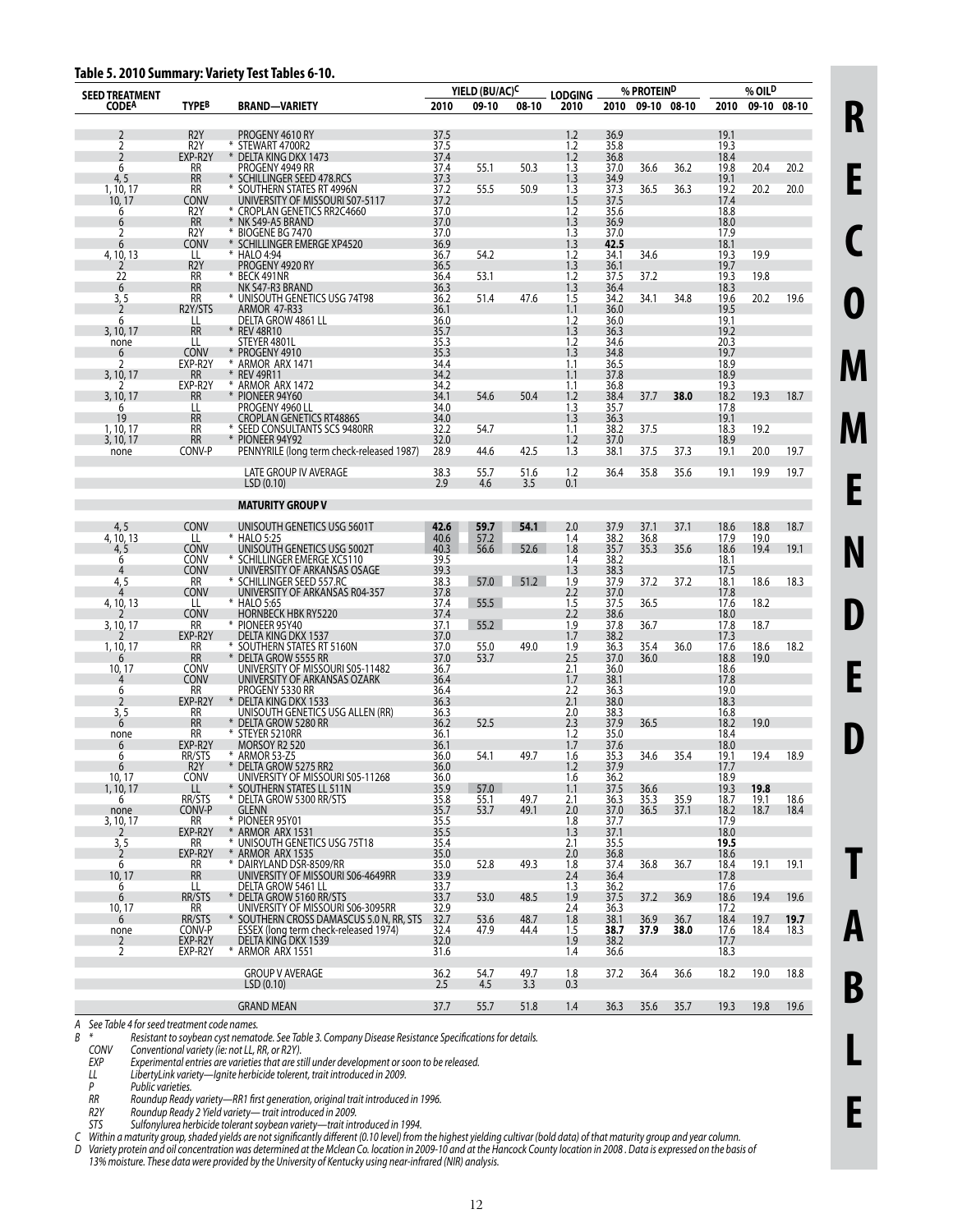| <b>SEED</b><br><b>TREATMENT</b><br><b>CODEA</b> | TYPEB                                | <b>BRAND-VARIETY</b>                                               | 2010         | YIELD (BU/AC) <sup>c</sup><br>09-10 | 08-10        | <b>LODGING</b><br>2010 |
|-------------------------------------------------|--------------------------------------|--------------------------------------------------------------------|--------------|-------------------------------------|--------------|------------------------|
|                                                 |                                      |                                                                    |              |                                     |              |                        |
|                                                 |                                      | <b>MATURITY GROUP III (RELATIVE MG 3.0-3.9)</b>                    |              |                                     |              |                        |
| 1, 10, 17<br>22                                 | <b>RR</b><br>RR                      | * SEED CONSULTANTS SCS 9370RR<br>⋇<br><b>BECK 388NR</b>            | 48.8<br>48.3 | 62.3                                |              | 1.3<br>1.0             |
| 6                                               | <b>RR</b>                            | ¥<br>DYNA-GRO 37P37<br>⋇                                           | 47.8         | 61.9                                | 60.4         | 1.0                    |
| 2<br>1, 10, 17                                  | R2Y<br><b>RR</b>                     | ASGROW AG3931<br>¥<br>SEED CONSULTANTS SCS 9351RR                  | 47.1<br>46.9 |                                     |              | 1.3<br>1.3             |
| 1, 10, 17<br>22                                 | RR<br><b>RR</b>                      | ⋇<br>SEED CONSULTANTS SCS 9381RR<br>⋇<br>BECK 393NR                | 46.7<br>46.6 |                                     |              | 1.0<br>1.3             |
| 2                                               | R <sub>2</sub> Y                     | ⋇<br>DYNA-GRO 33RY39<br>¥                                          | 46.4         |                                     |              | 1.8                    |
| 3, 10, 17<br>1, 10, 17                          | <b>RR</b><br>RR                      | PIONEER 93Y92<br>SEED CONSULTANTS SCS 9398RR<br>⋇                  | 46.3<br>46.2 | 60.9<br>62.8                        | 59.6         | 1.5<br>1.5             |
| 1, 10, 17<br>3, 10, 17                          | <b>RR</b><br>CONV                    | $\ast$<br>SEED CONSULTANTS SCS 9390RR<br>PIONEER 93B82             | 45.5<br>44.7 | 59.0                                |              | 1.5<br>1.0             |
| 18                                              | R <sub>2</sub> Y                     | SOUTHERN STATES SS 3910N R2                                        | 44.3         |                                     |              | 1.5                    |
| 18<br>2                                         | LL<br>R2Y                            | SOUTHERN STATES LL 396N<br>¥<br>SOUTHERN STATES SS 3820N R2        | 44.1<br>44.1 |                                     |              | 1.0<br>1.0             |
| 10, 17                                          | RR<br>R <sub>2</sub> Y               | ⋇<br>CAVERNDALE CF 395 RR/STSn<br>* STEWART 3800R2                 | 44.0<br>43.4 |                                     |              | 1.0<br>1.0             |
| 6                                               | RR                                   | ⋇<br>ASGROW AG3803                                                 | 42.1         | 61.8                                | 59.6         | 1.0                    |
| 1, 10, 17<br>3, 10, 17                          | <b>RR</b><br>RR                      | $\ast$<br>SOUTHERN STATES RT 3871N<br>∗<br><b>REV 35R10</b>        | 41.9<br>41.9 | 56.2                                | 56.0         | 1.3<br>1.0             |
| 1, 10, 17                                       | RR<br><b>RR</b>                      | ¥<br>NK S39-A3 BRAND<br>SOUTHERN STATES RT 3971N<br>∗              | 41.8<br>41.7 | 59.0<br>57.5                        | 58.8<br>57.9 | 1.5<br>1.0             |
| 2                                               | R2Y                                  | ∗<br>ASGROW AG3831                                                 | 40.9         |                                     |              | 1.3                    |
| 2<br>1, 10, 17                                  | R2Y<br><b>RR</b>                     | ⋇<br>ASGROW AG3830<br>¥<br>SEED CONSULTANTS SCS 9319RR             | 40.5<br>39.9 |                                     |              | 1.3<br>1.5             |
| 7<br>2                                          | R <sub>2</sub> Y<br>R2Y              | ∗<br>SOUTHERN CROSS MALACHI 3.8 N, GENRR2Y<br>¥<br>STEWART 3600R2  | 39.5<br>39.5 | 58.0                                |              | 1.0<br>1.0             |
| 1, 10, 17                                       | <b>RR</b>                            | SEED CONSULTANTS SCS 9330RR<br>∗                                   | 39.0         |                                     |              | 1.0                    |
| 2                                               | R2Y<br>R2Y                           | $*$<br>PROGENY 3910 RY<br>⋇<br>STEWART 3677R2                      | 38.7<br>37.8 |                                     |              | 1.0<br>1.0             |
| 6                                               | <b>RR</b>                            | $\ast$<br>NK S38-H8 BRAND<br>⋇                                     | 37.3         | 57.6                                |              | 1.0                    |
| 3, 10, 17                                       | <b>RR</b><br>R2Y                     | PIONEER 93Y82<br>EBBERTS 2371RR2                                   | 36.2<br>36.1 |                                     |              | 1.5<br>1.0             |
| 2<br>21, 23                                     | R <sub>2</sub> Y<br><b>RR</b>        | EBBERTS 2391RR2<br>* EBBERTS 1390RR                                | 35.7<br>35.2 | 57.2                                |              | 1.3<br>1.0             |
| 4, 5                                            | RR                                   | UNISOUTH GENETICS USG 73F59                                        | 34.4         |                                     |              | 1.0                    |
| 1, 10, 17<br>6                                  | <b>RR</b><br><b>RR</b>               | SEED CONSULTANTS SCS 9360RR<br>PROGENY 3909 RR                     | 34.1<br>32.3 | 57.2                                |              | 1.3<br>1.3             |
| 6                                               | R2Y                                  | ¥<br>STINE 39RA20                                                  | 32.0         |                                     |              | 1.0                    |
| 21, 23<br>21, 23                                | RR<br>CONV                           | EBBERTS 1365RR<br>⋇<br>EBBERTS 3361                                | 29.5<br>28.8 | 53.3                                | 53.0         | 1.5<br>1.0             |
| 3, 10, 17<br>10, 17                             | RR<br>Conv                           | * REV 38R10<br>*<br><b>CAVERDALE CF 388n</b>                       | 27.6<br>26.7 | 49.2                                |              | 1.0<br>1.0             |
| 1, 10, 17                                       | <b>RR</b>                            | SEED CONSULTANTS SCS 9328RR                                        | 24.2         |                                     |              | 1.0                    |
|                                                 |                                      | <b>GROUP III AVERAGE</b>                                           | 39.9         | 58.3                                | 57.9         | 1.2                    |
|                                                 |                                      | LSD (0.10)<br><b>MATURITY GROUP EARLY IV (RELATIVE MG 4.0-4.5)</b> | 7.3          | 4.6                                 | 3.5          | 0.3                    |
|                                                 |                                      |                                                                    |              |                                     |              |                        |
| 6<br>6                                          | R2Y<br><b>RR</b>                     | PROGENY 4209 RY<br>* PROGENY 4206 RR                               | 48.4<br>47.4 | 60.7                                | 60.7         | 1.3<br>1.3             |
| 1, 10, 17                                       | LL<br>R2Y                            | * SOUTHERN STATES LL 450N<br>* STEWART 4509R2                      | 47.4<br>46.9 | 57.9                                |              | 1.5<br>1.5             |
| none                                            | R <sub>2</sub> Y                     | STEYER 4202R2                                                      | 46.7         |                                     |              | 1.3                    |
| 6<br>6                                          | <b>RR</b><br>RR/STS                  | SOUTHERN CROSS CALEB 4.4 N, RR, STS<br>⋇<br>DELTA GROW 4470 RR/STS | 46.5<br>46.2 | 62.8<br>65.8                        | 61.0<br>63.3 | 1.0<br>1.0             |
| 22<br>6                                         | RR<br>R <sub>2</sub> Y               | *<br>BECK 445NR<br>STEYER 4501R2                                   | 45.9<br>45.8 | 61.1                                | 60.7         | 1.0<br>1.3             |
| 10, 17                                          | LL                                   | * CAVERNDALE CF 411 LLn                                            | 45.5         |                                     |              | 1.3                    |
| 2<br>6                                          | R <sub>2</sub> Y<br>R <sub>2</sub> Y | * DYNA-GRO 38RY45<br>* NK S42-T4 BRAND                             | 45.2<br>45.0 |                                     |              | 1.0<br>1.8             |
| 6                                               | R <sub>2</sub> Y                     | $\ast$<br>STINE 43RB82<br>BECK 432NR<br>$\ast$                     | 44.5<br>44.3 |                                     |              | 1.0                    |
| 22<br>1, 10, 17                                 | RR<br><b>RR</b>                      | * SEED CONSULTANTS SCS 9421RR                                      | 44.2         |                                     |              | 1.0<br>1.0             |
| 1, 10, 17<br>$\overline{2}$                     | LL<br>R <sub>2</sub> Y               | *<br>SOUTHERN STATES LL 430N<br>¥<br>STEWART 4077R2                | 44.0<br>44.0 | 57.2                                |              | 1.8<br>1.5             |
| 2                                               | R <sub>2</sub> Y                     | ⋇<br>ASGROW AG4130                                                 | 43.5         |                                     |              | 1.0                    |
| 6<br>6                                          | <b>RR</b><br>RR                      | $*$<br><b>STINE 4392-4</b><br>* NK S44-D5 BRAND                    | 43.4<br>43.3 | 58.4<br>57.5                        | 57.5         | 1.0<br>1.3             |
| $\overline{2}$<br>6                             | R2Y/STS<br>RR/STS                    | * ASGROW AG4031<br>⋇<br>ARMOR 44-K6                                | 43.2<br>43.2 | 57.1                                | 58.7         | 1.0<br>1.0             |
| $\overline{2}$                                  | R <sub>2</sub> Y                     | ¥<br><b>BIOGENE BG 7450</b>                                        | 43.0         |                                     |              | 1.5                    |
| 2<br>6                                          | R <sub>2</sub> Y<br><b>RR</b>        | ⋇<br>STEWART 4309R2<br>¥<br>ASGROW AG4303                          | 42.8<br>42.7 | 60.9                                | 61.8         | 1.5<br>1.0             |
| 1, 10, 17                                       | RR                                   | SEED CONSULTANTS SCS 9441RR                                        | 42.6         |                                     |              | 1.0                    |
| $\frac{3}{2}$                                   | RR/STS<br>R2Y/STS                    | * UNISOUTH GENETICS USG 74B58<br>ASGROW AG4531                     | 42.1<br>42.0 |                                     |              | 1.3<br>1.5             |
| 6<br>18                                         | RR/STS<br>LL                         | DAIRYLAND DSR-4500/RRSTS<br>* SOUTHERN CROSS GABRIEL 4.2 N, LL     | 42.0<br>41.6 | 60.9                                | 58.9         | 1.5<br>1.5             |
| 3, 10, 17                                       | <b>RR</b>                            | $*$<br>PIONEER 94Y01                                               | 41.2         | 58.4                                | 58.9         | 1.0                    |
| 4, 5<br>3, 10, 17                               | RR<br><b>RR</b>                      | * SCHILLINGER SEED 457.RCP<br><b>REV 44R22</b>                     | 41.2<br>41.2 |                                     |              | 2.3<br>1.3             |
| 2<br>18                                         | R2Y<br>R <sub>2</sub> Y              | * CHANNEL 4101R2<br>* SOUTHERN STATES SS 4510N R2                  | 41.2<br>41.1 |                                     |              | 1.3<br>2.0             |
| 3, 12                                           | <b>RR</b>                            | * BIOGENE BG 7400                                                  | 40.8         |                                     |              | 1.0                    |
| none<br>6                                       | RR/STS<br>RR                         | $*$<br>DYNA-GRO 36C44<br>* DAIRYLAND DSR-4300/RR                   | 40.1<br>40.1 | 62.1<br>53.5                        | 61.6<br>54.9 | 1.0<br>1.8             |
| none                                            | <b>RR</b>                            | * STEYER 4430RR                                                    | 40.0         | 61.8                                | 62.3         | 1.0                    |
| 2<br>1, 10, 17                                  | R2Y<br><b>RR</b>                     | PROGENY 4510 RY<br>SEED CONSULTANTS SCS 9401RR                     | 40.0<br>39.6 |                                     |              | 1.0<br>1.0             |
| 4, 5<br>3, 10, 17                               | RR<br><b>RR</b>                      | * SCHILLINGER SEED 458.RCS<br>* REV 40R10                          | 39.3<br>38.8 |                                     |              | 1.0<br>1.3             |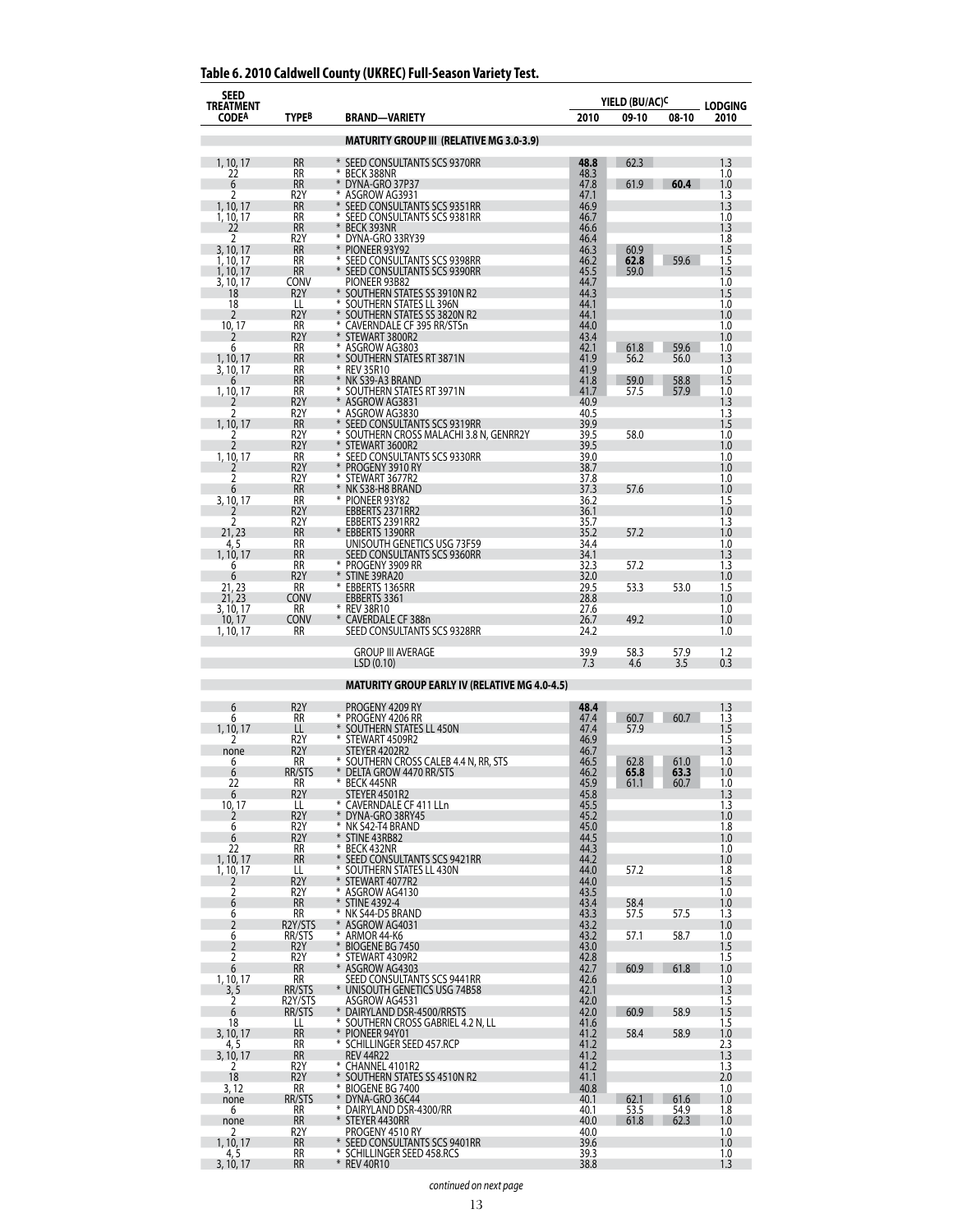## **Table 6. 2010 Caldwell County (UKREC) Full-Season Variety Test.**

| SEED<br><b>TREATMENT</b> |                               |                                                                             |              | YIELD (BU/AC) <sup>C</sup> |              | <b>LODGING</b> |
|--------------------------|-------------------------------|-----------------------------------------------------------------------------|--------------|----------------------------|--------------|----------------|
| <b>CODEA</b>             | <b>TYPEB</b>                  | <b>BRAND-VARIETY</b>                                                        | 2010         | 09-10                      | 08-10        | 2010           |
| 2                        | R <sub>2</sub> Y              | CHANNEL 4500R2                                                              | 38.5         |                            |              | 1.0            |
| 10, 17                   | <b>CONV</b>                   | UNIVERSITY OF MISSOURI S07-5049                                             | 38.5         |                            |              | 1.8            |
| 3, 10, 17                | CONV<br>R <sub>2</sub> Y      | * PIONEER 94Y21<br>¥<br>SOUTHERN CROSS JEDIDIAH 4.1 N, GENRR2Y              | 38.1<br>37.9 |                            |              | 1.5<br>1.5     |
| 1.10,17                  | RR                            | SOUTHERN STATES RT 4470N<br>¥                                               | 37.5         | 59.7                       | 59.1         | 1.0            |
| 3, 10, 17                | RR<br>R2Y                     | PIONEER 94Y20<br>*<br>STEWART 4400R2                                        | 37.3<br>37.3 | 55.8                       | 56.9         | 1.3<br>1.0     |
| 3, 12, 20                | <b>RR</b>                     | *<br>L&M GLICK 843R<br>⋇                                                    | 37.2         | 55.9                       | 55.3         | 1.0            |
| 6<br>6                   | RR/STS<br><b>RR</b>           | DYNA-GRO V42N9RS<br>ARMOR 42-M1                                             | 36.9<br>36.9 | 59.3<br>54.2               | 60.1<br>55.4 | 1.0<br>1.0     |
| 3, 10, 17                | <b>RR</b>                     | PIONEER 94Y30<br>*                                                          | 36.9         |                            |              | 1.0            |
| 1, 10, 17<br>22          | RR<br>RR                      | SEED CONSULTANTS SCS 9450RR<br>⋇<br><b>BECK 400NR</b>                       | 36.5<br>36.1 | 51.2<br>55.5               |              | 1.5<br>1.5     |
| 6                        | R <sub>2</sub> Y              | ¥<br><b>ARMOR 44-R12</b><br>⋇<br><b>REV 45R10</b>                           | 35.5         |                            |              | 1.5            |
| 3, 10, 17<br>1, 10, 17   | RR<br><b>RR</b>               | $\ast$<br>SOUTHERN STATES RT 4370N                                          | 35.4<br>35.4 | 52.1                       | 52.4         | 1.8<br>1.5     |
| 3, 12, 20<br>6           | <b>RR</b><br>RR               | ⋇<br>L&M GLICK 40R<br>¥<br>SOUTHERN CROSS JERICHO 4.2 N, RR                 | 34.7<br>34.5 | 54.8                       | 55.8         | 1.0<br>1.0     |
| none                     | R2Y                           | ⋇<br>L&M GLICK 4210RR2                                                      | 34.5         |                            |              | 1.3            |
| 19<br>2                  | <b>RR</b><br>R2Y              | * CROPLAN GENETICS RC4417<br>⋇<br>BIOGENE BG 7420                           | 33.1<br>32.8 |                            |              | 1.5<br>1.5     |
| 4, 5                     | <b>RR</b>                     | UNISOUTH GENETICS USG 74T59                                                 | 32.0         |                            |              | 1.5            |
| 2<br>6                   | R <sub>2</sub> Y<br>EXP-R2Y   | ∗<br>CHANNEL 4100R2<br><b>NK X2R4702</b>                                    | 29.6<br>28.8 |                            |              | 1.0<br>1.0     |
| 2                        | R <sub>2</sub> Y              | * CHANNEL 4000R2                                                            | 27.3         |                            |              | 1.0            |
|                          |                               | EARLY GROUP IV AVERAGE                                                      | 40.2         | 58.1                       | 58.7         | 1.3            |
|                          |                               | LSD (0.10)                                                                  | 7.7          | 5.2                        | 4.0          | 0.4            |
|                          |                               | MATURITY GROUP LATE IV (RELATIVE MG 4.6-4.9)                                |              |                            |              |                |
|                          |                               |                                                                             |              |                            |              |                |
| 2<br>6                   | R <sub>2</sub> Y<br><b>RR</b> | DYNA-GRO 37RY47<br>* ARMOR 48-J3                                            | 45.0<br>44.7 | 57.7                       | 55.6         | 1.0<br>1.0     |
| none                     | LL                            | STEYER 5201L                                                                | 43.8         |                            |              | 1.0            |
| 4<br>3, 12               | CONV<br><b>RR</b>             | UNIVERSITY OF ARKANSAS UA4805<br>DELTA GROW 4975 RR                         | 43.6<br>43.3 | 55.1                       | 53.5         | 1.0<br>1.0     |
| 18                       | R <sub>2</sub> Y              | * SOUTHERN STATES SS 4700 R2                                                | 43.0         |                            |              | 1.0            |
| 6<br>6                   | LL<br>RR                      | <b>DELTA GROW 4861 LL</b><br>⋇<br>NK S48-C9 BRAND                           | 42.4<br>42.1 | 60.0                       | 59.4         | 1.0<br>1.0     |
| 6                        | Conv                          | ¥<br>SOUTHERN CROSS JARED 4.6 N                                             | 42.1         |                            |              | 1.0            |
| 1, 10, 17<br>4, 5        | RR.<br>RR/STS                 | SOUTHERN STATES RT 4808N<br>UNISOUTH GENETICS USG 74G78                     | 41.8<br>41.3 | 54.1<br>58.5               | 54.3<br>58.3 | 1.0<br>1.0     |
| 3, 12                    | RR                            | * DELTA GROW 4970 RR                                                        | 41.1         | 55.8                       | 54.1         | 1.0            |
| 6<br>3, 12               | <b>RR</b><br>RR               | PROGENY 4750 RR<br>* DELTA GROW 4770 RR                                     | 40.8<br>40.5 | 55.0                       | 54.7         | 1.0<br>1.0     |
| 4,5                      | <b>RR</b>                     | $\ast$<br>SCHILLINGER SEED 495.RC                                           | 40.1         | 55.2                       | 54.3         | 1.0            |
| 6                        | RR<br><b>RR</b>               | DELTA GROW 4880 RR<br>*<br>SCHILLINGER SEED 4990.RC                         | 40.1<br>39.8 | 58.9                       |              | 1.0<br>1.0     |
| $\frac{4,5}{2}$          | R2Y                           | * STEWART 4700R2                                                            | 39.5         |                            |              | 1.0            |
| 6<br>6                   | <b>RR</b><br>RR               | DAIRYLAND DSR-8482/RR<br>* DYNA-GRO 47N8RR                                  | 39.3<br>39.3 | 57.9                       | 56.0         | 1.0<br>1.0     |
| $\overline{2}$           | EXP-R2Y                       | DELTA KING DKX 1473                                                         | 39.3         |                            |              | 1.0            |
| 2<br>$\overline{2}$      | R <sub>2</sub> Y<br>EXP-R2Y   | PROGENY 4610 RY<br>MORSOY R2S 480                                           | 38.7<br>38.6 |                            |              | 1.0<br>1.0     |
| 6                        | RR                            | * DAIRYLAND DSR-4810/RR                                                     | 38.5         | 58.7                       |              | 1.0            |
| 6<br>6                   | <b>RR</b><br>R2Y              | * SOUTHERN CROSS GALILEE 4.7 N, RR<br>⋇<br><b>CROPLAN GENETICS RR2C4660</b> | 38.4<br>38.4 | 53.4                       | 53.5         | 1.0<br>1.0     |
| $\overline{2}$           | R <sub>2</sub> Y              | ASGROW AG4630                                                               | 38.3         |                            |              | 1.0            |
| 2<br>18                  | EXP-R2Y<br>RR                 | DELTA KING DKX 1491<br>SOUTHERN STATES RT 4888N                             | 38.3<br>38.3 |                            |              | 1.0<br>1.0     |
| 4, 10, 13                | RR                            | $\ast$<br><b>HORNBECK HBK R4924</b><br>$\ast$                               | 38.1         | 57.7                       | 55.3         | 1.0            |
| 6<br>6                   | <b>CONV</b><br>LL             | SCHILLINGER EMERGE XP4520<br>PROGENY 4860 LL                                | 38.1<br>37.8 |                            |              | 1.0<br>1.0     |
| 6                        | <b>RR</b><br>EXP-R2Y          | * HORNBECK HBK R4829<br>NK X2RS4200                                         | 37.5         |                            |              | 1.0            |
| 6<br>3, 10, 17           | <b>RR</b>                     | *<br>PIONEER 94Y70                                                          | 37.5<br>37.4 | 57.4                       | 57.6         | 1.0<br>1.0     |
| 3, 5                     | RR<br><b>RR</b>               | * UNISOUTH GENETICS USG 74T98<br>* PROGENY 4606 RR                          | 37.4<br>37.3 | 51.2<br>58.1               | 48.9<br>56.6 | 1.0<br>1.0     |
| 6<br>3, 10, 17           | RR                            | * REV 49R11                                                                 | 37.3         |                            |              | 1.0            |
| 6<br>4, 10               | <b>RR</b><br>R <sub>2</sub> Y | PROGENY 4906 RR<br><b>HORNBECK HBK RY4620</b>                               | 37.0<br>36.8 | 52.3                       | 50.2         | 1.0<br>1.0     |
| 2                        | R2Y                           | PROGENY 4920 RY                                                             | 36.8         |                            |              | 1.0            |
| 6<br>6                   | RR/STS<br><b>RR</b>           | * ARMOR 47-F8<br>$*$<br><b>STINE 4782-4</b>                                 | 36.6<br>36.6 | 57.0<br>56.3               | 55.9<br>55.9 | 1.0<br>1.0     |
| 10, 17                   | R2Y                           | * CAVERNDALE CF 471 RR2Yn                                                   | 36.4         |                            |              | 1.0            |
| 4, 10, 13<br>none        | <b>RR</b><br>LL               | $*$<br><b>HORNBECK HBK R4729</b><br>STEYER 4801L                            | 36.0<br>36.0 | 55.9                       |              | 1.0<br>1.0     |
| 22                       | <b>RR</b>                     | *<br>BECK 491NR                                                             | 35.8         | 55.0                       |              | 1.0            |
| 6<br>6                   | RR<br><b>RR</b>               | PROGENY 4949 RR<br>* NK S49-A5 BRAND                                        | 35.7<br>35.7 | 54.2                       | 54.0         | 1.0<br>1.0     |
| 1, 10, 17                | RR                            | * SOUTHERN STATES RT 4996N                                                  | 35.5         | 57.7                       | 53.9         | 1.0            |
| 2<br>2                   | R <sub>2</sub> Y<br>R2Y/STS   | ¥<br><b>BIOGENE BG 7470</b><br>ASGROW AG4730                                | 35.5<br>35.5 |                            |              | 1.0<br>1.0     |
| 6                        | RR                            | * SOUTHERN CROSS ELI 4.7 N, RR, STS                                         | 35.4         | 54.0                       | 54.9         | 1.0            |
| 6<br>6                   | RR/STS<br><b>RR</b>           | <b>CROPLAN GENETICS R2T4799S</b><br>* ASGROW AG4907                         | 35.1<br>35.0 | 56.5                       | 54.3         | 1.0<br>1.0     |
| 6                        | RR                            | PROGENY 4908 RR                                                             | 34.9         | 56.5                       | 57.0         | 1.0            |
| 10, 17<br>4              | <b>RR</b><br><b>CONV</b>      | ¥<br>CAVERNDALE CF 491 RRn<br>UNIVERSITY OF ARKANSAS UA4910                 | 34.8<br>34.7 |                            |              | 1.0<br>1.0     |
| 4, 10, 13                | LL                            | *<br>HALO 4:65                                                              | 34.7         | 53.4                       |              | 1.0            |
| 4, 10, 13<br>2           | LL<br>EXP-R2Y                 | * HALO 4:94<br>MORSOY R2 490                                                | 34.5<br>34.5 | 51.4                       |              | 1.0<br>1.0     |
| 6                        | EXP-R2Y                       | MORSOY R2S 4800                                                             | 34.3         |                            |              | 1.0            |
| 6<br>6                   | <b>CONV</b><br>RR             | SCHILLINGER EMERGE XC4910<br>* Progeny 4807 RR                              | 33.9<br>33.7 | 53.9                       | 54.6         | 1.0<br>1.0     |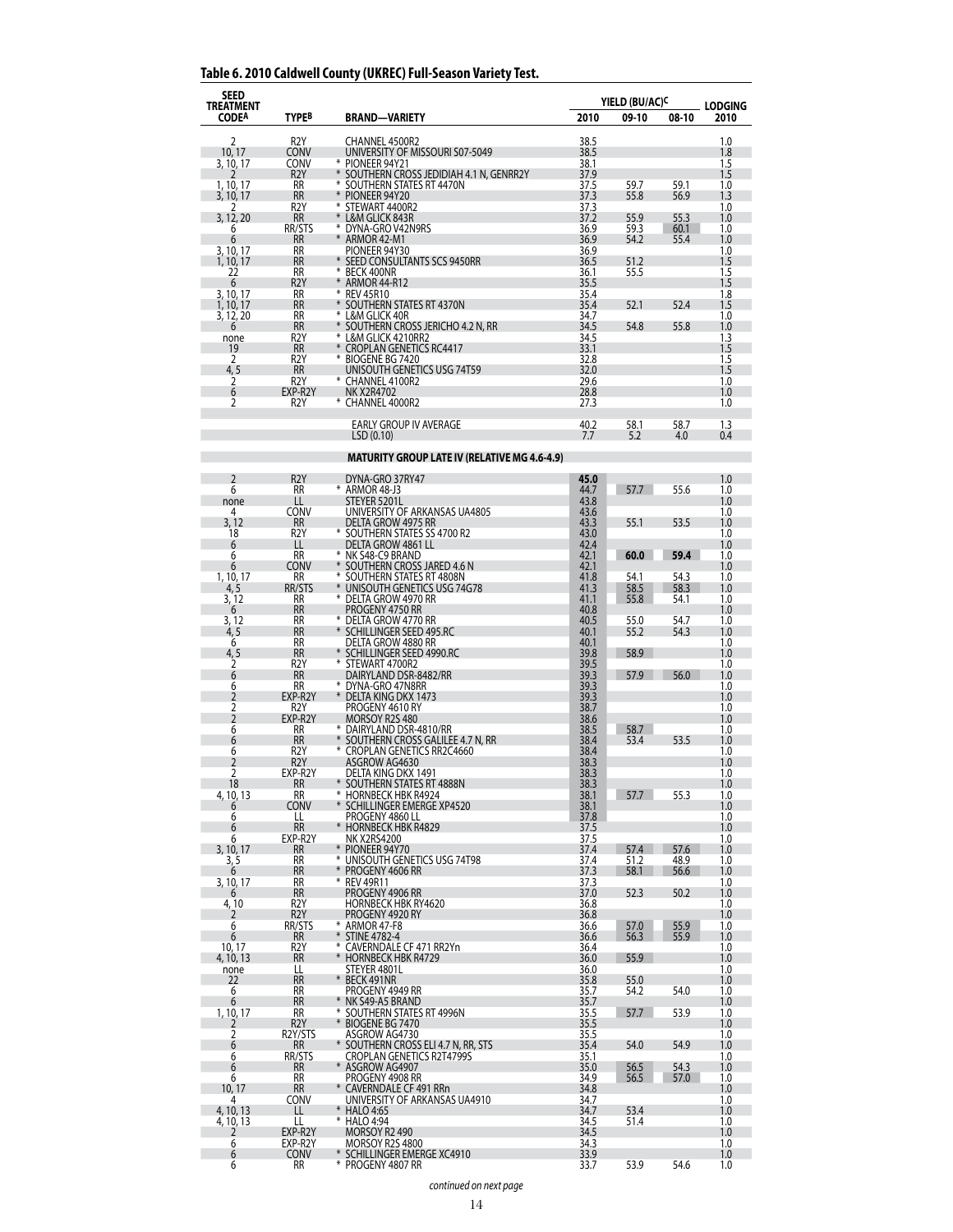#### **Table 6. 2010 Caldwell County (UKREC) Full-Season Variety Test.**

| SEED<br><b>TREATMENT</b> |                                      |                                                                    | YIELD (BU/AC) <sup>C</sup> |              |              | <b>LODGING</b> |
|--------------------------|--------------------------------------|--------------------------------------------------------------------|----------------------------|--------------|--------------|----------------|
| <b>CODEA</b>             | <b>TYPEB</b>                         | <b>BRAND-VARIETY</b>                                               | 2010                       | 09-10        | 08-10        | 2010           |
| 10, 17                   | CONV                                 | UNIVERSITY OF MISSOURI S07-5117                                    | 33.7                       |              |              | 1.0            |
| 6                        | LL                                   | * SOUTHERN CROSS SHILOH 4.9 N, LL                                  | 33.2                       | 52.9         |              | 1.0            |
| 2<br>3, 10, 17           | EXP-R2Y/STS<br>RR                    | ARMOR ARX 1477<br>* REV 49R10                                      | 33.0<br>32.8               |              |              | 1.0<br>1.0     |
|                          | EXP-R2Y                              | * ARMOR ARX 1471<br>¥                                              | 32.8                       |              |              | 1.0            |
| 4, 5<br>2                | RR<br>R <sub>2</sub> Y               | SCHILLINGER SEED 478.RCS<br>* SOUTHERN CROSS MARCUS 4.7 N, GENRR2Y | 32.5<br>32.2               |              |              | 1.0<br>1.0     |
| 19                       | RR                                   | CROPLAN GENETICS RT4886S                                           | 32.2                       |              |              | 1.0            |
| 2<br>6                   | R2Y/STS<br><b>CONV</b>               | SOUTHERN CROSS ELAM 4.6 GENRR2Y, STS<br>* PROGENY 4910             | 32.0<br>32.0               |              |              | 1.0<br>1.0     |
| 2<br>3, 10, 17           | R <sub>2</sub> Y<br>RR               | * DYNA-GRO 35RY47<br>⋇<br><b>REV 48R10</b>                         | 31.5<br>31.4               |              |              | 1.0<br>1.0     |
| $\mathcal{V}$            | R <sub>2</sub> Y                     | * CHANNEL 4700R2                                                   | 31.4                       |              |              | 1.0            |
| 19<br>6                  | RR/STS<br>RR/STS                     | * CROPLAN GENETICS RC4757<br>ASGROW AG4606                         | 31.2<br>31.1               | 51.7         | 53.8         | 1.0<br>1.0     |
| 6                        | LL                                   | PROGENY 4928 LL                                                    | 30.6                       |              |              | 1.0            |
| 1, 10, 17<br>22          | <b>RR</b><br>RR                      | * SEED CONSULTANTS SCS 9480RR<br>⋇<br>BECK 466NR                   | 30.1<br>29.9               | 52.9         |              | 1.0<br>1.0     |
| 1, 10, 17                | LL                                   | * SOUTHERN STATES LL 499N                                          | 29.9                       | 51.1         |              | 1.0            |
| 2<br>$\overline{2}$      | R <sub>2</sub> Y<br>R <sub>2</sub> Y | PROGENY 4710 RY<br><b>HORNBECK HBK RY4920</b>                      | 29.5<br>29.4               |              |              | 1.0<br>1.0     |
| 2                        | R <sub>2</sub> Y                     | ARMOR 48-R40                                                       | 29.1                       |              |              | 1.0            |
| $\overline{2}$<br>6      | EXP-R2Y/STS<br>RR                    | ARMOR ARX 1481<br>NK S47-R3 BRAND                                  | 29.1<br>28.8               |              |              | 1.0<br>1.0     |
| 3, 10, 17                | <b>RR</b>                            | * PIONEER 94Y60                                                    | 28.5                       | 52.1         | 52.9         | 1.0            |
| 3, 10, 17<br>18          | RR<br><b>RR</b>                      | * PIONEER 94Y92<br>* SOUTHERN STATES RT 4760N                      | 28.4<br>28.3               |              |              | 1.0<br>1.0     |
| 6                        | LL                                   | PROGENY 4960 LL                                                    | 28.2                       |              |              | 1.0            |
| 2<br>2                   | EXP-R2Y<br>R2Y/STS                   | * ARMOR ARX 1472<br><b>ARMOR 47-R33</b>                            | 27.0<br>26.8               |              |              | 1.0<br>1.0     |
| none                     | CONV-P<br>R <sub>2</sub> Y           | PENNYRILE (long term check-released 1987)<br>PROGENY 4810 RY       | 26.6                       | 43.0         | 43.4         | 1.0<br>1.0     |
| 2                        |                                      |                                                                    | 26.2                       |              |              |                |
|                          |                                      | LATE GROUP IV AVERAGE<br>LSD(0.10)                                 | 35.5<br>7.4                | 54.9<br>4.7  | 54.3<br>3.6  | 1.0            |
|                          |                                      |                                                                    |                            |              |              |                |
|                          |                                      | <b>MATURITY GROUP V</b>                                            |                            |              |              |                |
| 4, 5                     | <b>CONV</b>                          | UNISOUTH GENETICS USG 5601T                                        | 44.8                       | 61.4         | 56.8         | 2.8            |
| 3.5<br>4, 10, 13         | <b>RR</b><br>LL                      | UNISOUTH GENETICS USG ALLEN (RR)<br>* HALO 5:25                    | 39.7<br>39.4               | 55.8         |              | 2.8<br>2.0     |
| 4                        | CONV                                 | UNIVERSITY OF ARKANSAS OZARK                                       | 38.1                       |              |              | 2.0            |
| 4,5<br>6                 | RR<br><b>CONV</b>                    | * SCHILLINGER SEED 557.RC<br>* SCHILLINGER EMERGE XC5110           | 37.9<br>37.8               | 59.3         | 53.1         | 1.8<br>1.0     |
| 6                        | EXP-R2Y                              | MORSOY R2 520                                                      | 36.9                       |              |              | 1.8            |
| 4,5<br>4                 | <b>CONV</b><br><b>CONV</b>           | UNISOUTH GENETICS USG 5002T<br>UNIVERSITY OF ARKANSAS R04-357      | 36.8<br>36.7               | 56.7         | 55.2         | 2.0<br>2.3     |
| 6<br>1, 10, 17           | <b>RR</b>                            | * DELTA GROW 5280 RR                                               | 36.2                       | 51.3<br>53.6 | 48.7         | 2.5            |
| 2                        | <b>RR</b><br>EXP-R2Y                 | * SOUTHERN STATES RT 5160N<br>DELTA KING DKX 1537                  | 35.7<br>34.5               |              |              | 2.0<br>1.8     |
| none<br>6                | CONV-P<br>RR                         | <b>GLENN</b><br>* DELTA GROW 5555 RR                               | 34.3<br>34.3               | 53.7<br>54.4 | 50.5         | 2.0<br>3.0     |
| 3, 10, 17                | <b>RR</b>                            | * PIONEER 95Y40                                                    | 34.0                       | 53.9         |              | 2.0            |
| 10, 17<br>6              | CONV<br>LL                           | UNIVERSITY OF MISSOURI S05-11482<br>DELTA GROW 5461 LL             | 33.7<br>32.8               |              |              | 2.0<br>1.0     |
| 6                        | RR/STS                               | * DELTA GROW 5300 RR/STS                                           | 32.7                       | 52.8         | 50.4         | 2.5            |
| 4<br>4, 10, 13           | <b>CONV</b><br>LL                    | UNIVERSITY OF ARKANSAS OSAGE<br>* HALO 5:65                        | 32.6<br>32.4               | 50.2         |              | 1.0<br>1.0     |
| 6                        | <b>RR</b>                            | * DAIRYLAND DSR-8509/RR                                            | 32.0                       | 53.1         | 50.2         | 2.0            |
| 6<br>$\overline{2}$      | R2Y<br>EXP-R2Y                       | * DELTA GROW 5275 RR2<br>* ARMOR ARX 1551                          | 32.0<br>32.0               |              |              | 1.0<br>1.0     |
| none                     | RR                                   | * STEYER 5210RR                                                    | 31.8                       |              |              | 1.0            |
| 2<br>6                   | <b>CONV</b><br>RR/STS                | <b>HORNBECK HBK RY5220</b><br>* ARMOR 53-Z5                        | 31.4<br>30.7               | 52.3         | 50.5         | 2.3<br>1.0     |
| 1, 10, 17                |                                      | * SOUTHERN STATES LL 511N                                          | 29.5                       | 54.4         |              | 1.0            |
| 10, 17                   | EXP-R2Y<br>RR                        | * DELTA KING DKX 1533<br>UNIVERSITY OF MISSOURI S06-3095RR         | 29.4<br>29.2               |              |              | 2.3<br>2.3     |
| 2<br>$\overline{2}$      | EXP-R2Y                              | DELTA KING DKX 1539                                                | 29.1                       |              |              | 1.8            |
| 6                        | EXP-R2Y<br>RR                        | ARMOR ARX 1531<br>PROGENY 5330 RR                                  | 28.8<br>28.6               |              |              | 1.3<br>2.0     |
| 10, 17<br>3, 10, 17      | <b>RR</b><br>RR                      | UNIVERSITY OF MISSOURI S06-4649RR<br>* PIONEER 95Y01               | 27.7<br>27.5               |              |              | 2.5<br>1.5     |
| 6                        | RR/STS                               | * SOUTHERN CROSS DAMASCUS 5.0 N, RR, STS                           | 26.6                       | 51.9         | 50.1         | 1.8            |
| none<br>6                | CONV-P<br>RR/STS                     | ESSEX (long term check-released 1974)<br>DELTA GROW 5160 RR/STS    | 26.2<br>25.8               | 46.0<br>55.0 | 44.5<br>52.8 | 1.3<br>1.8     |
| 3, 5                     | RR                                   | * UNISOUTH GENETICS USG 75T18                                      | 24.6                       |              |              | 1.8            |
| $\overline{2}$<br>10, 17 | EXP-R2Y<br><b>CONV</b>               | * ARMOR ARX 1535<br>UNIVERSITY OF MISSOURI S05-11268               | 24.5<br>24.4               |              |              | 2.0<br>1.0     |
|                          |                                      |                                                                    |                            |              |              |                |
|                          |                                      | <b>GROUP V AVERAGE</b><br>LSD(0.10)                                | 32.3<br>5.0                | 53.9<br>4.0  | 51.2<br>3.2  | 1.8<br>0.4     |
|                          |                                      | <b>GRAND MEAN</b>                                                  | 37.1                       | 56.1         | 55.5         | 1.2            |
|                          |                                      |                                                                    |                            |              |              |                |

*A See Table 4 for seed treatment code names.*

*B \* Resistant to soybean cyst nematode. See Table 3. Company Disease Resistance Specifications for details.* 

*CONV Conventional variety (ie: not LL, RR, or R2Y). EXP Experimental entries are varieties that are still under development or soon to be released.*

*P Public varieties.*

*LL LibertyLink variety—Ignite herbicide tolerent, trait introduced in 2009. RR Roundup Ready variety—RR1 first generation, original trait introduced in 1996.*

*R2Y Roundup Ready 2 Yield variety—trait introduced in 2009.*

*STS Sulfonylurea herbicide tolerant soybean variety—trait introduced in 1994.*

*C Within a maturity group, shaded yields are not significantly different (0.10 level) from the highest yielding cultivar (bold data) of that maturity group and year column.*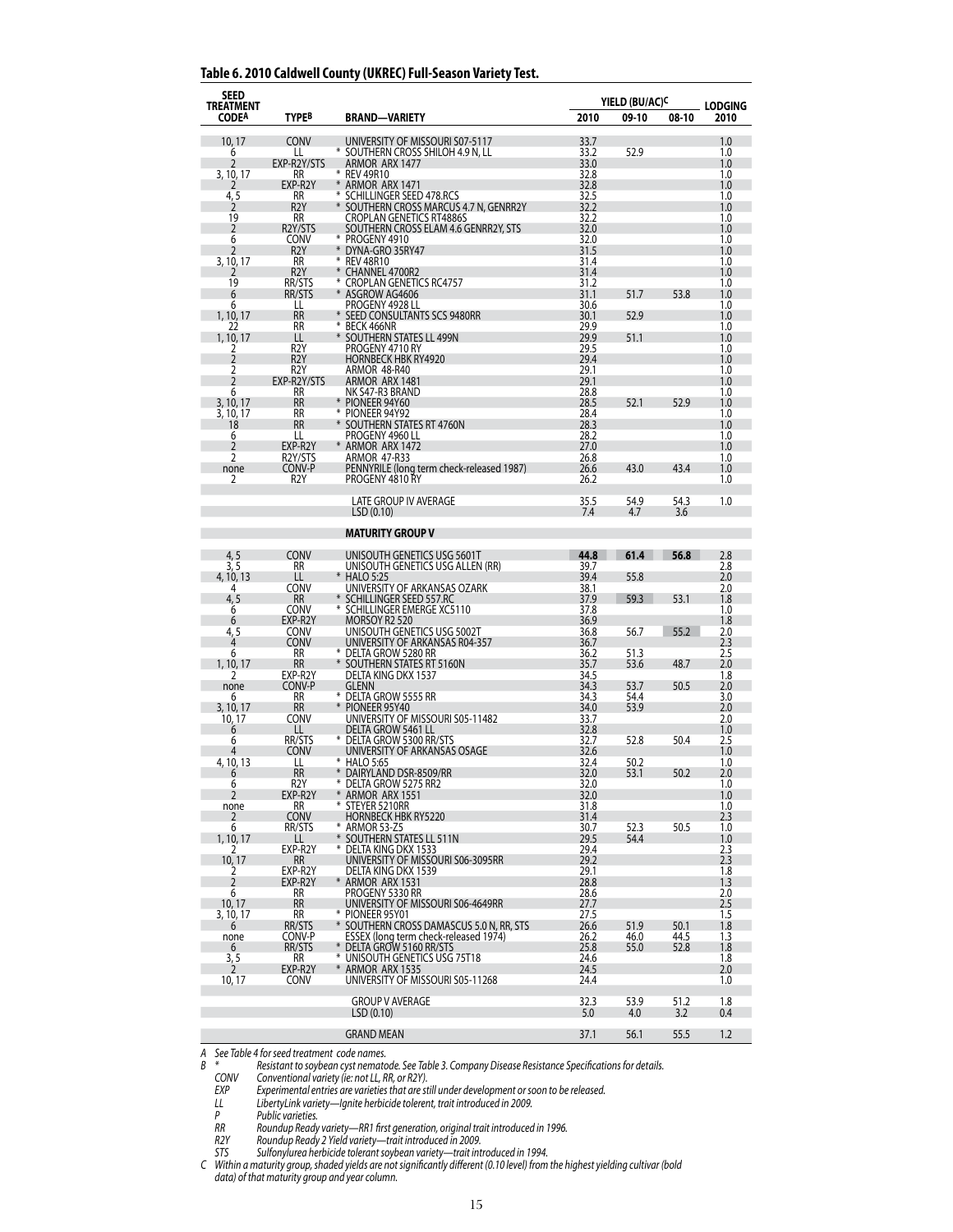| Table 7. 2010 Calloway County (MSU) Full-Season Variety Test. |  |  |  |
|---------------------------------------------------------------|--|--|--|
|---------------------------------------------------------------|--|--|--|

| <b>SEED</b><br><b>TREATMENT</b> |                                      |                                                              | YIELD (BU/AC) <sup>c</sup> |              | <b>LODGING</b> |            |
|---------------------------------|--------------------------------------|--------------------------------------------------------------|----------------------------|--------------|----------------|------------|
| <b>CODEA</b>                    | TYPEB                                | <b>BRAND-VARIETY</b>                                         | 2010                       | 09-10        | 08-10          | 2010       |
|                                 |                                      | <b>MATURITY GROUP III (RELATIVE MG 3.0-3.9)</b>              |                            |              |                |            |
| 6                               | <b>RR</b>                            | * NK S39-A3 BRAND                                            | 34.0                       | 49.2 47.0    |                | 1.0        |
| 18                              | LL                                   | ⋇<br>SOUTHERN STATES LL 396N                                 | 32.8                       |              |                | 1.0        |
| 22<br>1, 10, 17                 | <b>RR</b><br>RR                      | ¥<br>BECK 393NR<br>⋇<br>SEED CONSULTANTS SCS 9370RR          | 31.0<br>30.8               | 47.0         |                | 1.0<br>1.0 |
| 1, 10, 17                       | <b>RR</b><br>R <sub>2</sub> Y        | ¥<br>SEED CONSULTANTS SCS 9381RR<br>⋇                        | 30.5                       |              |                | 1.0<br>1.0 |
| 2<br>22                         | <b>RR</b>                            | ASGROW AG3830<br>$*$<br>BECK 388NR                           | 30.0<br>29.7               |              |                | 1.0        |
| 2<br>18                         | R2Y<br>R <sub>2</sub> Y              | ⋇<br>ASGROW AG3931<br>SOUTHERN STATES SS 3910N R2            | 28.9<br>28.8               |              |                | 1.0<br>1.0 |
| 1, 10, 17                       | RR                                   | ⋇<br>SEED CONSULTANTS SCS 9398RR                             | 28.8                       | 44.8         | 46.4           | 1.0        |
| 10, 17                          | R2Y<br><b>RR</b>                     | EBBERTS 2371RR2<br>* CAVERNDALE CF 395 RR/STSn               | 28.7<br>28.5               |              |                | 1.0<br>1.0 |
| 6                               | <b>RR</b>                            | * ASGROW AG3803<br>⋇                                         | 28.3                       | 46.0         | 45.0           | 1.0        |
| 1, 10, 17<br>3, 10, 17          | RR<br><b>RR</b>                      | SEED CONSULTANTS SCS 9330RR<br>$*$<br>PIONEER 93Y92          | 28.1<br>28.0               | 48.4         |                | 1.0<br>1.0 |
| 1, 10, 17<br>3, 10, 17          | RR<br><b>RR</b>                      | ⋇<br>SEED CONSULTANTS SCS 9390RR<br>¥<br><b>REV 38R10</b>    | 28.0<br>27.4               | 45.6         |                | 1.0<br>1.0 |
| 6                               | <b>RR</b>                            | * DYNA-GRO 37P37                                             | 27.2                       | 46.7         | 43.5           | 1.0        |
| 6<br>3, 10, 17                  | <b>RR</b><br>CONV                    | NK S38-H8 BRAND<br>PIONEER 93B82                             | 27.2<br>26.9               | 47.6         |                | 1.0<br>1.0 |
| 21, 23                          | <b>RR</b>                            | <b>EBBERTS 1390RR</b>                                        | 26.8                       | 46.8         |                | 1.0        |
| 2<br>1, 10, 17                  | R <sub>2</sub> Y<br><b>RR</b>        | * DYNA-GRO 33RY39<br>SEED CONSULTANTS SCS 9360RR             | 26.7<br>26.4               |              |                | 1.0<br>1.0 |
| 10, 17<br>2                     | CONV<br>R <sub>2</sub> Y             | * CAVERDALE CF 388n<br>PROGENY 3910 RY                       | 26.1<br>26.1               | 44.5         |                | 1.0<br>1.0 |
| 6                               | <b>RR</b>                            | ⋇<br>PROGENY 3909 RR                                         | 26.0                       | 44.3         |                | 1.0        |
| 2<br>2                          | R <sub>2</sub> Y<br>R <sub>2</sub> Y | ASGROW AG3831<br>⋇<br>STEWART 3800R2                         | 25.6<br>25.2               |              |                | 1.0<br>1.0 |
| 1, 10, 17                       | <b>RR</b>                            | ¥<br>SEED CONSULTANTS SCS 9351RR<br>⋇                        | 25.1                       |              |                | 1.0        |
| 6<br>1, 10, 17                  | R <sub>2</sub> Y<br><b>RR</b>        | STINE 39RA20<br>SOUTHERN STATES RT 3971N                     | 24.6<br>24.5               | 43.8         | 41.3           | 1.0<br>1.0 |
| 1, 10, 17                       | RR<br><b>RR</b>                      | ⋇<br>SOUTHERN STATES RT 3871N<br>PIONEER 93Y82               | 24.4<br>24.2               | 42.4         | 41.9           | 1.0<br>1.0 |
| 3, 10, 17<br>2                  | R <sub>2</sub> Y                     | EBBERTS 2391RR2                                              | 24.2                       |              |                | 1.0        |
| 4, 5<br>1, 10, 17               | RR<br><b>RR</b>                      | UNISOUTH GENETICS USG 73F59<br>* SEED CONSULTANTS SCS 9319RR | 24.0<br>23.8               |              |                | 1.0<br>1.0 |
| 21, 23                          | <b>RR</b>                            | EBBERTS 1365RR                                               | 23.7                       | 44.1         | 42.5           | 1.0        |
| 2<br>$\overline{2}$             | R2Y<br>R <sub>2</sub> Y              | STEWART 3600R2<br>SOUTHERN STATES SS 3820N R2                | 23.5<br>22.9               |              |                | 1.0<br>1.0 |
| 3, 10, 17                       | RR                                   | * REV 35R10                                                  | 22.6                       |              |                | 1.0        |
| 21, 23                          | R <sub>2</sub> Y<br>CONV             | * SOUTHERN CROSS MALACHI 3.8 N, GENRR2Y<br>EBBERTS 3361      | 20.3<br>20.2               | 42.5         |                | 1.0<br>1.0 |
| 1, 10, 17<br>2                  | <b>RR</b><br>R <sub>2</sub> Y        | SEED CONSULTANTS SCS 9328RR<br>* STEWART 3677R2              | 20.2<br>17.5               |              |                | 1.0<br>1.0 |
|                                 |                                      |                                                              |                            |              |                |            |
|                                 |                                      | <b>GROUP III AVERAGE</b><br>LSD(0.10)                        | 26.3<br>4.3                | 45.6<br>3.8  | 43.9<br>2.9    | 1.0        |
|                                 |                                      | <b>MATURITY GROUP EARLY IV (RELATIVE MG 4.0-4.5)</b>         |                            |              |                |            |
| 6                               | <b>RR</b>                            | * DAIRYLAND DSR-4300/RR                                      | 38.6                       | 51.0         | 49.0           | 1.0        |
| 6                               | RR                                   | * SOUTHERN CROSS CALEB 4.4 N, RR, STS                        | 37.3                       | 53.6         | 47.6           | 1.0        |
| 6<br>4, 5                       | RR/STS<br>RR                         | DAIRYLAND DSR-4500/RRSTS<br>* SCHILLINGER SEED 458.RCS       | 36.7<br>36.3               | 51.5         | 48.2           | 1.0<br>1.0 |
| 1, 10, 17                       | LL                                   | SOUTHERN STATES LL 430N                                      | 36.0                       | 49.9         |                | 1.0        |
| 1, 10, 17<br>2                  | Щ<br>R <sub>2</sub> Y                | SOUTHERN STATES LL 450N<br>ASGROW AG4130                     | 33.2<br>32.6               | 48.2         |                | 1.0<br>1.0 |
| 2                               | R2Y                                  | PROGENY 4510 RY<br>* SCHILLINGER SEED 457.RCP                | 32.3                       |              |                | 1.0        |
| $\frac{4,5}{2}$                 | <b>RR</b><br>R <sub>2</sub> Y        | * STEWART 4509R2                                             | 32.1<br>32.1               |              |                | 1.0<br>1.0 |
| 6<br>18                         | R <sub>2</sub> Y<br>LL               | PROGENY 4209 RY<br>* SOUTHERN CROSS GABRIEL 4.2 N, LL        | 31.8<br>31.8               |              |                | 1.0<br>1.0 |
| 6                               | R <sub>2</sub> Y                     | STEYER 4501R2                                                | 31.6                       |              |                | 1.0        |
| 18<br>none                      | R2Y<br>RR/STS                        | * SOUTHERN STATES SS 4510N R2<br>$*$<br>DYNA-GRO 36C44       | 31.5<br>31.2               | 47.2         | 44.6           | 1.0<br>1.0 |
| none                            | RR<br><b>RR</b>                      | * STEYER 4430RR                                              | 31.2                       | 47.9         | 44.6           | 1.0        |
| 6<br>6                          | RR/STS                               | * NK S44-D5 BRAND<br>* DYNA-GRO V42N9RS                      | 31.1<br>31.1               | 48.9<br>51.9 | 47.2<br>48.4   | 1.0<br>1.0 |
| 1, 10, 17<br>2                  | <b>RR</b><br>R <sub>2</sub> Y        | SEED CONSULTANTS SCS 9421RR<br>* BIOGENE BG 7450             | 31.0<br>30.8               |              |                | 1.0<br>1.0 |
| 1, 10, 17                       | <b>RR</b>                            | SEED CONSULTANTS SCS 9441RR                                  | 30.4                       |              |                | 1.0        |
| none<br>6                       | R <sub>2</sub> Y<br>R <sub>2</sub> Y | * L&M GLICK 4210RR2<br>* NK S42-T4 BRAND                     | 30.2<br>30.2               |              |                | 1.0<br>1.0 |
| 2                               | R2Y/STS                              | * ASGROW AG4031<br>$*$                                       | 30.1                       |              |                | 1.3        |
| 3, 10, 17<br>10, 17             | <b>RR</b><br><b>CONV</b>             | PIONEER 94Y20<br>UNIVERSITY OF MISSOURI S07-5049             | 29.8<br>29.6               | 47.8         | 47.4           | 1.0<br>1.0 |
| 1, 10, 17<br>4, 5               | RR<br><b>RR</b>                      | * SOUTHERN STATES RT 4370N<br>UNISOUTH GENETICS USG 74T59    | 29.5<br>29.5               | 48.3         | 45.8           | 1.0<br>1.5 |
| 6                               | <b>RR</b>                            | * Southern Cross Jericho 4.2 N, RR<br>* DYNA-GRO 38RY45      | 29.4                       | 47.8         | 44.6           | 1.0        |
| 2<br>6                          | R2Y<br><b>RR</b>                     | * ARMOR 42-M1                                                | 29.2<br>29.1               | 47.0         | 47.7           | 1.0<br>1.0 |
| 10, 17                          | LL                                   | * CAVERNDALE CF 411 LLn                                      | 29.1                       |              |                | 1.0        |
| 2<br>22                         | R2Y/STS<br>RR.                       | ASGROW AG4531<br>* BECK 445NR                                | 29.0<br>28.4               | 47.0         | 45.5           | 1.0<br>1.0 |
| 6<br>22                         | R <sub>2</sub> Y<br>RR               | * ARMOR 44-R12<br>* BECK 432NR                               | 28.4<br>28.3               |              |                | 1.3<br>1.0 |
| 3, 5                            | RR/STS                               | * UNISOUTH GENETICS USG 74B58                                | 28.2                       |              |                | 1.0        |
| 19<br>2                         | RR<br>R2Y                            | * CROPLAN GENETICS RC4417<br>CHANNEL 4500R2                  | 28.2<br>28.2               |              |                | 1.0<br>1.0 |
| 6                               | RR                                   | * STINE 4392-4                                               | 28.0                       | 48.8         |                | 1.0        |
| 3, 10, 17<br>2                  | <b>RR</b><br>R2Y                     | <b>REV 44R22</b><br>* STEWART 4077R2                         | 27.9<br>27.8               |              |                | 1.0<br>1.0 |
| 6                               | RR/STS                               | * DELTA GROW 4470 RR/STS                                     | 27.6                       | 46.7         | 45.5           | 1.0        |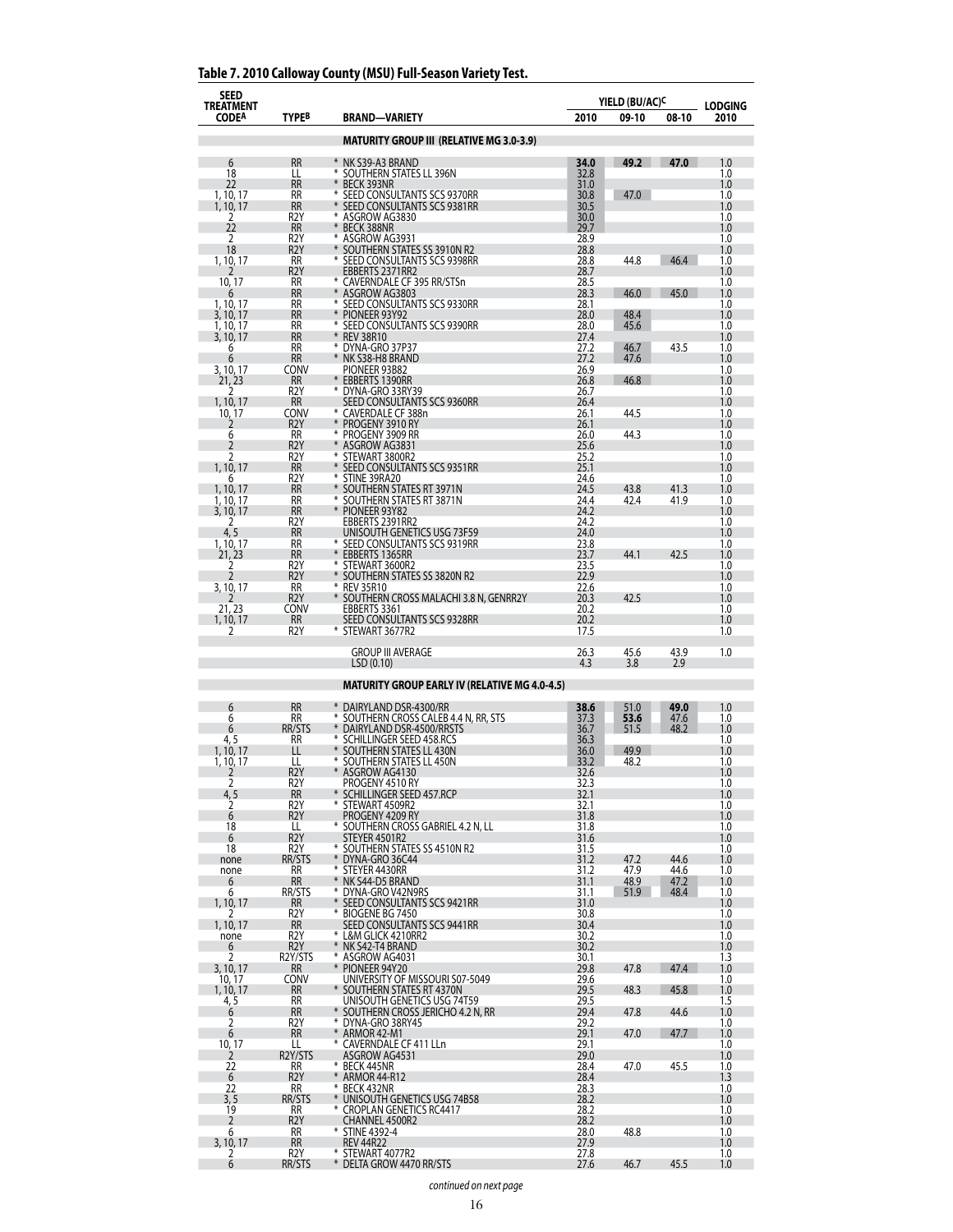## **Table 7. 2010 Calloway County (MSU) Full-Season Variety Test.**

| SEED<br><b>TREATMENT</b> |                                      |                                                                    |              | YIELD (BU/AC) <sup>C</sup> |              |                        |
|--------------------------|--------------------------------------|--------------------------------------------------------------------|--------------|----------------------------|--------------|------------------------|
| <b>CODEA</b>             | <b>TYPEB</b>                         | <b>BRAND-VARIETY</b>                                               | 2010         | 09-10                      | 08-10        | <b>LODGING</b><br>2010 |
| 3, 10, 17                | RR                                   | * REV 45R10                                                        | 26.9         |                            |              | 1.0                    |
| 3, 10, 17                | <b>RR</b>                            | $\ast$<br><b>REV 40R10</b>                                         | 26.8         |                            |              | 1.0                    |
| none<br>6                | R <sub>2</sub> Y<br><b>RR</b>        | STEYER 4202R2<br>PROGENY 4206 RR                                   | 26.5<br>26.3 | 45.3                       | 42.7         | 1.0<br>1.0             |
| 3, 12, 20                | RR                                   | $*$<br>L&M GLICK 843R                                              | 26.3         | 42.5                       | 41.5         | 1.0                    |
| 3, 10, 17<br>6           | <b>RR</b><br>RR/STS                  | PIONEER 94Y30<br>* ARMOR 44-K6                                     | 26.1<br>26.0 | 47.7                       | 45.0         | 1.0<br>1.0             |
| 3, 10, 17                | <b>CONV</b><br>RR                    | * PIONEER 94Y21<br>* SOUTHERN STATES RT 4470N                      | 25.1<br>24.6 | 47.1                       | 44.7         | 1.0<br>1.0             |
| 1, 10, 17<br>6           | <b>RR</b>                            | ¥<br>ASGROW AG4303                                                 | 24.3         | 47.3                       | 45.5         | 1.0                    |
| 2<br>6                   | R <sub>2</sub> Y<br>R <sub>2</sub> Y | * STEWART 4400R2<br>$\ast$<br>STINE 43RB82                         | 24.3<br>24.0 |                            |              | 1.0<br>1.0             |
| 1, 10, 17                | <b>RR</b>                            | ⋇<br>SEED CONSULTANTS SCS 9401RR                                   | 23.5         |                            |              | 1.0                    |
| 3, 10, 17<br>1, 10, 17   | <b>RR</b><br>RR                      | $*$<br>PIONEER 94Y01<br>⋇<br>SEED CONSULTANTS SCS 9450RR           | 23.1<br>23.0 | 45.3<br>41.5               | 44.1         | 1.0<br>1.5             |
| 22                       | <b>RR</b>                            | $*$<br><b>BECK 400NR</b>                                           | 22.7         | 42.4                       |              | 1.0                    |
| 2<br>3, 12               | R <sub>2</sub> Y<br><b>RR</b>        | * CHANNEL 4101R2<br>¥<br>BIOGENE BG 7400                           | 22.6<br>22.2 |                            |              | 1.0<br>1.0             |
|                          | R <sub>2</sub> Y                     | ⋇<br>BIOGENE BG 7420                                               | 21.8         |                            |              | 1.0                    |
| 3, 12, 20<br>6           | <b>RR</b><br>EXP-R2Y                 | * L&M GLICK 40R<br><b>NK X2R4702</b>                               | 21.0<br>19.8 |                            |              | 1.0<br>1.0             |
| 2                        | R <sub>2</sub> Y                     | SOUTHERN CROSS JEDIDIAH 4.1 N, GENRR2Y<br>* STEWART 4309R2         | 19.8         |                            |              | 1.0                    |
| 2<br>$\overline{2}$      | R <sub>2</sub> Y<br>R <sub>2</sub> Y | CHANNEL 4000R2                                                     | 19.8<br>17.4 |                            |              | 1.0<br>1.0             |
| 2                        | R <sub>2</sub> Y                     | * CHANNEL 4100R2                                                   | 16.1         |                            |              | 1.0                    |
|                          |                                      | EARLY GROUP IV AVERAGE                                             | 28.0         | 47.6                       | 45.8         | 1.0                    |
|                          |                                      | LSD(0.10)                                                          | 5.7          | 3.8                        | 3.2          | 0.2                    |
|                          |                                      | <b>MATURITY GROUP LATE IV (RELATIVE MG 4.6-4.9)</b>                |              |                            |              |                        |
| 2                        | EXP-R2Y                              | MORSOY R2S 480                                                     | 42.3         |                            |              | 1.0                    |
| 6                        | RR                                   | * PROGENY 4807 RR                                                  | 39.6         | 51.5                       | 48.7         | 1.0                    |
| 3, 10, 17<br>10.17       | <b>RR</b><br>CONV                    | $*$<br><b>REV 49R10</b><br>UNIVERSITY OF MISSOURI S07-5117         | 38.4<br>37.9 |                            |              | 1.0<br>1.0             |
| 4, 10, 13                | LL                                   | * HALO 4:65                                                        | 37.4         | 51.3                       |              | 1.0                    |
| 6<br>6                   | <b>RR</b><br><b>RR</b>               | DELTA GROW 4880 RR<br>DAIRYLAND DSR-8482/RR                        | 37.3<br>36.7 | 51.3                       | 49.4         | 1.0<br>1.0             |
| 19                       | RR/STS                               | * CROPLAN GENETICS RC4757                                          | 36.6         |                            |              | 1.0                    |
| 6<br>6                   | <b>RR</b><br>RR                      | PROGENY 4908 RR<br>* PROGENY 4606 RR                               | 36.6<br>36.2 | 48.2<br>50.3               | 47.9<br>49.0 | 1.0<br>1.0             |
| 4                        | <b>CONV</b>                          | UNIVERSITY OF ARKANSAS UA4910                                      | 36.1         |                            |              | 1.0                    |
| 6<br>4, 5                | RR<br><b>RR</b>                      | * ARMOR 48-J3<br>* SCHILLINGER SEED 4990.RC                        | 35.5<br>35.3 | 49.8<br>52.9               | 49.4         | 1.0<br>1.0             |
| 6                        | Щ<br><b>RR</b>                       | PROGENY 4928 LL                                                    | 35.2         |                            |              | 1.0                    |
| 3, 10, 17<br>2           | R <sub>2</sub> Y                     | * PIONEER 94Y70<br>ARMOR 48-R40                                    | 35.1<br>34.8 | 50.0                       | 49.0         | 1.0<br>1.0             |
| none<br>10, 17           | LL<br>R2Y                            | STEYER 4801L<br>* CAVERNDALE CF 471 RR2Yn                          | 34.7<br>34.6 |                            |              | 1.0<br>1.0             |
| 2                        | R <sub>2</sub> Y/STS                 | <b>ARMOR 47-R33</b>                                                | 34.4         |                            |              | 1.0                    |
| 6<br>6                   | RR<br>RR/STS                         | SOUTHERN CROSS GALILEE 4.7 N, RR<br>⋇<br>ARMOR 47-F8               | 34.4<br>34.3 | 51.6<br>51.3               | 47.0<br>49.4 | 1.0<br>1.0             |
| 6                        | CONV                                 | * SOUTHERN CROSS JARED 4.6 N                                       | 34.1         |                            |              | 1.0                    |
| 6<br>2                   | EXP-R2Y                              | *<br>SOUTHERN CROSS SHILOH 4.9 N, LL<br>⋇<br>DELTA KING DKX 1473   | 34.0<br>33.7 | 56.6                       |              | 1.0<br>1.0             |
| $\overline{2}$           | R <sub>2</sub> Y                     | * DYNA-GRO 35RY47                                                  | 33.6         |                            |              | 1.0                    |
| 6<br>4,10                | RR/STS<br>R <sub>2</sub> Y           | ASGROW AG4606<br><b>HORNBECK HBK RY4620</b>                        | 33.5<br>33.5 | 49.0                       | 47.4         | 1.0<br>1.0             |
| 3, 12                    | RR                                   | $\ast$<br>DELTA GROW 4770 RR                                       | 33.4         | 49.1                       | 47.3         | 1.0                    |
| 2<br>4, 5                | EXP-R2Y<br>RR                        | DELTA KING DKX 1491<br>* SCHILLINGER SEED 495.RC                   | 33.4<br>33.3 | 50.5                       | 47.3         | 1.0<br>1.0             |
| 4, 10, 13                | <b>RR</b>                            | $*$<br><b>HORNBECK HBK R4729</b>                                   | 33.2         | 47.7                       |              | 1.0                    |
| 2<br>6                   | R <sub>2</sub> Y<br><b>RR</b>        | HORNBECK HBK RY4920<br>* HORNBECK HBK R4829                        | 33.2<br>33.1 |                            |              | 1.0<br>1.0             |
| 2<br>$\overline{2}$      | R2Y<br>R <sub>2</sub> Y              | PROGENY 4920 RY<br>PROGENY 4710 RY                                 | 32.8<br>32.7 |                            |              | 1.0<br>1.0             |
| 10, 17                   | RR                                   | * CAVERNDALE CF 491 RRn                                            | 32.4         |                            |              | 1.0                    |
| 1, 10, 17<br>2           | <b>RR</b><br>R2Y/STS                 | * SOUTHERN STATES RT 4996N<br>ASGROW AG4730                        | 32.1<br>32.0 | 49.3                       | 47.8         | 1.0<br>1.0             |
| $\overline{2}$           | R <sub>2</sub> Y                     | PROGENY 4810 RY                                                    | 31.9         |                            |              | 1.0                    |
| 6<br>4, 10, 13           | LL<br>LL                             | PROGENY 4860 LL<br>* HALO 4:94                                     | 31.8<br>31.7 | 53.8                       |              | 1.0<br>1.0             |
| 3, 10, 17                | RR                                   | * REV 48R10                                                        | 31.6         |                            |              | 1.0                    |
| 4, 10, 13<br>2           | <b>RR</b><br>R <sub>2</sub> Y        | * HORNBECK HBK R4924<br>* STEWART 4700R2                           | 31.5<br>31.4 | 49.6                       | 50.0         | 1.0<br>1.0             |
| $\overline{2}$           | EXP-R2Y/STS                          | ARMOR ARX 1481                                                     | 31.1         |                            |              | 1.0                    |
| 6<br>1, 10, 17           | RR<br><b>RR</b>                      | * STINE 4782-4<br>* SOUTHERN STATES RT 4808N                       | 31.1<br>31.0 | 48.7<br>46.7               | 47.5<br>46.4 | 1.0<br>1.0             |
| 1, 10, 17                | LL                                   | * SOUTHERN STATES LL 499N                                          | 31.0         | 54.4                       |              | 1.0                    |
| 22<br>6                  | <b>RR</b><br>RR                      | * BECK 466NR<br>PROGENY 4906 RR                                    | 31.0<br>31.0 | 47.4                       | 46.8         | 1.0<br>1.0             |
| 19<br>3, 5               | <b>RR</b><br>RR                      | <b>CROPLAN GENETICS RT4886S</b><br>* UNISOUTH GENETICS USG 74T98   | 31.0         | 48.6                       | 48.1         | 1.0<br>1.0             |
| $6\overline{6}$          | EXP-R2Y                              | NK X2RS4200                                                        | 30.9<br>30.7 |                            |              | 1.0                    |
| 18<br>3, 12              | R2Y<br><b>RR</b>                     | * SOUTHERN STATES SS 4700 R2<br>* DELTA GROW 4970 RR               | 30.7<br>30.6 | 49.1                       | 48.8         | 1.0<br>1.0             |
| 6                        | RR                                   | * ASGROW AG4907                                                    | 30.3         | 46.4                       | 45.1         | 1.0                    |
| 6<br>4                   | <b>RR</b><br><b>CONV</b>             | ¥<br>DAIRYLAND DSR-4810/RR<br>UNIVERSITY OF ARKANSAS UA4805        | 30.2<br>30.2 | 46.8                       |              | 1.0<br>1.0             |
| 18                       | RR                                   | * SOUTHERN STATES RT 4760N<br>SOUTHERN CROSS ELAM 4.6 GENRR2Y, STS | 30.2         |                            |              | 1.0                    |
| 2<br>6                   | R2Y/STS<br>EXP-R2Y                   | MORSOY R2S 4800                                                    | 30.2<br>29.9 |                            |              | 1.0<br>1.0             |
| 4, 5                     | RR                                   | * SCHILLINGER SEED 478.RCS                                         | 29.9         |                            |              | 1.0                    |
| 6<br>6                   | <b>RR</b><br>RR                      | * SOUTHERN CROSS ELI 4.7 N, RR, STS<br>* NK S48-C9 BRAND           | 29.8<br>29.6 | 47.4<br>48.1               | 45.8<br>46.3 | 1.0<br>1.0             |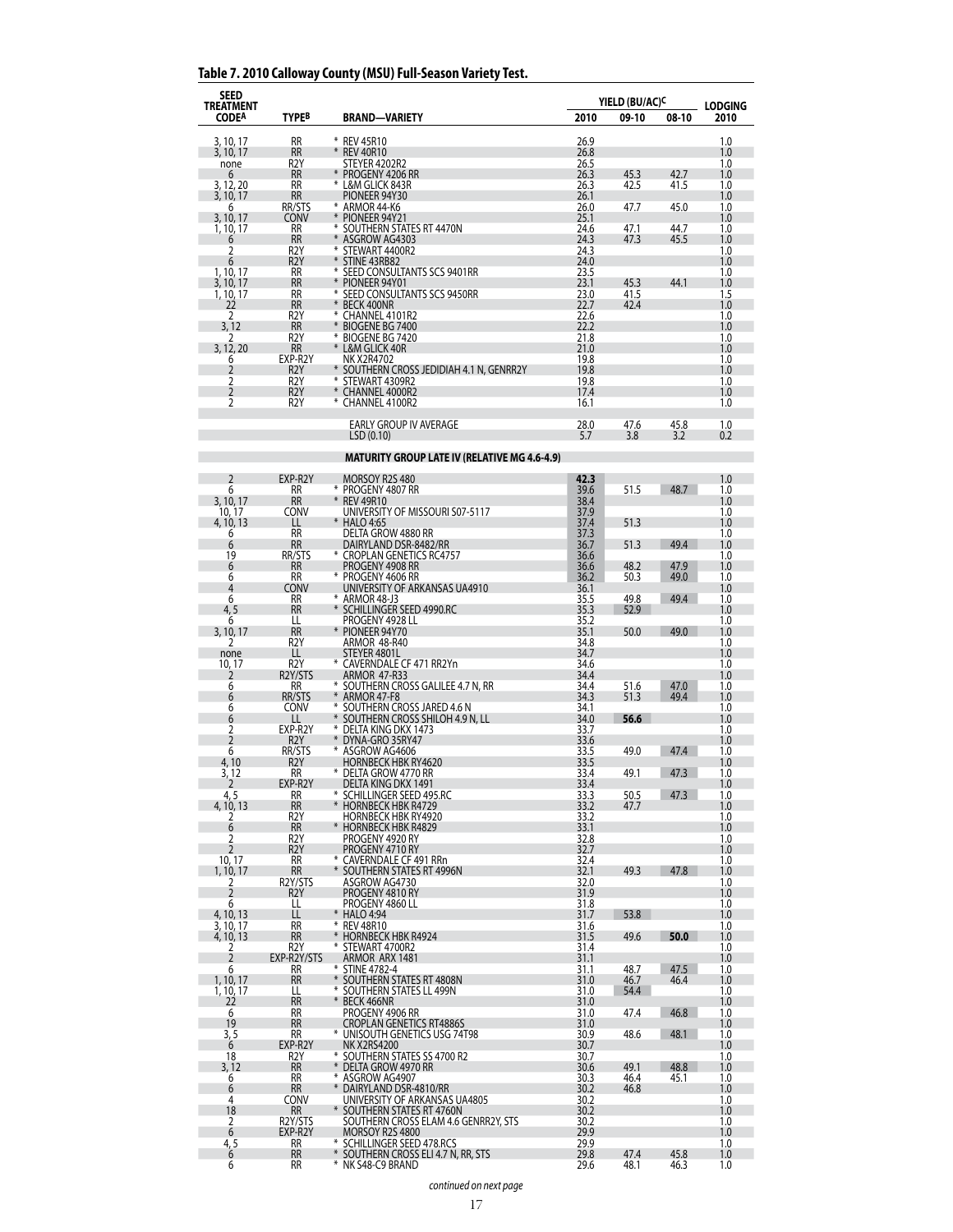#### **Table 7. 2010 Calloway County (MSU) Full-Season Variety Test.**

| <b>SEED</b><br><b>TREATMENT</b> |                        |        |                                                                                     |              | YIELD (BU/AC) <sup>C</sup> |              | <b>LODGING</b> |
|---------------------------------|------------------------|--------|-------------------------------------------------------------------------------------|--------------|----------------------------|--------------|----------------|
| <b>CODEA</b>                    | TYPE <sup>B</sup>      |        | <b>BRAND-VARIETY</b>                                                                | 2010         | 09-10                      | 08-10        | 2010           |
| 2                               | R <sub>2</sub> Y       |        | * CHANNEL 4700R2                                                                    | 29.5         |                            |              | 1.0            |
| 6                               | RR                     |        | NK S49-A5 BRAND                                                                     | 29.1         |                            |              | 1.0            |
| 2                               | R <sub>2</sub> Y       | *      | BIOGENE BG 7470                                                                     | 28.8         |                            |              | 1.0            |
| none<br>2                       | LL<br>EXP-R2Y          |        | STEYER 5201L<br>MORSOY R2 490                                                       | 28.6<br>28.3 |                            |              | 1.0<br>1.0     |
| 6                               | CONV                   |        | * SCHILLINGER EMERGE XC4910                                                         | 28.2         |                            |              | 1.0            |
| 18                              | RR                     | ⋇      | SOUTHERN STATES RT 4888N                                                            | 27.9         |                            |              | 1.0            |
| 3, 12<br>4, 5                   | RR<br>RR/STS           |        | DELTA GROW 4975 RR<br>UNISOUTH GENETICS USG 74G78                                   | 27.9<br>27.7 | 47.1<br>43.9               | 45.1<br>45.2 | 1.0<br>1.0     |
| 6                               | <b>RR</b>              |        | NK S47-R3 BRAND                                                                     | 27.4         |                            |              | 1.0            |
| 6                               | LL<br>CONV-P           |        | PROGENY 4960 LL                                                                     | 27.3         |                            |              | 1.0            |
| none<br>2                       | R <sub>2</sub> Y       |        | PENNYRILE (long term check-released 1987)<br>* SOUTHERN CROSS MARCUS 4.7 N, GENRR2Y | 27.3<br>27.0 | 42.3                       | 40.3         | 1.0<br>1.0     |
| 2                               | R <sub>2</sub> Y       |        | PROGENY 4610 RY                                                                     | 26.9         |                            |              | 1.0            |
| $\overline{2}$                  | R <sub>2</sub> Y       |        | DYNA-GRO 37RY47                                                                     | 26.8         |                            |              | 1.0            |
| 2<br>6                          | EXP-R2Y/STS<br>RR/STS  |        | ARMOR ARX 1477<br><b>CROPLAN GENETICS R2T4799S</b>                                  | 26.8<br>26.7 |                            |              | 1.0<br>1.0     |
| 3, 10, 17                       | <b>RR</b>              |        | * REV 49R11                                                                         | 26.3         |                            |              | 1.0            |
| 6                               | CONV                   |        | * SCHILLINGER EMERGE XP4520                                                         | 26.2         |                            |              | 1.0            |
| 6<br>6                          | RR<br>Conv             |        | PROGENY 4750 RR<br>PROGENY 4910                                                     | 26.1<br>25.8 |                            |              | 1.0<br>1.0     |
| 6                               | LL                     |        | DELTA GROW 4861 LL                                                                  | 25.6         |                            |              | 1.0            |
| 2<br>22                         | R <sub>2</sub> Y<br>RR |        | ASGROW AG4630<br>* BECK 491NR                                                       | 25.3<br>25.1 | 45.7                       |              | 1.0            |
| 3, 10, 17                       | <b>RR</b>              | $*$    | PIONEER 94Y92                                                                       | 24.9         |                            |              | 1.0<br>1.0     |
| 6                               | RR                     |        | PROGENY 4949 RR                                                                     | 24.8         | 43.9                       | 42.4         | 1.0            |
| 2                               | EXP-R2Y                | ⋇      | ARMOR ARX 1472                                                                      | 24.6         |                            |              | 1.0            |
| 1, 10, 17<br>6                  | <b>RR</b><br><b>RR</b> |        | SEED CONSULTANTS SCS 9480RR<br>DYNA-GRO 47N8RR                                      | 24.3<br>24.2 | 43.8                       |              | 1.0<br>1.0     |
| 6                               | R2Y                    | ∗      | CROPLAN GENETICS RR2C4660                                                           | 24.1         |                            |              | 1.0            |
| 2                               | EXP-R2Y                |        | * ARMOR ARX 1471                                                                    | 23.1         |                            |              | 1.0            |
| 3, 10, 17                       | <b>RR</b>              |        | * PIONEER 94Y60                                                                     | 22.6         | 45.2                       | 42.4         | 1.0            |
|                                 |                        |        | <b>LATE GROUP IV AVERAGE</b>                                                        | 30.9         | 48.8                       | 46.9         | 1.0            |
|                                 |                        |        | LSD(0.10)                                                                           | 6.1          | 3.9                        | 3.2          |                |
|                                 |                        |        | <b>MATURITY GROUP V</b>                                                             |              |                            |              |                |
| 6                               | <b>RR</b>              |        | * DELTA GROW 5555 RR                                                                | 39.2         | 56.4                       |              | 1.5            |
| 4, 5                            | CONV                   |        | UNISOUTH GENETICS USG 5601T                                                         | 38.8         | 57.4                       | 54.5         | 1.0            |
| 4<br>6                          | Conv<br>RR             |        | UNIVERSITY OF ARKANSAS R04-357<br>* DELTA GROW 5280 RR                              | 38.8<br>38.1 | 54.8                       |              | 1.0<br>1.5     |
| 1, 10, 17                       | <b>RR</b>              | $*$    | SOUTHERN STATES RT 5160N                                                            | 37.4         | 54.5                       | 50.6         | 1.3            |
| 4                               | CONV                   |        | UNIVERSITY OF ARKANSAS OZARK                                                        | 36.0         |                            |              | 1.0            |
| 3, 5<br>4                       | <b>RR</b><br>CONV      |        | UNISOUTH GENETICS USG ALLEN (RR)<br>UNIVERSITY OF ARKANSAS OSAGE                    | 35.9<br>35.8 |                            |              | 1.0<br>1.0     |
| 4, 10, 13                       | LL                     | *      | <b>HALO 5:65</b>                                                                    | 34.4         | 52.6                       |              | 1.0            |
| 4, 10, 13                       | LL                     |        | * HALO 5:25                                                                         | 33.9         | 53.4                       |              | 1.0            |
| 4, 5<br>3, 10, 17               | <b>CONV</b><br>RR      | ∗      | UNISOUTH GENETICS USG 5002T<br>PIONEER 95Y40                                        | 32.7<br>32.7 | 52.2<br>51.8               | 51.4         | 1.0<br>1.0     |
| 4, 5                            | <b>RR</b>              |        | SCHILLINGER SEED 557.RC                                                             | 32.7         | 55.3                       | 53.2         | 1.0            |
| 6                               | RR/STS                 | *      | DELTA GROW 5300 RR/STS                                                              | 31.9         | 51.5                       | 49.6         | 1.5            |
| 2<br>6                          | EXP-R2Y<br>RR/STS      |        | DELTA KING DKX 1537<br>* DELTA GROW 5160 RR/STS                                     | 30.8<br>30.7 | 45.1                       | 43.9         | 1.3<br>1.0     |
| 10, 17                          | <b>RR</b>              |        | UNIVERSITY OF MISSOURI S06-4649RR                                                   | 30.7         |                            |              | 1.5            |
| 1, 10, 17                       | LL                     | ⋇      | * SOUTHERN STATES LL 511N<br>ARMOR ARX 1535                                         | 30.4         | 52.8                       |              | 1.0            |
| 2<br>2                          | EXP-R2Y<br>EXP-R2Y     |        | DELTA KING DKX 1539                                                                 | 30.3<br>29.9 |                            |              | 1.3<br>1.0     |
| 10, 17                          | <b>CONV</b>            |        | UNIVERSITY OF MISSOURI S05-11482                                                    | 29.9         |                            |              | 1.0            |
| none                            | RR                     |        | * STEYER 5210RR                                                                     | 29.5         |                            |              | 1.0            |
| 3, 5<br>2                       | <b>RR</b><br>CONV      |        | * UNISOUTH GENETICS USG 75T18<br><b>HORNBECK HBK RY5220</b>                         | 29.2<br>29.2 |                            |              | 1.0<br>1.0     |
| 6                               | <b>CONV</b>            |        | SCHILLINGER EMERGE XC5110                                                           | 29.2         |                            |              | 1.0            |
| none                            | CONV-P                 |        | GLENN                                                                               | 29.1         | 47.2                       | 46.5         | 1.0            |
| 6<br>10, 17                     | RR<br>RR               |        | PROGENY 5330 RR<br>UNIVERSITY OF MISSOURI S06-3095RR                                | 28.3<br>27.9 |                            |              | 1.0<br>1.5     |
| 10, 17                          | <b>CONV</b>            |        | UNIVERSITY OF MISSOURI S05-11268                                                    | 27.5         |                            |              | 1.0            |
| 2                               | EXP-R2Y<br>RR          |        | * DELTA KING DKX 1533                                                               | 27.1         |                            |              | 1.0            |
| 6<br>3, 10, 17                  | RR                     | ¥<br>* | DAIRYLAND DSR-8509/RR<br>PIONEER 95Y01                                              | 26.3<br>26.3 | 43.0                       | 42.5         | 1.0<br>1.0     |
| 6                               | EXP-R2Y                |        | MORSOY R2 520                                                                       | 26.3         |                            |              | 1.0            |
| 6                               | RR/STS                 |        | * ARMOR 53-Z5                                                                       | 25.5         | 44.9                       | 45.8         | 1.0            |
| 2<br>2                          | EXP-R2Y                |        | * ARMOR ARX 1551<br>* ARMOR ARX 1531                                                | 25.5         |                            |              | 1.0<br>1.0     |
| 6                               | EXP-R2Y<br>RR/STS      |        | * SOUTHERN CROSS DAMASCUS 5.0 N, RR, STS                                            | 24.6<br>23.8 | 42.8                       | 42.8         | 1.0            |
| none                            | CONV-P                 |        | ESSEX (long term check-released 1974)                                               | 21.8         | 40.1                       | 41.4         | 1.0            |
| 6<br>6                          | R2Y<br>LL              |        | $*$ Delta Grow 5275 RR2<br>DELTA GROW 5461 LL                                       | 21.0<br>20.6 |                            |              | 1.0<br>1.0     |
|                                 |                        |        |                                                                                     |              |                            |              |                |
|                                 |                        |        | <b>GROUP V AVERAGE</b><br>LSD(0.10)                                                 | 30.2<br>6.2  | 50.3<br>4.3                | 47.5<br>3.1  | 1.1<br>0.3     |
|                                 |                        |        |                                                                                     |              |                            |              |                |
|                                 |                        |        | <b>GRAND MEAN</b>                                                                   | 29.2         | 48.2                       | 46.3         | 1.0            |

*A See Table 4 for seed treatment code names.*

*B \* Resistant to soybean cyst nematode. See Table 3. Company Disease Resistance Specifications for details.* 

*CONV Conventional variety (ie: not LL, RR, or R2Y).*

*EXP Experimental entries are varieties that are still under development or soon to be released.*

*LL LibertyLink variety—Ignite herbicide tolerent, trait introduced in 2009.*

*P Public varieties.*

*RR Roundup Ready variety—RR1 first generation, original trait introduced in 1996.*

*R2Y Roundup Ready 2 Yield variety—trait introduced in 2009.*

*STS Sulfonylurea herbicide tolerant soybean variety—trait introduced in 1994.*

*C Within a maturity group, shaded yields are not significantly different (0.10 level) from the highest yielding cultivar (bold data) of that maturity group and year column.*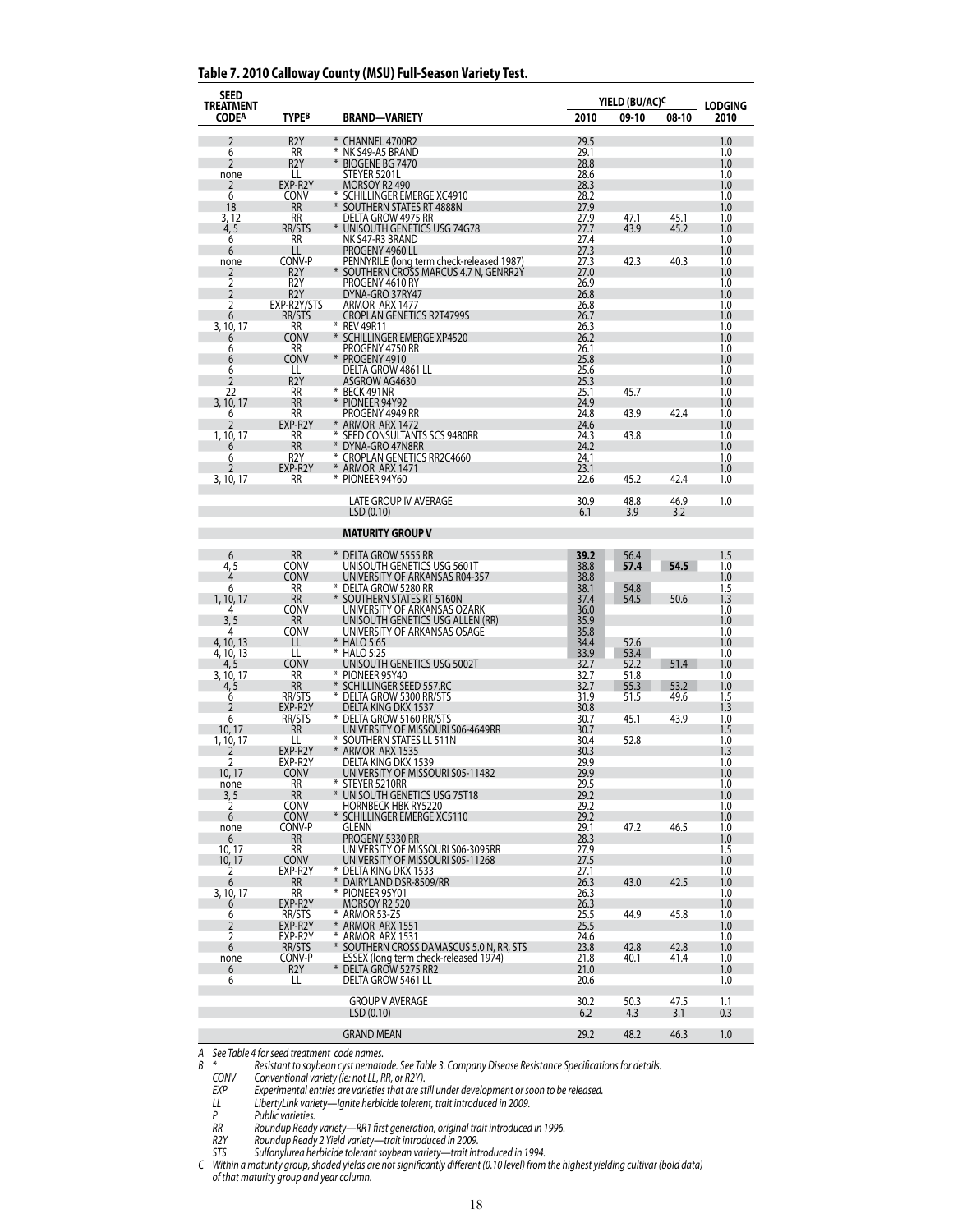## **Table 8. 2010 Fayette County (UK) Full-Season Variety Test.**

| SEED<br>TREATMENT      |                                      |                                                                             |                      | YIELD (BU/AC) <sup>C</sup> |              | LODGING           | PLANT<br><b>HEIGHT (IN)</b> | <b>MATURITY</b><br>DATE |
|------------------------|--------------------------------------|-----------------------------------------------------------------------------|----------------------|----------------------------|--------------|-------------------|-----------------------------|-------------------------|
| <b>CODEA</b>           | <b>TYPE<sup>B</sup></b>              | <b>BRAND-VARIETY</b>                                                        | 2010                 | 09-10                      | 08-10        | 2010              | 2010                        | 2010                    |
|                        |                                      | <b>MATURITY GROUP III (RELATIVE MG 3.0-3.9)</b>                             |                      |                            |              |                   |                             |                         |
| 3, 10, 17              | <b>CONV</b>                          | PIONEER 93B82<br>*                                                          | 66.2                 |                            |              | 2.3               | 46<br>45                    | 9/14                    |
| 1, 10, 17              | RR<br>R <sub>2</sub> Y               | SEED CONSULTANTS SCS 9330RR<br>STEWART 3677R2                               | 65.9<br>65.3         |                            |              | 2.0<br>2.0        | 42                          | 9/14<br>9/13            |
| 6<br>3, 10, 17         | <b>RR</b><br><b>RR</b>               | ⋇<br>NK S39-A3 BRAND<br>$\ast$<br><b>REV 35R10</b>                          | 64.8<br>64.8         | 71.2                       | 61.6         | 2.3<br>2.0        | 43<br>44                    | 9/19<br>9/16            |
| 1, 10, 17<br>22        | <b>RR</b><br><b>RR</b>               | ⋇<br>SEED CONSULTANTS SCS 9381RR<br>∗<br><b>BECK 388NR</b>                  | 63.8<br>63.2         |                            |              | 1.8<br>2.0        | 40<br>46                    | 9/20<br>9/17            |
| 2                      | R <sub>2</sub> Y                     | ⋇<br>DYNA-GRO 33RY39                                                        | 63.1                 |                            |              | 2.5               | 48                          | 9/17                    |
| 21, 23<br>2            | <b>RR</b><br>R2Y                     | EBBERTS 1365RR<br>STEWART 3600R2                                            | 62.9<br>62.9         | 72.5                       | 62.1         | 2.5<br>2.0        | 42<br>43                    | 9/16<br>9/14            |
| 6<br>4,5               | <b>RR</b><br>RR                      | $\ast$<br>NK S38-H8 BRAND<br>UNISOUTH GENETICS USG 73F59                    | 62.7<br>62.7         | 73.2                       |              | 1.8<br>2.3        | 44                          | 9/19<br>9/14            |
|                        | R2Y                                  | $\ast$<br>PROGENY 3910 RY<br>⋇                                              | 62.3                 |                            |              | 2.3               | 45<br>47                    | 9/16                    |
| 3, 10, 17              | RR<br>R <sub>2</sub> Y               | <b>REV 38R10</b><br>EBBERTS 2371RR2<br>₩                                    | 61.5<br>61.4         |                            |              | 2.0<br>2.3        | 43<br>45                    | 9/16<br>9/16            |
| 6<br>18                | <b>RR</b><br>LL                      | DYNA-GRO 37P37<br>$\ast$<br>SOUTHERN STATES LL 396N                         | 61.3<br>61.0         | 68.8                       | 58.7         | 2.0<br>2.8        | 44<br>43                    | 9/17<br>9/19            |
| 6<br>1, 10, 17         | RR<br><b>RR</b>                      | ⋇<br>ASGROW AG3803<br>∗<br>SOUTHERN STATES RT 3871N                         | 60.9<br>60.5         | 71.0<br>67.5               | 62.2<br>59.8 | $2.3$<br>$2.5$    | 46<br>49                    | 9/17<br>9/21            |
| 1, 10, 17              | RR                                   | ⋇<br>SEED CONSULTANTS SCS 9319RR                                            | 60.4                 |                            |              | 2.0               | 41                          | 9/12                    |
| 2                      | R <sub>2</sub> Y<br>R <sub>2</sub> Y | ASGROW AG3830<br>⋇<br>STEWART 3800R2                                        | 60.3<br>60.3         |                            |              | 2.3<br>2.5        | 49<br>47                    | 9/21<br>9/16            |
| 22<br>2                | <b>RR</b><br>R <sub>2</sub> Y        | $\ast$<br><b>BECK 393NR</b><br>⋇<br>ASGROW AG3931                           | 60.2                 |                            |              | 2.5<br>2.8        | 47<br>46                    | 9/16<br>9/17            |
| 1, 10, 17              | <b>RR</b><br>R <sub>2</sub> Y        | SEED CONSULTANTS SCS 9370RR<br>⋇                                            | 59.9<br>59.9<br>59.7 | 69.5                       |              | 2.0<br>2.5        | 48<br>46                    | 9/19                    |
| 18<br>2                | R <sub>2</sub> Y                     | SOUTHERN STATES SS 3910N R2<br>ASGROW AG3831<br>₩                           | 59.3                 |                            |              | 2.5               | 48                          | 9/21<br>9/19            |
| 21, 23<br>3, 10, 17    | <b>RR</b><br><b>RR</b>               | EBBERTS 1390RR<br>$\ast$<br>PIONEER 93Y82                                   | 59.1<br>59.0         | 64.1                       |              | 2.5<br>2.8        | 45<br>39                    | 9/17<br>9/17            |
| 1, 10, 17<br>10, 17    | RR<br><b>RR</b>                      | SEED CONSULTANTS SCS 9360RR<br>CAVERNDALE CF 395 RR/STSn                    | 58.7<br>58.5         |                            |              | 2.3<br>2.3        | 49<br>42                    | 9/19<br>9/17            |
| 1, 10, 17              | RR                                   | ⋇<br>SEED CONSULTANTS SCS 9398RR                                            | 58.4                 | 69.2                       | 62.8         | 2.5               | 47                          | 9/19                    |
| 1, 10, 17              | R <sub>2</sub> Y<br><b>RR</b>        | SOUTHERN STATES SS 3820N R2<br>SEED CONSULTANTS SCS 9328RR                  | 58.0<br>57.7         |                            |              | 2.8<br>2.0        | 46<br>40                    | 9/17<br>9/19            |
| 21, 23<br>1, 10, 17    | CONV<br>RR                           | EBBERTS 3361<br>⋇<br>SEED CONSULTANTS SCS 9351RR                            | 57.3<br>57.3         |                            |              | 2.3<br>2.3        | 42<br>43                    | 9/16<br>9/16            |
| 1, 10, 17<br>3, 10, 17 | <b>RR</b><br><b>RR</b>               | ∗<br>SEED CONSULTANTS SCS 9390RR<br>⋇<br>PIONEER 93Y92                      | 57.3<br>56.2         | 63.1<br>68.8               |              | 2.8<br>2.8        | 46<br>45                    | 9/20<br>9/19            |
| 6                      | R <sub>2</sub> Y                     | STINE 39RA20                                                                | 56.1                 |                            |              | 2.0               | 45                          | 9/16                    |
| 1, 10, 17              | R <sub>2</sub> Y<br><b>RR</b>        | SOUTHERN CROSS MALACHI 3.8 N, GENRR2Y<br>$\ast$<br>SOUTHERN STATES RT 3971N | 54.6<br>53.0         | 63.7<br>61.3               | 56.2         | 2.3<br>2.3        | 44<br>45                    | 9/17<br>9/21            |
| 10, 17<br>6            | CONV<br><b>RR</b>                    | ⋇<br>CAVERDALE CF 388n<br>¥<br>PROGENY 3909 RR                              | 51.7<br>50.6         | 65.1<br>64.7               |              | 3.0<br>2.8        | 41<br>47                    | 9/17<br>9/19            |
| 2                      | R <sub>2</sub> Y                     | EBBERTS 2391RR2                                                             | 45.6                 |                            |              | 2.3               | 48                          | 9/22                    |
|                        |                                      | GROUP III AVERAGE<br>LSD(0.10)                                              | 59.7<br>5.0          | 67.6<br>3.9                | 60.5<br>3.0  | 2.3<br>0.4        | 45<br>$\overline{2}$        | 9/17                    |
|                        |                                      | <b>MATURITY GROUP EARLY IV (RELATIVE MG 4.0-4.5)</b>                        |                      |                            |              |                   |                             |                         |
| 1, 10, 17              | LL                                   | SOUTHERN STATES LL 430N                                                     | 64.2                 | 68.2                       |              | 2.5               | 47                          | 9/22                    |
| 2<br>2                 | R2Y/STS<br>R <sub>2</sub> Y          | ASGROW AG4031<br>$\ast$<br>SOUTHERN CROSS JEDIDIAH 4.1 N, GENRR2Y           | 64.1<br>62.9         |                            |              | 2.0<br>2.3        | 39<br>46                    | 9/20<br>9/21            |
| 6                      | RR/STS                               | ARMOR 44-K6                                                                 | 62.4                 | 67.8                       | 58.6         | 1.8               | 45                          | 9/21                    |
| 6<br>2                 | RR/STS<br>R <sub>2</sub> Y           | DYNA-GRO V42N9RS<br>⋇<br>₩<br>BIOGENE BG 7420                               | 61.6<br>60.4         | 67.5                       | 60.0         | 1.8<br>2.5        | 40<br>47                    | 9/20<br>9/21            |
| 3, 10, 17<br>O         | <b>RR</b><br>RR.                     | PIONEER 94Y20<br>ASGROW AG4303                                              | 59.6<br>57.b         | 65.8<br><b>08.9</b>        | 57.0<br>01.Y | 2.5<br>8. ا       | 48<br>4U                    | 9/21<br>9/2 I           |
| $\overline{2}$<br>2    | R <sub>2</sub> Y<br>R2Y/STS          | ¥<br><b>BIOGENE BG 7450</b>                                                 | 57.6                 |                            |              | 2.0               | 53                          | 9/23                    |
| none                   | R <sub>2</sub> Y                     | ASGROW AG4531<br>L&M GLICK 4210RR2                                          | 56.9<br>56.7         |                            |              | $\frac{2.3}{2.5}$ | $\frac{45}{48}$             | 9/23<br>9/24            |
| 2<br>6                 | R <sub>2</sub> Y<br><b>RR</b>        | CHANNEL 4500R2<br>SOUTHERN CROSS JERICHO 4.2 N, RR                          | 56.5<br>56.4         | 65.5                       | 56.4         | 2.3<br>1.5        | 43<br>42                    | 9/22<br>9/20            |
| 3, 10, 17<br>none      | RR<br><b>RR</b>                      | ⋇<br><b>REV 45R10</b><br>$\ast$<br>STEYER 4430RR                            | 55.9<br>55.5         | 66.1                       | 56.3         | 3.0<br>1.5        | 47<br>39                    | 9/23<br>9/21            |
| 3, 12<br>6             | RR<br><b>RR</b>                      | <b>BIOGENE BG 7400</b><br>$\ast$<br>$\ast$<br>PROGENY 4206 RR               | 55.2<br>55.1         | 62.3                       | 56.8         | $^{2.3}_{2.0}$    | $\frac{43}{40}$             | 9/21                    |
| 3, 12, 20              | RR                                   | ⋇<br>L&M GLICK 40R                                                          | 54.3                 |                            |              | 1.5               | 42                          | 9/20<br>9/21            |
| 3, 10, 17<br>2         | <b>RR</b><br>R <sub>2</sub> Y        | $\ast$<br>PIONEER 94Y01<br>ASGROW AG4130<br>$\ast$                          | 54.1<br>53.9         | 65.6                       | 57.3         | $2.5$<br>$2.0$    | 44<br>42                    | 9/20<br>9/19            |
| $\overline{2}$<br>6    | R <sub>2</sub> Y                     | $\ast$<br>STEWART 4509R2                                                    | 53.8<br>53.6         |                            |              | 1.5<br>1.8        | 41                          | 9/21                    |
| 1, 10, 17              | R2Y<br>RR                            | STEYER 4501R2<br>SEED CONSULTANTS SCS 9401RR<br>$*$<br>*                    | 53.6                 |                            |              | 1.8               | $\frac{45}{45}$             | 9/23<br>9/19            |
| 6<br>3, 10, 17         | RR<br><b>RR</b>                      | NK S44-D5 BRAND<br>PIONEER 94Y30<br>STEWART 4400R2                          | 53.0<br>52.7         | 67.5                       | 58.8         | 2.3<br>1.3        | 43<br>43                    | 9/23<br>9/22            |
| 2<br>6                 | R <sub>2</sub> Y<br>R <sub>2</sub> Y | $\ast$<br>PROGENY 4209 RY                                                   | 52.4<br>52.2         |                            |              | 2.0<br>1.8        | 46<br>44                    | 9/22<br>9/24            |
| $\frac{10,17}{2}$      | LL<br>R <sub>2</sub> Y               | $*$<br>CAVERNDALE CF 411 LLn<br>¥<br>DYNA-GRO 38RY45                        | 52.1<br>51.9         |                            |              | 2.0<br>1.5        | $\frac{45}{42}$             | 9/20<br>9/20            |
| 18                     | LL                                   | ⋇<br>SOUTHERN CROSS GABRIEL 4.2 N, LL                                       | 51.8                 |                            |              | 2.3               | 47                          | 9/21                    |
| $\overline{2}$<br>6    | R <sub>2</sub> Y<br>RR               | $\ast$<br>CHANNEL 4101R2<br>ARMOR 42-M1<br>⋇                                | 51.8<br>51.6         | 65.0                       | 56.4         | 1.5<br>1.5        | 43<br>42                    | 9/20<br>9/22            |
| 6<br>6                 | <b>RR</b><br>R <sub>2</sub> Y        | $\ast$<br>STINE 4392-4<br>⋇<br>ARMOR 44-R12                                 | 51.6<br>51.5         | 63.7                       |              | 1.5               | 39<br>50                    | 9/21<br>9/25            |
| 1, 10, 17              | <b>RR</b>                            | $\ast$<br>SEED CONSULTANTS SCS 9421RR<br>⋇                                  | 51.5                 |                            |              | $2.8$<br>$1.3$    | 37                          | 9/21                    |
| 2<br>22                | R <sub>2</sub> Y<br><b>RR</b>        | CHANNEL 4100R2<br>BECK 445NR<br>CHANNEL 4000R2                              | 51.1<br>50.8         | 65.3                       | 55.7         | 2.0<br>1.8        | 45<br>37                    | 9/20<br>9/21            |
| 2<br>3, 10, 17         | R <sub>2</sub> Y<br>CONV             | ⋇<br>$\ast$<br>PIONEER 94Y21                                                | 50.7<br>50.5         |                            |              | 2.3<br>2.0        | 42<br>43                    | 9/21<br>9/21            |
| 2<br>19                | R2Y<br>RR                            | ⋇<br>STEWART 4309R2<br>¥<br><b>CROPLAN GENETICS RC4417</b>                  | 50.5<br>50.3         |                            |              | 2.8<br>2.8        | 48<br>51                    | 9/23<br>9/23            |
| 1, 10, 17              | RR                                   | ⋇<br>SOUTHERN STATES RT 4370N                                               | 50.3                 | 62.0                       | 54.5         | 2.8               | 48                          | 9/21                    |
| 1, 10, 17              | <b>RR</b>                            | $*$<br>SEED CONSULTANTS SCS 9450RR                                          | 49.8                 | 62.4                       |              | 2.8               | 51                          | 9/21                    |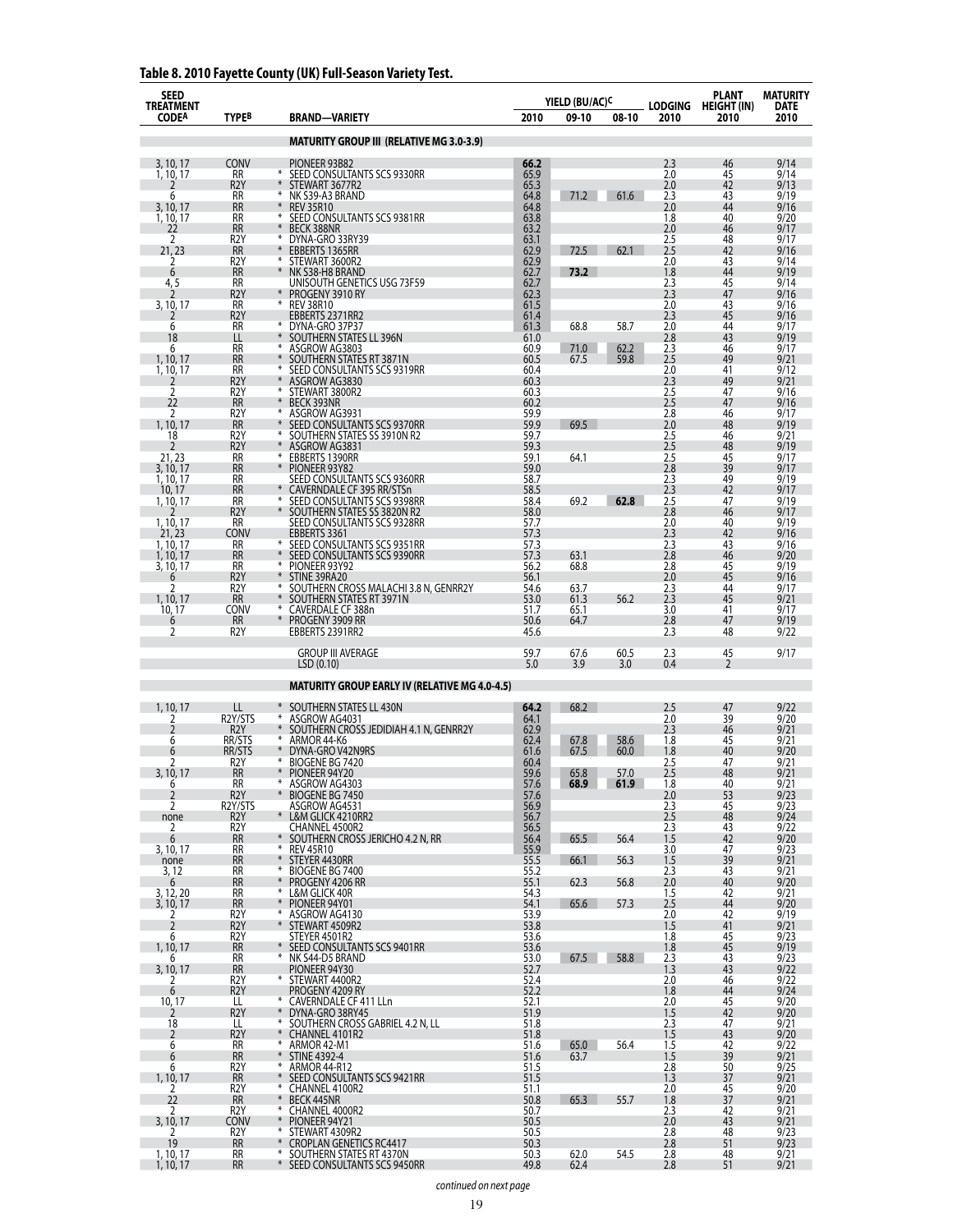## **Table 8. 2010 Fayette County (UK) Full-Season Variety Test.**

| <b>SEED</b><br><b>TREATMENT</b> |                               |             |                                                                 |              | YIELD (BU/AC) <sup>C</sup> |              | <b>LODGING</b> | <b>PLANT</b><br><b>HEIGHT (IN)</b> | <b>MATURITY</b><br><b>DATE</b> |
|---------------------------------|-------------------------------|-------------|-----------------------------------------------------------------|--------------|----------------------------|--------------|----------------|------------------------------------|--------------------------------|
| <b>CODEA</b>                    | <b>TYPEB</b>                  |             | <b>BRAND-VARIETY</b>                                            | 2010         | 09-10                      | 08-10        | 2010           | 2010                               | 2010                           |
| 3, 12, 20                       | RR                            |             | * L&M GLICK 843R                                                | 49.6         | 61.0                       | 53.6         | 2.5            | 46                                 | 9/22                           |
| 1, 10, 17<br>none               | <b>RR</b><br>R <sub>2</sub> Y |             | SEED CONSULTANTS SCS 9441RR<br>STEYER 4202R2                    | 49.5<br>49.5 |                            |              | 2.3<br>2.5     | 43<br>48                           | 9/23<br>9/24                   |
| 6                               | RR/STS                        |             | DELTA GROW 4470 RR/STS                                          | 49.2         | 60.9                       | 55.2         | 1.5            | 40                                 | 9/21                           |
| none<br>2                       | RR/STS<br>R <sub>2</sub> Y    | ⋇           | DYNA-GRO 36C44<br>PROGENY 4510 RY                               | 49.0<br>49.0 | 61.8                       | 55.8         | 1.0<br>2.3     | 39<br>43                           | 9/21<br>9/22                   |
| 3, 5                            | RR/STS                        | $*$         | UNISOUTH GENETICS USG 74B58                                     | 48.3         |                            |              | 1.5            | 40                                 | 9/21                           |
| 6<br>1, 10, 17                  | RR<br>RR                      | ⋇           | SOUTHERN CROSS CALEB 4.4 N, RR, STS<br>SOUTHERN STATES RT 4470N | 48.1<br>47.8 | 64.5<br>59.5               | 56.2<br>53.7 | 2.0<br>1.8     | 40<br>38                           | 9/21<br>9/22                   |
| 22                              | <b>RR</b>                     |             | BECK 432NR                                                      | 47.4         |                            |              | 1.5            | 37                                 | 9/20                           |
| 4,5<br>6                        | RR<br><b>RR</b>               | ⋇<br>$\ast$ | SCHILLINGER SEED 457.RCP<br>DAIRYLAND DSR-4300/RR               | 47.1<br>47.1 | 63.5                       | 53.1         | 3.0<br>2.5     | 47<br>43                           | 9/22<br>9/21                   |
| 22                              | <b>RR</b>                     | ⋇           | BECK 400NR                                                      | 46.8         | 60.5                       |              | 3.0            | 46                                 | 9/21                           |
| 18<br>4, 5                      | R <sub>2</sub> Y<br><b>RR</b> | ¥<br>⋇      | SOUTHERN STATES SS 4510N R2<br>SCHILLINGER SEED 458.RCS         | 46.3<br>45.5 |                            |              | 1.8<br>1.8     | 44<br>42                           | 9/23<br>9/24                   |
| $\overline{6}$                  | R <sub>2</sub> Y              |             | STINE 43RB82                                                    | 43.7         |                            |              | 1.5            | 41                                 | 9/22                           |
| 6<br>10, 17                     | R <sub>2</sub> Y<br>CONV      | ⋇           | NK S42-T4 BRAND<br>university of Missouri S07-5049              | 43.7<br>42.6 |                            |              | 2.3<br>3.3     | 49<br>47                           | 9/22<br>9/21                   |
| 3, 10, 17                       | <b>RR</b>                     | ⋇           | <b>REV 40R10</b>                                                | 42.6         |                            |              | 2.5            | 44                                 | 9/20                           |
| 1, 10, 17<br>6                  | LL<br>RR/STS                  | ⋇           | SOUTHERN STATES LL 450N<br>DAIRYLAND DSR-4500/RRSTS             | 40.5<br>37.6 | 58.0<br>54.4               | 48.0         | 1.8<br>2.0     | 51<br>45                           | 9/23<br>9/22                   |
| 3, 10, 17                       | <b>RR</b>                     |             | <b>REV 44R22</b>                                                | 37.4         |                            |              | 1.8            | 41                                 | 9/22                           |
| 2<br>4, 5                       | R <sub>2</sub> Y<br>RR        | ⋇           | STEWART 4077R2<br>UNISOUTH GENETICS USG 74T59                   | 35.9<br>35.0 |                            |              | 1.8<br>2.8     | 44<br>48                           | 9/20<br>9/25                   |
| 6                               | EXP-R2Y                       |             | <b>NK X2R4702</b>                                               | 34.3         |                            |              | 2.3            | 44                                 | 9/20                           |
|                                 |                               |             | EARLY GROUP IV AVERAGE<br>LSD(0.10)                             | 50.9<br>8.4  | 63.6<br>4.9                | 56.1<br>3.6  | 2.1<br>0.5     | 44<br>3                            | 9/21                           |
|                                 |                               |             | <b>MATURITY GROUP LATE IV (RELATIVE MG 4.6-4.9)</b>             |              |                            |              |                |                                    |                                |
| 2                               | EXP-R2Y                       |             | MORSOY R2S 480                                                  | 61.8         |                            |              | 1.8            | 45.5                               | 9/23                           |
| 2                               | R <sub>2</sub> Y              |             | DYNA-GRO 37RY47                                                 | 61.3         |                            |              | 1.8            | 42.0                               | 9/22                           |
| 3, 10, 17<br>2                  | <b>RR</b><br>R2Y/STS          |             | PIONEER 94Y70<br>SOUTHERN CROSS ELAM 4.6 GENRR2Y, STS           | 60.1<br>59.6 | 75.7                       | 64.1         | 2.3<br>1.8     | 47.5<br>41.0                       | 9/23<br>9/22                   |
| 6                               | RR/STS                        |             | ASGROW AG4606                                                   | 58.3         | 68.6                       | 59.4         | 2.3            | 46.5                               | 9/22                           |
| 18<br>4, 10, 13                 | R <sub>2</sub> Y<br>LL        | ⋇           | SOUTHERN STATES SS 4700 R2<br><b>HALO 4:65</b>                  | 58.0<br>55.9 | 71.5                       |              | 1.8<br>2.3     | 44.0<br>48.0                       | 9/23<br>9/22                   |
| 18                              | RR                            | ⋇           | SOUTHERN STATES RT 4760N                                        | 55.3         |                            |              | 3.0            | 46.0                               | 9/22                           |
| $\overline{2}$<br>6             | R <sub>2</sub> Y<br>RR        |             | PROGENY 4710 RY<br>PROGENY 4750 RR                              | 54.8<br>54.4 |                            |              | 1.8<br>2.8     | 44.5<br>44.0                       | 9/23<br>9/29                   |
| 6                               | <b>RR</b>                     | $\ast$      | ARMOR 48-J3                                                     | 54.3         | 62.9                       | 55.7         | 2.3            | 47.5                               | 9/29                           |
| $\overline{2}$<br>6             | R2Y/STS<br>RR                 |             | ASGROW AG4730<br>SOUTHERN CROSS GALILEE 4.7 N, RR               | 54.1<br>53.9 | 66.0                       | 55.9         | 2.0<br>2.3     | 42.5<br>49.0                       | 9/24<br>9/26                   |
| 3, 10, 17                       | RR                            | ⋇           | PIONEER 94Y60                                                   | 53.5         | 69.6                       | 59.1         | 2.0            | 43.0                               | 9/24                           |
| 22<br>19                        | <b>RR</b><br>RR/STS           |             | BECK 491NR<br><b>CROPLAN GENETICS RC4757</b>                    | 53.4<br>53.0 | 59.7                       |              | 1.8<br>1.3     | 42.0<br>37.0                       | 9/22<br>9/23                   |
| 3, 12                           | RR                            | $\ast$      | DELTA GROW 4770 RR                                              | 53.0         | 64.8                       | 55.3         | 3.0            | 46.5                               | 9/23                           |
| $\overline{2}$<br>2             | EXP-R2Y<br>R <sub>2</sub> Y   | *           | ARMOR ARX 1471<br>ARMOR 48-R40                                  | 53.0<br>52.9 |                            |              | 1.3<br>1.8     | 38.0<br>42.5                       | 9/22<br>9/23                   |
| 2                               | R2Y                           |             | PROGENY 4810 RY                                                 | 52.8         |                            |              | 2.3            | 44.0                               | 9/24                           |
| 6<br>2                          | <b>RR</b><br>EXP-R2Y          |             | DYNA-GRO 47N8RR<br>DELTA KING DKX 1491                          | 52.7<br>52.5 |                            |              | 2.3<br>2.8     | 47.0<br>43.5                       | 9/26<br>9/25                   |
| $\overline{2}$                  | R <sub>2</sub> Y              |             | SOUTHERN CROSS MARCUS 4.7 N, GENRR2Y                            | 52.4         |                            |              | 2.0            | 48.0                               | 9/26                           |
| 6<br>$\overline{2}$             | <b>RR</b><br>EXP-R2Y          | ⋇           | SOUTHERN CROSS ELI 4.7 N, RR, STS<br>ARMOR ARX 1472             | 52.3<br>52.1 | 70.1                       | 58.4         | 1.0<br>1.3     | 37.0<br>38.5                       | 9/22<br>9/22                   |
| 6                               | Conv                          | ⋇           | SOUTHERN CROSS JARED 4.6 N                                      | 51.9         |                            |              | 1.5            | 48.0                               | 9/22                           |
| 3, 12<br>6                      | <b>RR</b><br>RR               |             | DELTA GROW 4975 RR<br>DELTA GROW 4880 RR                        | 51.8<br>51.3 | 63.9                       | 55.2         | 1.5<br>2.8     | 40.0<br>44.0                       | 9/26<br>9/27                   |
| 10, 17                          | R <sub>2</sub> Y              |             | CAVERNDALE CF 471 RR2Yn                                         | 50.9         |                            |              | 2.0            | 47.5                               | 9/27                           |
| $\ddot{6}$<br>$\overline{2}$    | RR/STS<br>EXP-R2Y/STS         |             | <b>CROPLAN GENETICS R2T4799S</b><br>ARMOR ARX 1481              | 50.9<br>50.5 |                            |              | 1.8<br>2.0     | 41.5<br>42.5                       | 9/26<br>9/23                   |
| 2                               | R2Y                           | $\ast$      | STEWART 4700R2                                                  | 50.4         |                            |              | 1.8            | 47.0                               | 9/24                           |
| 6<br>2                          | <b>RR</b><br>EXP-R2Y          | $\ast$      | <b>STINE 4782-4</b><br>MORSOY R2 490                            | 50.2<br>50.0 | 63.5                       | 54.0         | 1.3<br>2.5     | 39.0<br>49.0                       | 9/22<br>9/27                   |
| 6                               | <b>RR</b>                     | ⋇           | PROGENY 4908 RR                                                 | 50.0         | 63.6                       | 55.1         | 2.5            | 48.5                               | 9/29                           |
| 6<br>4, 5                       | <b>RR</b><br><b>RR</b>        | $*$         | DAIRYLAND DSR-4810/RR<br>SCHILLINGER SEED 4990.RC               | 49.9<br>49.8 | 62.4<br>58.8               |              | 2.0<br>2.5     | 44.5<br>45.5                       | 9/23<br>9/29                   |
| 2<br>$\overline{2}$             | EXP-R2Y/STS                   | $\ast$      | ARMOR ARX 1477                                                  | 49.7         |                            |              | 2.0<br>2.3     | 43.0<br>50.0                       | 9/23<br>9/24                   |
| 6                               | R <sub>2</sub> Y<br>EXP-R2Y   |             | DYNA-GRO 35RY47<br><b>NK X2RS4200</b>                           | 49.6<br>48.9 |                            |              | 2.0            | 47.5                               | 9/26                           |
| 18                              | RR.                           | *           | SOUTHERN STATES RT 4888N<br>SCHILLINGER EMERGE XC4910           | 48.8         |                            |              | 2.5<br>2.0     | 47.5<br>47.5                       | 9/24<br>10/3                   |
| 6<br>$\overline{4}$             | CONV<br><b>CONV</b>           |             | UNIVERSITY OF ARKANSAS UA4910                                   | 48.7<br>48.2 |                            |              | 2.5            | 44.5                               | 9/26                           |
| 2                               | R <sub>2</sub> Y<br><b>RR</b> |             | ASGROW AG4630<br>PROGENY 4807 RR                                | 48.1<br>48.1 | 64.5                       | 54.6         | 2.0<br>2.0     | 44.0<br>43.5                       | 9/23<br>9/26                   |
| 6<br>1, 10, 17                  | RR                            | ⋇           | SOUTHERN STATES RT 4996N                                        | 48.1         | 61.1                       | 51.8         | 2.5            | 48.0                               | 9/29                           |
| 6<br>2                          | <b>RR</b><br>EXP-R2Y          | $\ast$<br>⋇ | NK S48-C9 BRAND<br>DELTA KING DKX 1473                          | 47.9<br>47.7 | 66.6                       | 57.7         | 2.0<br>2.0     | 42.0<br>48.0                       | 9/24<br>9/26                   |
| 4,10                            | R <sub>2</sub> Y              |             | <b>HORNBECK HBK RY4620</b>                                      | 47.6         |                            |              | 2.0            | 40.0                               | 9/24                           |
| 4<br>$\overline{2}$             | CONV<br>R <sub>2</sub> Y      |             | UNIVERSITY OF ARKANSAS UA4805<br>HORNBECK HBK RY4920            | 47.3<br>47.3 |                            |              | 1.3<br>2.3     | 33.5<br>45.5                       | 10/7<br>9/26                   |
| 4, 5                            | RR                            | *           | SCHILLINGER SEED 495.RC                                         | 47.2         | 64.7                       | 55.6         | 3.0            | 50.0                               | 10/2                           |
| 6<br>6                          | LL<br><b>RR</b>               | ⋇           | PROGENY 4860 LL<br>PROGENY 4606 RR                              | 47.1<br>47.1 | 62.6                       | 54.3         | 2.0<br>1.3     | 52.0<br>39.5                       | 9/23<br>9/26                   |
| 4, 10, 13                       | <b>RR</b>                     | $\ast$      | <b>HORNBECK HBK R4924</b>                                       | 47.0         | 61.8                       | 53.5         | 2.3            | 53.0                               | 10/2                           |
| 2<br>22                         | R2Y/STS<br><b>RR</b>          |             | <b>ARMOR 47-R33</b><br>BECK 466NR                               | 46.9<br>46.9 |                            |              | 1.5<br>2.3     | 41.5<br>49.0                       | 9/23<br>9/23                   |
| 6                               | RR                            |             | PROGENY 4906 RR                                                 | 46.9         | 60.9                       | 54.2         | 2.0            | 46.0                               | 9/27                           |
| 6<br>6                          | <b>CONV</b><br>RR.            | ⋇<br>⋇      | SCHILLINGER EMERGE XP4520<br><b>HORNBECK HBK R4829</b>          | 46.8<br>46.7 |                            |              | 2.5<br>2.8     | 46.5<br>42.0                       | 9/25<br>9/26                   |
| 6                               | LL                            | $*$         | SOUTHERN CROSS SHILOH 4.9 N, LL                                 | 46.5         | 54.0                       |              | 2.0            | 48.0                               | 10/3                           |
| 6<br>6                          | EXP-R2Y<br>R <sub>2</sub> Y   | $*$         | MORSOY R2S 4800<br><b>CROPLAN GENETICS RR2C4660</b>             | 46.5<br>46.2 |                            |              | 1.5<br>2.0     | 42.0<br>47.0                       | 9/23<br>9/26                   |
| 6                               | RR/STS                        |             | * ARMOR 47-F8                                                   | 46.0         | 60.4                       | 52.4         | 1.0            | 39.5                               | 9/24                           |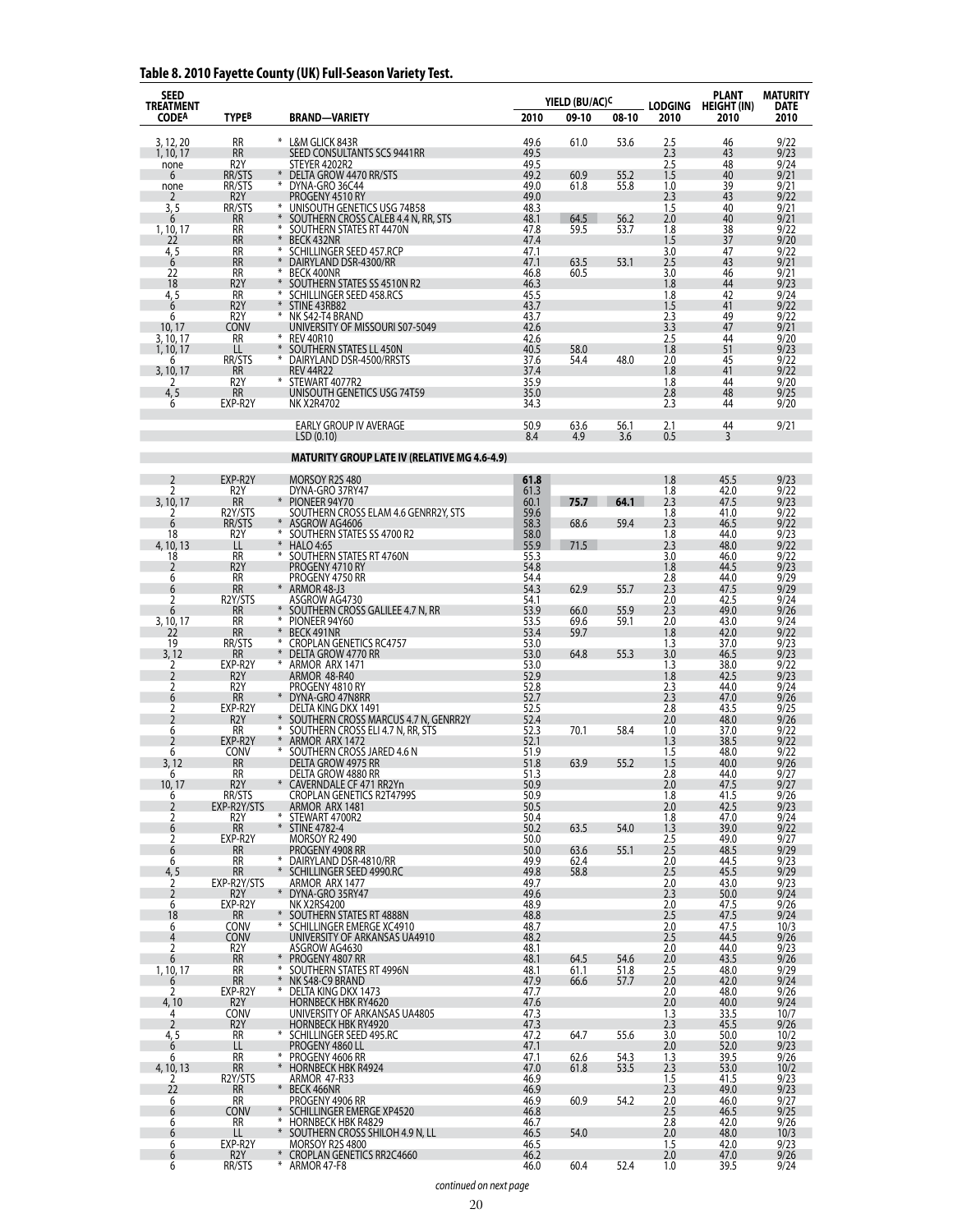#### **Table 8. 2010 Fayette County (UK) Full-Season Variety Test.**

| SEED<br><b>TREATMENT</b><br><b>CODEA</b> | TYPE <sup>B</sup>             | BRAND—VARIETY                                                            | 2010         | YIELD (BU/AC) <sup>C</sup><br>09-10 | 08-10        | <b>LODGING</b><br>2010  | PLANT<br><b>HEIGHT (IN)</b><br>2010 | <b>MATURITY</b><br><b>DATE</b><br>2010 |
|------------------------------------------|-------------------------------|--------------------------------------------------------------------------|--------------|-------------------------------------|--------------|-------------------------|-------------------------------------|----------------------------------------|
|                                          |                               |                                                                          |              |                                     |              |                         |                                     |                                        |
| 2                                        | R <sub>2</sub> Y              | PROGENY 4610 RY                                                          | 46.0         |                                     |              | 1.8                     | 41.0                                | 9/23                                   |
| 3, 10, 17<br>1, 10, 17                   | <b>RR</b><br>LL               | ⋇<br><b>REV 49R11</b><br>₩<br>SOUTHERN STATES LL 499N                    | 46.0<br>45.9 | 52.7                                |              | 1.5<br>2.3              | 41.0<br>50.5                        | 9/22<br>9/26                           |
| 10, 17                                   | CONV                          | UNIVERSITY OF MISSOURI S07-5117                                          | 45.9         |                                     |              | 3.3                     | 46.5                                | 9/29                                   |
| 10, 17                                   | <b>RR</b>                     | CAVERNDALE CF 491 RRn                                                    | 45.8         |                                     |              | 2.3                     | 45.0                                | 9/30                                   |
| 1, 10, 17                                | RR<br>LL                      | ⋇<br>SOUTHERN STATES RT 4808N<br>DELTA GROW 4861 LL                      | 45.7<br>45.6 | 64.7                                | 57.3         | 2.0<br>2.0              | 42.5<br>50.0                        | 9/24<br>9/24                           |
| 6<br>6                                   | <b>RR</b>                     | ⋇<br>NK S49-A5 BRAND                                                     | 45.4         |                                     |              | 2.3                     | 44.0                                | 9/24                                   |
| 6                                        | CONV                          | $\ast$<br>PROGENY 4910                                                   | 45.3         |                                     |              | 2.5                     | 50.5                                | 10/2                                   |
| 4, 5<br>19                               | RR<br><b>RR</b>               | SCHILLINGER SEED 478.RCS<br>⋇<br><b>CROPLAN GENETICS RT4886S</b>         | 45.3<br>45.2 |                                     |              | 2.5<br>2.3              | 49.5<br>46.5                        | 10/3<br>9/30                           |
| 3, 12                                    | RR                            | $\ast$<br>DELTA GROW 4970 RR                                             | 44.7         | 60.8                                | 54.2         | 2.5                     | 49.5                                | 10/5                                   |
| 3, 10, 17                                | <b>RR</b>                     | $\ast$<br><b>REV 49R10</b>                                               | 44.6         |                                     |              | 2.8                     | 43.5                                | 9/30                                   |
| 3, 10, 17                                | R <sub>2</sub> Y<br><b>RR</b> | ⋇<br>BIOGENE BG 7470<br>⋇<br><b>REV 48R10</b>                            | 44.3<br>44.3 |                                     |              | 2.3<br>2.5              | 49.0<br>44.0                        | 9/25<br>9/24                           |
| 6                                        | RR                            | ⋇<br>ASGROW AG4907                                                       | 43.9         | 62.1                                | 55.5         | 2.3                     | 47.5                                | 9/23                                   |
| 6                                        | LL                            | PROGENY 4960 LL                                                          | 43.2         |                                     |              | 2.3                     | 49.0                                | 9/29                                   |
| 4, 10, 13<br>none                        | LL<br>LL                      | ₩<br><b>HALO 4:94</b><br>STEYER 4801L                                    | 43.1<br>43.1 | 53.7                                |              | 2.0<br>2.0              | 47.0<br>48.5                        | 9/30<br>9/24                           |
| 4, 5                                     | RR/STS                        | UNISOUTH GENETICS USG 74G78                                              | 42.9         | 66.8                                | 57.2         | 1.5                     | 38.5                                | 9/25                                   |
| 6                                        | LL                            | PROGENY 4928 LL                                                          | 42.7         |                                     |              | 2.3                     | 49.0                                | 10/2                                   |
| 6<br>none                                | RR<br>CONV-P                  | DAIRYLAND DSR-8482/RR<br>PENNYRILE (long term check-released 1987)       | 42.5<br>42.4 | 63.0<br>54.2                        | 55.8<br>47.9 | 2.3<br>2.3              | 46.0<br>52.0                        | 10/3<br>9/26                           |
| 6                                        | RR                            | Progeny 4949 RR                                                          | 42.1         | 61.1                                | 52.8         | 2.5                     | 49.5                                | 9/29                                   |
| 6                                        | <b>RR</b>                     | NK S47-R3 BRAND                                                          | 41.9         |                                     |              | 2.3                     | 48.0                                | 9/25                                   |
| 1, 10, 17                                | <b>RR</b><br>R <sub>2</sub> Y | SEED CONSULTANTS SCS 9480RR<br>CHANNEL 4700R2                            | 41.8<br>41.4 | 66.6                                |              | 1.5<br>2.0              | 41.5<br>49.0                        | 9/22<br>9/23                           |
| 3, 10, 17                                | RR                            | ⋇<br>PIONEER 94Y92                                                       | 41.3         |                                     |              | 2.0                     | 45.5                                | 9/26                                   |
| 7                                        | R <sub>2</sub> Y              | PROGENY 4920 RY                                                          | 41.1         |                                     |              | 2.3                     | 42.0                                | 9/26                                   |
| none                                     | LL<br><b>RR</b>               | STEYER 5201L<br><b>HORNBECK HBK R4729</b><br>¥                           | 40.8<br>40.5 | 57.5                                |              | 2.0<br>2.0              | 44.5<br>42.0                        | 9/29<br>9/27                           |
| 4, 10, 13<br>3,5                         | <b>RR</b>                     | UNISOUTH GENETICS USG 74T98                                              | 33.4         | 48.4                                | 42.4         | 3.3                     | 38.5                                | 10/6                                   |
|                                          |                               |                                                                          |              |                                     |              |                         |                                     |                                        |
|                                          |                               | LATE GROUP IV AVERAGE<br>LSD(0.10)                                       | 48.5<br>6.0  | 62.5<br>4.8                         | 55.0<br>3.5  | 2.1<br>0.4              | 45.0<br>3.5                         | 9/25                                   |
|                                          |                               |                                                                          |              |                                     |              |                         |                                     |                                        |
|                                          |                               | <b>MATURITY GROUP V</b>                                                  |              |                                     |              |                         |                                     |                                        |
| 6                                        | R <sub>2</sub> Y              | ∗<br>DELTA GROW 5275 RR2                                                 | 56.3         |                                     |              | 2.0                     | 46                                  | 9/25                                   |
| 2                                        | EXP-R2Y                       | ⋇<br>ARMOR ARX 1531                                                      | 50.5         |                                     |              | 1.3                     | 36                                  | 10/6                                   |
| 6<br>3, 10, 17                           | <b>CONV</b><br>RR             | SCHILLINGER EMERGE XC5110<br>$\ast$<br>PIONEER 95Y01                     | 49.6<br>49.2 |                                     |              | 2.0<br>3.0              | 44<br>48                            | 9/30<br>10/3                           |
|                                          | LL                            | <b>DELTA GROW 5461 LL</b>                                                | 49.2         |                                     |              | 1.8                     | 48                                  | 10/3                                   |
| 4, 10, 13                                | LL                            | ⋇<br><b>HALO 5:25</b><br>₩                                               | 49.1         | 62.1                                |              | 1.3                     | 33                                  | 10/5                                   |
| none<br>4, 5                             | <b>RR</b><br>Conv             | STEYER 5210RR<br>UNISOUTH GENETICS USG 5002T                             | 48.7<br>48.3 | 53.5                                | 48.4         | 1.3<br>2.8              | 38<br>41                            | 9/27<br>10/2                           |
| 6                                        | <b>RR</b>                     | DAIRYLAND DSR-8509/RR                                                    | 47.7         | 60.0                                | 52.6         | 3.0                     | 50                                  | 10/5                                   |
| 6                                        | RR/STS                        | $\ast$<br>DELTA GROW 5160 RR/STS<br><b>DELTA KING DKX 1533</b><br>$\ast$ | 47.6         | 58.7                                | 48.7         | 2.8<br>3.0              | 44<br>39                            | 10/2                                   |
| 1, 10, 17                                | EXP-R2Y<br>LL                 | SOUTHERN STATES LL 511N                                                  | 46.0<br>45.9 | 58.9                                |              | 1.3                     | 39                                  | 10/7<br>10/3                           |
|                                          | <b>CONV</b>                   | UNIVERSITY OF ARKANSAS OSAGE                                             | 45.9         |                                     |              | 1.8                     | 39                                  | 10/8                                   |
| none                                     | CONV-P<br><b>RR/STS</b>       | ESSEX (long term check-released 1974)                                    | 45.5         | 50.7<br>54.3                        | 44.6<br>46.4 | 1.5<br>2.3              | 34<br>42                            | 9/29<br>10/9                           |
| 6                                        | CONV                          | <b>ARMOR 53-Z5</b><br>UNISOUTH GENETICS USG 5601T                        | 45.1<br>45.0 | 57.2                                | 49.6         | 3.0                     | 44                                  | 10/13                                  |
| $\frac{4,5}{2}$                          | EXP-R2Y                       | ARMOR ARX 1535                                                           | 44.6         |                                     |              | 2.5                     | 44                                  | 10/7                                   |
| 4, 5<br>6                                | RR<br><b>RR</b>               | SCHILLINGER SEED 557.RC<br>PROGENY 5330 RR                               | 44.5<br>42.9 | 52.6                                | 44.2         | 2.5<br>3.3              | 40<br>43                            | 10/13<br>10/9                          |
| 6                                        | RR/STS                        | ⋇<br>SOUTHERN CROSS DAMASCUS 5.0 N, RR, STS                              | 42.8         | 58.7                                | 48.5         | 2.8                     | 49                                  | 10/2                                   |
| 10, 17                                   | <b>CONV</b>                   | UNIVERSITY OF MISSOURI S05-11268                                         | 42.7         |                                     |              | 2.3                     | 35                                  | 10/2                                   |
| 10, 17                                   | Conv                          | UNIVERSITY OF MISSOURI S05-11482                                         | 42.6         |                                     |              | $\frac{3.5}{3.5}$       | 43<br>38                            | 10/3<br>10/7                           |
| 3, 5<br>2                                | RR<br>CONV                    | * UNISOUTH GENETICS USG 75T18<br><b>HORNBECK HBK RY5220</b>              | 42.5<br>42.2 |                                     |              | 3.3                     | 43                                  | 10/6                                   |
| $\overline{4}$                           | <b>CONV</b>                   | UNIVERSITY OF ARKANSAS OZARK                                             | 41.1         |                                     |              | 1.8                     | 43                                  | 10/6                                   |
| 1, 10, 17                                | RR<br>EXP-R2Y                 | $\ast$<br>SOUTHERN STATES RT 5160N<br>DELTA KING DKX 1537                | 40.8<br>40.6 | 52.0                                | 44.0         | 2.8<br>2.3              | 40<br>44                            | 10/6<br>10/8                           |
| 2<br>10, 17                              | RR                            | UNIVERSITY OF MISSOURI S06-3095RR                                        | 40.2         |                                     |              |                         |                                     | 10/6                                   |
|                                          | EXP-R2Y                       | MORSOY R2 520                                                            | 40.1         |                                     |              | $\frac{3.5}{1.8}$       | $^{43}_{45}$                        | 10/8                                   |
| 3, 10, 17                                | RR<br>RR/STS                  | *<br>PIONEER 95Y40<br>$\ast$<br>DELTA GROW 5300 RR/STS                   | 40.0<br>39.8 | 53.0<br>50.0                        | 42.8         | 2.3<br>3.0              | 43<br>41                            | 10/3<br>10/8                           |
| 4                                        | CÓNV                          | UNIVERSITY OF ARKANSAS R04-357                                           | 39.6         |                                     |              | 3.0                     | 40                                  | 10/12                                  |
| none                                     | CONV-P                        | <b>GLENN</b>                                                             | 39.3         | 49.5                                | 43.1         | 2.5                     | 35                                  | 10/5                                   |
| 4, 10, 13<br>10, 17                      | LL<br><b>RR</b>               | *<br><b>HALO 5:65</b><br>UNIVERSITY OF MISSOURI S06-4649RR               | 39.1<br>38.1 | 49.1                                |              | 2.0<br>$\overline{3.3}$ | 43<br>39                            | 10/8<br>10/7                           |
| 6                                        | <b>RR</b>                     | ⋇<br>DELTA GROW 5555 RR                                                  | 37.5         | 46.3                                |              | 3.8                     | 45                                  | 10/12                                  |
| 6                                        | RR                            | $\ast$<br>DELTA GROW 5280 RR                                             | 36.6         | 50.7                                |              | 3.3                     | 41                                  | 10/15                                  |
| 2<br>3, 5                                | EXP-R2Y<br><b>RR</b>          | ARMOR ARX 1551<br>⋇<br>UNISOUTH GENETICS USG ALLEN (RR)                  | 36.2<br>34.8 |                                     |              | 2.3<br>2.3              | 51<br>47                            | 10/7<br>10/16                          |
| 2                                        | EXP-R2Y                       | DELTA KING DKX 1539                                                      | 28.6         |                                     |              | 2.5                     | 49                                  | 10/7                                   |
|                                          |                               | <b>GROUP V AVERAGE</b>                                                   | 43.1         | 54.0                                | 46.6         | 2.5                     | 42.0                                | 10/6                                   |
|                                          |                               | LSD(0.10)                                                                | 6.3          | 4.5                                 | 3.2          | 0.6                     | $\overline{4}$                      |                                        |
|                                          |                               |                                                                          |              |                                     |              |                         |                                     |                                        |
|                                          |                               | <b>GRAND MEAN</b>                                                        | 50.3         | 62.1                                | 54.4         | 2.2                     |                                     |                                        |

*A See Table 4 for seed treatment code names.*

*B \* Resistant to soybean cyst nematode. See Table 3. Company Disease Resistance Specifications for details.* 

*CONV Conventional variety (ie: not LL, RR, or R2Y).*

*EXP Experimental entries are varieties that are still under development or soon to be released.*

*LL LibertyLink variety—Ignite herbicide tolerent, trait introduced in 2009.*

*P Public varieties.*

*RR Roundup Ready variety—RR1 first generation, original trait introduced in 1996.*

*R2Y Roundup Ready 2 Yield variety—trait introduced in 2009.*

*STS Sulfonylurea herbicide tolerant soybean variety—trait introduced in 1994.*

*C Within a maturity group, shaded yields are not significantly different (0.10 level) from the highest yielding cultivar (bold data) of that maturity group and year column.*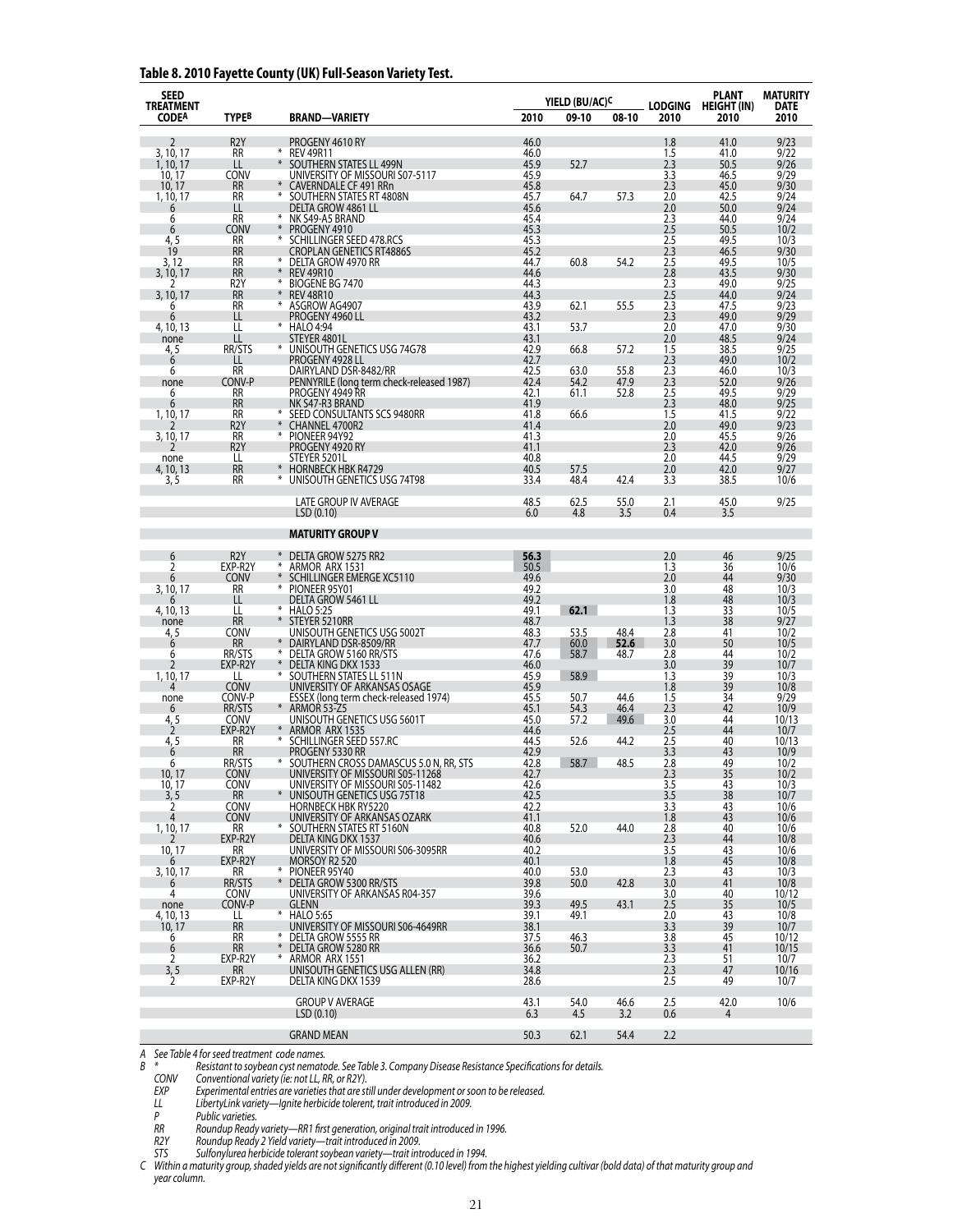| <b>SEED</b><br>TREATMENT |                                      |                                                                  |                      | YIELD (BU/AC) <sup>C</sup> |              | <b>LODGING</b> |
|--------------------------|--------------------------------------|------------------------------------------------------------------|----------------------|----------------------------|--------------|----------------|
| <b>CODEA</b>             | TYPE <sup>B</sup>                    | BRAND—VARIETY                                                    | 2010                 | 09-10                      | 08-10        | 2010           |
|                          |                                      | <b>MATURITY GROUP III (RELATIVE MG 3.0-3.9)</b>                  |                      |                            |              |                |
| 6                        | <b>RR</b>                            | * ASGROW AG3803                                                  | 38.9                 | 49.0                       | 45.2         | 1.0            |
| 4, 5<br>3, 10, 17        | <b>RR</b><br><b>RR</b>               | UNISOUTH GENETICS USG 73F59<br><b>REV 35R10</b>                  | 36.0<br>35.4         |                            |              | 1.0<br>1.0     |
| 1, 10, 17                | RR                                   | *<br>SOUTHERN STATES RT 3871N                                    | 34.1                 | 43.9                       | 40.8         | 1.0            |
| 21, 23<br>1, 10, 17      | <b>RR</b><br>RR                      | <b>EBBERTS 1390RR</b><br>⋇<br>SEED CONSULTANTS SCS 9330RR        | 33.0                 | 53.6                       |              | 1.0<br>1.0     |
| 6<br>22                  | <b>RR</b><br>RR                      | NK S38-H8 BRAND<br>⋇<br><b>BECK 388NR</b>                        | 33.0<br>32.8<br>31.5 | 54.5                       |              | 1.0<br>1.0     |
| 2                        | R <sub>2</sub> Y                     | ASGROW AG3831                                                    | 30.5                 |                            |              | 1.0            |
| 2<br>1, 10, 17           | R <sub>2</sub> Y<br><b>RR</b>        | EBBERTS 2371RR2<br>* SOUTHERN STATES RT 3971N                    | 30.3<br>30.2         | 46.1                       | 42.2         | 1.0<br>1.0     |
| 2<br>18                  | R <sub>2</sub> Y<br>R <sub>2</sub> Y | PROGENY 3910 RY<br>SOUTHERN STATES SS 3910N R2                   | 29.8<br>29.7         |                            |              | 1.0<br>1.0     |
| 2                        | R <sub>2</sub> Y                     | ⋇<br>DYNA-GRO 33RY39                                             | 29.5                 |                            |              | 1.0            |
| 21, 23<br>1, 10, 17      | RR<br><b>RR</b>                      | EBBERTS 1365RR<br>* SEED CONSULTANTS SCS 9381RR                  | 29.2<br>29.0         | 50.5                       | 46.7         | 1.0<br>1.0     |
| 18<br>22                 | LL<br>RR                             | ¥<br>SOUTHERN STATES LL 396N<br>BECK 393NR                       | 28.1                 |                            |              | 1.0<br>1.0     |
| 3, 10, 17                | <b>RR</b>                            | PIONEER 93Y82<br>*                                               | 27.6<br>26.9         |                            |              | 1.5            |
| 6<br>3, 10, 17           | <b>RR</b><br>CONV                    | ⋇<br>DYNA-GRO 37P37<br>PIONEER 93B82                             | 26.7<br>26.6         | 51.3                       | 47.2         | 1.0<br>1.0     |
| 6<br>7                   | RR<br>R <sub>2</sub> Y               | * NK S39-A3 BRAND<br>⋇                                           | 26.6<br>26.5         | 50.4                       | 46.2         | 1.0            |
| 3, 10, 17                | RR                                   | STEWART 3677R2<br>PIONEER 93Y92                                  | 25.9<br>25.1         | 51.4                       |              | 1.0<br>1.0     |
| 1, 10, 17                | R <sub>2</sub> Y<br><b>RR</b>        | STEWART 3600R2<br>SEED CONSULTANTS SCS 9370RR                    | 25.0                 | 45.8                       |              | 1.0<br>1.0     |
|                          | R <sub>2</sub> Y                     | STINE 39RA20<br>¥                                                | 24.8                 |                            |              | 1.0            |
| 10, 17<br>2              | CONV<br>R <sub>2</sub> Y             | CAVERDALE CF 388n<br>SOUTHERN CROSS MALACHI 3.8 N, GENRR2Y       | 24.6<br>24.1         | 46.8<br>49.1               |              | 1.3<br>1.0     |
| 6<br>2                   | RR<br>R <sub>2</sub> Y               | PROGENY 3909 RR<br>ASGROW AG3931                                 | 23.8<br>23.0         | 46.4                       |              | 1.0<br>1.0     |
| 1, 10, 17                | RR                                   | SEED CONSULTANTS SCS 9319RR                                      | 22.6                 |                            |              | 1.0            |
| 1, 10, 17<br>7           | <b>RR</b><br>R <sub>2</sub> Y        | SEED CONSULTANTS SCS 9390RR<br>¥<br>ASGROW AG3830                | 21.9<br>21.3         | 47.1                       |              | 1.0<br>1.0     |
| 1, 10, 17<br>3, 10, 17   | <b>RR</b><br>RR                      | * SEED CONSULTANTS SCS 9398RR<br><b>REV 38R10</b>                | 20.5<br>20.5         | 48.2                       | 45.6         | 1.0<br>1.0     |
| 2                        | R <sub>2</sub> Y                     | EBBERTS 2391RR2                                                  | 20.4                 |                            |              | 1.0            |
| 10.17<br>1, 10, 17       | RR<br><b>RR</b>                      | CAVERNDALE CF 395 RR/STSn<br>SEED CONSULTANTS SCS 9351RR         | 19.5<br>19.1         |                            |              | 1.0<br>1.0     |
| 2<br>$\overline{2}$      | R2Y<br>R <sub>2</sub> Y              | SOUTHERN STATES SS 3820N R2<br>⋇<br>* STEWART 3800R2             | 19.1<br>18.2         |                            |              | 1.0<br>1.0     |
| 21, 23                   | CONV                                 | EBBERTS 3361                                                     | 17.6                 |                            |              | 1.0            |
| 1, 10, 17<br>1, 10, 17   | <b>RR</b><br><b>RR</b>               | SEED CONSULTANTS SCS 9360RR<br>SEED CONSULTANTS SCS 9328RR       | 15.7<br>14.3         |                            |              | 1.0<br>1.0     |
|                          |                                      | <b>GROUP III AVERAGE</b>                                         | 26.1                 | 48.9                       | 44.8         | 1.0            |
|                          |                                      | LSD(0.10)                                                        | 6.7                  | 4.7                        | 3.5          | 0.2            |
|                          |                                      | <b>MATURITY GROUP EARLY IV (RELATIVE MG 4.0-4.5)</b>             |                      |                            |              |                |
| 6                        | <b>RR</b>                            | ARMOR 42-M1                                                      | 35.2                 | 56.0                       | 48.5         | 1.0            |
| 1, 10, 17<br>6           | <b>RR</b><br><b>RR</b>               | * SOUTHERN STATES RT 4370N<br>* Southern cross Jericho 4.2 N, RR | 35.1<br>33.5         | 49.0<br>55.0               | 45.5<br>49.6 | 1.3<br>1.0     |
| 3, 10, 17<br>4, 5        | RR<br><b>RR</b>                      | PIONEER 94Y20<br>UNISOUTH GENETICS USG 74T59                     | 32.2<br>32.1         | 55.5                       | 50.0         | 1.0<br>1.0     |
| 2                        | R2Y/STS                              | ASGROW AG4531                                                    | 31.5                 |                            |              | 1.0            |
| 22<br>1, 10, 17          | RR<br>RR                             | <b>BECK 400NR</b><br>¥<br>SEED CONSULTANTS SCS 9401RR            | 30.8<br>30.0         | 51.5                       |              | 1.0<br>1.0     |
| $\overline{2}$<br>6      | R2Y/STS                              | * ASGROW AG4031<br>⋇<br>DAIRYLAND DSR-4300/RR                    | 29.8<br>29.1         | 48.4                       | 43.2         | 1.0<br>1.0     |
| 3, 12                    | RR<br>RR                             | BIOGENE BG 7400                                                  | 28.5                 |                            |              | 1.0            |
| 22<br>6                  | RR<br><b>RR</b>                      | ⋇<br>BECK 432NR<br>* ASGROW AG4303                               | 28.1<br>27.9         | 54.2                       | 49.4         | 1.0<br>1.0     |
| 1, 10, 17<br>none        | RR<br><b>RR</b>                      | * SEED CONSULTANTS SCS 9421RR<br>* STEYER 4430RR                 | 27.8<br>27.8         | 53.9                       | 49.0         | 1.0<br>1.0     |
| 19                       | RR                                   | * CROPLAN GENETICS RC4417                                        | 27.7                 |                            |              | 1.0            |
| $\overline{2}$<br>2      | R <sub>2</sub> Y<br>R <sub>2</sub> Y | * STEWART 4400R2<br>PROGENY 4510 RY                              | 26.9<br>26.6         |                            |              | 1.0<br>1.0     |
| 3, 10, 17<br>2           | <b>RR</b><br>R <sub>2</sub> Y        | * REV 40R10<br>* ASGROW AG4130                                   | 26.5<br>26.3         |                            |              | 1.0<br>1.0     |
| 10, 17                   | <b>CONV</b>                          | UNIVERSITY OF MISSOURI S07-5049                                  | 26.2                 |                            |              | 1.5            |
| 18<br>2                  | R2Y<br>R <sub>2</sub> Y              | * SOUTHERN STATES SS 4510N R2<br>* BIOGENE BG 7420               | 26.1<br>26.1         |                            |              | 1.5<br>1.0     |
| 6<br>18                  | RR.<br>LL.                           | PROGENY 4206 RR<br>⋇<br>* SOUTHERN CROSS GABRIEL 4.2 N, LL       | 25.8                 | 48.0                       | 44.5         | 1.0            |
| 10, 17                   | LL                                   | ¥<br><b>CAVERNDALE CF 411 LLn</b>                                | 25.7<br>25.6         |                            |              | 1.0<br>1.0     |
| 2<br>6                   | R <sub>2</sub> Y<br>RR/STS           | * CHANNEL 4101R2<br>* ARMOR 44-K6                                | 25.5                 | 50.2                       | 45.4         | 1.0<br>1.0     |
| 3, 12, 20                | <b>RR</b>                            | * L&M GLICK 843R                                                 | 25.3<br>25.1         | 49.7                       | 43.5         | 1.0            |
| 22<br>$\overline{2}$     | RR<br>R2Y                            | * BECK 445NR<br>CHANNEL 4500R2                                   | 25.1<br>25.1         | 53.0                       | 47.6         | 1.0<br>1.0     |
| 6<br>3, 10, 17           | RR/STS<br><b>RR</b>                  | * DYNA-GRO V42N9RS<br>PIONEER 94Y30                              | 24.9<br>24.8         | 48.0                       | 44.1         | 1.0<br>1.0     |
| 2                        | R2Y                                  | * BIOGENE BG 7450                                                | 24.6                 |                            |              | 1.0            |
| none<br>6                | RR/STS<br>R <sub>2</sub> Y           | * DYNA-GRO 36C44<br>⋇<br>ARMOR 44-R12                            | 24.5<br>24.5         | 50.3                       | 47.0         | 1.0<br>1.0     |
| 1, 10, 17<br>none        | <b>RR</b><br>R2Y                     | * SOUTHERN STATES RT 4470N<br>* L&M GLICK 4210RR2                | 24.4<br>24.2         | 51.2                       | 48.4         | 1.0<br>1.0     |
| 6                        | RR/STS                               | * DELTA GROW 4470 RR/STS                                         | 24.1                 | 51.8                       | 46.3         | 1.0            |
| 3, 12, 20<br>6           | RR<br>$\overline{\text{RR}}$         | * L&M GLICK 40R<br>* NK S44-D5 BRAND                             | 24.1<br>23.9         | 46.9                       | 44.9         | 1.0<br>1.0     |
| 2<br>6                   | R2Y<br>RR/STS                        | * CHANNEL 4000R2<br>* DAIRYLAND DSR-4500/RRSTS                   | 23.8<br>23.5         | 50.1                       | 45.0         | 1.0<br>1.0     |

## **Table 9. 2010 McLean County Full-Season Variety Test.**

*continued on next page*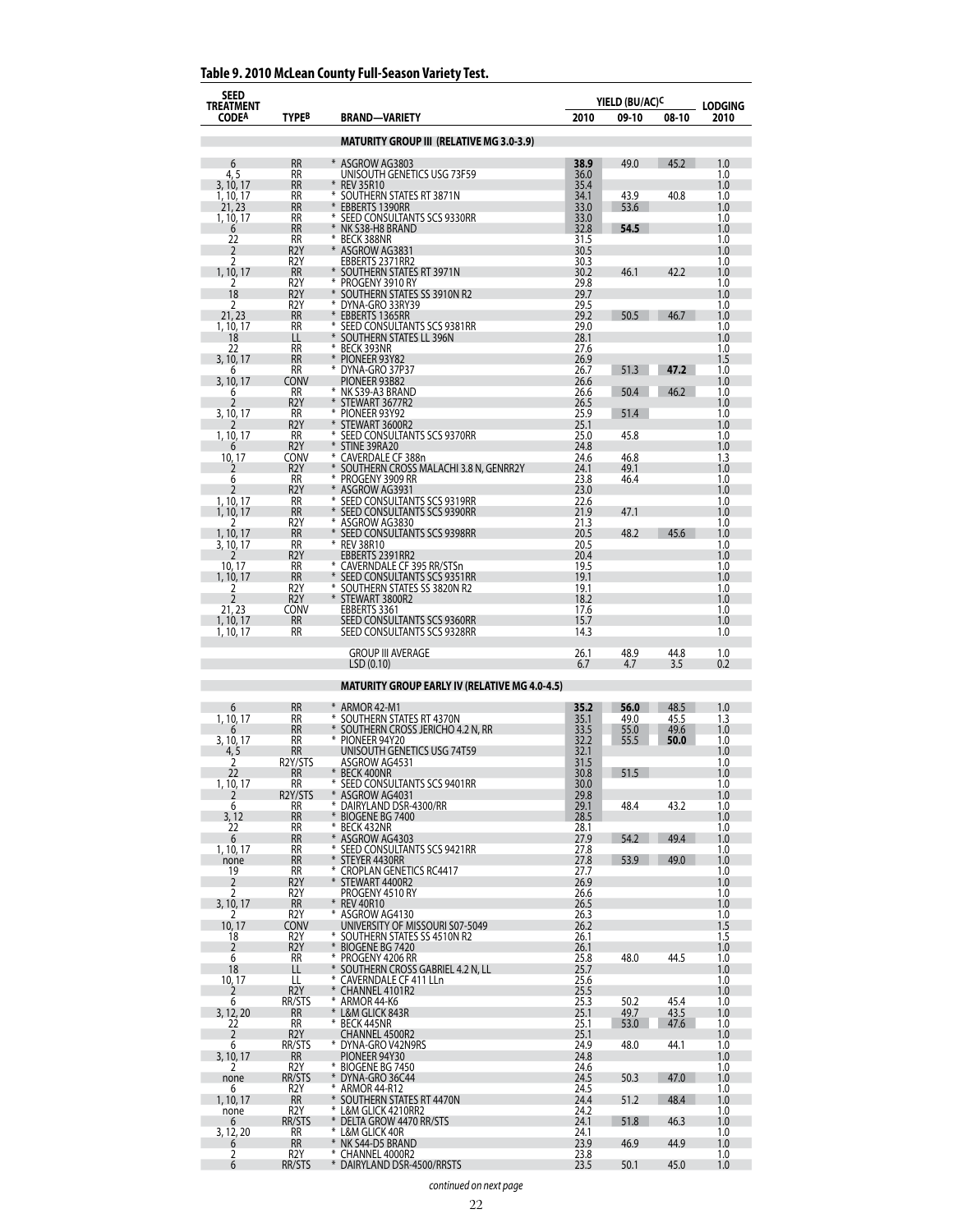### **Table 9. 2010 McLean County Full-Season Variety Test.**

| SEED<br><b>TREATMENT</b> |                                      |                                                                    | YIELD (BU/AC) <sup>c</sup> |              | <b>LODGING</b> |            |
|--------------------------|--------------------------------------|--------------------------------------------------------------------|----------------------------|--------------|----------------|------------|
| <b>CODEA</b>             | <b>TYPEB</b>                         | <b>BRAND-VARIETY</b>                                               | 2010                       | 09-10        | 08-10          | 2010       |
| 6                        | R <sub>2</sub> Y                     | STEYER 4501R2                                                      | 23.2                       |              |                | 1.0        |
| 3, 10, 17                | <b>RR</b>                            | PIONEER 94Y01                                                      | 23.1                       | 48.0         | 47.2           | 1.0        |
| 4, 5<br>3, 5             | RR<br>RR/STS                         | ₩<br>SCHILLINGER SEED 457.RCP<br>UNISOUTH GENETICS USG 74B58       | 22.9<br>22.6               |              |                | 1.3<br>1.0 |
| 2                        | R <sub>2</sub> Y                     | * SOUTHERN CROSS JEDIDIAH 4.1 N, GENRR2Y                           | 22.2                       |              |                | 1.0        |
| 6<br>1, 10, 17           | <b>RR</b><br>RR                      | SOUTHERN CROSS CALEB 4.4 N, RR, STS<br>SEED CONSULTANTS SCS 9450RR | 22.1<br>21.8               | 51.2<br>51.8 | 46.9           | 1.0<br>1.3 |
| 3, 10, 17<br>3, 10, 17   | <b>CONV</b><br>RR                    | * PIONEER 94Y21<br><b>REV 44R22</b>                                | 21.8<br>21.7               |              |                | 1.0<br>1.0 |
| 2                        | R <sub>2</sub> Y                     | STEWART 4509R2                                                     | 20.9                       |              |                | 1.0        |
| 2<br>6                   | R <sub>2</sub> Y<br>R <sub>2</sub> Y | ⋇<br>DYNA-GRO 38RY45<br>NK S42-T4 BRAND                            | 20.5<br>20.1               |              |                | 1.0<br>1.0 |
| 1, 10, 17                | RR                                   | SEED CONSULTANTS SCS 9441RR                                        | 20.1                       |              |                | 1.0        |
| 3, 10, 17<br>2           | <b>RR</b><br>R2Y                     | <b>REV 45R10</b><br>₩<br>STEWART 4309R2                            | 19.7<br>18.9               |              |                | 1.0<br>1.0 |
| 6                        | R <sub>2</sub> Y                     | * STINE 43RB82                                                     | 18.5                       |              |                | 1.0        |
| 6<br>none                | R <sub>2</sub> Y<br>R <sub>2</sub> Y | PROGENY 4209 RY<br>STEYER 4202R2                                   | 18.5<br>18.1               |              |                | 1.0<br>1.0 |
| 2<br>4, 5                | R2Y<br><b>RR</b>                     | STEWART 4077R2<br>SCHILLINGER SEED 458.RCS                         | 18.1                       |              |                | 1.0        |
| 6                        | RR                                   | <b>STINE 4392-4</b>                                                | 17.7<br>17.2               | 47.2         |                | 1.0<br>1.0 |
| 1, 10, 17<br>1, 10, 17   | LL<br>LL                             | SOUTHERN STATES LL 450N<br>* SOUTHERN STATES LL 430N               | 17.2<br>16.4               | 39.2<br>44.2 |                | 1.0<br>1.0 |
| 6                        | EXP-R2Y                              | <b>NK X2R4702</b>                                                  | 16.0                       |              |                | 1.0        |
| 2                        | R2Y                                  | CHANNEL 4100R2                                                     | 12.5                       |              |                | 1.0        |
|                          |                                      | EARLY GROUP IV AVERAGE                                             | 24.4                       | 50.2         | 46.6           | 1.0        |
|                          |                                      | LSD(0.10)                                                          | 6.9                        | 4.7          | 3.5            | 0.2        |
|                          |                                      | <b>MATURITY GROUP LATE IV (RELATIVE MG 4.6-4.9)</b>                |                            |              |                |            |
| 18                       | <b>RR</b>                            | * SOUTHERN STATES RT 4888N                                         | 36.6                       |              |                | 1.0        |
| 2                        | R <sub>2</sub> Y                     | PROGENY 4710 RY                                                    | 32.3                       |              |                | 1.0        |
| $\overline{2}$<br>2      | EXP-R2Y/STS<br>R2Y/STS               | ARMOR ARX 1481<br>ASGROW AG4730                                    | 32.2<br>31.7               |              |                | 1.0<br>1.0 |
| 4                        | <b>CONV</b>                          | UNIVERSITY OF ARKANSAS UA4805                                      | 31.0                       |              |                | 1.0        |
| 2<br>3.12                | R2Y<br><b>RR</b>                     | ARMOR 48-R40<br>DELTA GROW 4970 RR                                 | 30.7<br>30.7               | 44.8         | 42.6           | 1.0<br>1.0 |
| 3, 10, 17<br>6           | RR<br>RR                             | PIONEER 94Y70<br>⋇<br>PROGENY 4750 RR                              | 30.6<br>30.5               | 53.7         | 48.8           | 1.0<br>1.0 |
| 2                        | EXP-R2Y                              | MORSOY R2S 480                                                     | 30.4                       |              |                | 1.0        |
| 2<br>2                   | R2Y<br>R2Y                           | * SOUTHERN CROSS MARCUS 4.7 N, GENRR2Y<br>DYNA-GRO 37RY47          | 29.0<br>28.9               |              |                | 1.0<br>1.0 |
| 6                        | <b>RR</b>                            | ARMOR 48-J3                                                        | 28.5                       | 50.9         | 48.4           | 1.0        |
| 6<br>none                | RR<br>LL                             | PROGENY 4949 RR<br>STEYER 5201L                                    | 28.5<br>28.4               | 49.3         | 43.9           | 1.0<br>1.0 |
| 18                       | RR                                   | * SOUTHERN STATES RT 4760N                                         | 28.1                       |              |                | 1.0        |
| 6<br>2                   | <b>CONV</b><br>R2Y                   | * SCHILLINGER EMERGE XC4910<br>ASGROW AG4630                       | 28.0<br>27.7               |              |                | 1.0<br>1.0 |
| 6                        | <b>CONV</b>                          | SCHILLINGER EMERGE XP4520                                          | 27.0                       |              |                | 1.0        |
| 2<br>$\overline{2}$      | R2Y<br>R2Y/STS                       | * CHANNEL 4700R2<br>SOUTHERN CROSS ELAM 4.6 GENRR2Y, STS           | 26.9<br>26.9               |              |                | 1.0<br>1.0 |
| 4                        | <b>CONV</b>                          | UNIVERSITY OF ARKANSAS UA4910                                      | 26.9                       |              |                | 1.0        |
| $\overline{2}$<br>6      | R <sub>2</sub> Y<br><b>RR</b>        | * BIOGENE BG 7470<br>⋇<br>ASGROW AG4907                            | 26.8<br>26.7               | 51.5         | 46.6           | 1.0<br>1.0 |
| 6                        | R <sub>2</sub> Y                     | <b>CROPLAN GENETICS RR2C4660</b>                                   | 26.6                       |              |                | 1.0        |
| 6<br>2                   | RR<br>EXP-R2Y/STS                    | * NK S48-C9 BRAND<br>ARMOR ARX 1477                                | 26.5<br>26.4               | 47.4         | 43.7           | 1.0<br>1.0 |
| 6                        | CONV                                 | SOUTHERN CROSS JARED 4.6 N                                         | 26.2                       |              |                | 1.0        |
| 6<br>6                   | RR<br>RR                             | ¥<br>PROGENY 4606 RR<br>PROGENY 4906 RR                            | 26.2<br>26.2               | 50.4<br>48.2 | 46.0<br>44.4   | 1.0<br>1.0 |
| 6                        | <b>RR</b>                            | DAIRYLAND DSR-8482/RR                                              | 26.2                       | 51.1         | 45.4           | 1.0        |
| 1, 10, 17<br>4, 10, 13   | RR<br>RR                             | SEED CONSULTANTS SCS 9480RR<br>¥<br><b>HORNBECK HBK R4729</b>      | 26.2<br>26.0               | 51.8<br>45.9 |                | 1.0<br>1.0 |
| 2                        | EXP-R2Y                              | * ARMOR ARX 1472<br>¥                                              | 26.0                       |              | 49.1           | 1.0        |
| 6<br>18                  | RR/STS<br>R2Y                        | ASGROW AG4606<br>SOUTHERN STATES SS 4700 R2<br>⋇                   | 26.0<br>26.0               | 51.0         |                | 1.0<br>1.0 |
| 4, 5<br>22               | RR/STS<br>RR                         | * UNISOUTH GENETICS USG 74G78<br>¥<br>BECK 466NR                   | 25.9<br>25.6               | 51.8         | 46.6           | 1.0<br>1.0 |
| 3, 10, 17                | <b>RR</b>                            | * REV 49R10                                                        | 25.4                       |              |                | 1.0        |
| 6<br>2                   | RR<br>R2Y                            | * DYNA-GRO 47N8RR<br><b>HORNBECK HBK RY4920</b>                    | 25.2<br>25.2               |              |                | 1.0<br>1.0 |
| 6                        | RR/STS                               | ARMOR 47-F8                                                        | 24.9                       | 48.8         | 44.1           | 1.0        |
| 4, 5<br>10, 17           | RR<br>RR                             | * SCHILLINGER SEED 4990.RC<br><b>CAVERNDALE CF 491 RRn</b>         | 24.9<br>24.8               | 48.7         |                | 1.0<br>1.0 |
| 4, 5                     | RR                                   | * SCHILLINGER SEED 495.RC                                          | 24.7                       | 46.0         | 42.8           | 1.0        |
| 2<br>3, 10, 17           | R2Y/STS<br>RR                        | ARMOR 47-R33<br>* REV 48R10                                        | 24.6<br>24.5               |              |                | 1.0<br>1.0 |
| 6<br>22                  | LL<br><b>RR</b>                      | ⋇<br>SOUTHERN CROSS SHILOH 4.9 N, LL<br>* BECK 491NR               | 24.5<br>24.4               | 45.6<br>47.3 |                | 1.0<br>1.0 |
| 6                        | RR                                   | * DAIRYLAND DSR-4810/RR                                            | 24.4                       | 50.0         |                | 1.0        |
| 2<br>6                   | EXP-R2Y<br>RR                        | MORSOY R2 490<br>PROGENY 4908 RR                                   | 24.2<br>23.9               | 48.1         | 44.3           | 1.0<br>1.0 |
| 6                        | EXP-R2Y                              | MORSOY R2S 4800                                                    | 23.7                       |              |                | 1.0        |
| 2<br>$\overline{2}$      | R2Y<br>R2Y                           | PROGENY 4810 RY<br>* DYNA-GRO 35RY47                               | 23.7<br>23.6               |              |                | 1.0<br>1.0 |
| 3, 12                    | RR                                   | ₩<br>DELTA GROW 4770 RR                                            | 23.6                       | 45.6         | 42.0           | 1.0        |
| 6<br>6                   | RR<br><b>RR</b>                      | * Progeny 4807 RR<br>* STINE 4782-4                                | 23.6<br>23.2               | 45.7<br>50.9 | 41.7<br>45.9   | 1.0<br>1.0 |
| 4,5                      | <b>RR</b>                            | * SCHILLINGER SEED 478.RCS                                         | 23.1                       |              |                | 1.0        |
| 4, 10, 13                | R <sub>2</sub> Y<br>LL               | PROGENY 4610 RY<br>* HALO 4:65                                     | 22.8<br>22.8               | 41.7         |                | 1.0<br>1.0 |
| 6<br>2                   | RR<br>EXP-R2Y                        | ₩<br><b>HORNBECK HBK R4829</b><br>* DELTA KING DKX 1473            | 22.7<br>22.5               |              |                | 1.0<br>1.0 |
| 1, 10, 17                | LL                                   | * SOUTHERN STATES LL 499N                                          | 22.3                       | 47.2         |                | 1.0        |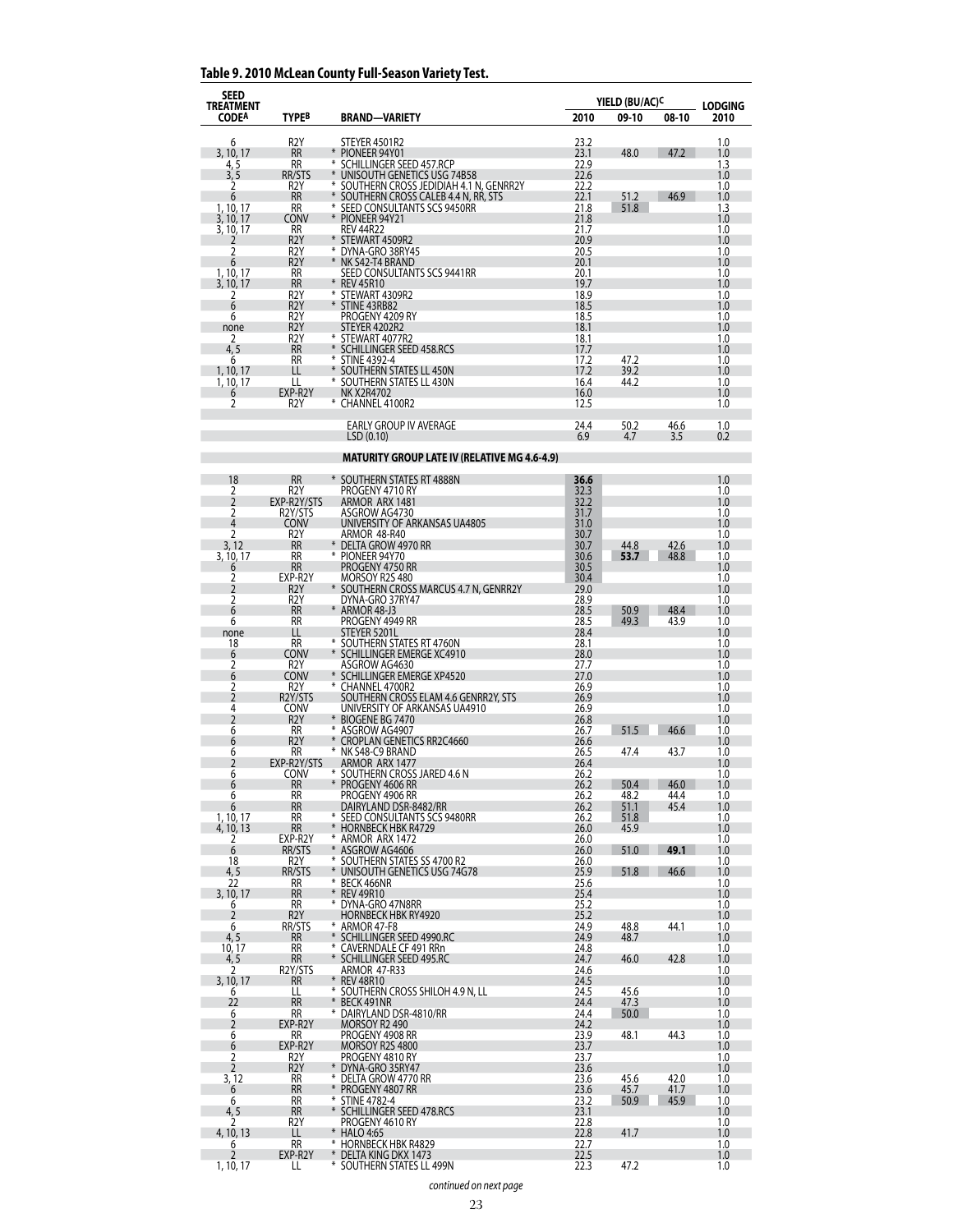#### **Table 9. 2010 McLean County Full-Season Variety Test.**

| <b>SEED</b><br>TREATMENT |                               |                                                                       |              | YIELD (BU/AC) <sup>C</sup> |              | <b>LODGING</b> |
|--------------------------|-------------------------------|-----------------------------------------------------------------------|--------------|----------------------------|--------------|----------------|
| <b>CODEA</b>             | TYPE <sup>B</sup>             | <b>BRAND-VARIETY</b>                                                  | 2010         | 09-10                      | 08-10        | 2010           |
| 6                        | <b>RR</b>                     | NK S47-R3 BRAND                                                       | 22.3         |                            |              | 1.0            |
| 6                        | EXP-R2Y                       | NK X2RS4200                                                           | 22.3<br>21.5 |                            |              | 1.0            |
| 6<br>6                   | RR.<br>RR/STS                 | SOUTHERN CROSS GALILEE 4.7 N, RR<br>CROPLAN GENETICS R2T4799S         | 21.5         | 45.7                       | 42.0         | 1.0<br>1.0     |
| 6<br>4, 10, 13           | <b>RR</b><br><b>RR</b>        | NK S49-A5 BRAND<br>* HORNBECK HBK R4924                               | 21.1<br>21.1 | 46.8                       | 42.6         | 1.0<br>1.0     |
| 6                        | LL                            | PROGENY 4928 LL                                                       | 20.8         |                            |              | 1.0            |
| 6<br>3.5                 | RR<br><b>RR</b>               | * SOUTHERN CROSS ELI 4.7 N, RR, STS<br>UNISOUTH GENETICS USG 74T98    | 20.7<br>20.7 | 45.7<br>45.4               | 41.0<br>41.2 | 1.0<br>1.0     |
| 6                        | LL                            | PROGENY 4860 LL                                                       | 20.7         |                            |              | 1.0            |
| none<br>6                | LL<br>LL                      | STEYER 4801L<br>DELTA GROW 4861 LL                                    | 20.4<br>20.3 |                            |              | 1.0<br>1.0     |
| 2                        | EXP-R2Y<br>LL                 | * ARMOR ARX 1471<br>* HALO 4:94                                       | 20.3<br>19.9 | 41.7                       |              | 1.0<br>1.0     |
| 4, 10, 13<br>6           | <b>RR</b>                     | DELTA GROW 4880 RR                                                    | 19.9         |                            |              | 1.0            |
| 10, 17<br>ь              | Conv<br>Conv                  | UNIVERSITY OF MISSOURI S07-5117<br>* PROGENY 4910                     | 19.9<br>19.9 |                            |              | 1.0<br>1.0     |
| 1, 10, 17                | RR                            | * SOUTHERN STATES RT 4996N                                            | 19.8         | 48.7                       | 45.8         | 1.0            |
| 3, 10, 17<br>2           | <b>RR</b><br>R2Y              | * REV 49R11<br>PROGENY 4920 RY                                        | 19.8<br>19.8 |                            |              | 1.0<br>1.0     |
| 1, 10, 17                | <b>RR</b>                     | SOUTHERN STATES RT 4808N<br>⋇                                         | 19.5         | 46.2                       | 42.3         | 1.0            |
| 19<br>3, 10, 17          | RR/STS<br><b>RR</b>           | <b>CROPLAN GENETICS RC4757</b><br>¥<br>PIONEER 94Y60                  | 19.5<br>19.4 | 44.7                       | 41.9         | 1.0<br>1.0     |
| 3, 10, 17<br>10, 17      | <b>RR</b><br>R <sub>2</sub> Y | * PIONEER 94Y92<br>¥<br>CAVERNDALE CF 471 RR2Yn                       | 19.4<br>19.0 |                            |              | 1.0<br>1.0     |
| 2                        | EXP-R2Y                       | DELTA KING DKX 1491                                                   | 19.0         |                            |              | 1.0            |
| 4,10<br>6                | R <sub>2</sub> Y<br>LL        | HORNBECK HBK RY4620<br>PROGENY 4960 LL                                | 18.6<br>18.3 |                            |              | 1.0<br>1.0     |
| 3, 12                    | <b>RR</b>                     | DELTA GROW 4975 RR                                                    | 18.2         | 42.8                       | 42.3         | 1.0            |
| 2<br>19                  | R <sub>2</sub> Y<br><b>RR</b> | STEWART 4700R2<br><b>CROPLAN GENETICS RT4886S</b>                     | 17.8<br>15.3 |                            |              | 1.0<br>1.0     |
| none                     | CONV-P                        | PENNYRILE (long term check-released 1987)                             | 12.0         | 33.3                       | 34.1         | 1.0            |
|                          |                               | <b>LATE GROUP IV AVERAGE</b>                                          | 24.2         | 47.3                       | 43.8         |                |
|                          |                               | LSD(0.10)                                                             | 7.2          | 4.4                        | 3.2          |                |
|                          |                               | MATURITY GROUP V                                                      |              |                            |              |                |
| 2                        | EXP-R2Y                       | * DELTA KING DKX 1533                                                 | 25.0         |                            |              | 1.8            |
| 10, 17<br>3, 10, 17      | <b>CONV</b><br>RR             | UNIVERSITY OF MISSOURI S05-11268<br>* PIONEER 95Y40                   | 24.8<br>23.1 | 49.0                       |              | 1.5<br>1.5     |
| 6                        | EXP-R2Y                       | MORSOY R2 520<br>*                                                    | 23.1         |                            |              | 1.5            |
| 4, 10, 13<br>2           | LL<br>CONV                    | <b>HALO 5:65</b><br><b>HORNBECK HBK RY5220</b>                        | 21.9<br>21.9 | 50.8                       |              | 1.0<br>2.0     |
| 10, 17<br>10, 17         | <b>CONV</b><br>RR             | UNIVERSITY OF MISSOURI S05-11482<br>university of Missouri S06-4649RR | 21.9<br>21.9 |                            |              | 2.0<br>2.3     |
| 3, 10, 17                | RR                            | * PIONEER 95Y01                                                       | 21.5         |                            |              | 1.5            |
| 4, 5<br>3, 5             | CONV<br>RR                    | UNISOUTH GENETICS USG 5002T<br>UNISOUTH GENETICS USG 75T18            | 21.4<br>21.4 | 48.6                       | 41.6         | 1.0<br>1.5     |
| 4, 5                     | CONV                          | UNISOUTH GENETICS USG 5601T                                           | 21.0         | 49.9                       | 43.3         | 1.0            |
| 4<br>none                | <b>CONV</b><br>RR             | UNIVERSITY OF ARKANSAS OSAGE<br>₩<br>STEYER 5210RR                    | 20.7<br>20.2 |                            |              | 1.0<br>1.0     |
| 1, 10, 17                | LL<br>EXP-R2Y                 | * SOUTHERN STATES LL 511N                                             | 19.8<br>19.8 | 49.4                       |              | 1.3            |
| 2<br>4, 5                | RR                            | * ARMOR ARX 1531<br>¥<br>SCHILLINGER SEED 557.RC                      | 19.8         | 45.3                       | 41.6         | 1.0<br>1.5     |
| 4<br>10, 17              | CONV<br><b>RR</b>             | UNIVERSITY OF ARKANSAS R04-357<br>UNIVERSITY OF MISSOURI S06-3095RR   | 19.6<br>19.4 |                            |              | 2.0<br>1.8     |
| 6                        | RR                            | PROGENY 5330 RR                                                       | 19.4         |                            |              | 1.8            |
| 2<br>6                   | EXP-R2Y<br><b>CONV</b>        | DELTA KING DKX 1537<br>* SCHILLINGER EMERGE XC5110                    | 19.4<br>19.0 |                            |              | 1.3<br>1.0     |
| none                     | CONV-P                        | <b>GLENN</b>                                                          | 18.6         | 46.0                       | 40.6         | 2.0            |
| 6<br>6                   | RR<br>RR/STS                  | * DELTA GROW 5555 RR<br>¥<br><b>ARMOR 53-Z5</b>                       | 18.2<br>17.8 | 45.3<br>44.1               | 39.6         | 1.5<br>1.0     |
| 6<br>$\overline{2}$      | RR/STS<br>EXP-R2Y             | * SOUTHERN CROSS DAMASCUS 5.0 N, RR, STS<br>* ARMOR ARX 1535          | 17.3<br>16.9 | 47.3                       | 42.9         | 1.3<br>1.8     |
| 2                        | EXP-R2Y                       | DELTA KING DKX 1539                                                   | 16.9         |                            |              | 1.3            |
| 1, 10, 17<br>6           | RR<br>RR/STS                  | * SOUTHERN STATES RT 5160N<br>* DELTA GROW 5160 RR/STS                | 16.5<br>16.5 | 44.3<br>45.4               | 39.2<br>41.6 | 1.5<br>1.3     |
| 6                        | RR/STS                        | * DELTA GROW 5300 RR/STS                                              | 15.7         | 45.6                       | 40.4         | 1.0            |
| 6<br>4, 10, 13           | RR<br>LL                      | * Delta Grow 5280 RR<br>* HALO 5:25                                   | 15.7<br>15.7 | 38.4<br>41.9               |              | 1.3<br>1.0     |
| 6<br>2                   | R <sub>2</sub> Y<br>EXP-R2Y   | * DELTA GROW 5275 RR2<br>* ARMOR ARX 1551                             | 15.3         |                            |              | 1.0<br>1.0     |
| 6                        | RR                            | * DAIRYLAND DSR-8509/RR                                               | 15.3<br>14.9 | 42.1                       | 39.9         | 1.0            |
| 3, 5<br>6                | <b>RR</b><br>LL               | UNISOUTH GENETICS USG ALLEN (RR)<br>delta grow 5461 ll                | 13.6<br>13.6 |                            |              | 1.3<br>1.0     |
| 4                        | <b>CONV</b>                   | UNIVERSITY OF ARKANSAS OZARK                                          | 13.2         |                            |              | 1.0            |
| none                     | CONV-P                        | ESSEX (long term check-released 1974)                                 | 11.6         | 38.5                       | 34.2         | 1.0            |
|                          |                               | <b>GROUP V AVERAGE</b><br>LSD(0.10)                                   | 18.7<br>4.7  | 45.4<br>4.6                | 40.4<br>3.3  | 1.4<br>0.5     |
|                          |                               | <b>GRAND MEAN</b>                                                     | 23.7         | 48.0                       | 44.2         | 1.1            |
|                          |                               |                                                                       |              |                            |              |                |

*A See Table 4 for seed treatment code names.*

**B** *B <b>EXECUTE: B <i>Resistant to soybean cyst nematode. See Table 3. Company Disease Resistance Specifications for details.* CONV Conventional variety (ie: not LL, RR, or R2Y).

*CONV Conventional variety (ie: not LL, RR, or R2Y).*

*EXP Experimental entries are varieties that are still under development or soon to be released.*

*LL LibertyLink variety—Ignite herbicide tolerent, trait introduced in 2009.*

*P Public varieties.*

*RR Roundup Ready variety—RR1 first generation, original trait introduced in 1996.*

*R2Y Roundup Ready 2 Yield variety—trait introduced in 2009.*

*STS Sulfonylurea herbicide tolerant soybean variety—trait introduced in 1994.*

*C Within a maturity group, shaded yields are not significantly different (0.10 level) from the highest yielding cultivar (bold data) of that maturity group and year column.*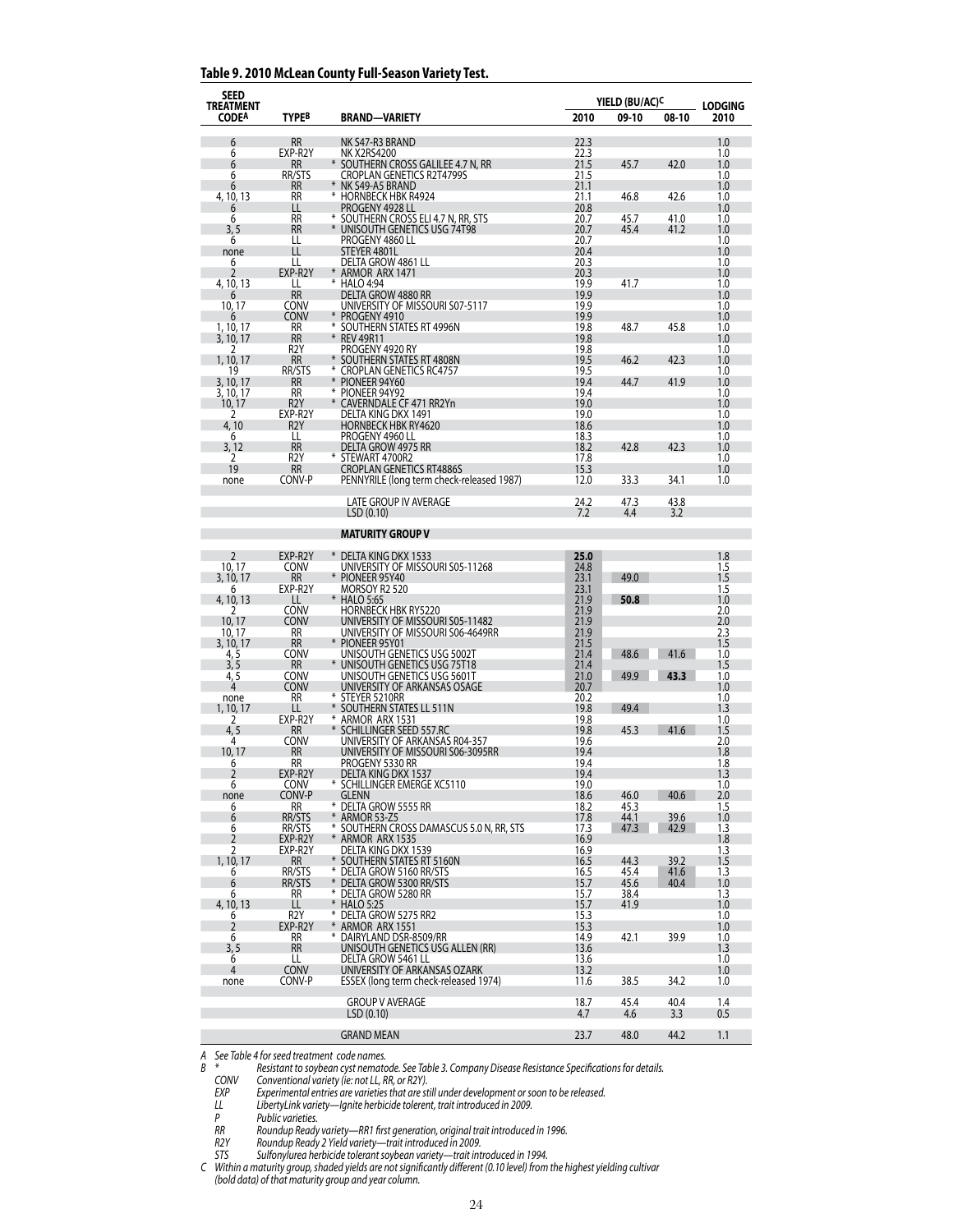| <b>SEED</b><br>TREATMENT<br><b>CODEA</b> | TYPE <sup>B</sup>                    | <b>BRAND-VARIETY</b>                                             | 2010         | YIELD (BU/AC) <sup>C</sup><br>09-10<br>08-10 | <b>LODGING</b><br>2010 |
|------------------------------------------|--------------------------------------|------------------------------------------------------------------|--------------|----------------------------------------------|------------------------|
|                                          |                                      | <b>MATURITY GROUP III (RELATIVE MG 3.0-3.9)</b>                  |              |                                              |                        |
| 2                                        | R <sub>2</sub> Y                     | EBBERTS 2391RR2                                                  | 48.8         |                                              | 1.3                    |
| 18<br>22                                 | R <sub>2</sub> Y<br><b>RR</b>        | * SOUTHERN STATES SS 3910N R2<br>¥<br><b>BECK 388NR</b>          | 47.8<br>45.3 |                                              | 1.3<br>1.5             |
| 1, 10, 17                                | RR                                   | ⋇<br>SOUTHERN STATES RT 3971N                                    | 44.7         | 59.8<br>56.2                                 | 1.3                    |
| 18<br>2                                  | LL<br>R <sub>2</sub> Y               | SOUTHERN STATES LL 396N<br>₩<br>ASGROW AG3830                    | 43.8<br>43.7 |                                              | 1.3<br>1.0             |
| 2                                        | R <sub>2</sub> Y                     | ASGROW AG3831<br>₩                                               | 43.7         |                                              | 2.3                    |
| 1, 10, 17<br>10, 17                      | <b>RR</b><br>Conv                    | SEED CONSULTANTS SCS 9370RR<br>¥<br>CAVERDALE CF 388n            | 43.5<br>43.3 | 56.5<br>59.6                                 | 1.5<br>1.0             |
| 6                                        | RR                                   | ₩<br>ASGROW AG3803                                               | 43.2         | 61.2<br>57.5                                 | 1.5                    |
| 6<br>10, 17                              | <b>RR</b><br>RR                      | NK S39-A3 BRAND<br>₩<br>CAVERNDALE CF 395 RR/STSn                | 42.9<br>42.4 | 59.3<br>61.5                                 | 1.0<br>1.3             |
| 21, 23<br>6                              | <b>RR</b><br>R <sub>2</sub> Y        | ₩<br><b>EBBERTS 1390RR</b><br>⋇<br>STINE 39RA20                  | 41.8<br>41.7 | 64.0                                         | 1.0<br>1.0             |
| 6                                        | <b>RR</b>                            | ¥<br>NK S38-H8 BRAND                                             | 41.2         | 64.4                                         | 1.5                    |
| 2<br>$\overline{2}$                      | R2Y<br>R <sub>2</sub> Y              | ⋇<br>DYNA-GRO 33RY39<br>PROGENY 3910 RY                          | 41.1<br>41.0 |                                              | 1.8<br>2.0             |
| 1, 10, 17                                | RR                                   | ₩<br>SOUTHERN STATES RT 3871N                                    | 40.4         | 57.5<br>57.5                                 | 1.5                    |
| 1, 10, 17<br>6                           | <b>RR</b><br><b>RR</b>               | SEED CONSULTANTS SCS 9398RR<br>⋇<br>PROGENY 3909 RR              | 39.0<br>39.0 | 56.9<br>53.1<br>58.7                         | 1.0<br>1.0             |
| 4, 5                                     | RR                                   | UNISOUTH GENETICS USG 73F59                                      | 38.9         |                                              | 1.0                    |
| 2<br>22                                  | R2Y<br><b>RR</b>                     | SOUTHERN STATES SS 3820N R2<br>¥<br>BECK 393NR                   | 38.8<br>38.5 |                                              | 1.0<br>1.3             |
| 3, 10, 17                                | RR                                   | ₩<br>PIONEER 93Y92<br>₩                                          | 38.0         | 62.2                                         | 1.3                    |
| 7<br>2                                   | R <sub>2</sub> Y<br>R <sub>2</sub> Y | STEWART 3800R2<br>₩<br>ASGROW AG3931                             | 38.0<br>37.9 |                                              | 1.5<br>1.5             |
| 3, 10, 17                                | <b>RR</b>                            | ¥<br>PIONEER 93Y82<br>⋇                                          | 37.2         |                                              | 2.0                    |
| h<br>1, 10, 17                           | RR<br><b>RR</b>                      | DYNA-GRO 37P37<br>SEED CONSULTANTS SCS 9381RR                    | 37.0<br>36.3 | 59.6<br>63.3                                 | 1.0<br>1.0             |
| 1, 10, 17                                | RR                                   | ₩<br>SEED CONSULTANTS SCS 9390RR<br>⋇                            | 35.7         | 52.5                                         | 1.5                    |
| 1, 10, 17<br>3, 10, 17                   | <b>RR</b><br><b>RR</b>               | SEED CONSULTANTS SCS 9319RR<br>⋇<br><b>REV 35R10</b>             | 33.2<br>32.7 |                                              | 1.0<br>1.3             |
| 2                                        | R <sub>2</sub> Y                     | ¥<br>STEWART 3677R2<br>₩                                         | 32.7         |                                              | 1.0                    |
| 2<br>3, 10, 17                           | R2Y<br><b>RR</b>                     | SOUTHERN CROSS MALACHI 3.8 N, GENRR2Y<br>¥<br><b>REV 38R10</b>   | 32.4<br>32.1 | 51.9                                         | 1.0<br>1.0             |
| 21, 23                                   | RR                                   | ₩<br>EBBERTS 1365RR                                              | 32.0         | 58.8<br>54.0                                 | 1.0                    |
| 1, 10, 17<br>1, 10, 17                   | <b>RR</b><br><b>RR</b>               | SEED CONSULTANTS SCS 9360RR<br>* SEED CONSULTANTS SCS 9330RR     | 31.9<br>30.3 |                                              | 1.3<br>1.0             |
| 3, 10, 17                                | Conv                                 | PIONEER 93B82                                                    | 30.2         |                                              | 1.0                    |
| 1, 10, 17                                | R <sub>2</sub> Y<br><b>RR</b>        | EBBERTS 2371RR2<br>SEED CONSULTANTS SCS 9351RR                   | 29.8<br>28.8 |                                              | 1.0<br>1.5             |
| 1, 10, 17<br>7                           | RR                                   | SEED CONSULTANTS SCS 9328RR<br>¥                                 | 28.1         |                                              | 2.0                    |
| 21, 23                                   | R <sub>2</sub> Y<br>CONV             | STEWART 3600R2<br>EBBERTS 3361                                   | 28.1<br>27.9 |                                              | 1.0<br>1.0             |
|                                          |                                      | <b>GROUP III AVERAGE</b>                                         | 37.8         | 59.2<br>56.7                                 | 1.3                    |
|                                          |                                      | LSD(0.10)                                                        | 7.1          | 5.5<br>4.1                                   | 0.7                    |
|                                          |                                      | <b>MATURITY GROUP EARLY IV (RELATIVE MG 4.0-4.5)</b>             |              |                                              |                        |
| 3, 5                                     | <b>RR/STS</b>                        | * UNISOUTH GENETICS USG 74B58                                    | 59.0<br>57.7 |                                              | 1.0                    |
| 6<br>6                                   | R2Y<br><b>RR</b>                     | PROGENY 4209 RY<br>ARMOR 42-M1                                   | 57.3         | 66.0<br>62.0                                 | 1.5<br>1.0             |
| none                                     | RR<br><b>RR</b>                      | ⋇<br>STEYER 4430RR                                               | 57.0<br>56.7 | 68.8<br>60.4<br>58.8<br>66.1                 | 1.0<br>1.0             |
| 6<br>2                                   | R <sub>2</sub> Y                     | ASGROW AG4303<br>⋇<br>STEWART 4509R2                             | 56.6         |                                              | 1.0                    |
| 6<br>4, 5                                | RR/STS<br>RR                         | DAIRYLAND DSR-4500/RRSTS<br>UNISOUTH GENETICS USG 74T59          | 55.1<br>55.0 | 65.7<br>59.0                                 | 1.5<br>1.3             |
| 1, 10, 17                                | <b>RR</b>                            | * SOUTHERN STATES RT 4470N                                       | 52.9         | 70.9<br>61.8                                 | 1.0                    |
| 1, 10, 17<br>3, 10, 17                   | RR<br><b>RR</b>                      | SEED CONSULTANTS SCS 9441RR<br>¥<br><b>REV 45R10</b>             | 52.9<br>51.8 |                                              | 1.0<br>1.5             |
| 10, 17                                   | LL                                   | ⋇<br>CAVERNDALE CF 411 LLn                                       | 51.7         |                                              | 1.3                    |
| 4, 5<br>22                               | <b>RR</b><br>RR                      | ⋇<br>SCHILLINGER SEED 457.RCP<br>⋇<br>BECK 445NR                 | 51.4<br>51.2 | 60.8<br>68.5                                 | 2.0<br>1.0             |
| 3, 10, 17                                | <b>RR</b>                            | <b>REV 44R22</b>                                                 | 50.9         |                                              | 1.0                    |
| $\frac{4}{6}$                            | RR<br>R <sub>2</sub> Y               | ₩<br>SCHILLINGER SEED 458.RCS<br>STEYER 4501R2                   | 49.8<br>49.4 |                                              | 1.0<br>1.0             |
| 6                                        | R <sub>2</sub> Y                     | * STINE 43RB82                                                   | 49.3         |                                              | 1.0                    |
| 6<br>1, 10, 17                           | R <sub>2</sub> Y<br>LL               | $\ast$<br>ARMOR 44-R12<br>⋇<br>SOUTHERN STATES LL 450N           | 49.1<br>49.0 | 65.0                                         | 1.0<br>1.3             |
| 6                                        | RR/STS                               | ARMOR 44-K6                                                      | 48.7         | 63.9<br>59.0                                 | 1.0                    |
| 2<br>$\overline{2}$                      | R2Y<br>R2Y/STS                       | PROGENY 4510 RY<br>ASGROW AG4531                                 | 48.6<br>47.7 |                                              | 1.0<br>1.0             |
| 6                                        | RR                                   | * SOUTHERN CROSS CALEB 4.4 N, RR, STS                            | 47.6         | 67.6<br>61.7                                 | 1.0                    |
| 6<br>6                                   | RR/STS<br>RR                         | * DYNA-GRO V42N9RS<br>* SOUTHERN CROSS JERICHO 4.2 N, RR         | 47.4<br>47.4 | 63.7<br>56.5<br>58.8<br>54.0                 | 1.0<br>1.0             |
| none                                     | R <sub>2</sub> Y                     | STEYER 4202R2<br>$\ast$<br>L&M GLICK 40R                         | 47.4         |                                              | 1.0                    |
| 3, 12, 20<br>6                           | RR<br><b>RR</b>                      | $\ast$<br>NK S44-D5 BRAND                                        | 47.2<br>46.6 | 56.6<br>61.0                                 | 1.3<br>1.0             |
| 2                                        | R2Y<br><b>RR</b>                     | ⋇<br>SOUTHERN CROSS JEDIDIAH 4.1 N, GENRR2Y<br>* BIOGENE BG 7400 | 46.5<br>46.5 |                                              | 1.5<br>1.0             |
| 3, 12<br>2                               | R <sub>2</sub> Y                     | CHANNEL 4500R2                                                   | 46.2         |                                              | 1.0                    |
| 6<br>2                                   | RR<br>R <sub>2</sub> Y               | DAIRYLAND DSR-4300/RR<br>⋇<br>STEWART 4400R2                     | 45.7<br>45.6 | 56.7<br>53.5                                 | 1.0<br>1.0             |
| 6                                        | RR                                   | $\ast$<br>PROGENY 4206 RR                                        | 45.4         | 61.8<br>56.7                                 | 1.0                    |
| 2<br>2                                   | R2Y<br>R <sub>2</sub> Y              | ₩<br>BIOGENE BG 7450<br>$\ast$<br>ASGROW AG4130                  | 44.9<br>44.7 |                                              | 1.3<br>1.0             |
| 6                                        | RR                                   | $\ast$<br><b>STINE 4392-4</b>                                    | 44.6         | 64.7                                         | 1.0                    |
| 1, 10, 17<br>6                           | LL<br>R2Y                            | $\ast$<br>SOUTHERN STATES LL 430N<br>NK S42-T4 BRAND<br>₩        | 44.5<br>44.1 | 56.3                                         | 1.0<br>1.3             |
| 18                                       | LL                                   | SOUTHERN CROSS GABRIEL 4.2 N, LL                                 | 44.0         |                                              | 1.0                    |
| 3, 10, 17<br>18                          | RR<br>R <sub>2</sub> Y               | ⋇<br>PIONEER 94Y01<br>$\ast$<br>SOUTHERN STATES SS 4510N R2      | 43.7<br>43.5 | 55.1<br>52.9                                 | 1.3<br>1.0             |

## **Table 10. 2010 Warren County (WKU) Full-Season Variety Test.**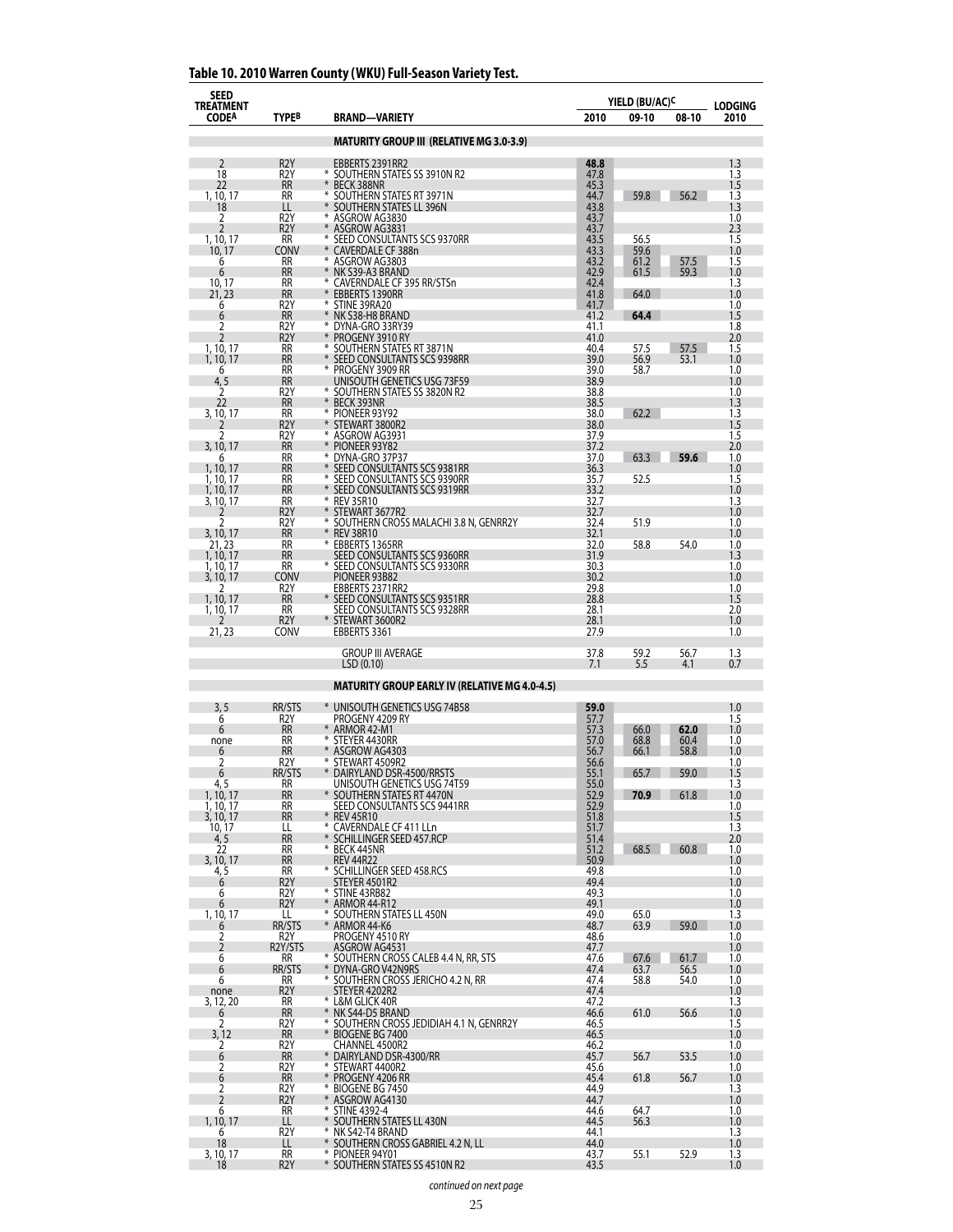| <b>SEED</b><br>TREATMENT |                                 |                                                                     | YIELD (BU/AC) <sup>c</sup> | <b>LODGING</b> |              |            |
|--------------------------|---------------------------------|---------------------------------------------------------------------|----------------------------|----------------|--------------|------------|
| <b>CODEA</b>             | <b>TYPEB</b>                    | <b>BRAND-VARIETY</b>                                                | 2010                       | 09-10          | 08-10        | 2010       |
| none                     | R <sub>2</sub> Y                | * L&M GLICK 4210RR2                                                 | 43.3                       |                |              | 1.0        |
| 1, 10, 17<br>2           | <b>RR</b><br>R <sub>2</sub> Y   | $*$<br>SEED CONSULTANTS SCS 9421RR<br>* STEWART 4309R2              | 42.7<br>42.6               |                |              | 1.0<br>1.0 |
| 3, 12, 20<br>2           | <b>RR</b><br>R2Y/STS            | L&M GLICK 843R<br>⋇<br>ASGROW AG4031                                | 42.4<br>42.1               | 57.4           | 52.6         | 1.5<br>1.0 |
| $\overline{2}$           | R <sub>2</sub> Y                | ¥<br>DYNA-GRO 38RY45<br>*                                           | 41.8                       |                |              | 1.0        |
| 2<br>6                   | R <sub>2</sub> Y<br>RR/STS      | CHANNEL 4101R2<br>¥<br>DELTA GROW 4470 RR/STS                       | 41.6<br>41.2               | 66.2           | 59.0         | 1.3<br>1.0 |
| none<br>1, 10, 17        | RR/STS<br><b>RR</b>             | *<br>DYNA-GRO 36C44<br>SEED CONSULTANTS SCS 9450RR                  | 41.2<br>41.0               | 62.5<br>57.5   | 57.3         | 1.0<br>1.0 |
| 22<br>19                 | RR<br><b>RR</b>                 | BECK 432NR<br>⋇<br>$*$                                              | 40.1                       |                |              | 1.0<br>1.0 |
| 10, 17                   | CONV                            | <b>CROPLAN GENETICS RC4417</b><br>UNIVERSITY OF MISSOURI S07-5049   | 39.0<br>36.7               |                |              | 1.0        |
| 3, 10, 17<br>3, 10, 17   | RR<br>RR                        | PIONEER 94Y30<br>* PIONEER 94Y20                                    | 36.4<br>35.1               | 52.3           | 49.2         | 1.0<br>1.0 |
| 1, 10, 17<br>1, 10, 17   | <b>RR</b><br>RR                 | SEED CONSULTANTS SCS 9401RR<br>SOUTHERN STATES RT 4370N<br>⋇        | 33.7<br>32.4               | 51.7           | 49.3         | 1.0<br>1.0 |
| 2                        | R <sub>2</sub> Y                | ¥<br><b>BIOGENE BG 7420</b>                                         | 30.5                       |                |              | 1.0        |
| 22                       | RR<br>R <sub>2</sub> Y          | ¥<br>BECK 400NR<br>*<br>STEWART 4077R2                              | 29.0<br>28.8               | 47.6           |              | 1.0<br>1.0 |
| 3, 10, 17                | RR<br>R <sub>2</sub> Y          | * REV 40R10<br>CHANNEL 4100R2                                       | 27.1<br>26.5               |                |              | 1.0<br>1.0 |
| 6                        | EXP-R2Y                         | NK X2R4702                                                          | 24.2                       |                |              | 1.3        |
| 7<br>3, 10, 17           | R <sub>2</sub> Y<br><b>CONV</b> | CHANNEL 4000R2<br>* PIONEER 94Y21                                   | 23.7<br>23.3               |                |              | 1.0<br>1.3 |
|                          |                                 | <b>EARLY GROUP IV AVERAGE</b>                                       | 44.2                       | 61.5           | 56.9         | 1.1        |
|                          |                                 | LSD(0.10)                                                           | 8.4                        | 5.3            | 4.2          | 0.3        |
|                          |                                 | <b>MATURITY GROUP LATE IV (RELATIVE MG 4.6-4.9)</b>                 |                            |                |              |            |
| 4, 10, 13                | <b>RR</b>                       | * HORNBECK HBK R4924                                                | 65.3                       | 64.7           | 59.1         | 1.0        |
| 6<br>4                   | <b>RR</b><br><b>CONV</b>        | PROGENY 4908 RR<br>UNIVERSITY OF ARKANSAS UA4805                    | 62.9<br>62.7               | 74.0           | 66.3         | 1.0<br>1.0 |
| 2                        | EXP-R2Y                         | DELTA KING DKX 1491                                                 | 61.4                       |                |              | 1.0        |
| 6<br>6                   | <b>RR</b><br>LL                 | NK S47-R3 BRAND<br>PROGENY 4928 LL                                  | 61.2<br>60.6               |                |              | 1.0<br>1.0 |
| 2<br>2                   | EXP-R2Y<br>R <sub>2</sub> Y     | MORSOY R2490<br><b>HORNBECK HBK RY4920</b>                          | 60.0<br>60.0               |                |              | 1.0<br>1.0 |
| 1, 10, 17<br>10, 17      | LL<br><b>RR</b>                 | SOUTHERN STATES LL 499N<br>* CAVERNDALE CF 491 RRn                  | 59.6<br>59.6               | 75.3           |              | 1.0<br>1.0 |
| none                     | LL                              | STEYER 5201L                                                        | 59.5                       |                |              | 1.0        |
| 4<br>2                   | CONV<br>R <sub>2</sub> Y        | UNIVERSITY OF ARKANSAS UA4910<br>* CHANNEL 4700R2                   | 59.4<br>58.7               |                |              | 1.0<br>1.0 |
| 3, 5<br>3,12             | RR<br><b>RR</b>                 | * UNISOUTH GENETICS USG 74T98<br>DELTA GROW 4970 RR                 | 58.5<br>58.5               | 63.5<br>67.9   | 57.4<br>62.4 | 1.0<br>1.0 |
| 6                        | <b>RR</b>                       | DAIRYLAND DSR-8482/RR                                               | 58.4                       | 70.5           | 63.1         | 1.0        |
| 4, 10, 13<br>4, 5        | <b>RR</b><br>RR/STS             | * HORNBECK HBK R4729<br>* UNISOUTH GENETICS USG 74G78               | 58.1<br>58.0               | 66.9<br>66.1   | 59.1         | 1.0<br>1.0 |
| 19<br>6                  | rr/sts<br>RR                    | *<br><b>CROPLAN GENETICS RC4757</b><br>PROGENY 4906 RR              | 57.8<br>57.1               | 70.0           | 62.1         | 1.0<br>1.0 |
| 6                        | CONV                            | SCHILLINGER EMERGE XC4910                                           | 57.0                       |                |              | 1.0        |
| 18<br>6                  | R2Y<br>RR/STS                   | * SOUTHERN STATES SS 4700 R2<br><b>CROPLAN GENETICS R2T4799S</b>    | 56.9<br>56.5               |                |              | 1.0<br>1.0 |
| $\frac{4,10}{22}$        | R2Y<br>RR                       | <b>HORNBECK HBK RY4620</b><br>* BECK 466NR                          | 56.5<br>56.3               |                |              | 1.0<br>1.0 |
| 2<br>6                   | EXP-R2Y/STS<br>RR               | ARMOR ARX 1481<br>ARMOR 48-J3                                       | 56.3<br>56.3               | 66.8           | 59.9         | 1.0<br>1.0 |
| 6                        | RR/STS                          | * ASGROW AG4606                                                     | 56.3                       | 64.0           | 57.3         | 1.0        |
| 6<br>2                   | <b>RR</b><br>EXP-R2Y/STS        | PROGENY 4949 RR<br>ARMOR ARX 1477                                   | 55.9<br>55.8               | 67.0           | 58.4         | 1.0<br>1.0 |
| 4, 5<br>4, 10, 13        | RR<br>LL                        | * SCHILLINGER SEED 478.RCS<br>* HALO 4:65                           | 55.6<br>55.4               | 55.5           |              | 1.0<br>1.0 |
|                          | LL                              | * SOUTHERN CROSS SHILOH 4.9 N, LL                                   | 55.3                       | 68.7           |              | 1.0        |
| 1, 10, 17<br>2           | RR<br>EXP-R2Y                   | * SOUTHERN STATES RT 4808N<br>MORSOY R2S 480                        | 55.2<br>55.0               | 64.6           | 57.9         | 1.0<br>1.0 |
| 2<br>4, 10, 13           | R <sub>2</sub> Y<br>LL          | PROGENY 4710 RY<br>* HALO 4:94                                      | 54.8<br>54.6               | 70.2           |              | 1.0<br>1.0 |
| 6<br>3, 10, 17           | RR<br><b>RR</b>                 | * DAIRYLAND DSR-4810/RR<br>* REV 49R10                              | 54.5<br>54.2               | 69.8           |              | 1.0<br>1.0 |
| 6                        | RR                              | * STINE 4782-4                                                      | 54.1                       | 65.8           | 59.1         | 1.0        |
| 2<br>6                   | R <sub>2</sub> Y<br>RR          | ASGROW AG4630<br>* SOUTHERN CROSS ELI 4.7 N, RR, STS                | 54.0<br>53.9               | 63.3           | 56.6         | 1.0<br>1.0 |
| 6<br>6                   | <b>RR</b><br>EXP-R2Y            | * NK S49-A5 BRAND<br>NK X2RS4200                                    | 53.9<br>53.5               |                |              | 1.0<br>1.0 |
| 6                        | <b>CONV</b>                     | * PROGENY 4910                                                      | 53.4                       |                |              | 1.0        |
| 6<br>6                   | LL<br>EXP-R2Y                   | PROGENY 4960 LL<br><b>MORSOY R2S 4800</b>                           | 53.4<br>53.3               |                |              | 1.0<br>1.0 |
| 6<br>2                   | RR/STS<br>R <sub>2</sub> Y      | * ARMOR 47-F8<br>PROGENY 4810 RY                                    | 53.1<br>53.1               | 64.9           | 58.9         | 1.0<br>1.0 |
| 2                        | R <sub>2</sub> Y                | PROGENY 4610 RY                                                     | 52.9                       |                |              | 1.0        |
| 4, 5<br>18               | <b>RR</b><br>RR                 | SCHILLINGER SEED 495.RC<br>* SOUTHERN STATES RT 4888N               | 52.6<br>52.5               | 70.4           | 64.0         | 1.0<br>1.0 |
| 6<br>2                   | <b>RR</b><br>R <sub>2</sub> Y   | DELTA GROW 4880 RR<br>PROGENY 4920 RY                               | 52.5<br>52.2               |                |              | 1.0<br>1.0 |
| 6<br>2                   | LL<br>R2Y/STS                   | PROGENY 4860 LL<br>SOUTHERN CROSS ELAM 4.6 GENRR2Y, STS             | 52.0<br>51.9               |                |              | 1.0<br>1.0 |
| 2                        | R <sub>2</sub> Y                | DYNA-GRO 35RY47                                                     | 51.9                       |                |              | 1.0        |
| 6<br>6                   | <b>RR</b><br><b>RR</b>          | * ASGROW AG4907<br>* DYNA-GRO 47N8RR                                | 51.8<br>51.8               | 66.1           | 60.0         | 1.0<br>1.0 |
| $\frac{10,17}{2}$        | R2Y<br>R <sub>2</sub> Y         | * CAVERNDALE CF 471 RR2Yn<br>* SOUTHERN CROSS MARCUS 4.7 N, GENRR2Y | 51.5<br>51.4               |                |              | 1.0<br>1.0 |
| 6                        | <b>RR</b>                       | PROGENY 4750 RR                                                     | 51.4                       |                |              | 1.0        |
| 6<br>4, 5                | <b>RR</b><br>RR                 | SOUTHERN CROSS GALILEE 4.7 N, RR<br>* SCHILLINGER SEED 4990.RC      | 51.3<br>51.3               | 64.2<br>66.2   | 55.4         | 1.0<br>1.0 |

## **Table 10. 2010 Warren County (WKU) Full-Season Variety Test.**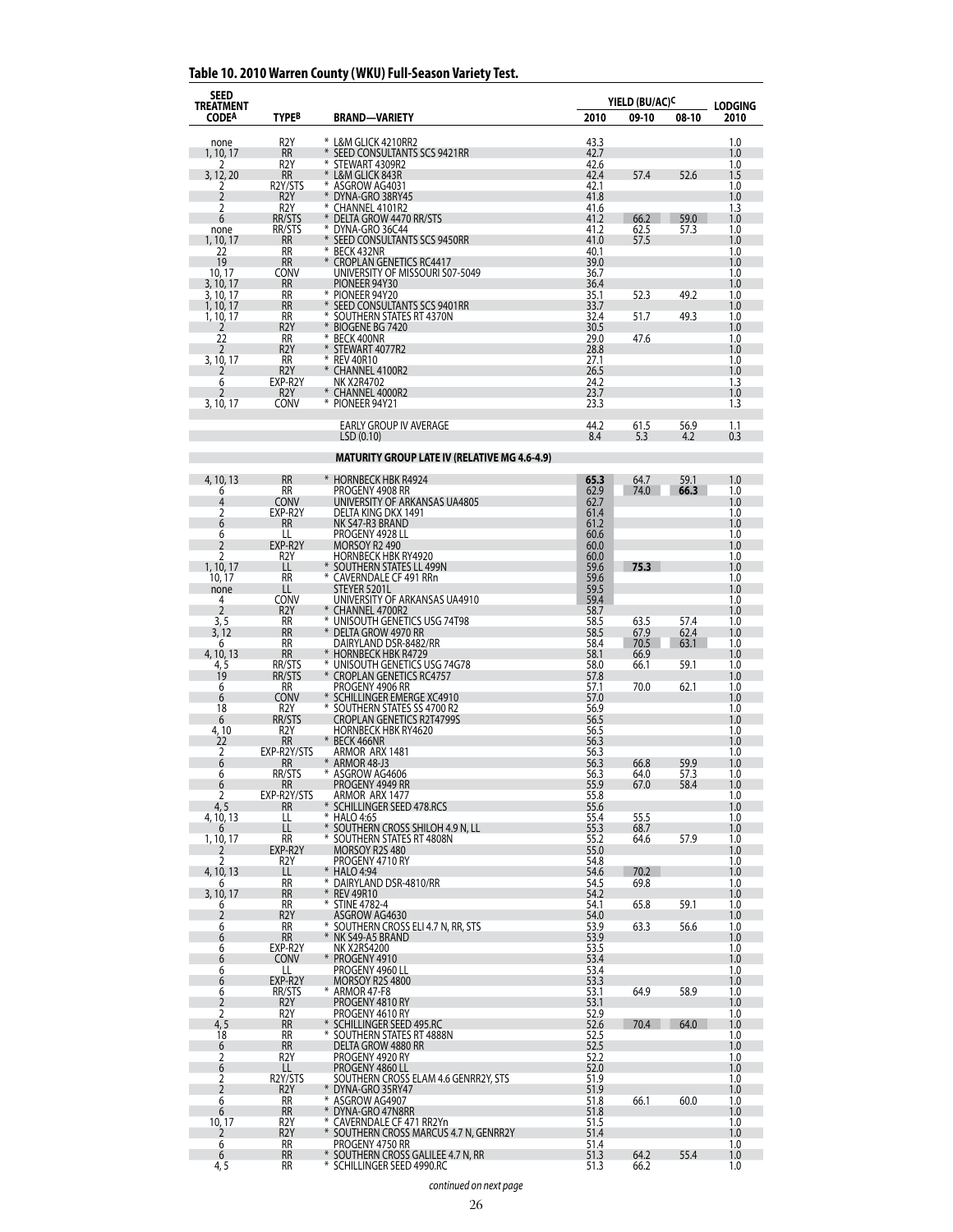| <b>SEED</b><br>TREATMENT |                                      |                                                                    |              | YIELD (BU/AC) <sup>c</sup> |       |                        |  |
|--------------------------|--------------------------------------|--------------------------------------------------------------------|--------------|----------------------------|-------|------------------------|--|
| <b>CODEA</b>             | TYPE <sup>B</sup>                    | <b>BRAND-VARIETY</b>                                               | 2010         | 09-10                      | 08-10 | <b>LODGING</b><br>2010 |  |
| 3, 10, 17                | <b>RR</b>                            | * PIONEER 94Y70                                                    | 51.1         | 66.9                       | 60.7  | 1.0                    |  |
| 1, 10, 17                | RR                                   | * SOUTHERN STATES RT 4996N                                         | 50.5         | 60.5                       | 55.0  | 1.0                    |  |
| 3, 12                    | <b>RR</b>                            | DELTA GROW 4975 RR                                                 | 50.4         | 64.0                       | 57.9  | 1.0                    |  |
| 6                        | <b>RR</b>                            | * Progeny 4807 RR<br>* CROPLAN GENETICS RR2C4660                   | 50.1         | 65.0                       | 57.4  | 1.0                    |  |
| 6<br>2                   | R <sub>2</sub> Y<br>R <sub>2</sub> Y |                                                                    | 49.9<br>49.6 |                            |       | 1.0<br>1.0             |  |
| 6                        | <b>RR</b>                            | BIOGENE BG 7470<br>NK S48-C9 BRAND                                 | 49.3         | 63.6                       | 58.0  | 1.0                    |  |
| 2                        | R2Y/STS                              | ASGROW AG4730                                                      | 49.1         |                            |       | 1.0                    |  |
| $\overline{2}$           | R <sub>2</sub> Y                     | DYNA-GRO 37RY47                                                    | 48.6         |                            |       | 1.0                    |  |
| 6<br>10, 17              | Conv<br>Conv                         | * SOUTHERN CROSS JARED 4.6 N<br>UNIVERSITY OF MISSOURI S07-5117    | 48.5<br>48.4 |                            |       | 1.0<br>1.0             |  |
| 2                        | R <sub>2</sub> Y                     |                                                                    | 48.3         |                            |       | 1.0                    |  |
| 6                        | <b>RR</b>                            | * STEWART 4700R2<br>* HORNBECK HBK R4829                           | 48.1         |                            |       | 1.0                    |  |
| 2                        | R2Y/STS                              | <b>ARMOR 47-R33</b>                                                | 48.0         |                            |       | 1.0                    |  |
| 18<br>3, 10, 17          | <b>RR</b><br>RR                      | SOUTHERN STATES RT 4760N<br>PIONEER 94Y60<br>*                     | 47.7<br>46.7 | 61.3                       | 55.5  | 1.0<br>1.0             |  |
| 3, 10, 17                | <b>RR</b>                            | * REV 48R10                                                        | 46.5         |                            |       | 1.0                    |  |
| 2                        | R2Y                                  | ARMOR 48-R40                                                       | 46.5         |                            |       | 1.0                    |  |
| 6                        | CONV                                 | SCHILLINGER EMERGE XP4520                                          | 46.4         |                            |       | 1.0                    |  |
| 19<br>3, 12              | RR<br><b>RR</b>                      | <b>CROPLAN GENETICS RT4886S</b><br>DELTA GROW 4770 RR              | 46.4<br>46.2 | 59.9                       | 54.1  | 1.0<br>1.0             |  |
| 3, 10, 17                | RR                                   | * PIONEER 94Y92                                                    | 46.2         |                            |       | 1.0                    |  |
| 6                        | LL                                   | DELTA GROW 4861 LL                                                 | 46.1         |                            |       | 1.0                    |  |
| 2                        | EXP-R2Y                              | DELTA KING DKX 1473                                                | 44.1         |                            |       | 1.0                    |  |
| 22<br>2                  | RR<br>EXP-R2Y                        | BECK 491NR<br>$*$<br>* ARMOR ARX 1471                              | 43.5<br>43.1 | 58.0                       |       | 1.0<br>1.0             |  |
| none                     |                                      | STEYER 4801L                                                       | 42.6         |                            |       | 1.0                    |  |
| 6                        | <b>RR</b>                            | * PROGENY 4606 RR                                                  | 42.0         | 54.2                       | 51.8  | 1.0                    |  |
| 3, 10, 17                | RR                                   | * REV 49R11                                                        | 41.9         |                            |       | 1.0                    |  |
| 7                        | EXP-R2Y<br>RR                        | * ARMOR ARX 1472<br>SEED CONSULTANTS SCS 9480RR                    | 41.5<br>38.8 | 58.3                       |       | 1.0<br>1.0             |  |
| 1, 10, 17<br>none        | CONV-P                               | PENNYRILE (long term check-released 1987)                          | 36.4         | 50.3                       | 46.8  | 1.0                    |  |
|                          |                                      |                                                                    |              |                            |       |                        |  |
|                          |                                      | LATE GROUP IV AVERAGE                                              | 52.6         | 64.8                       | 58.2  | 1.0                    |  |
|                          |                                      | LSD(0.10)                                                          | 6.0          | 5.1                        | 3.8   |                        |  |
|                          |                                      | <b>MATURITY GROUP V</b>                                            |              |                            |       |                        |  |
| 4, 10, 13                | LL                                   | * HALO 5:25                                                        | 65.3         |                            |       | 1.5                    |  |
| 4, 5                     | <b>CONV</b>                          | UNISOUTH GENETICS USG 5601T                                        | 63.4         | 72.6<br>72.8               | 66.1  | 2.3                    |  |
| 6                        | RR                                   | PROGENY 5330 RR                                                    | 62.7         |                            |       | 2.8                    |  |
| $\frac{4,5}{2}$          | <b>CONV</b>                          | UNISOUTH GENETICS USG 5002T<br>HORNBECK HBK RY5220                 | 62.4         | 72.1                       | 66.3  | 2.3                    |  |
| 6                        | Conv<br><b>CONV</b>                  | SCHILLINGER EMERGE XC5110                                          | 62.4<br>62.1 |                            |       | 2.3<br>1.8             |  |
| 4                        | <b>CONV</b>                          | UNIVERSITY OF ARKANSAS OSAGE                                       |              |                            |       | 1.5                    |  |
| 6                        | RR/STS                               | * ARMOR 53-Z5                                                      | 61.8<br>61.2 | 75.1                       | 66.0  | 2.5                    |  |
| 10, 17                   | <b>CONV</b>                          | UNIVERSITY OF MISSOURI S05-11268                                   | 60.6         |                            |       | 2.0                    |  |
| 2<br>4, 10, 13           | EXP-R2Y<br>LL                        | DELTA KING DKX 1537<br><b>HALO 5:65</b>                            | 60.0<br>59.5 | 75.0                       |       | 2.0<br>2.5             |  |
| 3, 5                     | RR                                   | * UNISOUTH GENETICS USG 75T18                                      | 59.5         |                            |       | 2.8                    |  |
| 6                        | RR/STS                               | DELTA GROW 5300 RR/STS                                             | 59.0         | 75.6                       | 65.2  | 2.3                    |  |
| 2                        | EXP-R2Y                              | * ARMOR ARX 1535                                                   | 58.9         |                            |       | 2.3                    |  |
| 3, 5<br>none             | <b>RR</b><br>CONV-P                  | UNISOUTH GENETICS USG ALLEN (RR)<br>GLENN                          | 57.7         | 72.4                       | 64.8  | 2.5<br>2.3             |  |
| none                     | CONV-P                               | ESSEX (long term check-released 1974)                              | 57.6<br>57.0 | 64.3                       | 57.5  | 2.5                    |  |
| 4, 5                     | RR                                   | * SCHILLINGER SEED 557.RC                                          | 56.9         | 72.3                       | 64.1  | 2.5                    |  |
| 3, 10, 17                | <b>RR</b>                            | PIONEER 95Y40<br>⋇                                                 | 56.0         | 68.5                       |       | 2.5                    |  |
| 6<br>10, 17              | RR<br>CONV                           | DELTA GROW 5555 RR<br>UNIVERSITY OF MISSOURI S05-11482             | 55.7<br>55.7 | 66.2                       |       | 2.5<br>1.8             |  |
| $\circ$                  | R2Y                                  | DELTA GROW 5275 RR2                                                | 55.6         |                            |       | 1.0                    |  |
| $\overline{2}$           | EXP-R2Y                              | DELTA KING DKX 1539                                                | 55.6         |                            |       | 2.8                    |  |
| 1, 10, 17<br>4           | RR<br><b>CONV</b>                    | * SOUTHERN STATES RT 5160N<br>UNIVERSITY OF ARKANSAS R04-357       | 54.8<br>54.5 | 70.7                       | 62.4  | 2.0<br>2.5             |  |
| 6                        | RR                                   | * DELTA GROW 5280 RR                                               | 54.4         | 67.3                       |       | 2.8                    |  |
| 2                        | EXP-R2Y                              | * DELTA KING DKX 1533                                              | 54.3         |                            |       | $2.5\,$                |  |
| 6                        | RR                                   | * DAIRYLAND DSR-8509/RR                                            | 54.1         | 65.8                       | 61.3  | 2.0                    |  |
| 6                        | EXP-R2Y                              | MORSOY R2 520                                                      | 54.0         |                            |       | 2.5                    |  |
| 4<br>1, 10, 17           | <b>CONV</b><br>LL.                   | UNIVERSITY OF ARKANSAS OZARK<br>* SOUTHERN STATES LL 511N          | 54.0<br>53.8 | 69.5                       |       | 2.5<br>1.0             |  |
|                          | EXP-R2Y                              | * ARMOR ARX 1531                                                   | 53.6         |                            |       | 2.0                    |  |
| 3, 10, 17                | RR                                   | * PIONEER 95Y01                                                    | 53.2         |                            |       | 2.0                    |  |
| 6                        | RR/STS                               | * SOUTHERN CROSS DAMASCUS 5.0 N, RR, STS<br>DELTA GROW 5461 LL     | 52.8         | 67.2                       | 59.1  | 2.0                    |  |
| 6<br>10, 17              | LL<br>RR                             | UNIVERSITY OF MISSOURI S06-4649RR                                  | 52.5<br>51.1 |                            |       | 1.8<br>2.5             |  |
| none                     | RR                                   | * STEYER 5210RR                                                    | 50.2         |                            |       | 1.5                    |  |
| 2                        | EXP-R2Y                              | * ARMOR ARX 1551                                                   | 49.2         |                            |       | 1.5                    |  |
| 6<br>10, 17              | RR/STS<br>RR                         | DELTA GROW 5160 RR/STS<br>$*$<br>UNIVERSITY OF MISSOURI S06-3095RR | 47.9<br>47.8 | 61.0                       | 55.4  | 2.5<br>2.8             |  |
|                          |                                      |                                                                    |              |                            |       |                        |  |
|                          |                                      | <b>GROUP V AVERAGE</b>                                             | 56.4         | 69.9                       | 62.5  | 2.2                    |  |
|                          |                                      | LSD(0.10)                                                          | 6.2          | 5.1                        | 3.6   | 0.8                    |  |

#### **Table 10. 2010 Warren County (WKU) Full-Season Variety Test.**

*A See Table 4 for seed treatment code names.*

*B \* Resistant to soybean cyst nematode. See Table 3. Company Disease Resistance Specifications for details.* 

*CONV Conventional variety (ie: not LL, RR, or R2Y).*

*EXP Experimental entries are varieties that are still under development or soon to be released.*

*LL LibertyLink variety—Ignite herbicide tolerent, trait introduced in 2009.*

P *Public varieties.*<br>
RR *Roundup Ready variety—RR1 first generation, original trait introduced in 1996.*<br>
RR *Roundup Ready variety—RR1 first generation, original trait introduced in 1996. RR Roundup Ready variety—RR1 first generation, original trait introduced in 1996.*

*R2Y Roundup Ready 2 Yield variety—trait introduced in 2009.*

*STS Sulfonylurea herbicide tolerant soybean variety—trait introduced in 1994.*

*C Within a maturity group, shaded yields are not significantly different (0.10 level) from the highest yielding cultivar (bold data) of that maturity group and year column.*

27

GRAND MEAN 48.3 64.0 58.4 1.3